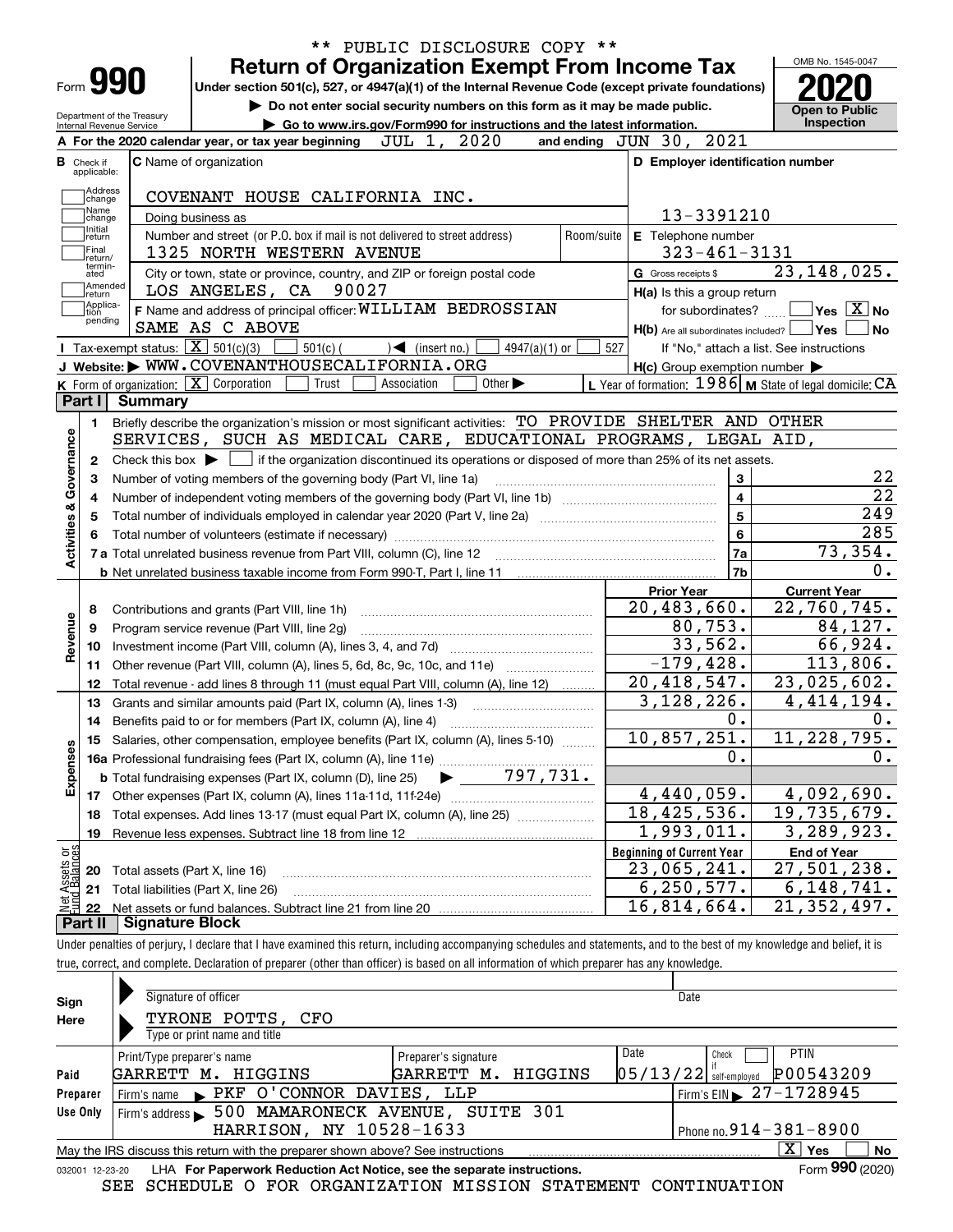|              | COVENANT HOUSE CALIFORNIA INC.<br>Form 990 (2020)                                                                                                | 13-3391210      | Page <sup>2</sup>                                                |
|--------------|--------------------------------------------------------------------------------------------------------------------------------------------------|-----------------|------------------------------------------------------------------|
|              | <b>Part III   Statement of Program Service Accomplishments</b>                                                                                   |                 |                                                                  |
| 1            | Briefly describe the organization's mission:                                                                                                     |                 | $\boxed{\text{X}}$                                               |
|              | SEE SCHEDULE O                                                                                                                                   |                 |                                                                  |
|              |                                                                                                                                                  |                 |                                                                  |
|              |                                                                                                                                                  |                 |                                                                  |
|              |                                                                                                                                                  |                 |                                                                  |
| $\mathbf{2}$ | Did the organization undertake any significant program services during the year which were not listed on the<br>prior Form 990 or 990-EZ?        |                 | $ {\mathsf Y}{\mathsf e}{\mathsf s} \ \overline{{\mathsf X}}$ No |
|              | If "Yes," describe these new services on Schedule O.                                                                                             |                 |                                                                  |
| 3            | Did the organization cease conducting, or make significant changes in how it conducts, any program services?                                     |                 | $\sqrt{}$ Yes $\sqrt{}$ X $\sqrt{}$ No                           |
|              | If "Yes," describe these changes on Schedule O.                                                                                                  |                 |                                                                  |
| 4            | Describe the organization's program service accomplishments for each of its three largest program services, as measured by expenses.             |                 |                                                                  |
|              | Section 501(c)(3) and 501(c)(4) organizations are required to report the amount of grants and allocations to others, the total expenses, and     |                 |                                                                  |
|              | revenue, if any, for each program service reported.<br>$1,693,493.$ (Revenue \$<br>$9,289,624.$ including grants of \$<br>(Expenses \$           |                 | 84, 127.                                                         |
| 4a           | (Code:<br>SHORT-TERM HOUSING AND CRISIS CARE (FORMERLY SHELTER AND CRISIS CARE)                                                                  |                 |                                                                  |
|              |                                                                                                                                                  |                 |                                                                  |
|              | THE SHORT-TERM HOUSING AND CRISIS CARE PROGRAM PROVIDES EMERGENCY                                                                                |                 |                                                                  |
|              | TEMPORARY HOUSING, FOOD, CLOTHING, MEDICAL CARE, MENTAL<br>SERVICES,                                                                             |                 |                                                                  |
|              | HEALTH SERVICES, AND LEGAL AID TO YOUNG PEOPLE EXPERIENCING                                                                                      |                 |                                                                  |
|              | HOMELESSNESS OR HUMAN TRAFFICKING THROUGH COVENANT HOUSE AFFILIATES IN                                                                           |                 |                                                                  |
|              | NORTH AND CENTRAL AMERICA. CASE MANAGERS WORK WITH EACH INDIVIDUAL<br>YOUTH TO DEVELOP AND IMPLEMENT A CASE PLAN THAT CENTERS UPON INCREASING    |                 |                                                                  |
|              | THEIR INDEPENDENCE, SELF-CONFIDENCE, AND ABILITY TO ACCESS COMMUNITY                                                                             |                 |                                                                  |
|              | LINKAGES. DURING FISCAL YEAR 2021, COVENANT HOUSE CALIFORNIA SERVED                                                                              |                 |                                                                  |
|              | 2,498 YOUTH.                                                                                                                                     |                 |                                                                  |
|              |                                                                                                                                                  |                 |                                                                  |
| 4b           | $2,128,981.$ ) (Revenue \$<br>$5,796,141$ . including grants of \$<br>(Expenses \$<br>(Code:                                                     |                 |                                                                  |
|              | TRANSITIONAL LIVING - RIGHTS OF PASSAGE:                                                                                                         |                 |                                                                  |
|              |                                                                                                                                                  |                 |                                                                  |
|              | COVENANT HOUSE'S TRANSITIONAL LIVING PROGRAMS, OFTEN REFERRED<br>"RIGHTS OF PASSAGE"<br>OR ROP, ARE WHERE YOUNG PEOPLE TAKE STEPS                | TO AS<br>TOWARD |                                                                  |
|              | INDEPENDENCE. YOUTH LIVE IN ROP FOR 18-24 MONTHS, WHERE THEY TAP THEIR                                                                           |                 |                                                                  |
|              | POTENTIAL AND PLAN FOR THE FUTURE. HERE THEY BUILD BASIC LIFE SKILLS                                                                             |                 |                                                                  |
|              | AND FINANCIAL LITERACY, PARTICIPATE IN EDUCATIONAL AND VOCATIONAL                                                                                |                 |                                                                  |
|              | PROGRAMS, SEEK EMPLOYMENT WITH LONG-TERM ADVANCEMENT AND CAREER                                                                                  |                 |                                                                  |
|              | PROSPECTS, AND WORK TOWARD MOVING INTO THEIR OWN SAFE AND STABLE                                                                                 |                 |                                                                  |
|              | HOUSING. OUR STAFF SUPPORT EACH YOUNG PERSON ON THEIR JOURNEY TOWARD                                                                             |                 |                                                                  |
|              | SUSTAINABLE INDEPENDENCE AND A HOPE-FILLED FUTURE. DURING FISCAL YEAR                                                                            |                 |                                                                  |
|              | 2021, CHC PROVIDED 76,024 NIGHTS OF CARE.                                                                                                        |                 | $\overline{\phantom{a}}$                                         |
|              | <b>OUTREACH:</b>                                                                                                                                 |                 |                                                                  |
|              | OUR STREET OUTREACH TEAMS ACTIVELY SEEK OUT YOUNG PEOPLE EXPERIENCING                                                                            |                 |                                                                  |
|              | HOMELESSNESS WHO MAY NEED HELP. THE TEAM ASSISTS WITH CRITICAL SAFETY                                                                            |                 |                                                                  |
|              | NEEDS BY PROVIDING TRANSPORTATION TO A SAFE SHELTER. YOUNG PEOPLE                                                                                |                 |                                                                  |
|              | LIVING ON THE STREETS CAN RECEIVE FOOD, WATER, HYGIENE KITS, CLOTHING,                                                                           |                 |                                                                  |
|              | BLANKETS, COUNSELING, AND REFERRALS TO SERVICES SUCH AS MEDICAL CARE,                                                                            |                 |                                                                  |
|              | EMPLOYMENT, AND EDUCATION SERVICES. DURING FISCAL YEAR 2021, COVENANT<br>HOUSE CALIFORNIA WORKED WITH 7,796 CONTACTS AND PROVIDED 272,655 MEALS. |                 |                                                                  |
|              |                                                                                                                                                  |                 |                                                                  |
|              |                                                                                                                                                  |                 |                                                                  |
|              |                                                                                                                                                  |                 |                                                                  |
|              |                                                                                                                                                  |                 |                                                                  |
|              | 4d Other program services (Describe on Schedule O.)                                                                                              |                 |                                                                  |
|              | 1,987,104. including grants of \$388,846.) (Revenue \$<br>(Expenses \$                                                                           |                 |                                                                  |
|              | 4e Total program service expenses > 18,621,887.                                                                                                  |                 |                                                                  |
|              |                                                                                                                                                  |                 | Form $990(2020)$                                                 |
|              | 032002 12-23-20<br>2                                                                                                                             |                 |                                                                  |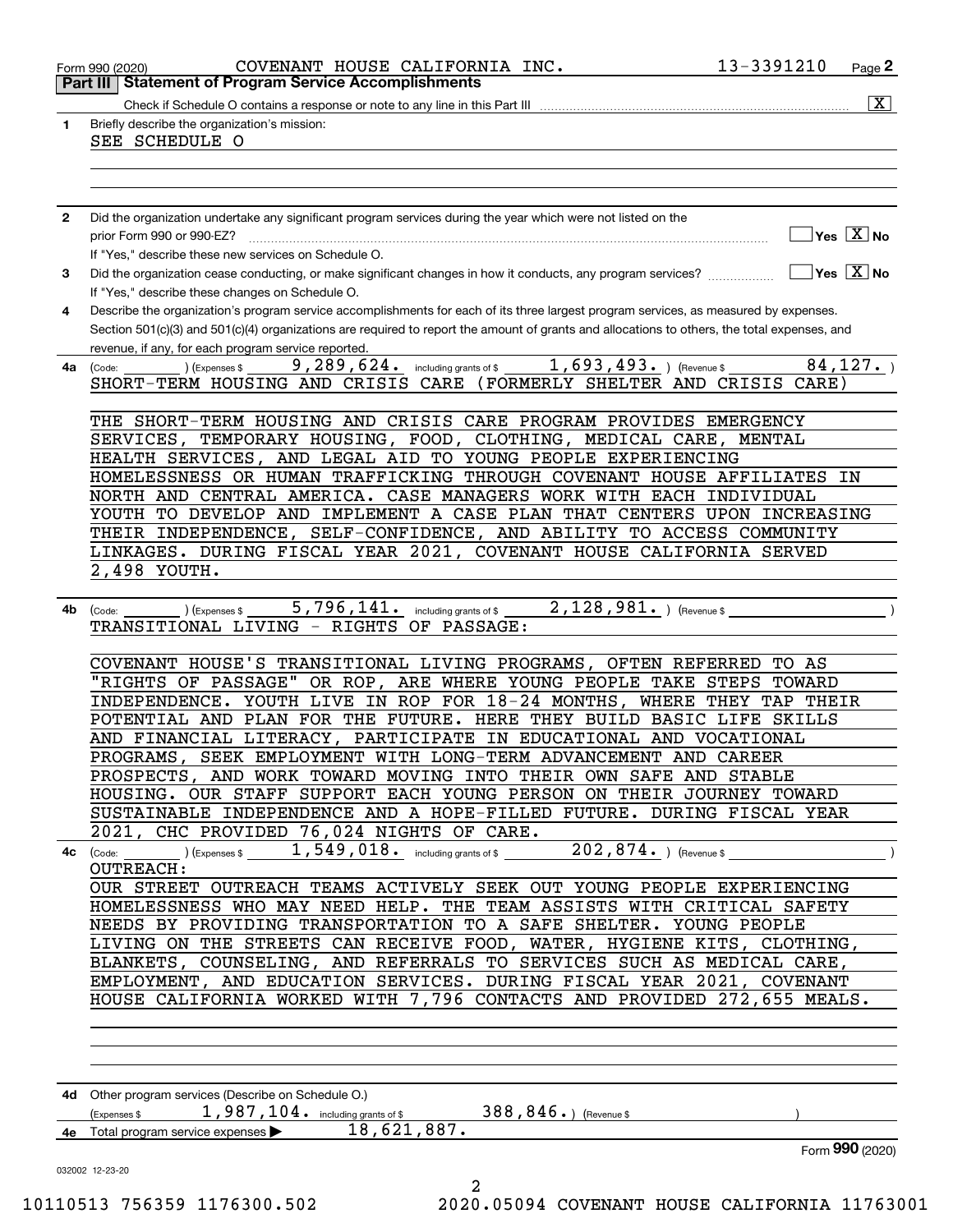| Form 990 (2020) |  |  |
|-----------------|--|--|

Form 990 (2020) Page **3Part IV Checklist of Required Schedules** COVENANT HOUSE CALIFORNIA INC. 13-3391210

|     |                                                                                                                                                 |                 | Yes                     | No          |
|-----|-------------------------------------------------------------------------------------------------------------------------------------------------|-----------------|-------------------------|-------------|
| 1.  | Is the organization described in section $501(c)(3)$ or $4947(a)(1)$ (other than a private foundation)?                                         |                 |                         |             |
|     |                                                                                                                                                 | 1               | х                       |             |
| 2   |                                                                                                                                                 | $\mathbf{2}$    | $\overline{\text{x}}$   |             |
| 3   | Did the organization engage in direct or indirect political campaign activities on behalf of or in opposition to candidates for                 |                 |                         |             |
|     |                                                                                                                                                 | 3               |                         | x           |
| 4   | Section 501(c)(3) organizations. Did the organization engage in lobbying activities, or have a section 501(h) election in effect                |                 |                         |             |
|     |                                                                                                                                                 | 4               |                         | x           |
| 5   | Is the organization a section 501(c)(4), 501(c)(5), or 501(c)(6) organization that receives membership dues, assessments, or                    |                 |                         |             |
|     |                                                                                                                                                 | 5               |                         | x           |
| 6   | Did the organization maintain any donor advised funds or any similar funds or accounts for which donors have the right to                       |                 |                         |             |
|     | provide advice on the distribution or investment of amounts in such funds or accounts? If "Yes," complete Schedule D, Part I                    | 6               |                         | x           |
| 7   | Did the organization receive or hold a conservation easement, including easements to preserve open space,                                       |                 |                         |             |
|     |                                                                                                                                                 | $\overline{7}$  |                         | x           |
| 8   | Did the organization maintain collections of works of art, historical treasures, or other similar assets? If "Yes," complete                    |                 |                         |             |
|     |                                                                                                                                                 | 8               |                         | x           |
| 9   | Did the organization report an amount in Part X, line 21, for escrow or custodial account liability, serve as a custodian for                   |                 |                         |             |
|     | amounts not listed in Part X; or provide credit counseling, debt management, credit repair, or debt negotiation services?                       |                 |                         | x           |
|     |                                                                                                                                                 | 9               |                         |             |
| 10  | Did the organization, directly or through a related organization, hold assets in donor-restricted endowments                                    |                 |                         | x.          |
|     |                                                                                                                                                 | 10              |                         |             |
| 11  | If the organization's answer to any of the following questions is "Yes," then complete Schedule D, Parts VI, VII, VIII, IX, or X                |                 |                         |             |
|     | as applicable.<br>a Did the organization report an amount for land, buildings, and equipment in Part X, line 10? If "Yes," complete Schedule D. |                 |                         |             |
|     |                                                                                                                                                 | 11a             | X                       |             |
|     | <b>b</b> Did the organization report an amount for investments - other securities in Part X, line 12, that is 5% or more of its total           |                 |                         |             |
|     |                                                                                                                                                 | 11b             |                         | x           |
|     | c Did the organization report an amount for investments - program related in Part X, line 13, that is 5% or more of its total                   |                 |                         |             |
|     |                                                                                                                                                 | 11c             |                         | x           |
|     | d Did the organization report an amount for other assets in Part X, line 15, that is 5% or more of its total assets reported in                 |                 |                         |             |
|     |                                                                                                                                                 | 11d             | х                       |             |
|     |                                                                                                                                                 | 11e             | $\overline{\mathbf{x}}$ |             |
| f   | Did the organization's separate or consolidated financial statements for the tax year include a footnote that addresses                         |                 |                         |             |
|     | the organization's liability for uncertain tax positions under FIN 48 (ASC 740)? If "Yes," complete Schedule D, Part X                          | 11f             | X                       |             |
|     | 12a Did the organization obtain separate, independent audited financial statements for the tax year? If "Yes," complete                         |                 |                         |             |
|     |                                                                                                                                                 | 12a             | X                       |             |
|     | <b>b</b> Was the organization included in consolidated, independent audited financial statements for the tax year?                              |                 |                         |             |
|     | If "Yes," and if the organization answered "No" to line 12a, then completing Schedule D, Parts XI and XII is optional                           | 12b             | X                       |             |
| 13  |                                                                                                                                                 | 13              |                         | X           |
| 14a | Did the organization maintain an office, employees, or agents outside of the United States?                                                     | 14a             |                         | $\mathbf X$ |
|     | <b>b</b> Did the organization have aggregate revenues or expenses of more than \$10,000 from grantmaking, fundraising, business,                |                 |                         |             |
|     | investment, and program service activities outside the United States, or aggregate foreign investments valued at \$100,000                      |                 |                         |             |
|     |                                                                                                                                                 | 14b             |                         | x           |
| 15  | Did the organization report on Part IX, column (A), line 3, more than \$5,000 of grants or other assistance to or for any                       |                 |                         |             |
|     |                                                                                                                                                 | 15              |                         | x           |
| 16  | Did the organization report on Part IX, column (A), line 3, more than \$5,000 of aggregate grants or other assistance to                        |                 |                         |             |
|     |                                                                                                                                                 | 16              |                         | x           |
| 17  | Did the organization report a total of more than \$15,000 of expenses for professional fundraising services on Part IX,                         |                 |                         |             |
|     |                                                                                                                                                 | 17              |                         | x           |
| 18  | Did the organization report more than \$15,000 total of fundraising event gross income and contributions on Part VIII, lines                    |                 |                         |             |
|     |                                                                                                                                                 | 18              | х                       |             |
| 19  | Did the organization report more than \$15,000 of gross income from gaming activities on Part VIII, line 9a? If "Yes."                          |                 |                         |             |
|     |                                                                                                                                                 | 19              |                         | X           |
|     |                                                                                                                                                 | 20a             |                         | $\mathbf X$ |
|     | b If "Yes" to line 20a, did the organization attach a copy of its audited financial statements to this return?                                  | 20 <sub>b</sub> |                         |             |
| 21  | Did the organization report more than \$5,000 of grants or other assistance to any domestic organization or                                     |                 |                         |             |
|     |                                                                                                                                                 | 21              |                         | X.          |
|     | 032003 12-23-20                                                                                                                                 |                 | Form 990 (2020)         |             |

032003 12-23-20

3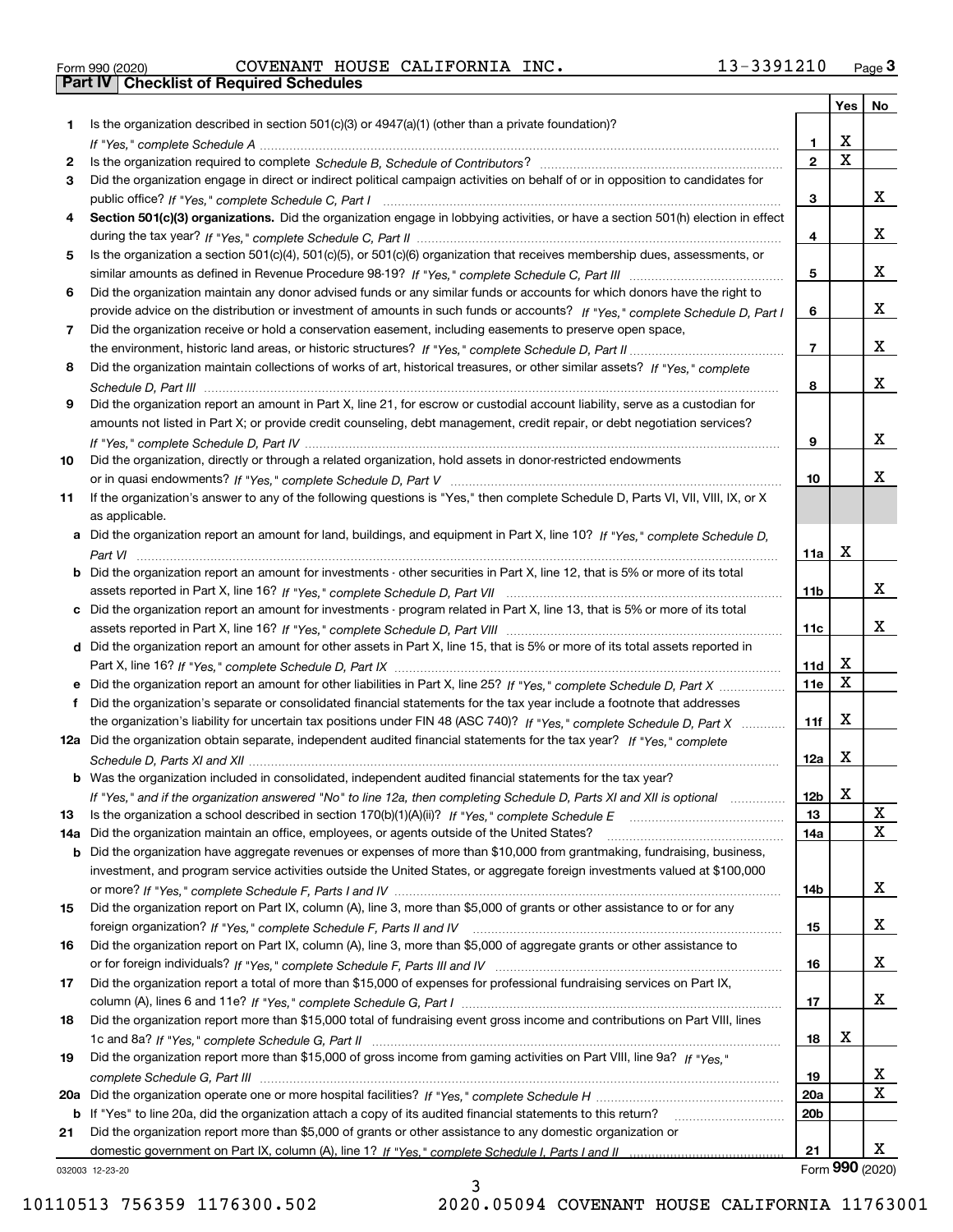|  | Form 990 (2020) |
|--|-----------------|

Form 990 (2020) Page **4Part IV Checklist of Required Schedules** COVENANT HOUSE CALIFORNIA INC. 13-3391210

*(continued)*

|               |                                                                                                                                    |                 | Yes | No              |
|---------------|------------------------------------------------------------------------------------------------------------------------------------|-----------------|-----|-----------------|
| 22            | Did the organization report more than \$5,000 of grants or other assistance to or for domestic individuals on                      |                 |     |                 |
|               |                                                                                                                                    | 22              | х   |                 |
| 23            | Did the organization answer "Yes" to Part VII, Section A, line 3, 4, or 5 about compensation of the organization's current         |                 |     |                 |
|               | and former officers, directors, trustees, key employees, and highest compensated employees? If "Yes," complete                     |                 |     |                 |
|               |                                                                                                                                    | 23              | х   |                 |
|               | 24a Did the organization have a tax-exempt bond issue with an outstanding principal amount of more than \$100,000 as of the        |                 |     |                 |
|               | last day of the year, that was issued after December 31, 2002? If "Yes," answer lines 24b through 24d and complete                 |                 |     |                 |
|               |                                                                                                                                    | 24a             |     | x               |
|               | <b>b</b> Did the organization invest any proceeds of tax-exempt bonds beyond a temporary period exception?                         | 24 <sub>b</sub> |     |                 |
|               | c Did the organization maintain an escrow account other than a refunding escrow at any time during the year to defease             |                 |     |                 |
|               |                                                                                                                                    | 24c             |     |                 |
|               |                                                                                                                                    | 24d             |     |                 |
|               | 25a Section 501(c)(3), 501(c)(4), and 501(c)(29) organizations. Did the organization engage in an excess benefit                   |                 |     |                 |
|               |                                                                                                                                    | 25a             |     | x               |
|               |                                                                                                                                    |                 |     |                 |
|               | b Is the organization aware that it engaged in an excess benefit transaction with a disqualified person in a prior year, and       |                 |     |                 |
|               | that the transaction has not been reported on any of the organization's prior Forms 990 or 990-EZ? If "Yes," complete              |                 |     | х               |
|               | Schedule L. Part I                                                                                                                 | 25 <sub>b</sub> |     |                 |
| 26            | Did the organization report any amount on Part X, line 5 or 22, for receivables from or payables to any current                    |                 |     |                 |
|               | or former officer, director, trustee, key employee, creator or founder, substantial contributor, or 35%                            |                 |     |                 |
|               |                                                                                                                                    | 26              |     | х               |
| 27            | Did the organization provide a grant or other assistance to any current or former officer, director, trustee, key employee,        |                 |     |                 |
|               | creator or founder, substantial contributor or employee thereof, a grant selection committee member, or to a 35% controlled        |                 |     |                 |
|               | entity (including an employee thereof) or family member of any of these persons? If "Yes," complete Schedule L, Part III           | 27              |     | x               |
| 28            | Was the organization a party to a business transaction with one of the following parties (see Schedule L, Part IV                  |                 |     |                 |
|               | instructions, for applicable filing thresholds, conditions, and exceptions):                                                       |                 |     |                 |
|               | a A current or former officer, director, trustee, key employee, creator or founder, or substantial contributor? If                 |                 |     |                 |
|               |                                                                                                                                    | 28a             |     | х               |
|               |                                                                                                                                    | 28b             |     | $\mathbf x$     |
|               | c A 35% controlled entity of one or more individuals and/or organizations described in lines 28a or 28b? If                        |                 |     |                 |
|               |                                                                                                                                    | 28c             |     | х               |
| 29            |                                                                                                                                    | 29              | х   |                 |
| 30            | Did the organization receive contributions of art, historical treasures, or other similar assets, or qualified conservation        |                 |     |                 |
|               |                                                                                                                                    | 30              |     | х               |
| 31            | Did the organization liquidate, terminate, or dissolve and cease operations? If "Yes," complete Schedule N, Part I                 | 31              |     | $\mathbf x$     |
| 32            | Did the organization sell, exchange, dispose of, or transfer more than 25% of its net assets? If "Yes," complete                   |                 |     |                 |
|               |                                                                                                                                    | 32              |     | х               |
|               | Schedule N. Part II                                                                                                                |                 |     |                 |
| 33            | Did the organization own 100% of an entity disregarded as separate from the organization under Regulations                         |                 |     | х               |
|               |                                                                                                                                    | 33              |     |                 |
| 34            | Was the organization related to any tax-exempt or taxable entity? If "Yes," complete Schedule R, Part II, III, or IV, and          |                 |     |                 |
|               | Part V, line 1                                                                                                                     | 34              | X   |                 |
|               | 35a Did the organization have a controlled entity within the meaning of section 512(b)(13)?                                        | <b>35a</b>      |     | x               |
|               | <b>b</b> If "Yes" to line 35a, did the organization receive any payment from or engage in any transaction with a controlled entity |                 |     |                 |
|               |                                                                                                                                    | 35b             |     |                 |
| 36            | Section 501(c)(3) organizations. Did the organization make any transfers to an exempt non-charitable related organization?         |                 |     |                 |
|               |                                                                                                                                    | 36              |     | x               |
| 37            | Did the organization conduct more than 5% of its activities through an entity that is not a related organization                   |                 |     |                 |
|               | and that is treated as a partnership for federal income tax purposes? If "Yes," complete Schedule R, Part VI                       | 37              |     | х               |
| 38            | Did the organization complete Schedule O and provide explanations in Schedule O for Part VI, lines 11b and 19?                     |                 |     |                 |
|               | Note: All Form 990 filers are required to complete Schedule O                                                                      | 38              | х   |                 |
| <b>Part V</b> | <b>Statements Regarding Other IRS Filings and Tax Compliance</b>                                                                   |                 |     |                 |
|               | Check if Schedule O contains a response or note to any line in this Part V                                                         |                 |     |                 |
|               |                                                                                                                                    |                 | Yes | No              |
|               | 104<br>1a Enter the number reported in Box 3 of Form 1096. Enter -0- if not applicable<br>1a                                       |                 |     |                 |
|               | 0<br><b>b</b> Enter the number of Forms W-2G included in line 1a. Enter -0- if not applicable<br>1b                                |                 |     |                 |
|               | c Did the organization comply with backup withholding rules for reportable payments to vendors and reportable gaming               |                 |     |                 |
|               | (gambling) winnings to prize winners?                                                                                              | 1c              |     |                 |
|               | 032004 12-23-20                                                                                                                    |                 |     | Form 990 (2020) |
|               | 4                                                                                                                                  |                 |     |                 |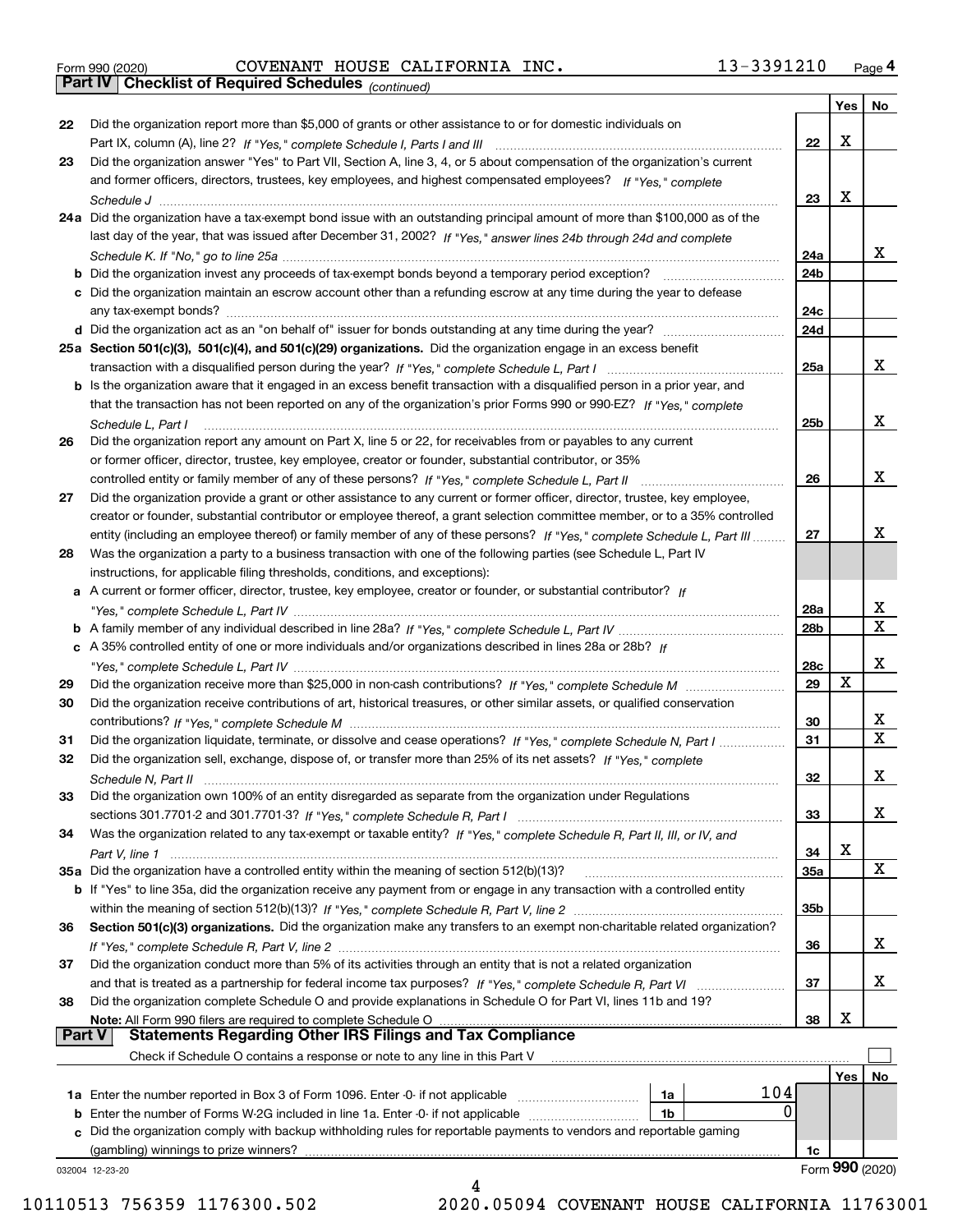| <b>Part V</b><br>Statements Regarding Other IRS Filings and Tax Compliance (continued)<br>2a Enter the number of employees reported on Form W-3, Transmittal of Wage and Tax Statements,<br>filed for the calendar year ending with or within the year covered by this return<br>Did the organization have unrelated business gross income of \$1,000 or more during the year?<br>За<br>b<br>4a At any time during the calendar year, did the organization have an interest in, or a signature or other authority over, a<br>financial account in a foreign country (such as a bank account, securities account, or other financial account)?<br><b>b</b> If "Yes," enter the name of the foreign country $\blacktriangleright$<br>See instructions for filing requirements for FinCEN Form 114, Report of Foreign Bank and Financial Accounts (FBAR).<br>Was the organization a party to a prohibited tax shelter transaction at any time during the tax year?<br>5a<br>b<br>с<br>6a Does the organization have annual gross receipts that are normally greater than \$100,000, and did the organization solicit<br>any contributions that were not tax deductible as charitable contributions?<br><b>b</b> If "Yes," did the organization include with every solicitation an express statement that such contributions or gifts<br>were not tax deductible?<br>Organizations that may receive deductible contributions under section 170(c).<br>7<br>Did the organization receive a payment in excess of \$75 made partly as a contribution and partly for goods and services provided to the payor?<br>а<br>If "Yes," did the organization notify the donor of the value of the goods or services provided?<br>b<br>Did the organization sell, exchange, or otherwise dispose of tangible personal property for which it was required<br>d<br>е<br>Did the organization, during the year, pay premiums, directly or indirectly, on a personal benefit contract?<br>f<br>g<br>If the organization received a contribution of cars, boats, airplanes, or other vehicles, did the organization file a Form 1098-C?<br>h<br>Sponsoring organizations maintaining donor advised funds. Did a donor advised fund maintained by the<br>8<br>sponsoring organization have excess business holdings at any time during the year?<br>Sponsoring organizations maintaining donor advised funds.<br>9<br>Did the sponsoring organization make any taxable distributions under section 4966?<br>а<br>Did the sponsoring organization make a distribution to a donor, donor advisor, or related person?<br>b<br>Section 501(c)(7) organizations. Enter:<br>10<br>а<br>Gross receipts, included on Form 990, Part VIII, line 12, for public use of club facilities<br>Section 501(c)(12) organizations. Enter:<br>11<br>Gross income from members or shareholders<br>а<br>Gross income from other sources (Do not net amounts due or paid to other sources against<br>b<br>amounts due or received from them.)<br>12a Section 4947(a)(1) non-exempt charitable trusts. Is the organization filing Form 990 in lieu of Form 1041?<br><b>b</b> If "Yes," enter the amount of tax-exempt interest received or accrued during the year <i>manument</i><br>Section 501(c)(29) qualified nonprofit health insurance issuers.<br>13<br>Is the organization licensed to issue qualified health plans in more than one state?<br>a<br>Note: See the instructions for additional information the organization must report on Schedule O.<br>Enter the amount of reserves the organization is required to maintain by the states in which the<br>b |                                                                                                                                  | 2a              | 249 | 2 <sub>b</sub><br>3a<br>3 <sub>b</sub><br>4a | Yes<br>x<br>х<br>X | No<br>x |
|-----------------------------------------------------------------------------------------------------------------------------------------------------------------------------------------------------------------------------------------------------------------------------------------------------------------------------------------------------------------------------------------------------------------------------------------------------------------------------------------------------------------------------------------------------------------------------------------------------------------------------------------------------------------------------------------------------------------------------------------------------------------------------------------------------------------------------------------------------------------------------------------------------------------------------------------------------------------------------------------------------------------------------------------------------------------------------------------------------------------------------------------------------------------------------------------------------------------------------------------------------------------------------------------------------------------------------------------------------------------------------------------------------------------------------------------------------------------------------------------------------------------------------------------------------------------------------------------------------------------------------------------------------------------------------------------------------------------------------------------------------------------------------------------------------------------------------------------------------------------------------------------------------------------------------------------------------------------------------------------------------------------------------------------------------------------------------------------------------------------------------------------------------------------------------------------------------------------------------------------------------------------------------------------------------------------------------------------------------------------------------------------------------------------------------------------------------------------------------------------------------------------------------------------------------------------------------------------------------------------------------------------------------------------------------------------------------------------------------------------------------------------------------------------------------------------------------------------------------------------------------------------------------------------------------------------------------------------------------------------------------------------------------------------------------------------------------------------------------------------------------------------------------------------------------------------------------------------------------------------------------------------------------------------------------------------------------------------------------------------------------------------------------------------------------------------------------------------------------------------------------------------------------------------------------------------------------------------------------------------------------|----------------------------------------------------------------------------------------------------------------------------------|-----------------|-----|----------------------------------------------|--------------------|---------|
|                                                                                                                                                                                                                                                                                                                                                                                                                                                                                                                                                                                                                                                                                                                                                                                                                                                                                                                                                                                                                                                                                                                                                                                                                                                                                                                                                                                                                                                                                                                                                                                                                                                                                                                                                                                                                                                                                                                                                                                                                                                                                                                                                                                                                                                                                                                                                                                                                                                                                                                                                                                                                                                                                                                                                                                                                                                                                                                                                                                                                                                                                                                                                                                                                                                                                                                                                                                                                                                                                                                                                                                                                             |                                                                                                                                  |                 |     |                                              |                    |         |
|                                                                                                                                                                                                                                                                                                                                                                                                                                                                                                                                                                                                                                                                                                                                                                                                                                                                                                                                                                                                                                                                                                                                                                                                                                                                                                                                                                                                                                                                                                                                                                                                                                                                                                                                                                                                                                                                                                                                                                                                                                                                                                                                                                                                                                                                                                                                                                                                                                                                                                                                                                                                                                                                                                                                                                                                                                                                                                                                                                                                                                                                                                                                                                                                                                                                                                                                                                                                                                                                                                                                                                                                                             |                                                                                                                                  |                 |     |                                              |                    |         |
|                                                                                                                                                                                                                                                                                                                                                                                                                                                                                                                                                                                                                                                                                                                                                                                                                                                                                                                                                                                                                                                                                                                                                                                                                                                                                                                                                                                                                                                                                                                                                                                                                                                                                                                                                                                                                                                                                                                                                                                                                                                                                                                                                                                                                                                                                                                                                                                                                                                                                                                                                                                                                                                                                                                                                                                                                                                                                                                                                                                                                                                                                                                                                                                                                                                                                                                                                                                                                                                                                                                                                                                                                             |                                                                                                                                  |                 |     |                                              |                    |         |
|                                                                                                                                                                                                                                                                                                                                                                                                                                                                                                                                                                                                                                                                                                                                                                                                                                                                                                                                                                                                                                                                                                                                                                                                                                                                                                                                                                                                                                                                                                                                                                                                                                                                                                                                                                                                                                                                                                                                                                                                                                                                                                                                                                                                                                                                                                                                                                                                                                                                                                                                                                                                                                                                                                                                                                                                                                                                                                                                                                                                                                                                                                                                                                                                                                                                                                                                                                                                                                                                                                                                                                                                                             |                                                                                                                                  |                 |     |                                              |                    |         |
|                                                                                                                                                                                                                                                                                                                                                                                                                                                                                                                                                                                                                                                                                                                                                                                                                                                                                                                                                                                                                                                                                                                                                                                                                                                                                                                                                                                                                                                                                                                                                                                                                                                                                                                                                                                                                                                                                                                                                                                                                                                                                                                                                                                                                                                                                                                                                                                                                                                                                                                                                                                                                                                                                                                                                                                                                                                                                                                                                                                                                                                                                                                                                                                                                                                                                                                                                                                                                                                                                                                                                                                                                             |                                                                                                                                  |                 |     |                                              |                    |         |
|                                                                                                                                                                                                                                                                                                                                                                                                                                                                                                                                                                                                                                                                                                                                                                                                                                                                                                                                                                                                                                                                                                                                                                                                                                                                                                                                                                                                                                                                                                                                                                                                                                                                                                                                                                                                                                                                                                                                                                                                                                                                                                                                                                                                                                                                                                                                                                                                                                                                                                                                                                                                                                                                                                                                                                                                                                                                                                                                                                                                                                                                                                                                                                                                                                                                                                                                                                                                                                                                                                                                                                                                                             |                                                                                                                                  |                 |     |                                              |                    |         |
|                                                                                                                                                                                                                                                                                                                                                                                                                                                                                                                                                                                                                                                                                                                                                                                                                                                                                                                                                                                                                                                                                                                                                                                                                                                                                                                                                                                                                                                                                                                                                                                                                                                                                                                                                                                                                                                                                                                                                                                                                                                                                                                                                                                                                                                                                                                                                                                                                                                                                                                                                                                                                                                                                                                                                                                                                                                                                                                                                                                                                                                                                                                                                                                                                                                                                                                                                                                                                                                                                                                                                                                                                             |                                                                                                                                  |                 |     |                                              |                    |         |
|                                                                                                                                                                                                                                                                                                                                                                                                                                                                                                                                                                                                                                                                                                                                                                                                                                                                                                                                                                                                                                                                                                                                                                                                                                                                                                                                                                                                                                                                                                                                                                                                                                                                                                                                                                                                                                                                                                                                                                                                                                                                                                                                                                                                                                                                                                                                                                                                                                                                                                                                                                                                                                                                                                                                                                                                                                                                                                                                                                                                                                                                                                                                                                                                                                                                                                                                                                                                                                                                                                                                                                                                                             |                                                                                                                                  |                 |     |                                              |                    |         |
|                                                                                                                                                                                                                                                                                                                                                                                                                                                                                                                                                                                                                                                                                                                                                                                                                                                                                                                                                                                                                                                                                                                                                                                                                                                                                                                                                                                                                                                                                                                                                                                                                                                                                                                                                                                                                                                                                                                                                                                                                                                                                                                                                                                                                                                                                                                                                                                                                                                                                                                                                                                                                                                                                                                                                                                                                                                                                                                                                                                                                                                                                                                                                                                                                                                                                                                                                                                                                                                                                                                                                                                                                             |                                                                                                                                  |                 |     |                                              |                    |         |
|                                                                                                                                                                                                                                                                                                                                                                                                                                                                                                                                                                                                                                                                                                                                                                                                                                                                                                                                                                                                                                                                                                                                                                                                                                                                                                                                                                                                                                                                                                                                                                                                                                                                                                                                                                                                                                                                                                                                                                                                                                                                                                                                                                                                                                                                                                                                                                                                                                                                                                                                                                                                                                                                                                                                                                                                                                                                                                                                                                                                                                                                                                                                                                                                                                                                                                                                                                                                                                                                                                                                                                                                                             |                                                                                                                                  |                 |     |                                              |                    |         |
|                                                                                                                                                                                                                                                                                                                                                                                                                                                                                                                                                                                                                                                                                                                                                                                                                                                                                                                                                                                                                                                                                                                                                                                                                                                                                                                                                                                                                                                                                                                                                                                                                                                                                                                                                                                                                                                                                                                                                                                                                                                                                                                                                                                                                                                                                                                                                                                                                                                                                                                                                                                                                                                                                                                                                                                                                                                                                                                                                                                                                                                                                                                                                                                                                                                                                                                                                                                                                                                                                                                                                                                                                             |                                                                                                                                  |                 |     |                                              |                    |         |
|                                                                                                                                                                                                                                                                                                                                                                                                                                                                                                                                                                                                                                                                                                                                                                                                                                                                                                                                                                                                                                                                                                                                                                                                                                                                                                                                                                                                                                                                                                                                                                                                                                                                                                                                                                                                                                                                                                                                                                                                                                                                                                                                                                                                                                                                                                                                                                                                                                                                                                                                                                                                                                                                                                                                                                                                                                                                                                                                                                                                                                                                                                                                                                                                                                                                                                                                                                                                                                                                                                                                                                                                                             |                                                                                                                                  |                 |     |                                              |                    |         |
|                                                                                                                                                                                                                                                                                                                                                                                                                                                                                                                                                                                                                                                                                                                                                                                                                                                                                                                                                                                                                                                                                                                                                                                                                                                                                                                                                                                                                                                                                                                                                                                                                                                                                                                                                                                                                                                                                                                                                                                                                                                                                                                                                                                                                                                                                                                                                                                                                                                                                                                                                                                                                                                                                                                                                                                                                                                                                                                                                                                                                                                                                                                                                                                                                                                                                                                                                                                                                                                                                                                                                                                                                             |                                                                                                                                  |                 |     | 5a                                           |                    | х       |
|                                                                                                                                                                                                                                                                                                                                                                                                                                                                                                                                                                                                                                                                                                                                                                                                                                                                                                                                                                                                                                                                                                                                                                                                                                                                                                                                                                                                                                                                                                                                                                                                                                                                                                                                                                                                                                                                                                                                                                                                                                                                                                                                                                                                                                                                                                                                                                                                                                                                                                                                                                                                                                                                                                                                                                                                                                                                                                                                                                                                                                                                                                                                                                                                                                                                                                                                                                                                                                                                                                                                                                                                                             |                                                                                                                                  |                 |     | 5 <sub>b</sub>                               |                    | x       |
|                                                                                                                                                                                                                                                                                                                                                                                                                                                                                                                                                                                                                                                                                                                                                                                                                                                                                                                                                                                                                                                                                                                                                                                                                                                                                                                                                                                                                                                                                                                                                                                                                                                                                                                                                                                                                                                                                                                                                                                                                                                                                                                                                                                                                                                                                                                                                                                                                                                                                                                                                                                                                                                                                                                                                                                                                                                                                                                                                                                                                                                                                                                                                                                                                                                                                                                                                                                                                                                                                                                                                                                                                             |                                                                                                                                  |                 |     | 5c                                           |                    |         |
|                                                                                                                                                                                                                                                                                                                                                                                                                                                                                                                                                                                                                                                                                                                                                                                                                                                                                                                                                                                                                                                                                                                                                                                                                                                                                                                                                                                                                                                                                                                                                                                                                                                                                                                                                                                                                                                                                                                                                                                                                                                                                                                                                                                                                                                                                                                                                                                                                                                                                                                                                                                                                                                                                                                                                                                                                                                                                                                                                                                                                                                                                                                                                                                                                                                                                                                                                                                                                                                                                                                                                                                                                             |                                                                                                                                  |                 |     |                                              |                    |         |
|                                                                                                                                                                                                                                                                                                                                                                                                                                                                                                                                                                                                                                                                                                                                                                                                                                                                                                                                                                                                                                                                                                                                                                                                                                                                                                                                                                                                                                                                                                                                                                                                                                                                                                                                                                                                                                                                                                                                                                                                                                                                                                                                                                                                                                                                                                                                                                                                                                                                                                                                                                                                                                                                                                                                                                                                                                                                                                                                                                                                                                                                                                                                                                                                                                                                                                                                                                                                                                                                                                                                                                                                                             |                                                                                                                                  |                 |     | 6a                                           |                    | x       |
|                                                                                                                                                                                                                                                                                                                                                                                                                                                                                                                                                                                                                                                                                                                                                                                                                                                                                                                                                                                                                                                                                                                                                                                                                                                                                                                                                                                                                                                                                                                                                                                                                                                                                                                                                                                                                                                                                                                                                                                                                                                                                                                                                                                                                                                                                                                                                                                                                                                                                                                                                                                                                                                                                                                                                                                                                                                                                                                                                                                                                                                                                                                                                                                                                                                                                                                                                                                                                                                                                                                                                                                                                             |                                                                                                                                  |                 |     |                                              |                    |         |
|                                                                                                                                                                                                                                                                                                                                                                                                                                                                                                                                                                                                                                                                                                                                                                                                                                                                                                                                                                                                                                                                                                                                                                                                                                                                                                                                                                                                                                                                                                                                                                                                                                                                                                                                                                                                                                                                                                                                                                                                                                                                                                                                                                                                                                                                                                                                                                                                                                                                                                                                                                                                                                                                                                                                                                                                                                                                                                                                                                                                                                                                                                                                                                                                                                                                                                                                                                                                                                                                                                                                                                                                                             |                                                                                                                                  |                 |     | 6b                                           |                    |         |
|                                                                                                                                                                                                                                                                                                                                                                                                                                                                                                                                                                                                                                                                                                                                                                                                                                                                                                                                                                                                                                                                                                                                                                                                                                                                                                                                                                                                                                                                                                                                                                                                                                                                                                                                                                                                                                                                                                                                                                                                                                                                                                                                                                                                                                                                                                                                                                                                                                                                                                                                                                                                                                                                                                                                                                                                                                                                                                                                                                                                                                                                                                                                                                                                                                                                                                                                                                                                                                                                                                                                                                                                                             |                                                                                                                                  |                 |     |                                              |                    |         |
|                                                                                                                                                                                                                                                                                                                                                                                                                                                                                                                                                                                                                                                                                                                                                                                                                                                                                                                                                                                                                                                                                                                                                                                                                                                                                                                                                                                                                                                                                                                                                                                                                                                                                                                                                                                                                                                                                                                                                                                                                                                                                                                                                                                                                                                                                                                                                                                                                                                                                                                                                                                                                                                                                                                                                                                                                                                                                                                                                                                                                                                                                                                                                                                                                                                                                                                                                                                                                                                                                                                                                                                                                             |                                                                                                                                  |                 |     | 7a                                           |                    | x       |
|                                                                                                                                                                                                                                                                                                                                                                                                                                                                                                                                                                                                                                                                                                                                                                                                                                                                                                                                                                                                                                                                                                                                                                                                                                                                                                                                                                                                                                                                                                                                                                                                                                                                                                                                                                                                                                                                                                                                                                                                                                                                                                                                                                                                                                                                                                                                                                                                                                                                                                                                                                                                                                                                                                                                                                                                                                                                                                                                                                                                                                                                                                                                                                                                                                                                                                                                                                                                                                                                                                                                                                                                                             |                                                                                                                                  |                 |     | 7b                                           |                    |         |
|                                                                                                                                                                                                                                                                                                                                                                                                                                                                                                                                                                                                                                                                                                                                                                                                                                                                                                                                                                                                                                                                                                                                                                                                                                                                                                                                                                                                                                                                                                                                                                                                                                                                                                                                                                                                                                                                                                                                                                                                                                                                                                                                                                                                                                                                                                                                                                                                                                                                                                                                                                                                                                                                                                                                                                                                                                                                                                                                                                                                                                                                                                                                                                                                                                                                                                                                                                                                                                                                                                                                                                                                                             |                                                                                                                                  |                 |     |                                              |                    |         |
|                                                                                                                                                                                                                                                                                                                                                                                                                                                                                                                                                                                                                                                                                                                                                                                                                                                                                                                                                                                                                                                                                                                                                                                                                                                                                                                                                                                                                                                                                                                                                                                                                                                                                                                                                                                                                                                                                                                                                                                                                                                                                                                                                                                                                                                                                                                                                                                                                                                                                                                                                                                                                                                                                                                                                                                                                                                                                                                                                                                                                                                                                                                                                                                                                                                                                                                                                                                                                                                                                                                                                                                                                             |                                                                                                                                  |                 |     | 7c                                           |                    | x       |
|                                                                                                                                                                                                                                                                                                                                                                                                                                                                                                                                                                                                                                                                                                                                                                                                                                                                                                                                                                                                                                                                                                                                                                                                                                                                                                                                                                                                                                                                                                                                                                                                                                                                                                                                                                                                                                                                                                                                                                                                                                                                                                                                                                                                                                                                                                                                                                                                                                                                                                                                                                                                                                                                                                                                                                                                                                                                                                                                                                                                                                                                                                                                                                                                                                                                                                                                                                                                                                                                                                                                                                                                                             |                                                                                                                                  | 7d              |     |                                              |                    |         |
|                                                                                                                                                                                                                                                                                                                                                                                                                                                                                                                                                                                                                                                                                                                                                                                                                                                                                                                                                                                                                                                                                                                                                                                                                                                                                                                                                                                                                                                                                                                                                                                                                                                                                                                                                                                                                                                                                                                                                                                                                                                                                                                                                                                                                                                                                                                                                                                                                                                                                                                                                                                                                                                                                                                                                                                                                                                                                                                                                                                                                                                                                                                                                                                                                                                                                                                                                                                                                                                                                                                                                                                                                             |                                                                                                                                  |                 |     | 7e                                           |                    | х       |
|                                                                                                                                                                                                                                                                                                                                                                                                                                                                                                                                                                                                                                                                                                                                                                                                                                                                                                                                                                                                                                                                                                                                                                                                                                                                                                                                                                                                                                                                                                                                                                                                                                                                                                                                                                                                                                                                                                                                                                                                                                                                                                                                                                                                                                                                                                                                                                                                                                                                                                                                                                                                                                                                                                                                                                                                                                                                                                                                                                                                                                                                                                                                                                                                                                                                                                                                                                                                                                                                                                                                                                                                                             |                                                                                                                                  |                 |     | 7f<br>7g                                     |                    | x       |
|                                                                                                                                                                                                                                                                                                                                                                                                                                                                                                                                                                                                                                                                                                                                                                                                                                                                                                                                                                                                                                                                                                                                                                                                                                                                                                                                                                                                                                                                                                                                                                                                                                                                                                                                                                                                                                                                                                                                                                                                                                                                                                                                                                                                                                                                                                                                                                                                                                                                                                                                                                                                                                                                                                                                                                                                                                                                                                                                                                                                                                                                                                                                                                                                                                                                                                                                                                                                                                                                                                                                                                                                                             | If the organization received a contribution of qualified intellectual property, did the organization file Form 8899 as required? |                 |     |                                              |                    |         |
|                                                                                                                                                                                                                                                                                                                                                                                                                                                                                                                                                                                                                                                                                                                                                                                                                                                                                                                                                                                                                                                                                                                                                                                                                                                                                                                                                                                                                                                                                                                                                                                                                                                                                                                                                                                                                                                                                                                                                                                                                                                                                                                                                                                                                                                                                                                                                                                                                                                                                                                                                                                                                                                                                                                                                                                                                                                                                                                                                                                                                                                                                                                                                                                                                                                                                                                                                                                                                                                                                                                                                                                                                             |                                                                                                                                  |                 |     | 7h                                           |                    |         |
|                                                                                                                                                                                                                                                                                                                                                                                                                                                                                                                                                                                                                                                                                                                                                                                                                                                                                                                                                                                                                                                                                                                                                                                                                                                                                                                                                                                                                                                                                                                                                                                                                                                                                                                                                                                                                                                                                                                                                                                                                                                                                                                                                                                                                                                                                                                                                                                                                                                                                                                                                                                                                                                                                                                                                                                                                                                                                                                                                                                                                                                                                                                                                                                                                                                                                                                                                                                                                                                                                                                                                                                                                             |                                                                                                                                  |                 |     |                                              |                    |         |
|                                                                                                                                                                                                                                                                                                                                                                                                                                                                                                                                                                                                                                                                                                                                                                                                                                                                                                                                                                                                                                                                                                                                                                                                                                                                                                                                                                                                                                                                                                                                                                                                                                                                                                                                                                                                                                                                                                                                                                                                                                                                                                                                                                                                                                                                                                                                                                                                                                                                                                                                                                                                                                                                                                                                                                                                                                                                                                                                                                                                                                                                                                                                                                                                                                                                                                                                                                                                                                                                                                                                                                                                                             |                                                                                                                                  |                 |     |                                              |                    |         |
|                                                                                                                                                                                                                                                                                                                                                                                                                                                                                                                                                                                                                                                                                                                                                                                                                                                                                                                                                                                                                                                                                                                                                                                                                                                                                                                                                                                                                                                                                                                                                                                                                                                                                                                                                                                                                                                                                                                                                                                                                                                                                                                                                                                                                                                                                                                                                                                                                                                                                                                                                                                                                                                                                                                                                                                                                                                                                                                                                                                                                                                                                                                                                                                                                                                                                                                                                                                                                                                                                                                                                                                                                             |                                                                                                                                  |                 |     | 8                                            |                    |         |
|                                                                                                                                                                                                                                                                                                                                                                                                                                                                                                                                                                                                                                                                                                                                                                                                                                                                                                                                                                                                                                                                                                                                                                                                                                                                                                                                                                                                                                                                                                                                                                                                                                                                                                                                                                                                                                                                                                                                                                                                                                                                                                                                                                                                                                                                                                                                                                                                                                                                                                                                                                                                                                                                                                                                                                                                                                                                                                                                                                                                                                                                                                                                                                                                                                                                                                                                                                                                                                                                                                                                                                                                                             |                                                                                                                                  |                 |     |                                              |                    |         |
|                                                                                                                                                                                                                                                                                                                                                                                                                                                                                                                                                                                                                                                                                                                                                                                                                                                                                                                                                                                                                                                                                                                                                                                                                                                                                                                                                                                                                                                                                                                                                                                                                                                                                                                                                                                                                                                                                                                                                                                                                                                                                                                                                                                                                                                                                                                                                                                                                                                                                                                                                                                                                                                                                                                                                                                                                                                                                                                                                                                                                                                                                                                                                                                                                                                                                                                                                                                                                                                                                                                                                                                                                             |                                                                                                                                  |                 |     | 9а                                           |                    |         |
|                                                                                                                                                                                                                                                                                                                                                                                                                                                                                                                                                                                                                                                                                                                                                                                                                                                                                                                                                                                                                                                                                                                                                                                                                                                                                                                                                                                                                                                                                                                                                                                                                                                                                                                                                                                                                                                                                                                                                                                                                                                                                                                                                                                                                                                                                                                                                                                                                                                                                                                                                                                                                                                                                                                                                                                                                                                                                                                                                                                                                                                                                                                                                                                                                                                                                                                                                                                                                                                                                                                                                                                                                             |                                                                                                                                  |                 |     | 9b                                           |                    |         |
|                                                                                                                                                                                                                                                                                                                                                                                                                                                                                                                                                                                                                                                                                                                                                                                                                                                                                                                                                                                                                                                                                                                                                                                                                                                                                                                                                                                                                                                                                                                                                                                                                                                                                                                                                                                                                                                                                                                                                                                                                                                                                                                                                                                                                                                                                                                                                                                                                                                                                                                                                                                                                                                                                                                                                                                                                                                                                                                                                                                                                                                                                                                                                                                                                                                                                                                                                                                                                                                                                                                                                                                                                             |                                                                                                                                  |                 |     |                                              |                    |         |
|                                                                                                                                                                                                                                                                                                                                                                                                                                                                                                                                                                                                                                                                                                                                                                                                                                                                                                                                                                                                                                                                                                                                                                                                                                                                                                                                                                                                                                                                                                                                                                                                                                                                                                                                                                                                                                                                                                                                                                                                                                                                                                                                                                                                                                                                                                                                                                                                                                                                                                                                                                                                                                                                                                                                                                                                                                                                                                                                                                                                                                                                                                                                                                                                                                                                                                                                                                                                                                                                                                                                                                                                                             |                                                                                                                                  | 10a             |     |                                              |                    |         |
|                                                                                                                                                                                                                                                                                                                                                                                                                                                                                                                                                                                                                                                                                                                                                                                                                                                                                                                                                                                                                                                                                                                                                                                                                                                                                                                                                                                                                                                                                                                                                                                                                                                                                                                                                                                                                                                                                                                                                                                                                                                                                                                                                                                                                                                                                                                                                                                                                                                                                                                                                                                                                                                                                                                                                                                                                                                                                                                                                                                                                                                                                                                                                                                                                                                                                                                                                                                                                                                                                                                                                                                                                             |                                                                                                                                  | 10b             |     |                                              |                    |         |
|                                                                                                                                                                                                                                                                                                                                                                                                                                                                                                                                                                                                                                                                                                                                                                                                                                                                                                                                                                                                                                                                                                                                                                                                                                                                                                                                                                                                                                                                                                                                                                                                                                                                                                                                                                                                                                                                                                                                                                                                                                                                                                                                                                                                                                                                                                                                                                                                                                                                                                                                                                                                                                                                                                                                                                                                                                                                                                                                                                                                                                                                                                                                                                                                                                                                                                                                                                                                                                                                                                                                                                                                                             |                                                                                                                                  |                 |     |                                              |                    |         |
|                                                                                                                                                                                                                                                                                                                                                                                                                                                                                                                                                                                                                                                                                                                                                                                                                                                                                                                                                                                                                                                                                                                                                                                                                                                                                                                                                                                                                                                                                                                                                                                                                                                                                                                                                                                                                                                                                                                                                                                                                                                                                                                                                                                                                                                                                                                                                                                                                                                                                                                                                                                                                                                                                                                                                                                                                                                                                                                                                                                                                                                                                                                                                                                                                                                                                                                                                                                                                                                                                                                                                                                                                             |                                                                                                                                  | 11a             |     |                                              |                    |         |
|                                                                                                                                                                                                                                                                                                                                                                                                                                                                                                                                                                                                                                                                                                                                                                                                                                                                                                                                                                                                                                                                                                                                                                                                                                                                                                                                                                                                                                                                                                                                                                                                                                                                                                                                                                                                                                                                                                                                                                                                                                                                                                                                                                                                                                                                                                                                                                                                                                                                                                                                                                                                                                                                                                                                                                                                                                                                                                                                                                                                                                                                                                                                                                                                                                                                                                                                                                                                                                                                                                                                                                                                                             |                                                                                                                                  |                 |     |                                              |                    |         |
|                                                                                                                                                                                                                                                                                                                                                                                                                                                                                                                                                                                                                                                                                                                                                                                                                                                                                                                                                                                                                                                                                                                                                                                                                                                                                                                                                                                                                                                                                                                                                                                                                                                                                                                                                                                                                                                                                                                                                                                                                                                                                                                                                                                                                                                                                                                                                                                                                                                                                                                                                                                                                                                                                                                                                                                                                                                                                                                                                                                                                                                                                                                                                                                                                                                                                                                                                                                                                                                                                                                                                                                                                             |                                                                                                                                  | 11 <sub>b</sub> |     |                                              |                    |         |
|                                                                                                                                                                                                                                                                                                                                                                                                                                                                                                                                                                                                                                                                                                                                                                                                                                                                                                                                                                                                                                                                                                                                                                                                                                                                                                                                                                                                                                                                                                                                                                                                                                                                                                                                                                                                                                                                                                                                                                                                                                                                                                                                                                                                                                                                                                                                                                                                                                                                                                                                                                                                                                                                                                                                                                                                                                                                                                                                                                                                                                                                                                                                                                                                                                                                                                                                                                                                                                                                                                                                                                                                                             |                                                                                                                                  | <b>12b</b>      |     | 12a                                          |                    |         |
|                                                                                                                                                                                                                                                                                                                                                                                                                                                                                                                                                                                                                                                                                                                                                                                                                                                                                                                                                                                                                                                                                                                                                                                                                                                                                                                                                                                                                                                                                                                                                                                                                                                                                                                                                                                                                                                                                                                                                                                                                                                                                                                                                                                                                                                                                                                                                                                                                                                                                                                                                                                                                                                                                                                                                                                                                                                                                                                                                                                                                                                                                                                                                                                                                                                                                                                                                                                                                                                                                                                                                                                                                             |                                                                                                                                  |                 |     |                                              |                    |         |
|                                                                                                                                                                                                                                                                                                                                                                                                                                                                                                                                                                                                                                                                                                                                                                                                                                                                                                                                                                                                                                                                                                                                                                                                                                                                                                                                                                                                                                                                                                                                                                                                                                                                                                                                                                                                                                                                                                                                                                                                                                                                                                                                                                                                                                                                                                                                                                                                                                                                                                                                                                                                                                                                                                                                                                                                                                                                                                                                                                                                                                                                                                                                                                                                                                                                                                                                                                                                                                                                                                                                                                                                                             |                                                                                                                                  |                 |     | 13a                                          |                    |         |
|                                                                                                                                                                                                                                                                                                                                                                                                                                                                                                                                                                                                                                                                                                                                                                                                                                                                                                                                                                                                                                                                                                                                                                                                                                                                                                                                                                                                                                                                                                                                                                                                                                                                                                                                                                                                                                                                                                                                                                                                                                                                                                                                                                                                                                                                                                                                                                                                                                                                                                                                                                                                                                                                                                                                                                                                                                                                                                                                                                                                                                                                                                                                                                                                                                                                                                                                                                                                                                                                                                                                                                                                                             |                                                                                                                                  |                 |     |                                              |                    |         |
|                                                                                                                                                                                                                                                                                                                                                                                                                                                                                                                                                                                                                                                                                                                                                                                                                                                                                                                                                                                                                                                                                                                                                                                                                                                                                                                                                                                                                                                                                                                                                                                                                                                                                                                                                                                                                                                                                                                                                                                                                                                                                                                                                                                                                                                                                                                                                                                                                                                                                                                                                                                                                                                                                                                                                                                                                                                                                                                                                                                                                                                                                                                                                                                                                                                                                                                                                                                                                                                                                                                                                                                                                             |                                                                                                                                  |                 |     |                                              |                    |         |
| с                                                                                                                                                                                                                                                                                                                                                                                                                                                                                                                                                                                                                                                                                                                                                                                                                                                                                                                                                                                                                                                                                                                                                                                                                                                                                                                                                                                                                                                                                                                                                                                                                                                                                                                                                                                                                                                                                                                                                                                                                                                                                                                                                                                                                                                                                                                                                                                                                                                                                                                                                                                                                                                                                                                                                                                                                                                                                                                                                                                                                                                                                                                                                                                                                                                                                                                                                                                                                                                                                                                                                                                                                           |                                                                                                                                  | 13 <sub>b</sub> |     |                                              |                    |         |
| Did the organization receive any payments for indoor tanning services during the tax year?<br>14a                                                                                                                                                                                                                                                                                                                                                                                                                                                                                                                                                                                                                                                                                                                                                                                                                                                                                                                                                                                                                                                                                                                                                                                                                                                                                                                                                                                                                                                                                                                                                                                                                                                                                                                                                                                                                                                                                                                                                                                                                                                                                                                                                                                                                                                                                                                                                                                                                                                                                                                                                                                                                                                                                                                                                                                                                                                                                                                                                                                                                                                                                                                                                                                                                                                                                                                                                                                                                                                                                                                           |                                                                                                                                  | 13 <sub>c</sub> |     |                                              |                    |         |
| <b>b</b> If "Yes," has it filed a Form 720 to report these payments? If "No," provide an explanation on Schedule O                                                                                                                                                                                                                                                                                                                                                                                                                                                                                                                                                                                                                                                                                                                                                                                                                                                                                                                                                                                                                                                                                                                                                                                                                                                                                                                                                                                                                                                                                                                                                                                                                                                                                                                                                                                                                                                                                                                                                                                                                                                                                                                                                                                                                                                                                                                                                                                                                                                                                                                                                                                                                                                                                                                                                                                                                                                                                                                                                                                                                                                                                                                                                                                                                                                                                                                                                                                                                                                                                                          |                                                                                                                                  |                 |     | 14a                                          |                    | x       |
| Is the organization subject to the section 4960 tax on payment(s) of more than \$1,000,000 in remuneration or<br>15                                                                                                                                                                                                                                                                                                                                                                                                                                                                                                                                                                                                                                                                                                                                                                                                                                                                                                                                                                                                                                                                                                                                                                                                                                                                                                                                                                                                                                                                                                                                                                                                                                                                                                                                                                                                                                                                                                                                                                                                                                                                                                                                                                                                                                                                                                                                                                                                                                                                                                                                                                                                                                                                                                                                                                                                                                                                                                                                                                                                                                                                                                                                                                                                                                                                                                                                                                                                                                                                                                         |                                                                                                                                  |                 |     | 14b                                          |                    |         |
| excess parachute payment(s) during the year?                                                                                                                                                                                                                                                                                                                                                                                                                                                                                                                                                                                                                                                                                                                                                                                                                                                                                                                                                                                                                                                                                                                                                                                                                                                                                                                                                                                                                                                                                                                                                                                                                                                                                                                                                                                                                                                                                                                                                                                                                                                                                                                                                                                                                                                                                                                                                                                                                                                                                                                                                                                                                                                                                                                                                                                                                                                                                                                                                                                                                                                                                                                                                                                                                                                                                                                                                                                                                                                                                                                                                                                |                                                                                                                                  |                 |     |                                              |                    |         |
| If "Yes," see instructions and file Form 4720, Schedule N.                                                                                                                                                                                                                                                                                                                                                                                                                                                                                                                                                                                                                                                                                                                                                                                                                                                                                                                                                                                                                                                                                                                                                                                                                                                                                                                                                                                                                                                                                                                                                                                                                                                                                                                                                                                                                                                                                                                                                                                                                                                                                                                                                                                                                                                                                                                                                                                                                                                                                                                                                                                                                                                                                                                                                                                                                                                                                                                                                                                                                                                                                                                                                                                                                                                                                                                                                                                                                                                                                                                                                                  |                                                                                                                                  |                 |     | 15                                           |                    | x       |
| Is the organization an educational institution subject to the section 4968 excise tax on net investment income?<br>16                                                                                                                                                                                                                                                                                                                                                                                                                                                                                                                                                                                                                                                                                                                                                                                                                                                                                                                                                                                                                                                                                                                                                                                                                                                                                                                                                                                                                                                                                                                                                                                                                                                                                                                                                                                                                                                                                                                                                                                                                                                                                                                                                                                                                                                                                                                                                                                                                                                                                                                                                                                                                                                                                                                                                                                                                                                                                                                                                                                                                                                                                                                                                                                                                                                                                                                                                                                                                                                                                                       |                                                                                                                                  |                 |     |                                              |                    |         |
| If "Yes," complete Form 4720, Schedule O.                                                                                                                                                                                                                                                                                                                                                                                                                                                                                                                                                                                                                                                                                                                                                                                                                                                                                                                                                                                                                                                                                                                                                                                                                                                                                                                                                                                                                                                                                                                                                                                                                                                                                                                                                                                                                                                                                                                                                                                                                                                                                                                                                                                                                                                                                                                                                                                                                                                                                                                                                                                                                                                                                                                                                                                                                                                                                                                                                                                                                                                                                                                                                                                                                                                                                                                                                                                                                                                                                                                                                                                   |                                                                                                                                  |                 |     | 16                                           |                    | х       |

Form (2020) **990**

032005 12-23-20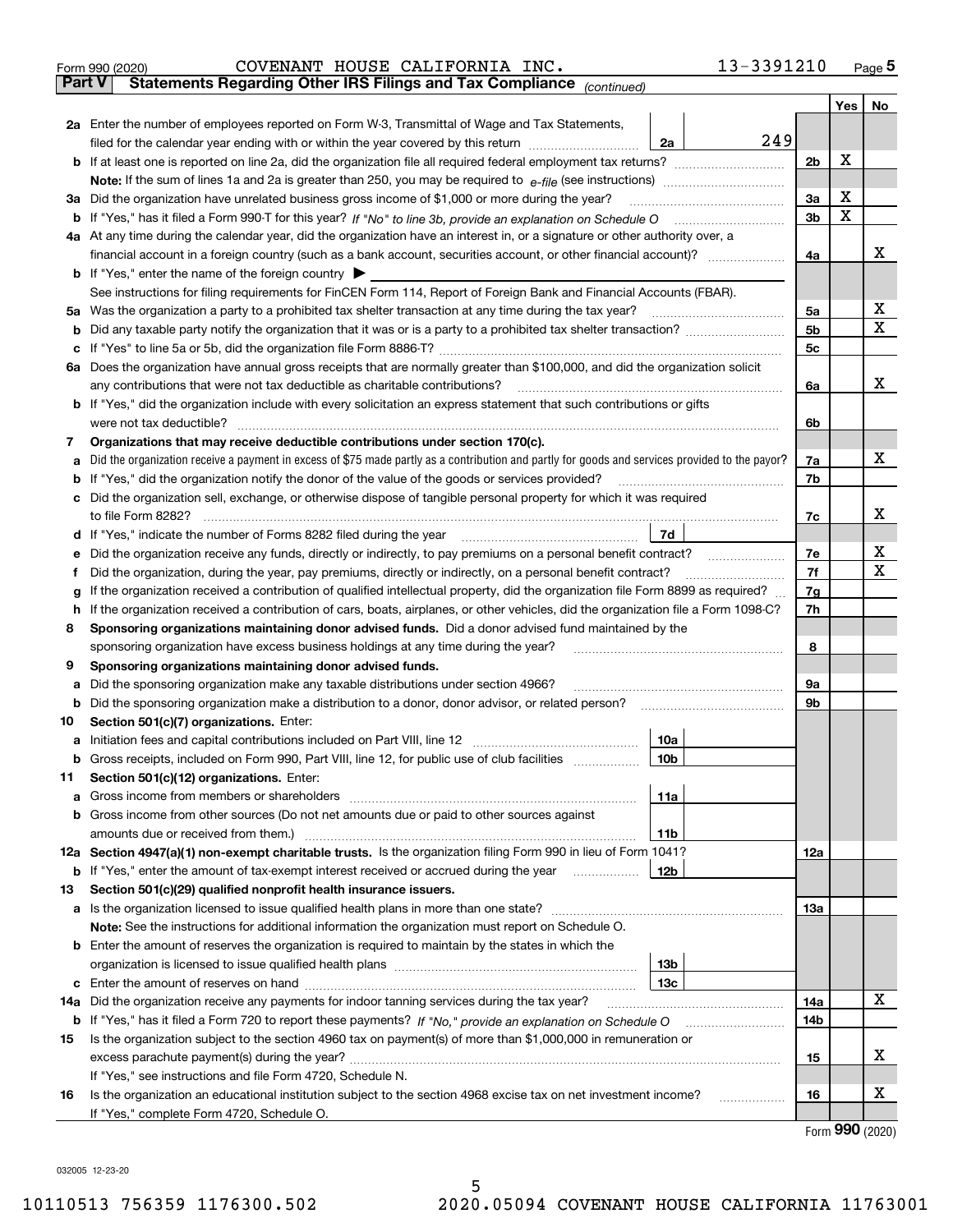|  | Form 990 (2020) |
|--|-----------------|
|  |                 |

COVENANT HOUSE CALIFORNIA INC. 13-3391210

*For each "Yes" response to lines 2 through 7b below, and for a "No" response to line 8a, 8b, or 10b below, describe the circumstances, processes, or changes on Schedule O. See instructions.* Form 990 (2020) **COVENANT HOUSE CALIFORNIA INC.** 13-3391210 Page 6<br>**Part VI Governance, Management, and Disclosure** For each "Yes" response to lines 2 through 7b below, and for a "No" response

| 22<br>1a<br><b>1a</b> Enter the number of voting members of the governing body at the end of the tax year <i>manumum</i><br>If there are material differences in voting rights among members of the governing body, or if the governing<br>body delegated broad authority to an executive committee or similar committee, explain on Schedule O.<br>22<br><b>b</b> Enter the number of voting members included on line 1a, above, who are independent <i>manument</i><br>1b<br>Did any officer, director, trustee, or key employee have a family relationship or a business relationship with any other<br>2<br>officer, director, trustee, or key employee?<br>Did the organization delegate control over management duties customarily performed by or under the direct supervision<br>З<br>Did the organization make any significant changes to its governing documents since the prior Form 990 was filed?<br>4<br>5<br>Did the organization have members or stockholders?<br>6<br>7a Did the organization have members, stockholders, or other persons who had the power to elect or appoint one or<br>more members of the governing body?<br><b>b</b> Are any governance decisions of the organization reserved to (or subject to approval by) members, stockholders, or<br>persons other than the governing body?<br>Did the organization contemporaneously document the meetings held or written actions undertaken during the year by the following:<br>8<br>Is there any officer, director, trustee, or key employee listed in Part VII, Section A, who cannot be reached at the<br>9<br>Section B. Policies (This Section B requests information about policies not required by the Internal Revenue Code.)<br>b If "Yes," did the organization have written policies and procedures governing the activities of such chapters, affiliates,<br>11a Has the organization provided a complete copy of this Form 990 to all members of its governing body before filing the form?<br><b>b</b> Describe in Schedule O the process, if any, used by the organization to review this Form 990.<br>c Did the organization regularly and consistently monitor and enforce compliance with the policy? If "Yes." describe<br>in Schedule O how this was done with the control of the control of the control of the control of the control o<br>Did the organization have a written whistleblower policy?<br>13<br>Did the organization have a written document retention and destruction policy?<br>The organization have a written document retention and destruction policy?<br>14<br>Did the process for determining compensation of the following persons include a review and approval by independent<br>15<br>persons, comparability data, and contemporaneous substantiation of the deliberation and decision?<br>a The organization's CEO, Executive Director, or top management official [11] [12] The organization's CEO, Executive Director, or top management official [12] [12] [12] [12] The organization's CEO, Executive Director, or t<br>b Other officers or key employees of the organization manufactured content to content of the organization manufactured content of the organization manufactured content of the organization manufactured content of the organi<br>If "Yes" to line 15a or 15b, describe the process in Schedule O (see instructions).<br>16a Did the organization invest in, contribute assets to, or participate in a joint venture or similar arrangement with a<br>taxable entity during the year?<br>b If "Yes," did the organization follow a written policy or procedure requiring the organization to evaluate its participation<br>in joint venture arrangements under applicable federal tax law, and take steps to safeguard the organization's<br>exempt status with respect to such arrangements?<br><b>Section C. Disclosure</b><br>List the states with which a copy of this Form 990 is required to be filed SEE SCHEDULE O<br>17<br>Section 6104 requires an organization to make its Forms 1023 (1024 or 1024-A, if applicable), 990, and 990-T (Section 501(c)(3)s only) available<br>18<br>for public inspection. Indicate how you made these available. Check all that apply.<br>$\vert X \vert$ Own website<br>$\lfloor$ X $\rfloor$ Another's website<br>$\lfloor x \rfloor$ Upon request<br>Other (explain on Schedule O)<br>Describe on Schedule O whether (and if so, how) the organization made its governing documents, conflict of interest policy, and financial<br>19<br>statements available to the public during the tax year.<br>State the name, address, and telephone number of the person who possesses the organization's books and records<br>20<br>TYRONE POTTS - 323-461-3131 |                         |                   | Yes   No |
|--------------------------------------------------------------------------------------------------------------------------------------------------------------------------------------------------------------------------------------------------------------------------------------------------------------------------------------------------------------------------------------------------------------------------------------------------------------------------------------------------------------------------------------------------------------------------------------------------------------------------------------------------------------------------------------------------------------------------------------------------------------------------------------------------------------------------------------------------------------------------------------------------------------------------------------------------------------------------------------------------------------------------------------------------------------------------------------------------------------------------------------------------------------------------------------------------------------------------------------------------------------------------------------------------------------------------------------------------------------------------------------------------------------------------------------------------------------------------------------------------------------------------------------------------------------------------------------------------------------------------------------------------------------------------------------------------------------------------------------------------------------------------------------------------------------------------------------------------------------------------------------------------------------------------------------------------------------------------------------------------------------------------------------------------------------------------------------------------------------------------------------------------------------------------------------------------------------------------------------------------------------------------------------------------------------------------------------------------------------------------------------------------------------------------------------------------------------------------------------------------------------------------------------------------------------------------------------------------------------------------------------------------------------------------------------------------------------------------------------------------------------------------------------------------------------------------------------------------------------------------------------------------------------------------------------------------------------------------------------------------------------------------------------------------------------------------------------------------------------------------------------------------------------------------------------------------------------------------------------------------------------------------------------------------------------------------------------------------------------------------------------------------------------------------------------------------------------------------------------------------------------------------------------------------------------------------------------------------------------------------------------------------------------------------------------------------------------------------------------------------------------------------------------------------------------------------------------------------------------------------------------------------------------------------------------------------------------------------------------------------------------------------------------------------------------------------------------------------------------------------------------------------------------------------------------------------------------------------------------------------------------------------------------------------------------------------------------------------------------------------------------------------------------------------------------------------------------------------------------------------------------------------------------------------------------------------------------------------------------------------------------------------------------------------------------------------------------------------------------------------------------------|-------------------------|-------------------|----------|
|                                                                                                                                                                                                                                                                                                                                                                                                                                                                                                                                                                                                                                                                                                                                                                                                                                                                                                                                                                                                                                                                                                                                                                                                                                                                                                                                                                                                                                                                                                                                                                                                                                                                                                                                                                                                                                                                                                                                                                                                                                                                                                                                                                                                                                                                                                                                                                                                                                                                                                                                                                                                                                                                                                                                                                                                                                                                                                                                                                                                                                                                                                                                                                                                                                                                                                                                                                                                                                                                                                                                                                                                                                                                                                                                                                                                                                                                                                                                                                                                                                                                                                                                                                                                                                                                                                                                                                                                                                                                                                                                                                                                                                                                                                                                                                    |                         |                   |          |
|                                                                                                                                                                                                                                                                                                                                                                                                                                                                                                                                                                                                                                                                                                                                                                                                                                                                                                                                                                                                                                                                                                                                                                                                                                                                                                                                                                                                                                                                                                                                                                                                                                                                                                                                                                                                                                                                                                                                                                                                                                                                                                                                                                                                                                                                                                                                                                                                                                                                                                                                                                                                                                                                                                                                                                                                                                                                                                                                                                                                                                                                                                                                                                                                                                                                                                                                                                                                                                                                                                                                                                                                                                                                                                                                                                                                                                                                                                                                                                                                                                                                                                                                                                                                                                                                                                                                                                                                                                                                                                                                                                                                                                                                                                                                                                    |                         |                   |          |
|                                                                                                                                                                                                                                                                                                                                                                                                                                                                                                                                                                                                                                                                                                                                                                                                                                                                                                                                                                                                                                                                                                                                                                                                                                                                                                                                                                                                                                                                                                                                                                                                                                                                                                                                                                                                                                                                                                                                                                                                                                                                                                                                                                                                                                                                                                                                                                                                                                                                                                                                                                                                                                                                                                                                                                                                                                                                                                                                                                                                                                                                                                                                                                                                                                                                                                                                                                                                                                                                                                                                                                                                                                                                                                                                                                                                                                                                                                                                                                                                                                                                                                                                                                                                                                                                                                                                                                                                                                                                                                                                                                                                                                                                                                                                                                    |                         |                   |          |
|                                                                                                                                                                                                                                                                                                                                                                                                                                                                                                                                                                                                                                                                                                                                                                                                                                                                                                                                                                                                                                                                                                                                                                                                                                                                                                                                                                                                                                                                                                                                                                                                                                                                                                                                                                                                                                                                                                                                                                                                                                                                                                                                                                                                                                                                                                                                                                                                                                                                                                                                                                                                                                                                                                                                                                                                                                                                                                                                                                                                                                                                                                                                                                                                                                                                                                                                                                                                                                                                                                                                                                                                                                                                                                                                                                                                                                                                                                                                                                                                                                                                                                                                                                                                                                                                                                                                                                                                                                                                                                                                                                                                                                                                                                                                                                    |                         |                   |          |
|                                                                                                                                                                                                                                                                                                                                                                                                                                                                                                                                                                                                                                                                                                                                                                                                                                                                                                                                                                                                                                                                                                                                                                                                                                                                                                                                                                                                                                                                                                                                                                                                                                                                                                                                                                                                                                                                                                                                                                                                                                                                                                                                                                                                                                                                                                                                                                                                                                                                                                                                                                                                                                                                                                                                                                                                                                                                                                                                                                                                                                                                                                                                                                                                                                                                                                                                                                                                                                                                                                                                                                                                                                                                                                                                                                                                                                                                                                                                                                                                                                                                                                                                                                                                                                                                                                                                                                                                                                                                                                                                                                                                                                                                                                                                                                    |                         |                   |          |
|                                                                                                                                                                                                                                                                                                                                                                                                                                                                                                                                                                                                                                                                                                                                                                                                                                                                                                                                                                                                                                                                                                                                                                                                                                                                                                                                                                                                                                                                                                                                                                                                                                                                                                                                                                                                                                                                                                                                                                                                                                                                                                                                                                                                                                                                                                                                                                                                                                                                                                                                                                                                                                                                                                                                                                                                                                                                                                                                                                                                                                                                                                                                                                                                                                                                                                                                                                                                                                                                                                                                                                                                                                                                                                                                                                                                                                                                                                                                                                                                                                                                                                                                                                                                                                                                                                                                                                                                                                                                                                                                                                                                                                                                                                                                                                    | $\mathbf{2}$            |                   | Х        |
|                                                                                                                                                                                                                                                                                                                                                                                                                                                                                                                                                                                                                                                                                                                                                                                                                                                                                                                                                                                                                                                                                                                                                                                                                                                                                                                                                                                                                                                                                                                                                                                                                                                                                                                                                                                                                                                                                                                                                                                                                                                                                                                                                                                                                                                                                                                                                                                                                                                                                                                                                                                                                                                                                                                                                                                                                                                                                                                                                                                                                                                                                                                                                                                                                                                                                                                                                                                                                                                                                                                                                                                                                                                                                                                                                                                                                                                                                                                                                                                                                                                                                                                                                                                                                                                                                                                                                                                                                                                                                                                                                                                                                                                                                                                                                                    |                         |                   |          |
|                                                                                                                                                                                                                                                                                                                                                                                                                                                                                                                                                                                                                                                                                                                                                                                                                                                                                                                                                                                                                                                                                                                                                                                                                                                                                                                                                                                                                                                                                                                                                                                                                                                                                                                                                                                                                                                                                                                                                                                                                                                                                                                                                                                                                                                                                                                                                                                                                                                                                                                                                                                                                                                                                                                                                                                                                                                                                                                                                                                                                                                                                                                                                                                                                                                                                                                                                                                                                                                                                                                                                                                                                                                                                                                                                                                                                                                                                                                                                                                                                                                                                                                                                                                                                                                                                                                                                                                                                                                                                                                                                                                                                                                                                                                                                                    | 3                       |                   | Х        |
|                                                                                                                                                                                                                                                                                                                                                                                                                                                                                                                                                                                                                                                                                                                                                                                                                                                                                                                                                                                                                                                                                                                                                                                                                                                                                                                                                                                                                                                                                                                                                                                                                                                                                                                                                                                                                                                                                                                                                                                                                                                                                                                                                                                                                                                                                                                                                                                                                                                                                                                                                                                                                                                                                                                                                                                                                                                                                                                                                                                                                                                                                                                                                                                                                                                                                                                                                                                                                                                                                                                                                                                                                                                                                                                                                                                                                                                                                                                                                                                                                                                                                                                                                                                                                                                                                                                                                                                                                                                                                                                                                                                                                                                                                                                                                                    | $\overline{\mathbf{4}}$ | $\mathbf X$       |          |
|                                                                                                                                                                                                                                                                                                                                                                                                                                                                                                                                                                                                                                                                                                                                                                                                                                                                                                                                                                                                                                                                                                                                                                                                                                                                                                                                                                                                                                                                                                                                                                                                                                                                                                                                                                                                                                                                                                                                                                                                                                                                                                                                                                                                                                                                                                                                                                                                                                                                                                                                                                                                                                                                                                                                                                                                                                                                                                                                                                                                                                                                                                                                                                                                                                                                                                                                                                                                                                                                                                                                                                                                                                                                                                                                                                                                                                                                                                                                                                                                                                                                                                                                                                                                                                                                                                                                                                                                                                                                                                                                                                                                                                                                                                                                                                    | 5                       |                   | X        |
|                                                                                                                                                                                                                                                                                                                                                                                                                                                                                                                                                                                                                                                                                                                                                                                                                                                                                                                                                                                                                                                                                                                                                                                                                                                                                                                                                                                                                                                                                                                                                                                                                                                                                                                                                                                                                                                                                                                                                                                                                                                                                                                                                                                                                                                                                                                                                                                                                                                                                                                                                                                                                                                                                                                                                                                                                                                                                                                                                                                                                                                                                                                                                                                                                                                                                                                                                                                                                                                                                                                                                                                                                                                                                                                                                                                                                                                                                                                                                                                                                                                                                                                                                                                                                                                                                                                                                                                                                                                                                                                                                                                                                                                                                                                                                                    | 6                       | $\mathbf X$       |          |
|                                                                                                                                                                                                                                                                                                                                                                                                                                                                                                                                                                                                                                                                                                                                                                                                                                                                                                                                                                                                                                                                                                                                                                                                                                                                                                                                                                                                                                                                                                                                                                                                                                                                                                                                                                                                                                                                                                                                                                                                                                                                                                                                                                                                                                                                                                                                                                                                                                                                                                                                                                                                                                                                                                                                                                                                                                                                                                                                                                                                                                                                                                                                                                                                                                                                                                                                                                                                                                                                                                                                                                                                                                                                                                                                                                                                                                                                                                                                                                                                                                                                                                                                                                                                                                                                                                                                                                                                                                                                                                                                                                                                                                                                                                                                                                    |                         |                   |          |
|                                                                                                                                                                                                                                                                                                                                                                                                                                                                                                                                                                                                                                                                                                                                                                                                                                                                                                                                                                                                                                                                                                                                                                                                                                                                                                                                                                                                                                                                                                                                                                                                                                                                                                                                                                                                                                                                                                                                                                                                                                                                                                                                                                                                                                                                                                                                                                                                                                                                                                                                                                                                                                                                                                                                                                                                                                                                                                                                                                                                                                                                                                                                                                                                                                                                                                                                                                                                                                                                                                                                                                                                                                                                                                                                                                                                                                                                                                                                                                                                                                                                                                                                                                                                                                                                                                                                                                                                                                                                                                                                                                                                                                                                                                                                                                    |                         | Х                 |          |
|                                                                                                                                                                                                                                                                                                                                                                                                                                                                                                                                                                                                                                                                                                                                                                                                                                                                                                                                                                                                                                                                                                                                                                                                                                                                                                                                                                                                                                                                                                                                                                                                                                                                                                                                                                                                                                                                                                                                                                                                                                                                                                                                                                                                                                                                                                                                                                                                                                                                                                                                                                                                                                                                                                                                                                                                                                                                                                                                                                                                                                                                                                                                                                                                                                                                                                                                                                                                                                                                                                                                                                                                                                                                                                                                                                                                                                                                                                                                                                                                                                                                                                                                                                                                                                                                                                                                                                                                                                                                                                                                                                                                                                                                                                                                                                    | 7a                      |                   |          |
|                                                                                                                                                                                                                                                                                                                                                                                                                                                                                                                                                                                                                                                                                                                                                                                                                                                                                                                                                                                                                                                                                                                                                                                                                                                                                                                                                                                                                                                                                                                                                                                                                                                                                                                                                                                                                                                                                                                                                                                                                                                                                                                                                                                                                                                                                                                                                                                                                                                                                                                                                                                                                                                                                                                                                                                                                                                                                                                                                                                                                                                                                                                                                                                                                                                                                                                                                                                                                                                                                                                                                                                                                                                                                                                                                                                                                                                                                                                                                                                                                                                                                                                                                                                                                                                                                                                                                                                                                                                                                                                                                                                                                                                                                                                                                                    |                         | X                 |          |
|                                                                                                                                                                                                                                                                                                                                                                                                                                                                                                                                                                                                                                                                                                                                                                                                                                                                                                                                                                                                                                                                                                                                                                                                                                                                                                                                                                                                                                                                                                                                                                                                                                                                                                                                                                                                                                                                                                                                                                                                                                                                                                                                                                                                                                                                                                                                                                                                                                                                                                                                                                                                                                                                                                                                                                                                                                                                                                                                                                                                                                                                                                                                                                                                                                                                                                                                                                                                                                                                                                                                                                                                                                                                                                                                                                                                                                                                                                                                                                                                                                                                                                                                                                                                                                                                                                                                                                                                                                                                                                                                                                                                                                                                                                                                                                    | 7b                      |                   |          |
|                                                                                                                                                                                                                                                                                                                                                                                                                                                                                                                                                                                                                                                                                                                                                                                                                                                                                                                                                                                                                                                                                                                                                                                                                                                                                                                                                                                                                                                                                                                                                                                                                                                                                                                                                                                                                                                                                                                                                                                                                                                                                                                                                                                                                                                                                                                                                                                                                                                                                                                                                                                                                                                                                                                                                                                                                                                                                                                                                                                                                                                                                                                                                                                                                                                                                                                                                                                                                                                                                                                                                                                                                                                                                                                                                                                                                                                                                                                                                                                                                                                                                                                                                                                                                                                                                                                                                                                                                                                                                                                                                                                                                                                                                                                                                                    |                         |                   |          |
|                                                                                                                                                                                                                                                                                                                                                                                                                                                                                                                                                                                                                                                                                                                                                                                                                                                                                                                                                                                                                                                                                                                                                                                                                                                                                                                                                                                                                                                                                                                                                                                                                                                                                                                                                                                                                                                                                                                                                                                                                                                                                                                                                                                                                                                                                                                                                                                                                                                                                                                                                                                                                                                                                                                                                                                                                                                                                                                                                                                                                                                                                                                                                                                                                                                                                                                                                                                                                                                                                                                                                                                                                                                                                                                                                                                                                                                                                                                                                                                                                                                                                                                                                                                                                                                                                                                                                                                                                                                                                                                                                                                                                                                                                                                                                                    | 8а                      | х                 |          |
|                                                                                                                                                                                                                                                                                                                                                                                                                                                                                                                                                                                                                                                                                                                                                                                                                                                                                                                                                                                                                                                                                                                                                                                                                                                                                                                                                                                                                                                                                                                                                                                                                                                                                                                                                                                                                                                                                                                                                                                                                                                                                                                                                                                                                                                                                                                                                                                                                                                                                                                                                                                                                                                                                                                                                                                                                                                                                                                                                                                                                                                                                                                                                                                                                                                                                                                                                                                                                                                                                                                                                                                                                                                                                                                                                                                                                                                                                                                                                                                                                                                                                                                                                                                                                                                                                                                                                                                                                                                                                                                                                                                                                                                                                                                                                                    | 8b                      | $\mathbf X$       |          |
|                                                                                                                                                                                                                                                                                                                                                                                                                                                                                                                                                                                                                                                                                                                                                                                                                                                                                                                                                                                                                                                                                                                                                                                                                                                                                                                                                                                                                                                                                                                                                                                                                                                                                                                                                                                                                                                                                                                                                                                                                                                                                                                                                                                                                                                                                                                                                                                                                                                                                                                                                                                                                                                                                                                                                                                                                                                                                                                                                                                                                                                                                                                                                                                                                                                                                                                                                                                                                                                                                                                                                                                                                                                                                                                                                                                                                                                                                                                                                                                                                                                                                                                                                                                                                                                                                                                                                                                                                                                                                                                                                                                                                                                                                                                                                                    |                         |                   |          |
|                                                                                                                                                                                                                                                                                                                                                                                                                                                                                                                                                                                                                                                                                                                                                                                                                                                                                                                                                                                                                                                                                                                                                                                                                                                                                                                                                                                                                                                                                                                                                                                                                                                                                                                                                                                                                                                                                                                                                                                                                                                                                                                                                                                                                                                                                                                                                                                                                                                                                                                                                                                                                                                                                                                                                                                                                                                                                                                                                                                                                                                                                                                                                                                                                                                                                                                                                                                                                                                                                                                                                                                                                                                                                                                                                                                                                                                                                                                                                                                                                                                                                                                                                                                                                                                                                                                                                                                                                                                                                                                                                                                                                                                                                                                                                                    | 9                       |                   | X        |
|                                                                                                                                                                                                                                                                                                                                                                                                                                                                                                                                                                                                                                                                                                                                                                                                                                                                                                                                                                                                                                                                                                                                                                                                                                                                                                                                                                                                                                                                                                                                                                                                                                                                                                                                                                                                                                                                                                                                                                                                                                                                                                                                                                                                                                                                                                                                                                                                                                                                                                                                                                                                                                                                                                                                                                                                                                                                                                                                                                                                                                                                                                                                                                                                                                                                                                                                                                                                                                                                                                                                                                                                                                                                                                                                                                                                                                                                                                                                                                                                                                                                                                                                                                                                                                                                                                                                                                                                                                                                                                                                                                                                                                                                                                                                                                    |                         |                   |          |
|                                                                                                                                                                                                                                                                                                                                                                                                                                                                                                                                                                                                                                                                                                                                                                                                                                                                                                                                                                                                                                                                                                                                                                                                                                                                                                                                                                                                                                                                                                                                                                                                                                                                                                                                                                                                                                                                                                                                                                                                                                                                                                                                                                                                                                                                                                                                                                                                                                                                                                                                                                                                                                                                                                                                                                                                                                                                                                                                                                                                                                                                                                                                                                                                                                                                                                                                                                                                                                                                                                                                                                                                                                                                                                                                                                                                                                                                                                                                                                                                                                                                                                                                                                                                                                                                                                                                                                                                                                                                                                                                                                                                                                                                                                                                                                    |                         | Yes               | No       |
|                                                                                                                                                                                                                                                                                                                                                                                                                                                                                                                                                                                                                                                                                                                                                                                                                                                                                                                                                                                                                                                                                                                                                                                                                                                                                                                                                                                                                                                                                                                                                                                                                                                                                                                                                                                                                                                                                                                                                                                                                                                                                                                                                                                                                                                                                                                                                                                                                                                                                                                                                                                                                                                                                                                                                                                                                                                                                                                                                                                                                                                                                                                                                                                                                                                                                                                                                                                                                                                                                                                                                                                                                                                                                                                                                                                                                                                                                                                                                                                                                                                                                                                                                                                                                                                                                                                                                                                                                                                                                                                                                                                                                                                                                                                                                                    | 10a                     |                   | X        |
|                                                                                                                                                                                                                                                                                                                                                                                                                                                                                                                                                                                                                                                                                                                                                                                                                                                                                                                                                                                                                                                                                                                                                                                                                                                                                                                                                                                                                                                                                                                                                                                                                                                                                                                                                                                                                                                                                                                                                                                                                                                                                                                                                                                                                                                                                                                                                                                                                                                                                                                                                                                                                                                                                                                                                                                                                                                                                                                                                                                                                                                                                                                                                                                                                                                                                                                                                                                                                                                                                                                                                                                                                                                                                                                                                                                                                                                                                                                                                                                                                                                                                                                                                                                                                                                                                                                                                                                                                                                                                                                                                                                                                                                                                                                                                                    |                         |                   |          |
|                                                                                                                                                                                                                                                                                                                                                                                                                                                                                                                                                                                                                                                                                                                                                                                                                                                                                                                                                                                                                                                                                                                                                                                                                                                                                                                                                                                                                                                                                                                                                                                                                                                                                                                                                                                                                                                                                                                                                                                                                                                                                                                                                                                                                                                                                                                                                                                                                                                                                                                                                                                                                                                                                                                                                                                                                                                                                                                                                                                                                                                                                                                                                                                                                                                                                                                                                                                                                                                                                                                                                                                                                                                                                                                                                                                                                                                                                                                                                                                                                                                                                                                                                                                                                                                                                                                                                                                                                                                                                                                                                                                                                                                                                                                                                                    | 10 <sub>b</sub>         |                   |          |
|                                                                                                                                                                                                                                                                                                                                                                                                                                                                                                                                                                                                                                                                                                                                                                                                                                                                                                                                                                                                                                                                                                                                                                                                                                                                                                                                                                                                                                                                                                                                                                                                                                                                                                                                                                                                                                                                                                                                                                                                                                                                                                                                                                                                                                                                                                                                                                                                                                                                                                                                                                                                                                                                                                                                                                                                                                                                                                                                                                                                                                                                                                                                                                                                                                                                                                                                                                                                                                                                                                                                                                                                                                                                                                                                                                                                                                                                                                                                                                                                                                                                                                                                                                                                                                                                                                                                                                                                                                                                                                                                                                                                                                                                                                                                                                    | 11a                     | X                 |          |
|                                                                                                                                                                                                                                                                                                                                                                                                                                                                                                                                                                                                                                                                                                                                                                                                                                                                                                                                                                                                                                                                                                                                                                                                                                                                                                                                                                                                                                                                                                                                                                                                                                                                                                                                                                                                                                                                                                                                                                                                                                                                                                                                                                                                                                                                                                                                                                                                                                                                                                                                                                                                                                                                                                                                                                                                                                                                                                                                                                                                                                                                                                                                                                                                                                                                                                                                                                                                                                                                                                                                                                                                                                                                                                                                                                                                                                                                                                                                                                                                                                                                                                                                                                                                                                                                                                                                                                                                                                                                                                                                                                                                                                                                                                                                                                    |                         |                   |          |
|                                                                                                                                                                                                                                                                                                                                                                                                                                                                                                                                                                                                                                                                                                                                                                                                                                                                                                                                                                                                                                                                                                                                                                                                                                                                                                                                                                                                                                                                                                                                                                                                                                                                                                                                                                                                                                                                                                                                                                                                                                                                                                                                                                                                                                                                                                                                                                                                                                                                                                                                                                                                                                                                                                                                                                                                                                                                                                                                                                                                                                                                                                                                                                                                                                                                                                                                                                                                                                                                                                                                                                                                                                                                                                                                                                                                                                                                                                                                                                                                                                                                                                                                                                                                                                                                                                                                                                                                                                                                                                                                                                                                                                                                                                                                                                    | 12a                     | х                 |          |
|                                                                                                                                                                                                                                                                                                                                                                                                                                                                                                                                                                                                                                                                                                                                                                                                                                                                                                                                                                                                                                                                                                                                                                                                                                                                                                                                                                                                                                                                                                                                                                                                                                                                                                                                                                                                                                                                                                                                                                                                                                                                                                                                                                                                                                                                                                                                                                                                                                                                                                                                                                                                                                                                                                                                                                                                                                                                                                                                                                                                                                                                                                                                                                                                                                                                                                                                                                                                                                                                                                                                                                                                                                                                                                                                                                                                                                                                                                                                                                                                                                                                                                                                                                                                                                                                                                                                                                                                                                                                                                                                                                                                                                                                                                                                                                    | 12 <sub>b</sub>         | $\mathbf X$       |          |
|                                                                                                                                                                                                                                                                                                                                                                                                                                                                                                                                                                                                                                                                                                                                                                                                                                                                                                                                                                                                                                                                                                                                                                                                                                                                                                                                                                                                                                                                                                                                                                                                                                                                                                                                                                                                                                                                                                                                                                                                                                                                                                                                                                                                                                                                                                                                                                                                                                                                                                                                                                                                                                                                                                                                                                                                                                                                                                                                                                                                                                                                                                                                                                                                                                                                                                                                                                                                                                                                                                                                                                                                                                                                                                                                                                                                                                                                                                                                                                                                                                                                                                                                                                                                                                                                                                                                                                                                                                                                                                                                                                                                                                                                                                                                                                    |                         |                   |          |
|                                                                                                                                                                                                                                                                                                                                                                                                                                                                                                                                                                                                                                                                                                                                                                                                                                                                                                                                                                                                                                                                                                                                                                                                                                                                                                                                                                                                                                                                                                                                                                                                                                                                                                                                                                                                                                                                                                                                                                                                                                                                                                                                                                                                                                                                                                                                                                                                                                                                                                                                                                                                                                                                                                                                                                                                                                                                                                                                                                                                                                                                                                                                                                                                                                                                                                                                                                                                                                                                                                                                                                                                                                                                                                                                                                                                                                                                                                                                                                                                                                                                                                                                                                                                                                                                                                                                                                                                                                                                                                                                                                                                                                                                                                                                                                    | 12c                     | х                 |          |
|                                                                                                                                                                                                                                                                                                                                                                                                                                                                                                                                                                                                                                                                                                                                                                                                                                                                                                                                                                                                                                                                                                                                                                                                                                                                                                                                                                                                                                                                                                                                                                                                                                                                                                                                                                                                                                                                                                                                                                                                                                                                                                                                                                                                                                                                                                                                                                                                                                                                                                                                                                                                                                                                                                                                                                                                                                                                                                                                                                                                                                                                                                                                                                                                                                                                                                                                                                                                                                                                                                                                                                                                                                                                                                                                                                                                                                                                                                                                                                                                                                                                                                                                                                                                                                                                                                                                                                                                                                                                                                                                                                                                                                                                                                                                                                    | 13                      | X                 |          |
|                                                                                                                                                                                                                                                                                                                                                                                                                                                                                                                                                                                                                                                                                                                                                                                                                                                                                                                                                                                                                                                                                                                                                                                                                                                                                                                                                                                                                                                                                                                                                                                                                                                                                                                                                                                                                                                                                                                                                                                                                                                                                                                                                                                                                                                                                                                                                                                                                                                                                                                                                                                                                                                                                                                                                                                                                                                                                                                                                                                                                                                                                                                                                                                                                                                                                                                                                                                                                                                                                                                                                                                                                                                                                                                                                                                                                                                                                                                                                                                                                                                                                                                                                                                                                                                                                                                                                                                                                                                                                                                                                                                                                                                                                                                                                                    | 14                      | $\mathbf X$       |          |
|                                                                                                                                                                                                                                                                                                                                                                                                                                                                                                                                                                                                                                                                                                                                                                                                                                                                                                                                                                                                                                                                                                                                                                                                                                                                                                                                                                                                                                                                                                                                                                                                                                                                                                                                                                                                                                                                                                                                                                                                                                                                                                                                                                                                                                                                                                                                                                                                                                                                                                                                                                                                                                                                                                                                                                                                                                                                                                                                                                                                                                                                                                                                                                                                                                                                                                                                                                                                                                                                                                                                                                                                                                                                                                                                                                                                                                                                                                                                                                                                                                                                                                                                                                                                                                                                                                                                                                                                                                                                                                                                                                                                                                                                                                                                                                    |                         |                   |          |
|                                                                                                                                                                                                                                                                                                                                                                                                                                                                                                                                                                                                                                                                                                                                                                                                                                                                                                                                                                                                                                                                                                                                                                                                                                                                                                                                                                                                                                                                                                                                                                                                                                                                                                                                                                                                                                                                                                                                                                                                                                                                                                                                                                                                                                                                                                                                                                                                                                                                                                                                                                                                                                                                                                                                                                                                                                                                                                                                                                                                                                                                                                                                                                                                                                                                                                                                                                                                                                                                                                                                                                                                                                                                                                                                                                                                                                                                                                                                                                                                                                                                                                                                                                                                                                                                                                                                                                                                                                                                                                                                                                                                                                                                                                                                                                    |                         |                   |          |
|                                                                                                                                                                                                                                                                                                                                                                                                                                                                                                                                                                                                                                                                                                                                                                                                                                                                                                                                                                                                                                                                                                                                                                                                                                                                                                                                                                                                                                                                                                                                                                                                                                                                                                                                                                                                                                                                                                                                                                                                                                                                                                                                                                                                                                                                                                                                                                                                                                                                                                                                                                                                                                                                                                                                                                                                                                                                                                                                                                                                                                                                                                                                                                                                                                                                                                                                                                                                                                                                                                                                                                                                                                                                                                                                                                                                                                                                                                                                                                                                                                                                                                                                                                                                                                                                                                                                                                                                                                                                                                                                                                                                                                                                                                                                                                    | 15a                     | х                 |          |
|                                                                                                                                                                                                                                                                                                                                                                                                                                                                                                                                                                                                                                                                                                                                                                                                                                                                                                                                                                                                                                                                                                                                                                                                                                                                                                                                                                                                                                                                                                                                                                                                                                                                                                                                                                                                                                                                                                                                                                                                                                                                                                                                                                                                                                                                                                                                                                                                                                                                                                                                                                                                                                                                                                                                                                                                                                                                                                                                                                                                                                                                                                                                                                                                                                                                                                                                                                                                                                                                                                                                                                                                                                                                                                                                                                                                                                                                                                                                                                                                                                                                                                                                                                                                                                                                                                                                                                                                                                                                                                                                                                                                                                                                                                                                                                    | 15b                     | $\mathbf X$       |          |
|                                                                                                                                                                                                                                                                                                                                                                                                                                                                                                                                                                                                                                                                                                                                                                                                                                                                                                                                                                                                                                                                                                                                                                                                                                                                                                                                                                                                                                                                                                                                                                                                                                                                                                                                                                                                                                                                                                                                                                                                                                                                                                                                                                                                                                                                                                                                                                                                                                                                                                                                                                                                                                                                                                                                                                                                                                                                                                                                                                                                                                                                                                                                                                                                                                                                                                                                                                                                                                                                                                                                                                                                                                                                                                                                                                                                                                                                                                                                                                                                                                                                                                                                                                                                                                                                                                                                                                                                                                                                                                                                                                                                                                                                                                                                                                    |                         |                   |          |
|                                                                                                                                                                                                                                                                                                                                                                                                                                                                                                                                                                                                                                                                                                                                                                                                                                                                                                                                                                                                                                                                                                                                                                                                                                                                                                                                                                                                                                                                                                                                                                                                                                                                                                                                                                                                                                                                                                                                                                                                                                                                                                                                                                                                                                                                                                                                                                                                                                                                                                                                                                                                                                                                                                                                                                                                                                                                                                                                                                                                                                                                                                                                                                                                                                                                                                                                                                                                                                                                                                                                                                                                                                                                                                                                                                                                                                                                                                                                                                                                                                                                                                                                                                                                                                                                                                                                                                                                                                                                                                                                                                                                                                                                                                                                                                    |                         |                   |          |
|                                                                                                                                                                                                                                                                                                                                                                                                                                                                                                                                                                                                                                                                                                                                                                                                                                                                                                                                                                                                                                                                                                                                                                                                                                                                                                                                                                                                                                                                                                                                                                                                                                                                                                                                                                                                                                                                                                                                                                                                                                                                                                                                                                                                                                                                                                                                                                                                                                                                                                                                                                                                                                                                                                                                                                                                                                                                                                                                                                                                                                                                                                                                                                                                                                                                                                                                                                                                                                                                                                                                                                                                                                                                                                                                                                                                                                                                                                                                                                                                                                                                                                                                                                                                                                                                                                                                                                                                                                                                                                                                                                                                                                                                                                                                                                    | 16a                     |                   | X        |
|                                                                                                                                                                                                                                                                                                                                                                                                                                                                                                                                                                                                                                                                                                                                                                                                                                                                                                                                                                                                                                                                                                                                                                                                                                                                                                                                                                                                                                                                                                                                                                                                                                                                                                                                                                                                                                                                                                                                                                                                                                                                                                                                                                                                                                                                                                                                                                                                                                                                                                                                                                                                                                                                                                                                                                                                                                                                                                                                                                                                                                                                                                                                                                                                                                                                                                                                                                                                                                                                                                                                                                                                                                                                                                                                                                                                                                                                                                                                                                                                                                                                                                                                                                                                                                                                                                                                                                                                                                                                                                                                                                                                                                                                                                                                                                    |                         |                   |          |
|                                                                                                                                                                                                                                                                                                                                                                                                                                                                                                                                                                                                                                                                                                                                                                                                                                                                                                                                                                                                                                                                                                                                                                                                                                                                                                                                                                                                                                                                                                                                                                                                                                                                                                                                                                                                                                                                                                                                                                                                                                                                                                                                                                                                                                                                                                                                                                                                                                                                                                                                                                                                                                                                                                                                                                                                                                                                                                                                                                                                                                                                                                                                                                                                                                                                                                                                                                                                                                                                                                                                                                                                                                                                                                                                                                                                                                                                                                                                                                                                                                                                                                                                                                                                                                                                                                                                                                                                                                                                                                                                                                                                                                                                                                                                                                    |                         |                   |          |
|                                                                                                                                                                                                                                                                                                                                                                                                                                                                                                                                                                                                                                                                                                                                                                                                                                                                                                                                                                                                                                                                                                                                                                                                                                                                                                                                                                                                                                                                                                                                                                                                                                                                                                                                                                                                                                                                                                                                                                                                                                                                                                                                                                                                                                                                                                                                                                                                                                                                                                                                                                                                                                                                                                                                                                                                                                                                                                                                                                                                                                                                                                                                                                                                                                                                                                                                                                                                                                                                                                                                                                                                                                                                                                                                                                                                                                                                                                                                                                                                                                                                                                                                                                                                                                                                                                                                                                                                                                                                                                                                                                                                                                                                                                                                                                    | 16b                     |                   |          |
|                                                                                                                                                                                                                                                                                                                                                                                                                                                                                                                                                                                                                                                                                                                                                                                                                                                                                                                                                                                                                                                                                                                                                                                                                                                                                                                                                                                                                                                                                                                                                                                                                                                                                                                                                                                                                                                                                                                                                                                                                                                                                                                                                                                                                                                                                                                                                                                                                                                                                                                                                                                                                                                                                                                                                                                                                                                                                                                                                                                                                                                                                                                                                                                                                                                                                                                                                                                                                                                                                                                                                                                                                                                                                                                                                                                                                                                                                                                                                                                                                                                                                                                                                                                                                                                                                                                                                                                                                                                                                                                                                                                                                                                                                                                                                                    |                         |                   |          |
|                                                                                                                                                                                                                                                                                                                                                                                                                                                                                                                                                                                                                                                                                                                                                                                                                                                                                                                                                                                                                                                                                                                                                                                                                                                                                                                                                                                                                                                                                                                                                                                                                                                                                                                                                                                                                                                                                                                                                                                                                                                                                                                                                                                                                                                                                                                                                                                                                                                                                                                                                                                                                                                                                                                                                                                                                                                                                                                                                                                                                                                                                                                                                                                                                                                                                                                                                                                                                                                                                                                                                                                                                                                                                                                                                                                                                                                                                                                                                                                                                                                                                                                                                                                                                                                                                                                                                                                                                                                                                                                                                                                                                                                                                                                                                                    |                         |                   |          |
|                                                                                                                                                                                                                                                                                                                                                                                                                                                                                                                                                                                                                                                                                                                                                                                                                                                                                                                                                                                                                                                                                                                                                                                                                                                                                                                                                                                                                                                                                                                                                                                                                                                                                                                                                                                                                                                                                                                                                                                                                                                                                                                                                                                                                                                                                                                                                                                                                                                                                                                                                                                                                                                                                                                                                                                                                                                                                                                                                                                                                                                                                                                                                                                                                                                                                                                                                                                                                                                                                                                                                                                                                                                                                                                                                                                                                                                                                                                                                                                                                                                                                                                                                                                                                                                                                                                                                                                                                                                                                                                                                                                                                                                                                                                                                                    |                         |                   |          |
|                                                                                                                                                                                                                                                                                                                                                                                                                                                                                                                                                                                                                                                                                                                                                                                                                                                                                                                                                                                                                                                                                                                                                                                                                                                                                                                                                                                                                                                                                                                                                                                                                                                                                                                                                                                                                                                                                                                                                                                                                                                                                                                                                                                                                                                                                                                                                                                                                                                                                                                                                                                                                                                                                                                                                                                                                                                                                                                                                                                                                                                                                                                                                                                                                                                                                                                                                                                                                                                                                                                                                                                                                                                                                                                                                                                                                                                                                                                                                                                                                                                                                                                                                                                                                                                                                                                                                                                                                                                                                                                                                                                                                                                                                                                                                                    |                         |                   |          |
|                                                                                                                                                                                                                                                                                                                                                                                                                                                                                                                                                                                                                                                                                                                                                                                                                                                                                                                                                                                                                                                                                                                                                                                                                                                                                                                                                                                                                                                                                                                                                                                                                                                                                                                                                                                                                                                                                                                                                                                                                                                                                                                                                                                                                                                                                                                                                                                                                                                                                                                                                                                                                                                                                                                                                                                                                                                                                                                                                                                                                                                                                                                                                                                                                                                                                                                                                                                                                                                                                                                                                                                                                                                                                                                                                                                                                                                                                                                                                                                                                                                                                                                                                                                                                                                                                                                                                                                                                                                                                                                                                                                                                                                                                                                                                                    |                         |                   |          |
|                                                                                                                                                                                                                                                                                                                                                                                                                                                                                                                                                                                                                                                                                                                                                                                                                                                                                                                                                                                                                                                                                                                                                                                                                                                                                                                                                                                                                                                                                                                                                                                                                                                                                                                                                                                                                                                                                                                                                                                                                                                                                                                                                                                                                                                                                                                                                                                                                                                                                                                                                                                                                                                                                                                                                                                                                                                                                                                                                                                                                                                                                                                                                                                                                                                                                                                                                                                                                                                                                                                                                                                                                                                                                                                                                                                                                                                                                                                                                                                                                                                                                                                                                                                                                                                                                                                                                                                                                                                                                                                                                                                                                                                                                                                                                                    |                         |                   |          |
|                                                                                                                                                                                                                                                                                                                                                                                                                                                                                                                                                                                                                                                                                                                                                                                                                                                                                                                                                                                                                                                                                                                                                                                                                                                                                                                                                                                                                                                                                                                                                                                                                                                                                                                                                                                                                                                                                                                                                                                                                                                                                                                                                                                                                                                                                                                                                                                                                                                                                                                                                                                                                                                                                                                                                                                                                                                                                                                                                                                                                                                                                                                                                                                                                                                                                                                                                                                                                                                                                                                                                                                                                                                                                                                                                                                                                                                                                                                                                                                                                                                                                                                                                                                                                                                                                                                                                                                                                                                                                                                                                                                                                                                                                                                                                                    |                         |                   |          |
|                                                                                                                                                                                                                                                                                                                                                                                                                                                                                                                                                                                                                                                                                                                                                                                                                                                                                                                                                                                                                                                                                                                                                                                                                                                                                                                                                                                                                                                                                                                                                                                                                                                                                                                                                                                                                                                                                                                                                                                                                                                                                                                                                                                                                                                                                                                                                                                                                                                                                                                                                                                                                                                                                                                                                                                                                                                                                                                                                                                                                                                                                                                                                                                                                                                                                                                                                                                                                                                                                                                                                                                                                                                                                                                                                                                                                                                                                                                                                                                                                                                                                                                                                                                                                                                                                                                                                                                                                                                                                                                                                                                                                                                                                                                                                                    |                         |                   |          |
|                                                                                                                                                                                                                                                                                                                                                                                                                                                                                                                                                                                                                                                                                                                                                                                                                                                                                                                                                                                                                                                                                                                                                                                                                                                                                                                                                                                                                                                                                                                                                                                                                                                                                                                                                                                                                                                                                                                                                                                                                                                                                                                                                                                                                                                                                                                                                                                                                                                                                                                                                                                                                                                                                                                                                                                                                                                                                                                                                                                                                                                                                                                                                                                                                                                                                                                                                                                                                                                                                                                                                                                                                                                                                                                                                                                                                                                                                                                                                                                                                                                                                                                                                                                                                                                                                                                                                                                                                                                                                                                                                                                                                                                                                                                                                                    |                         |                   |          |
| 90027<br>1325 NORTH WESTERN AVENUE, LOS ANGELES,<br>CA<br>032006 12-23-20                                                                                                                                                                                                                                                                                                                                                                                                                                                                                                                                                                                                                                                                                                                                                                                                                                                                                                                                                                                                                                                                                                                                                                                                                                                                                                                                                                                                                                                                                                                                                                                                                                                                                                                                                                                                                                                                                                                                                                                                                                                                                                                                                                                                                                                                                                                                                                                                                                                                                                                                                                                                                                                                                                                                                                                                                                                                                                                                                                                                                                                                                                                                                                                                                                                                                                                                                                                                                                                                                                                                                                                                                                                                                                                                                                                                                                                                                                                                                                                                                                                                                                                                                                                                                                                                                                                                                                                                                                                                                                                                                                                                                                                                                          |                         | Form $990$ (2020) |          |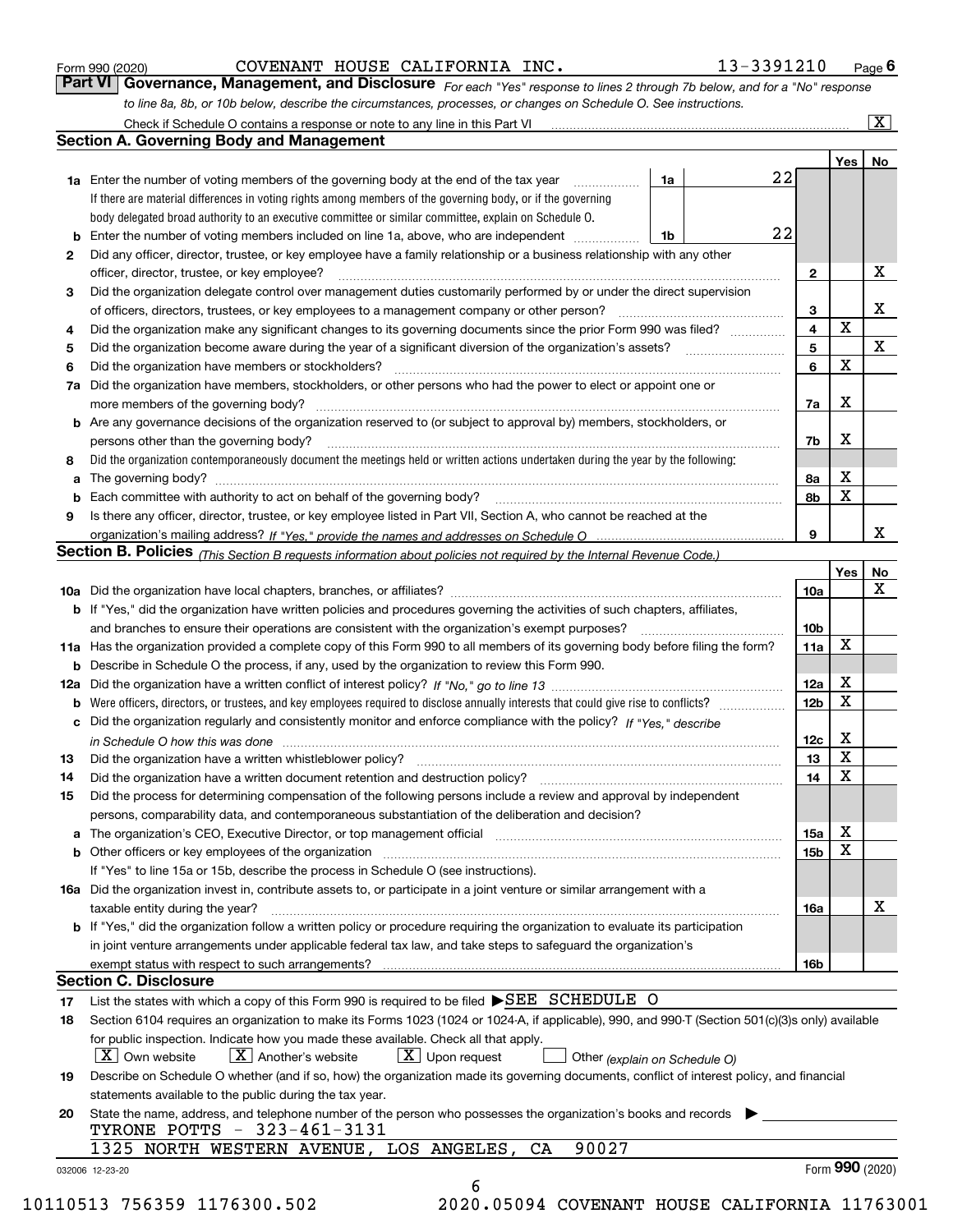| Form 990 (2020)                                                                                   | COVENANT HOUSE CALIFORNIA INC.                                                          | 13-3391210 | Page. |  |  |  |  |
|---------------------------------------------------------------------------------------------------|-----------------------------------------------------------------------------------------|------------|-------|--|--|--|--|
| <b>Part VII</b> Compensation of Officers, Directors, Trustees, Key Employees, Highest Compensated |                                                                                         |            |       |  |  |  |  |
| <b>Employees, and Independent Contractors</b>                                                     |                                                                                         |            |       |  |  |  |  |
|                                                                                                   | Check if Schedule O contains a response or note to any line in this Part VII            |            | х     |  |  |  |  |
|                                                                                                   | Continue A. Officers Directors Trustees Key Employees and Highest Componented Employees |            |       |  |  |  |  |

**Section A. Officers, Directors, Trustees, Key Employees, and Highest Compensated Employees**

**1a**  Complete this table for all persons required to be listed. Report compensation for the calendar year ending with or within the organization's tax year. **•** List all of the organization's current officers, directors, trustees (whether individuals or organizations), regardless of amount of compensation.

 $\bullet$  List all of the organization's  $\,$ current key employees, if any. See instructions for definition of "key employee." Enter -0- in columns (D), (E), and (F) if no compensation was paid.

**•** List the organization's five current highest compensated employees (other than an officer, director, trustee, or key employee) who received reportable compensation (Box 5 of Form W-2 and/or Box 7 of Form 1099-MISC) of more than \$100,000 from the organization and any related organizations.

**•** List all of the organization's former officers, key employees, and highest compensated employees who received more than \$100,000 of reportable compensation from the organization and any related organizations.

**former directors or trustees**  ¥ List all of the organization's that received, in the capacity as a former director or trustee of the organization, more than \$10,000 of reportable compensation from the organization and any related organizations.

See instructions for the order in which to list the persons above.

Check this box if neither the organization nor any related organization compensated any current officer, director, or trustee.  $\mathcal{L}^{\text{max}}$ 

| (A)                           | (B)                    |                               |                      | (C)                     |              |                                                                  |             | (D)                 | (E)                              | (F)                      |
|-------------------------------|------------------------|-------------------------------|----------------------|-------------------------|--------------|------------------------------------------------------------------|-------------|---------------------|----------------------------------|--------------------------|
| Name and title                | Average                |                               |                      | Position                |              | (do not check more than one                                      |             | Reportable          | Reportable                       | Estimated                |
|                               | hours per              |                               |                      |                         |              | box, unless person is both an<br>officer and a director/trustee) |             | compensation        | compensation                     | amount of                |
|                               | week                   |                               |                      |                         |              |                                                                  |             | from                | from related                     | other                    |
|                               | (list any<br>hours for |                               |                      |                         |              |                                                                  |             | the<br>organization | organizations<br>(W-2/1099-MISC) | compensation<br>from the |
|                               | related                |                               |                      |                         |              |                                                                  |             | (W-2/1099-MISC)     |                                  | organization             |
|                               | organizations          |                               |                      |                         |              |                                                                  |             |                     |                                  | and related              |
|                               | below                  | ndividual trustee or director | nstitutional trustee |                         | Key employee | Highest compensated<br>employee                                  |             |                     |                                  | organizations            |
|                               | line)                  |                               |                      | Officer                 |              |                                                                  | Former      |                     |                                  |                          |
| (1)<br>WILLIAM BEDROSSIAN     | 39.50                  |                               |                      |                         |              |                                                                  |             |                     |                                  |                          |
| EXECUTIVE DIRECTOR            | 0.50                   |                               |                      | $\mathbf X$             |              |                                                                  |             | 264,648.            | $0$ .                            | 37,062.                  |
| DAVID WEAVER<br>(2)           | 40.00                  |                               |                      |                         |              |                                                                  |             |                     |                                  |                          |
| TREASURER/CFO                 | 0.00                   |                               |                      | $\overline{\textbf{X}}$ |              |                                                                  |             | 170,066.            | $0$ .                            | 25,477.                  |
| (3)<br>AMI ROWLAND            | 40.00                  |                               |                      |                         |              |                                                                  |             |                     |                                  |                          |
| CHIEF OPERATING OFFICER       | 0.00                   |                               |                      |                         |              | X                                                                |             | 165,517.            | $0$ .                            | 19,223.                  |
| <b>AMANDA SATTLER</b><br>(4)  | 40.00                  |                               |                      |                         |              |                                                                  |             |                     |                                  |                          |
| CHIEF DEVELOPMENT OFFICER     | 0.00                   |                               |                      |                         |              | $\overline{\textbf{X}}$                                          |             | 157,982.            | $\mathbf 0$ .                    | 15,745.                  |
| (5) DIANE MILAN-SCOTT         | 0.00                   |                               |                      |                         |              |                                                                  |             |                     |                                  |                          |
| FORMER DIRECTOR               | 35.00                  |                               |                      |                         |              |                                                                  | $\mathbf x$ | 0.                  | 131,398.                         | 32,695.                  |
| (6)<br>ANDRE GOODE            | 40.00                  |                               |                      |                         |              |                                                                  |             |                     |                                  |                          |
| SENIOR VP NORTHERN CALIFORNIA | 0.00                   |                               |                      |                         |              | X                                                                |             | 131,233.            | 0.                               | 460.                     |
| (7)<br>MARISSA ESPINOZA       | 40.00                  |                               |                      |                         |              |                                                                  |             |                     |                                  |                          |
| ASSOCIATE EXEC. DIRECTOR      | 0.00                   |                               |                      |                         |              | X                                                                |             | 106,040.            | $0$ .                            | 20,446.                  |
| STACEY CHRISTENSON<br>(8)     | 40.00                  |                               |                      |                         |              |                                                                  |             |                     |                                  |                          |
| SECRETARY DIR. OF OPERATIONS  | 0.00                   |                               |                      | X                       |              |                                                                  |             | 76,835.             | $\mathbf 0$ .                    | 11, 205.                 |
| (9) KEVIN RYAN                | 1.00                   |                               |                      |                         |              |                                                                  |             |                     |                                  |                          |
| PRESIDENT & CEO               | 34.00                  |                               |                      | X                       |              |                                                                  |             | 0.                  | 23,851.                          | 31,523.                  |
| (10) OMID YAZDI               | 1.00                   |                               |                      |                         |              |                                                                  |             |                     |                                  |                          |
| <b>CHAIR</b>                  | 0.00                   | $\mathbf x$                   |                      | X                       |              |                                                                  |             | $\mathbf 0$ .       | 0.                               | 0.                       |
| (11) MICHAEL KIBLER           | 1.00                   |                               |                      |                         |              |                                                                  |             |                     |                                  |                          |
| VICE CHAIR                    | 0.00                   | $\mathbf X$                   |                      | $\mathbf X$             |              |                                                                  |             | $\mathbf 0$ .       | 0.                               | $0_{.}$                  |
| (12) MELISSA ABBOTT           | 1.00                   |                               |                      |                         |              |                                                                  |             |                     |                                  |                          |
| <b>DIRECTOR</b>               | 0.00                   | $\mathbf X$                   |                      |                         |              |                                                                  |             | $\mathbf 0$ .       | 0.                               | $0_{.}$                  |
| (13) FRED ALI                 | 1.00                   |                               |                      |                         |              |                                                                  |             |                     |                                  |                          |
| <b>DIRECTOR</b>               | 0.00                   | $\mathbf X$                   |                      |                         |              |                                                                  |             | $\mathbf 0$ .       | 0.                               | $\mathbf 0$ .            |
| (14) GUS ANAGNOS              | 1.00                   |                               |                      |                         |              |                                                                  |             |                     |                                  |                          |
| <b>DIRECTOR</b>               | 0.00                   | $\mathbf X$                   |                      |                         |              |                                                                  |             | $\mathbf 0$ .       | 0.                               | 0.                       |
| (15) HON. WILLIAM BRODHEAD    | 1.00                   |                               |                      |                         |              |                                                                  |             |                     |                                  |                          |
| <b>DIRECTOR</b>               | 0.00                   | $\mathbf x$                   |                      |                         |              |                                                                  |             | $\mathbf 0$ .       | 0.                               | $0_{.}$                  |
| (16) MIA DEMONTIGNY           | 1.00                   |                               |                      |                         |              |                                                                  |             |                     |                                  |                          |
| <b>DIRECTOR</b>               | 0.00                   | $\mathbf x$                   |                      |                         |              |                                                                  |             | $\mathbf 0$ .       | 0.                               | 0.                       |
| (17) K. KRISTINE DUNN         | 1.00                   |                               |                      |                         |              |                                                                  |             |                     |                                  |                          |
| <b>DIRECTOR</b>               | 0.00                   | $\mathbf X$                   |                      |                         |              |                                                                  |             | $\mathbf 0$ .       | 0.                               | 0.                       |

032007 12-23-20

Form (2020) **990**

7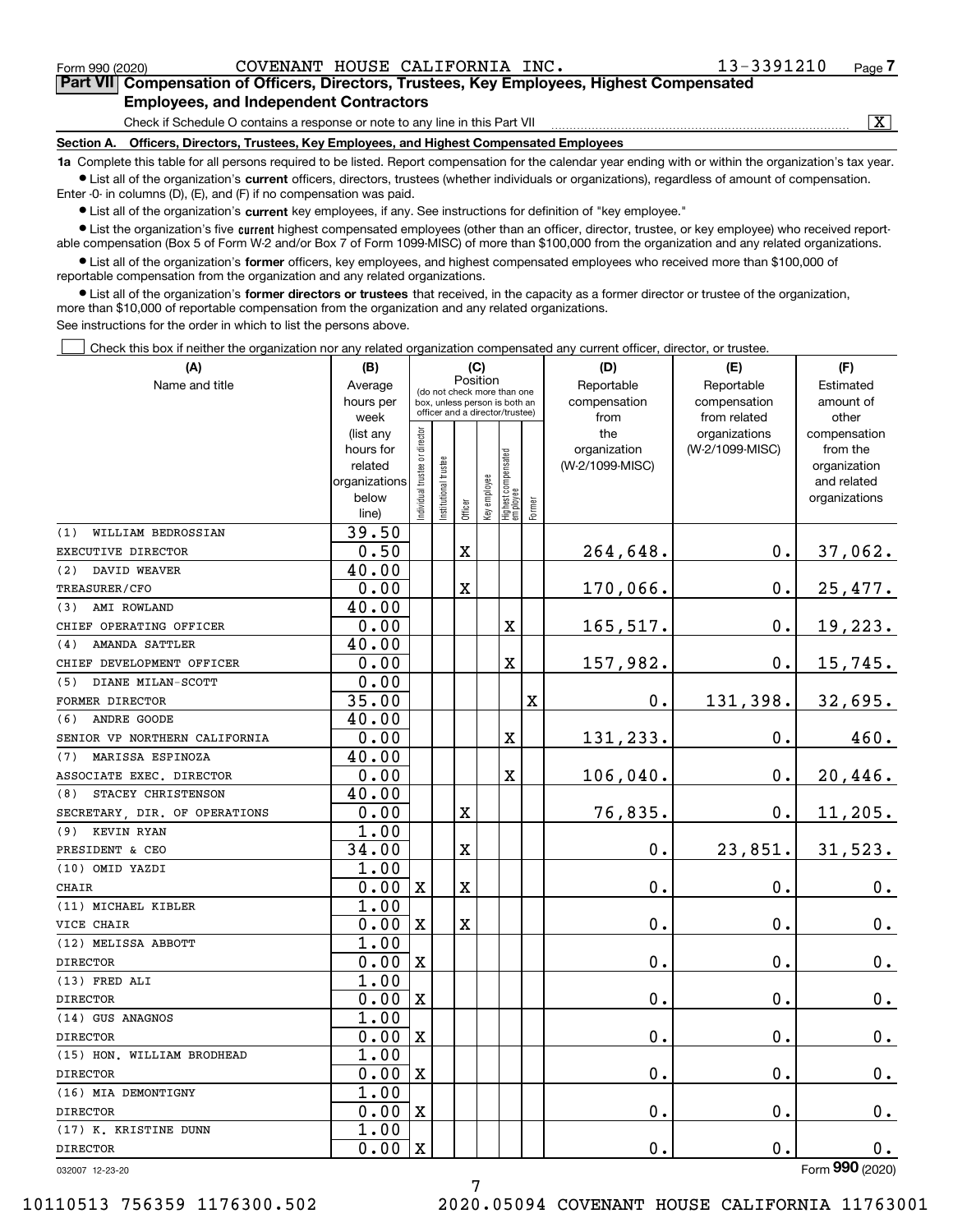|  | Form 990 (2020) |
|--|-----------------|
|  |                 |

Form 990 (2020) COVENANT HOUSE CALIFORNIA INC. 13-3391210 Page

**8** 13-3391210

| <b>Part VII</b><br>Section A. Officers, Directors, Trustees, Key Employees, and Highest Compensated Employees (continued)                    |                          |                               |                                                              |          |              |                                 |        |                                |                 |    |                              |               |
|----------------------------------------------------------------------------------------------------------------------------------------------|--------------------------|-------------------------------|--------------------------------------------------------------|----------|--------------|---------------------------------|--------|--------------------------------|-----------------|----|------------------------------|---------------|
| (A)                                                                                                                                          | (B)                      |                               |                                                              | (C)      |              |                                 |        | (D)                            | (E)             |    | (F)                          |               |
| Name and title                                                                                                                               | Average                  |                               |                                                              | Position |              |                                 |        | Reportable                     | Reportable      |    | Estimated                    |               |
|                                                                                                                                              | hours per                |                               | (do not check more than one<br>box, unless person is both an |          |              |                                 |        | compensation                   | compensation    |    | amount of                    |               |
|                                                                                                                                              | week                     |                               | officer and a director/trustee)                              |          |              |                                 |        | from                           | from related    |    | other                        |               |
|                                                                                                                                              | (list any                |                               |                                                              |          |              |                                 |        | the                            | organizations   |    | compensation                 |               |
|                                                                                                                                              | hours for                |                               |                                                              |          |              |                                 |        | organization                   | (W-2/1099-MISC) |    | from the                     |               |
|                                                                                                                                              | related<br>organizations |                               |                                                              |          |              |                                 |        | (W-2/1099-MISC)                |                 |    | organization                 |               |
|                                                                                                                                              | below                    |                               |                                                              |          |              |                                 |        |                                |                 |    | and related<br>organizations |               |
|                                                                                                                                              | line)                    | ndividual trustee or director | nstitutional trustee                                         | Officer  | Key employee | Highest compensated<br>employee | Former |                                |                 |    |                              |               |
| (18) JOY ERVEN                                                                                                                               | 1.00                     |                               |                                                              |          |              |                                 |        |                                |                 |    |                              |               |
| <b>DIRECTOR</b>                                                                                                                              | 0.00                     | $\mathbf X$                   |                                                              |          |              |                                 |        | 0.                             |                 | 0. |                              | $0$ .         |
| (19) KELLY GORDON                                                                                                                            | 1.00                     |                               |                                                              |          |              |                                 |        |                                |                 |    |                              |               |
| <b>DIRECTOR</b>                                                                                                                              | 0.00                     | $\mathbf X$                   |                                                              |          |              |                                 |        | 0.                             |                 | 0. |                              | 0.            |
| (20) JACQUELINE "JACQUI" GUICHELAAR                                                                                                          | 1.00                     |                               |                                                              |          |              |                                 |        |                                |                 |    |                              |               |
| <b>DIRECTOR</b>                                                                                                                              | 0.00                     | $\mathbf X$                   |                                                              |          |              |                                 |        | 0.                             |                 | 0. |                              | 0.            |
| (21) PAUL W. HANNEMAN                                                                                                                        | 1.00                     |                               |                                                              |          |              |                                 |        |                                |                 |    |                              |               |
| <b>DIRECTOR</b>                                                                                                                              | 0.00                     | $\mathbf X$                   |                                                              |          |              |                                 |        | 0.                             |                 | 0. |                              | 0.            |
| (22) ILENE HARKER                                                                                                                            | 1.00                     |                               |                                                              |          |              |                                 |        |                                |                 |    |                              |               |
| <b>DIRECTOR</b>                                                                                                                              | 0.00                     | $\mathbf X$                   |                                                              |          |              |                                 |        | 0.                             |                 | 0. |                              | $0$ .         |
| (23) RICARDO HARTIGAN                                                                                                                        | 1.00                     |                               |                                                              |          |              |                                 |        |                                |                 |    |                              |               |
| <b>DIRECTOR</b>                                                                                                                              | 0.00                     | $\mathbf X$                   |                                                              |          |              |                                 |        | 0.                             |                 | 0. |                              | $0$ .         |
| (24) DENNIS JILOT                                                                                                                            | 1.00                     |                               |                                                              |          |              |                                 |        |                                |                 |    |                              |               |
| <b>DIRECTOR</b>                                                                                                                              | 0.00                     | $\mathbf X$                   |                                                              |          |              |                                 |        | 0.                             |                 | 0. |                              | $\mathbf 0$ . |
| (25) DARYL KUETER                                                                                                                            | 1.00                     |                               |                                                              |          |              |                                 |        |                                |                 |    |                              |               |
| <b>DIRECTOR</b>                                                                                                                              | 0.00                     | $\mathbf X$                   |                                                              |          |              |                                 |        | 0.                             |                 | 0. |                              | $\mathbf 0$ . |
| (26) KEVIN MACLELLAN                                                                                                                         | 1.00                     |                               |                                                              |          |              |                                 |        |                                |                 |    |                              |               |
| <b>DIRECTOR</b>                                                                                                                              | 0.00                     | $\mathbf X$                   |                                                              |          |              |                                 |        | 0.                             |                 | 0. |                              | $0$ .         |
| 1b Subtotal                                                                                                                                  |                          |                               |                                                              |          |              |                                 | ▶      | 1,072,321.                     | 155, 249.       |    | 193,836.                     |               |
| c Total from continuation sheets to Part VII, Section A <b>manual</b> Testion Section 3                                                      |                          |                               |                                                              |          |              |                                 |        | 0.                             |                 | 0. |                              | 0.            |
|                                                                                                                                              |                          |                               |                                                              |          |              |                                 |        | 1,072,321.                     | 155, 249.       |    | 193,836.                     |               |
| Total number of individuals (including but not limited to those listed above) who received more than \$100,000 of reportable<br>$\mathbf{2}$ |                          |                               |                                                              |          |              |                                 |        |                                |                 |    |                              |               |
| compensation from the organization                                                                                                           |                          |                               |                                                              |          |              |                                 |        |                                |                 |    |                              | 6             |
|                                                                                                                                              |                          |                               |                                                              |          |              |                                 |        |                                |                 |    | <b>Yes</b>                   | No            |
| Did the organization list any former officer, director, trustee, key employee, or highest compensated employee on<br>3                       |                          |                               |                                                              |          |              |                                 |        |                                |                 |    |                              |               |
| line 1a? If "Yes," complete Schedule J for such individual                                                                                   |                          |                               |                                                              |          |              |                                 |        |                                |                 |    | X<br>3                       |               |
| For any individual listed on line 1a, is the sum of reportable compensation and other compensation from the organization<br>4                |                          |                               |                                                              |          |              |                                 |        |                                |                 |    |                              |               |
|                                                                                                                                              |                          |                               |                                                              |          |              |                                 |        |                                |                 |    | X<br>4                       |               |
| Did any person listed on line 1a receive or accrue compensation from any unrelated organization or individual for services<br>5              |                          |                               |                                                              |          |              |                                 |        |                                |                 |    |                              |               |
|                                                                                                                                              |                          |                               |                                                              |          |              |                                 |        |                                |                 |    | 5                            | x             |
| <b>Section B. Independent Contractors</b>                                                                                                    |                          |                               |                                                              |          |              |                                 |        |                                |                 |    |                              |               |
| Complete this table for your five highest compensated independent contractors that received more than \$100,000 of compensation from<br>1    |                          |                               |                                                              |          |              |                                 |        |                                |                 |    |                              |               |
| the organization. Report compensation for the calendar year ending with or within the organization's tax year.                               |                          |                               |                                                              |          |              |                                 |        |                                |                 |    |                              |               |
| (A)<br>Name and business address                                                                                                             |                          |                               |                                                              |          |              |                                 |        | (B)<br>Description of services |                 |    | (C)<br>Compensation          |               |
| FOOD MANAGEMENT ASSOCIATES, INC., 22349 LA                                                                                                   |                          |                               |                                                              |          |              |                                 |        |                                |                 |    |                              |               |
| PALMA AVENUE #115, YORBA LINDA, CA 92887                                                                                                     |                          |                               |                                                              |          |              |                                 |        | FOOD SERVICE                   |                 |    | 770,246.                     |               |
| INTERSPACE BUILDERS, INC                                                                                                                     |                          |                               |                                                              |          |              |                                 |        |                                |                 |    |                              |               |
| 1939 HARRISON STREET, OAKLAND, CA 94612                                                                                                      |                          |                               |                                                              |          |              |                                 |        | CONSTRUCTION SERVICE           |                 |    | 574, 113.                    |               |
| EFFORTLESS OFFICE ENTERPRISES LLC, 5655 W                                                                                                    |                          |                               |                                                              |          |              |                                 |        | <b>INFORMATION</b>             |                 |    |                              |               |
| BADURA AVENUE, SUITE 180, LAS VEGAS, NV                                                                                                      |                          |                               |                                                              |          |              |                                 |        | TECHNOLOGY SUPPORT             |                 |    | 386,770.                     |               |
| DTA GREEN CONSTRUCTION, 11333 MOORPARK                                                                                                       |                          |                               |                                                              |          |              |                                 |        |                                |                 |    |                              |               |
| ST., #2, STUDIO CITY, CA 91602                                                                                                               |                          |                               |                                                              |          |              |                                 |        | CONSTRUCTION SERVICE           |                 |    | 328,533.                     |               |
| ABM JANITORIAL SERVICES, INC.                                                                                                                |                          |                               |                                                              |          |              |                                 |        |                                |                 |    |                              |               |
| LOCKBOX 53120, LOS ANGELES, CA 90074-3120                                                                                                    |                          |                               |                                                              |          |              |                                 |        | CLEANING/MAINTENANCE           |                 |    | 275,440.                     |               |
| Total number of independent contractors (including but not limited to those listed above) who received more than<br>$\mathbf{2}$             |                          |                               |                                                              |          |              |                                 |        |                                |                 |    |                              |               |

\$100,000 of compensation from the organization | 6

SEE PART VII, SECTION A CONTINUATION SHEETS

Form (2020) **990**

032008 12-23-20

8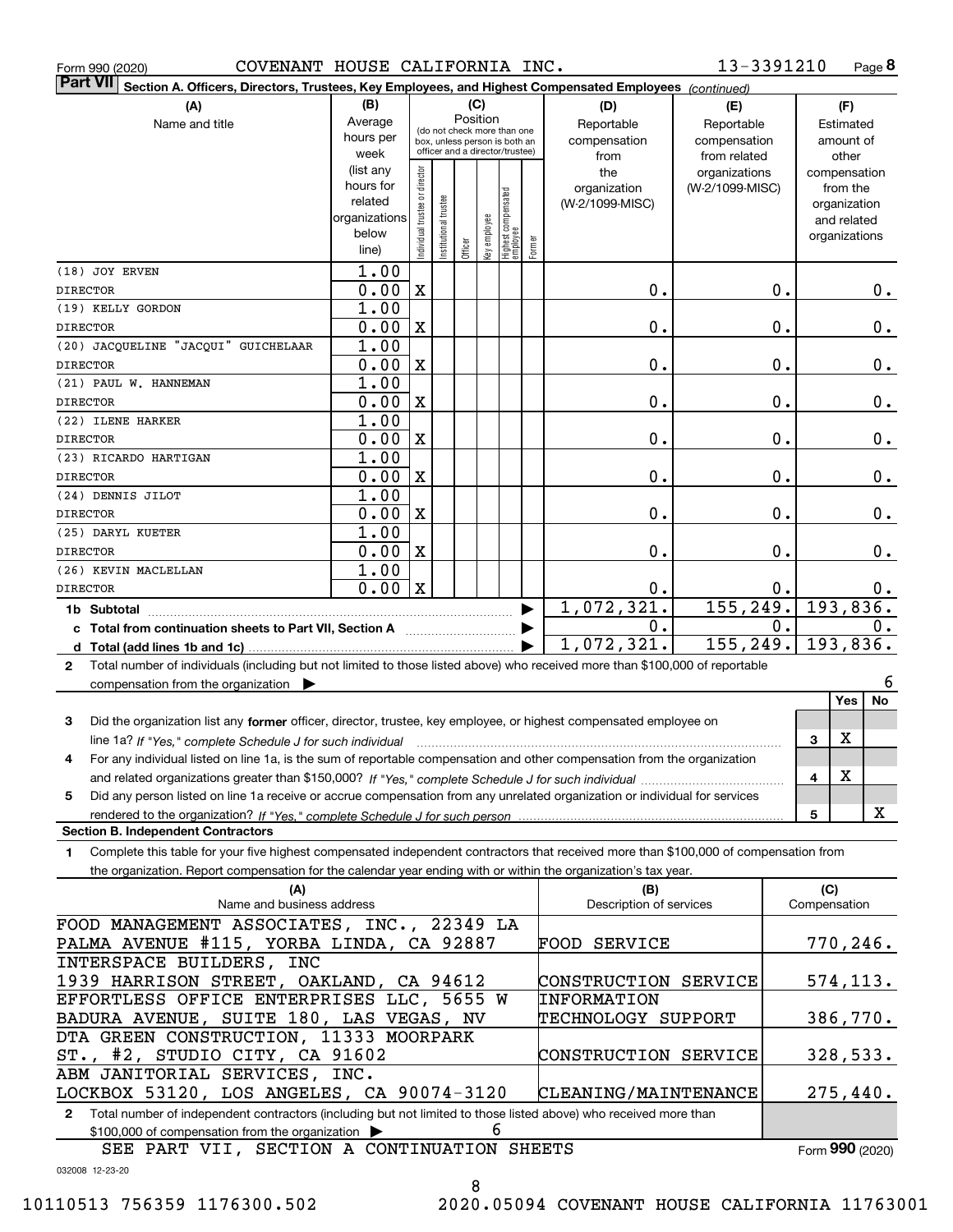| COVENANT HOUSE CALIFORNIA INC.<br>Form 990                                                                                |                                                                                              |                                |                       |         |                                        |                              |        |                                                                | 13-3391210                                                       |                                                                                                |
|---------------------------------------------------------------------------------------------------------------------------|----------------------------------------------------------------------------------------------|--------------------------------|-----------------------|---------|----------------------------------------|------------------------------|--------|----------------------------------------------------------------|------------------------------------------------------------------|------------------------------------------------------------------------------------------------|
| <b>Part VII</b><br>Section A. Officers, Directors, Trustees, Key Employees, and Highest Compensated Employees (continued) |                                                                                              |                                |                       |         |                                        |                              |        |                                                                |                                                                  |                                                                                                |
| (A)                                                                                                                       | (B)                                                                                          |                                |                       |         | (C)                                    |                              |        | (D)                                                            | (E)                                                              | (F)                                                                                            |
| Name and title                                                                                                            | Average                                                                                      |                                |                       |         | Position                               |                              |        | Reportable                                                     | Reportable                                                       | Estimated                                                                                      |
|                                                                                                                           | hours<br>per<br>week<br>(list any<br>hours for<br>related<br>organizations<br>below<br>line) | Individual trustee or director | Institutional trustee | Officer | (check all that apply)<br>Key employee | Highest compensated employee | Former | compensation<br>from<br>the<br>organization<br>(W-2/1099-MISC) | compensation<br>from related<br>organizations<br>(W-2/1099-MISC) | amount of<br>other<br>compensation<br>from the<br>organization<br>and related<br>organizations |
| (27) JOHN MAVREDAKIS                                                                                                      | 1.00                                                                                         |                                |                       |         |                                        |                              |        |                                                                |                                                                  |                                                                                                |
| <b>DIRECTOR</b>                                                                                                           | 0.00                                                                                         | $\mathbf X$                    |                       |         |                                        |                              |        | $\mathbf 0$ .                                                  | $\mathbf 0$ .                                                    | 0.                                                                                             |
| (28) LIZA PANO                                                                                                            | 1.00                                                                                         |                                |                       |         |                                        |                              |        |                                                                |                                                                  |                                                                                                |
| <b>DIRECTOR</b>                                                                                                           | 0.00                                                                                         | $\mathbf X$                    |                       |         |                                        |                              |        | $\mathbf 0$ .                                                  | 0.                                                               | $\mathbf 0$ .                                                                                  |
| (29) ADAM PETTIJOHN                                                                                                       | 1.00                                                                                         |                                |                       |         |                                        |                              |        |                                                                |                                                                  |                                                                                                |
| <b>DIRECTOR</b>                                                                                                           | 0.00                                                                                         | $\mathbf X$                    |                       |         |                                        |                              |        | $\mathbf 0$ .                                                  | 0.                                                               | $0_{.}$                                                                                        |
| (30) JAMES ROSSITER                                                                                                       | 1.00                                                                                         |                                |                       |         |                                        |                              |        |                                                                |                                                                  |                                                                                                |
| <b>DIRECTOR</b>                                                                                                           | 0.00                                                                                         | $\mathbf X$                    |                       |         |                                        |                              |        | $\mathbf 0$ .                                                  | 0.                                                               | $0_{.}$                                                                                        |
| (31) HERBERT DICK SCHULZE                                                                                                 | 1.00                                                                                         |                                |                       |         |                                        |                              |        |                                                                |                                                                  |                                                                                                |
| DIRECTOR, THRU JUNE 2021                                                                                                  | 0.00                                                                                         | $\mathbf X$                    |                       |         |                                        |                              |        | $\mathbf 0$ .                                                  | 0.                                                               | $\mathbf 0$ .                                                                                  |
| (32) SHANTELL WILLIAMS                                                                                                    | 1.00                                                                                         |                                |                       |         |                                        |                              |        |                                                                |                                                                  |                                                                                                |
| <b>DIRECTOR</b>                                                                                                           | 0.00                                                                                         | $\mathbf X$                    |                       |         |                                        |                              |        | $\mathbf 0$ .                                                  | 0.                                                               | 0.                                                                                             |
|                                                                                                                           |                                                                                              |                                |                       |         |                                        |                              |        |                                                                |                                                                  |                                                                                                |
|                                                                                                                           |                                                                                              |                                |                       |         |                                        |                              |        |                                                                |                                                                  |                                                                                                |
|                                                                                                                           |                                                                                              |                                |                       |         |                                        |                              |        |                                                                |                                                                  |                                                                                                |
|                                                                                                                           |                                                                                              |                                |                       |         |                                        |                              |        |                                                                |                                                                  |                                                                                                |
| Total to Part VII, Section A, line 1c                                                                                     |                                                                                              |                                |                       |         |                                        |                              |        |                                                                |                                                                  |                                                                                                |

032201 04-01-20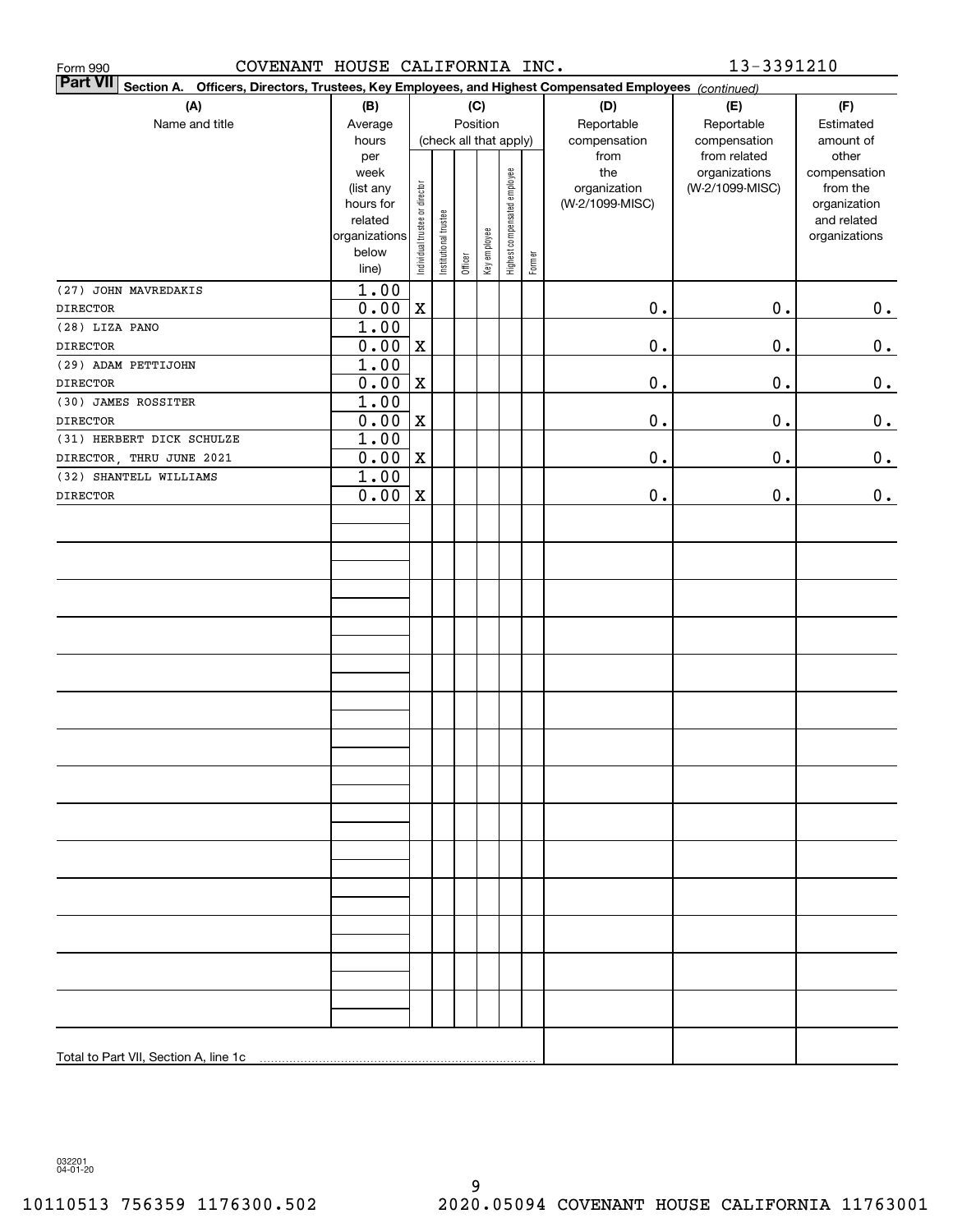|                                                           | <b>Part VIII</b> | <b>Statement of Revenue</b>                                                                                           |                            |                 |                                |                      |                                                           |                                                 |                                                                 |
|-----------------------------------------------------------|------------------|-----------------------------------------------------------------------------------------------------------------------|----------------------------|-----------------|--------------------------------|----------------------|-----------------------------------------------------------|-------------------------------------------------|-----------------------------------------------------------------|
|                                                           |                  | Check if Schedule O contains a response or note to any line in this Part VIII                                         |                            |                 |                                |                      |                                                           |                                                 |                                                                 |
|                                                           |                  |                                                                                                                       |                            |                 |                                | (A)<br>Total revenue | $\overline{(B)}$<br>Related or exempt<br>function revenue | $\overline{C}$<br>Unrelated<br>business revenue | (D)<br>Revenue excluded<br>from tax under<br>sections 512 - 514 |
|                                                           |                  | <b>1 a</b> Federated campaigns                                                                                        | .                          | 1a              | 159,350.                       |                      |                                                           |                                                 |                                                                 |
|                                                           | b                | Membership dues                                                                                                       |                            | 1 <sub>b</sub>  |                                |                      |                                                           |                                                 |                                                                 |
|                                                           | с                | Fundraising events                                                                                                    |                            | 1 <sub>c</sub>  | 366,650.                       |                      |                                                           |                                                 |                                                                 |
| Contributions, Gifts, Grants<br>and Other Similar Amounts | d                | Related organizations                                                                                                 | $\overline{\phantom{a}}$   | 1 <sub>d</sub>  | 2,738,555.                     |                      |                                                           |                                                 |                                                                 |
|                                                           | е                | Government grants (contributions)                                                                                     |                            | 1e              | 12,099,945.                    |                      |                                                           |                                                 |                                                                 |
|                                                           | f                | All other contributions, gifts, grants, and                                                                           |                            |                 |                                |                      |                                                           |                                                 |                                                                 |
|                                                           |                  | similar amounts not included above                                                                                    |                            | 1f              | 7,396,245.                     |                      |                                                           |                                                 |                                                                 |
|                                                           |                  | Noncash contributions included in lines 1a-1f                                                                         |                            | 1g              | 1,516,716.                     |                      |                                                           |                                                 |                                                                 |
|                                                           |                  |                                                                                                                       |                            |                 |                                | 22,760,745.          |                                                           |                                                 |                                                                 |
|                                                           |                  |                                                                                                                       |                            |                 | <b>Business Code</b><br>621400 |                      |                                                           |                                                 |                                                                 |
| Program Service<br>Revenue                                | 2a               | MEDICAL REVENUE                                                                                                       |                            |                 |                                | 84,127.              | 84,127.                                                   |                                                 |                                                                 |
|                                                           | b                |                                                                                                                       |                            |                 |                                |                      |                                                           |                                                 |                                                                 |
|                                                           | с<br>d           | <u> 1989 - Johann Stein, marwolaethau a bhann an t-Amhainn an t-Amhainn an t-Amhainn an t-Amhainn an t-Amhainn an</u> |                            |                 |                                |                      |                                                           |                                                 |                                                                 |
|                                                           | е                | the control of the control of the control of the control of the control of                                            |                            |                 |                                |                      |                                                           |                                                 |                                                                 |
|                                                           | f                | All other program service revenue                                                                                     |                            |                 |                                |                      |                                                           |                                                 |                                                                 |
|                                                           | a                |                                                                                                                       |                            |                 | ▶                              | 84,127.              |                                                           |                                                 |                                                                 |
|                                                           | 3                | Investment income (including dividends, interest, and                                                                 |                            |                 |                                |                      |                                                           |                                                 |                                                                 |
|                                                           |                  |                                                                                                                       |                            |                 |                                | 60,559.              |                                                           |                                                 | 60,559.                                                         |
|                                                           | 4                | Income from investment of tax-exempt bond proceeds                                                                    |                            |                 |                                |                      |                                                           |                                                 |                                                                 |
|                                                           | 5                |                                                                                                                       |                            |                 |                                |                      |                                                           |                                                 |                                                                 |
|                                                           |                  |                                                                                                                       |                            | (i) Real        | (ii) Personal                  |                      |                                                           |                                                 |                                                                 |
|                                                           | 6а               | Gross rents<br>.                                                                                                      | 6a                         | 83,782.         |                                |                      |                                                           |                                                 |                                                                 |
|                                                           | b                | Less: rental expenses                                                                                                 | 6 <sub>b</sub>             | $\mathfrak o$ . |                                |                      |                                                           |                                                 |                                                                 |
|                                                           | c                | Rental income or (loss)                                                                                               | 6c                         | 83,782.         |                                |                      |                                                           |                                                 |                                                                 |
|                                                           | d                | Net rental income or (loss)                                                                                           |                            |                 |                                | 83,782.              |                                                           |                                                 | 83,782.                                                         |
|                                                           |                  | 7 a Gross amount from sales of                                                                                        |                            | (i) Securities  | (ii) Other                     |                      |                                                           |                                                 |                                                                 |
|                                                           |                  | assets other than inventory                                                                                           | 7a                         | 62,293.         |                                |                      |                                                           |                                                 |                                                                 |
|                                                           |                  | <b>b</b> Less: cost or other basis                                                                                    |                            | 55,928.         |                                |                      |                                                           |                                                 |                                                                 |
| Revenue                                                   |                  | and sales expenses<br>c Gain or (loss)                                                                                | 7 <sub>b</sub>  <br>7c     | 6,365.          |                                |                      |                                                           |                                                 |                                                                 |
|                                                           |                  |                                                                                                                       |                            |                 |                                | 6,365.               |                                                           |                                                 | 6, 365.                                                         |
|                                                           |                  | 8 a Gross income from fundraising events (not                                                                         |                            |                 |                                |                      |                                                           |                                                 |                                                                 |
| <b>Other</b>                                              |                  | including $$$                                                                                                         | 366,650. of                |                 |                                |                      |                                                           |                                                 |                                                                 |
|                                                           |                  | contributions reported on line 1c). See                                                                               |                            |                 |                                |                      |                                                           |                                                 |                                                                 |
|                                                           |                  |                                                                                                                       |                            | 8a              | 17,165.                        |                      |                                                           |                                                 |                                                                 |
|                                                           |                  | <b>b</b> Less: direct expenses                                                                                        |                            | 8b              | 66,495.                        |                      |                                                           |                                                 |                                                                 |
|                                                           |                  | c Net income or (loss) from fundraising events                                                                        |                            |                 | ▶                              | $-49,330.$           |                                                           |                                                 | $-49,330.$                                                      |
|                                                           |                  | 9 a Gross income from gaming activities. See                                                                          |                            |                 |                                |                      |                                                           |                                                 |                                                                 |
|                                                           |                  |                                                                                                                       |                            | 9a              |                                |                      |                                                           |                                                 |                                                                 |
|                                                           |                  | <b>b</b> Less: direct expenses                                                                                        | <u> Albanian (</u> † 1930) | 9b              |                                |                      |                                                           |                                                 |                                                                 |
|                                                           |                  | c Net income or (loss) from gaming activities                                                                         |                            |                 |                                |                      |                                                           |                                                 |                                                                 |
|                                                           |                  | 10 a Gross sales of inventory, less returns                                                                           |                            |                 |                                |                      |                                                           |                                                 |                                                                 |
|                                                           |                  |                                                                                                                       |                            | 10a             |                                |                      |                                                           |                                                 |                                                                 |
|                                                           |                  | <b>b</b> Less: cost of goods sold                                                                                     |                            | 10b             |                                |                      |                                                           |                                                 |                                                                 |
|                                                           |                  | c Net income or (loss) from sales of inventory                                                                        |                            |                 |                                |                      |                                                           |                                                 |                                                                 |
|                                                           |                  | 11 a BARBER COLLEGE                                                                                                   |                            |                 | <b>Business Code</b><br>611710 | 73,354.              |                                                           | 73,354.                                         |                                                                 |
|                                                           |                  | <b>b</b> REFUND                                                                                                       |                            |                 | 900099                         | 6,000,               |                                                           |                                                 | 6,000.                                                          |
| Miscellaneous<br>Revenue                                  |                  |                                                                                                                       |                            |                 |                                |                      |                                                           |                                                 |                                                                 |
|                                                           | c                |                                                                                                                       |                            |                 |                                |                      |                                                           |                                                 |                                                                 |
|                                                           |                  |                                                                                                                       |                            |                 |                                | 79,354.              |                                                           |                                                 |                                                                 |
|                                                           | 12               | Total revenue. See instructions                                                                                       |                            |                 |                                | 23,025,602.          | 84,127.                                                   | 73,354.                                         | 107,376.                                                        |
|                                                           | 032009 12-23-20  |                                                                                                                       |                            |                 |                                |                      |                                                           |                                                 | Form 990 (2020)                                                 |

Form 990 (2020) COVENANT HOUSE CALIFORNIA INC. 13-3391210 Page

**9**

13-3391210

10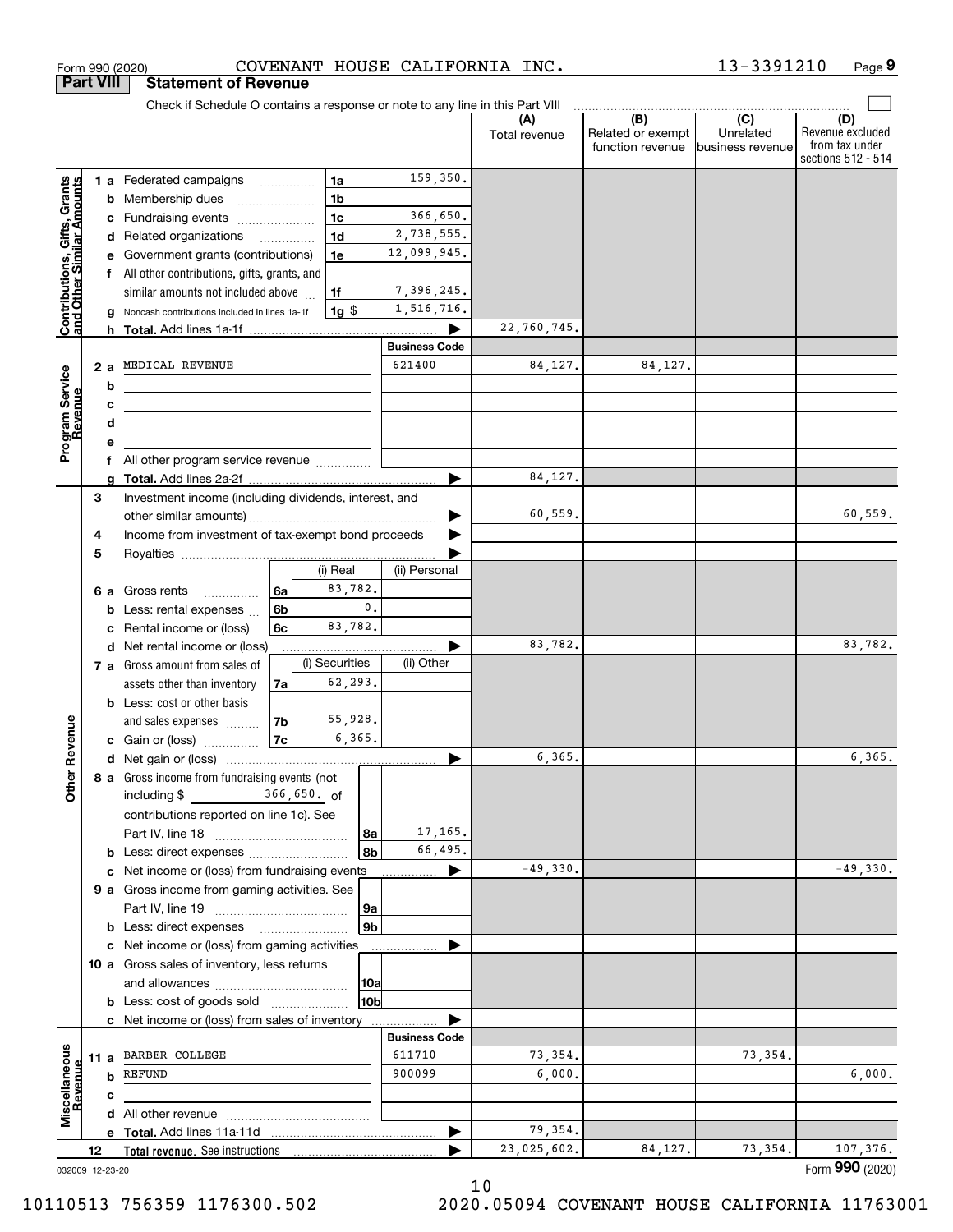Form 990 (2020) COVENANT HOUSE CALIFORNIA INC. 13-3391210 Page **Part IX Statement of Functional Expenses**

*Section 501(c)(3) and 501(c)(4) organizations must complete all columns. All other organizations must complete column (A).*

|              | Do not include amounts reported on lines 6b,<br>7b, 8b, 9b, and 10b of Part VIII.                                                                                                                          | (A)<br>Total expenses | (B)<br>Program service<br>expenses | (C)<br>Management and<br>general expenses | (D)<br>Fundraising<br>expenses |
|--------------|------------------------------------------------------------------------------------------------------------------------------------------------------------------------------------------------------------|-----------------------|------------------------------------|-------------------------------------------|--------------------------------|
| 1.           | Grants and other assistance to domestic organizations                                                                                                                                                      |                       |                                    |                                           |                                |
|              | and domestic governments. See Part IV, line 21                                                                                                                                                             |                       |                                    |                                           |                                |
| $\mathbf{2}$ | Grants and other assistance to domestic                                                                                                                                                                    |                       |                                    |                                           |                                |
|              | individuals. See Part IV, line 22                                                                                                                                                                          | 4, 414, 194.          | 4, 414, 194.                       |                                           |                                |
| 3            | Grants and other assistance to foreign                                                                                                                                                                     |                       |                                    |                                           |                                |
|              | organizations, foreign governments, and foreign                                                                                                                                                            |                       |                                    |                                           |                                |
|              | individuals. See Part IV, lines 15 and 16                                                                                                                                                                  |                       |                                    |                                           |                                |
| 4            | Benefits paid to or for members                                                                                                                                                                            |                       |                                    |                                           |                                |
| 5            | Compensation of current officers, directors,                                                                                                                                                               |                       |                                    |                                           |                                |
|              | trustees, and key employees                                                                                                                                                                                | 617,071.              | 543,922.                           | 57, 164.                                  | 15,985.                        |
| 6            | Compensation not included above to disqualified                                                                                                                                                            |                       |                                    |                                           |                                |
|              | persons (as defined under section 4958(f)(1)) and                                                                                                                                                          |                       |                                    |                                           |                                |
|              | persons described in section 4958(c)(3)(B)                                                                                                                                                                 |                       |                                    |                                           |                                |
| 7            | Other salaries and wages                                                                                                                                                                                   | 8, 186, 555.          | 7,884,592.                         | 84,241.                                   | 217,722.                       |
| 8            | Pension plan accruals and contributions (include                                                                                                                                                           |                       |                                    |                                           |                                |
|              | section 401(k) and 403(b) employer contributions)                                                                                                                                                          | 503, 110.             | 485,856.                           | 6,970.                                    | 10, 284.                       |
| 9            |                                                                                                                                                                                                            | 947,085.              | 911,941.                           | 15,604.                                   | 19,540.                        |
| 10           |                                                                                                                                                                                                            | 974,974.              | 935,933.                           | 15,068.                                   | 23,973.                        |
| 11           | Fees for services (nonemployees):                                                                                                                                                                          |                       |                                    |                                           |                                |
|              |                                                                                                                                                                                                            |                       |                                    |                                           |                                |
|              |                                                                                                                                                                                                            | 23,341.               | 23,341.                            |                                           |                                |
|              |                                                                                                                                                                                                            | 36,400.               | 30,964.                            | 3,640.                                    | $\overline{1,796}$ .           |
|              |                                                                                                                                                                                                            |                       |                                    |                                           |                                |
|              | e Professional fundraising services. See Part IV, line 17                                                                                                                                                  | 6,824.                |                                    | 6,824.                                    |                                |
| f            | Investment management fees                                                                                                                                                                                 |                       |                                    |                                           |                                |
|              | g Other. (If line 11g amount exceeds 10% of line 25,                                                                                                                                                       | 947,978.              | 889,589.                           | 13, 236.                                  |                                |
|              | column (A) amount, list line 11g expenses on Sch O.)                                                                                                                                                       |                       |                                    |                                           | 45, 153.                       |
| 12           |                                                                                                                                                                                                            | 495,274.              | 143,202.                           | 10,389.                                   | 341,683.                       |
| 13           |                                                                                                                                                                                                            | 169,015.              | 164,381.                           | 2,712.                                    | 1,922.                         |
| 14<br>15     |                                                                                                                                                                                                            |                       |                                    |                                           |                                |
| 16           |                                                                                                                                                                                                            | 904,966.              | 828,634.                           | 3,278.                                    | 73,054.                        |
| 17           |                                                                                                                                                                                                            | 38,301.               | 36,371.                            | 1,240.                                    | 690.                           |
| 18           | Payments of travel or entertainment expenses                                                                                                                                                               |                       |                                    |                                           |                                |
|              | for any federal, state, or local public officials                                                                                                                                                          |                       |                                    |                                           |                                |
| 19           | Conferences, conventions, and meetings                                                                                                                                                                     | 17,731.               | 17,013.                            | 419.                                      | $\overline{299}$ .             |
| 20           | Interest                                                                                                                                                                                                   | 140,969.              | 130,776.                           | 10, 193.                                  |                                |
| 21           |                                                                                                                                                                                                            |                       |                                    |                                           |                                |
| 22           | Depreciation, depletion, and amortization                                                                                                                                                                  | 684, 246.             | 581,605.                           | 68,426.                                   | 34,215.                        |
| 23           | Insurance                                                                                                                                                                                                  | 150,634.              | 144,446.                           | 2,940.                                    | 3,248.                         |
| 24           | Other expenses. Itemize expenses not covered<br>above (List miscellaneous expenses on line 24e. If<br>line 24e amount exceeds 10% of line 25, column (A)<br>amount, list line 24e expenses on Schedule 0.) |                       |                                    |                                           |                                |
|              | a EQUIPMENT                                                                                                                                                                                                | 395,343.              | 381,873.                           | 9,340.                                    | 4,130.                         |
| b            | OTHER EXPENSES                                                                                                                                                                                             | 52,943.               | 46,937.                            | 2,648.                                    | 3,358.                         |
| c            | <b>STAFF</b><br>RECRUITMENT                                                                                                                                                                                | 19,809.               | 18,027.                            | 1,453.                                    | 329.                           |
| d            | <b>STAFF</b><br>INCENTIVES & RECO                                                                                                                                                                          | 8,916.                | 8,290.                             | 276.                                      | 350.                           |
|              | e All other expenses                                                                                                                                                                                       |                       |                                    |                                           |                                |
| 25           | Total functional expenses. Add lines 1 through 24e                                                                                                                                                         | 19,735,679.           | 18,621,887.                        | 316,061.                                  | 797,731.                       |
| 26           | Joint costs. Complete this line only if the organization                                                                                                                                                   |                       |                                    |                                           |                                |
|              | reported in column (B) joint costs from a combined                                                                                                                                                         |                       |                                    |                                           |                                |
|              | educational campaign and fundraising solicitation.                                                                                                                                                         |                       |                                    |                                           |                                |
|              | Check here $\blacktriangleright$<br>if following SOP 98-2 (ASC 958-720)                                                                                                                                    |                       |                                    |                                           |                                |

11

032010 12-23-20

Form (2020) **990**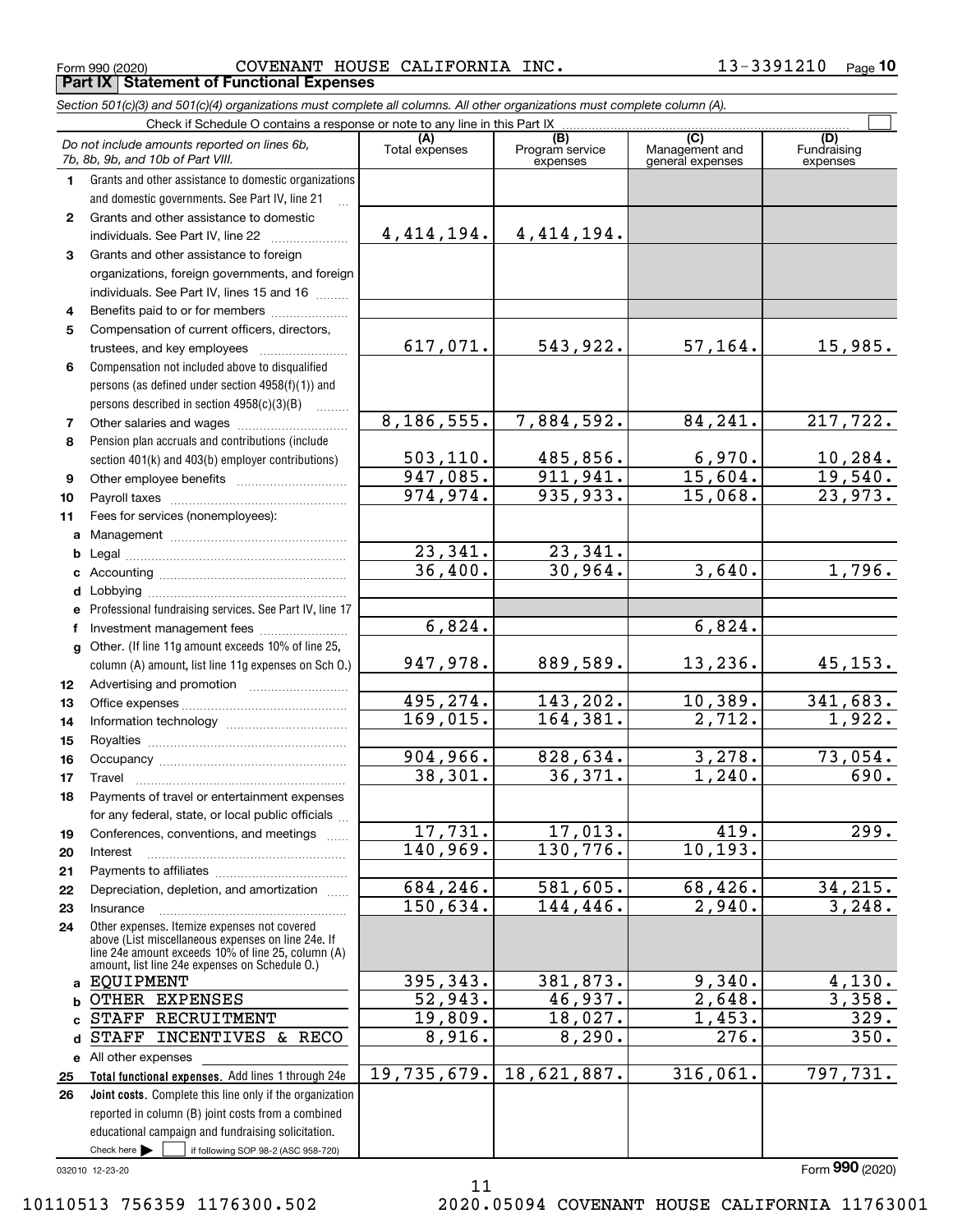| Form 990 (2020) | <b>COVENANT</b> | INC.<br>HOUSE CALIFORNIA | ີ ? 1 0<br>3391<br>∸⊿ → ' | Page |
|-----------------|-----------------|--------------------------|---------------------------|------|
|                 |                 |                          |                           |      |

**(A) (B) 1**Cash - non-interest-bearing ~~~~~~~~~~~~~~~~~~~~~~~~~ **3** Pledges and grants receivable, net  $\ldots$  **multimes contained and grants receivable**, net **multimes contained and grants receivable**, net **multimes contained and grants receivable 4**Accounts receivable, net ~~~~~~~~~~~~~~~~~~~~~~~~~~ **5**Loans and other receivables from any current or former officer, director, **6**Loans and other receivables from other disqualified persons (as defined **10a**Land, buildings, and equipment: cost or other **11**Investments - publicly traded securities ~~~~~~~~~~~~~~~~~~~**12** Investments - other securities. See Part IV, line 11 ~~~~~~~~~~~~~~ **13** Investments - program-related. See Part IV, line 11 \_\_\_\_\_\_\_\_\_\_\_\_\_\_\_\_\_\_\_\_\_\_\_\_ **12345678910c11121314151617181920b** Less: accumulated depreciation \_\_\_\_\_\_\_\_\_\_\_\_\_\_\_ Lub basis. Complete Part VI of Schedule D will aller Check if Schedule O contains a response or note to any line in this Part X Beginning of year | | End of year Savings and temporary cash investments ~~~~~~~~~~~~~~~~~~trustee, key employee, creator or founder, substantial contributor, or 35% controlled entity or family member of any of these persons ~~~~~~~~~ under section 4958(f)(1)), and persons described in section 4958(c)(3)(B) Notes and loans receivable, net ~~~~~~~~~~~~~~~~~~~~~~~ Inventories for sale or use ~~~~~~~~~~~~~~~~~~~~~~~~~~Prepaid expenses and deferred charges Intangible assets …………………………………………………………………………………… Add lines 1 through 15 (must equal line 33) .............................. **Part X** | Balance Sheet  $\boxed{\text{X}}$  $4,074,828.$  1, 1,826,265.  $2,962,272.$   $3 \mid 5,096,277.$  $5,943. | 8 | 4,606.$  $172, 101.$  9  $274, 460.$  $2,115,120.$  11  $\vert$  2,598,953. 28,303,457.  $12,896,930.$  11,516,697. 10c 15,406,527. 1,820,979.| <sub>15</sub> | 1,789,055. 23,065,241.|<sub>16</sub>| 27,501,238.  $397,301. | z | 505,095.$ 1,696,518. 1,937,262. 428,505. 193,722.

|                             | 15 |                                                                                            | 1,820,979.   | 15 | 1,789,055.                 |
|-----------------------------|----|--------------------------------------------------------------------------------------------|--------------|----|----------------------------|
|                             | 16 |                                                                                            | 23,065,241.  | 16 | 27,501,238.                |
|                             | 17 |                                                                                            | 1,696,518.   | 17 | 1,937,262.                 |
|                             | 18 |                                                                                            |              | 18 |                            |
|                             | 19 | Deferred revenue                                                                           | 428,505.     | 19 | 193,722.                   |
|                             | 20 |                                                                                            |              | 20 |                            |
|                             | 21 | Escrow or custodial account liability. Complete Part IV of Schedule D                      |              | 21 |                            |
|                             | 22 | Loans and other payables to any current or former officer, director,                       |              |    |                            |
|                             |    | trustee, key employee, creator or founder, substantial contributor, or 35%                 |              |    |                            |
| Liabilities                 |    | controlled entity or family member of any of these persons                                 |              | 22 |                            |
|                             | 23 | Secured mortgages and notes payable to unrelated third parties                             | 2,530,684.   | 23 | 3,981,423.                 |
|                             | 24 | Unsecured notes and loans payable to unrelated third parties                               |              | 24 |                            |
|                             | 25 | Other liabilities (including federal income tax, payables to related third                 |              |    |                            |
|                             |    | parties, and other liabilities not included on lines 17-24). Complete Part X               |              |    |                            |
|                             |    | of Schedule D                                                                              | 1,594,870.   | 25 | $\frac{36,334}{6,148,741}$ |
|                             | 26 |                                                                                            | 6, 250, 577. | 26 |                            |
|                             |    | Organizations that follow FASB ASC 958, check here $\blacktriangleright \lfloor X \rfloor$ |              |    |                            |
|                             |    | and complete lines 27, 28, 32, and 33.                                                     |              |    |                            |
|                             | 27 |                                                                                            | 14,528,728.  | 27 | 19,678,369.                |
|                             | 28 |                                                                                            | 2, 285, 936. | 28 | 1,674,128.                 |
|                             |    | Organizations that do not follow FASB ASC 958, check here ▶ │                              |              |    |                            |
|                             |    | and complete lines 29 through 33.                                                          |              |    |                            |
|                             | 29 |                                                                                            |              | 29 |                            |
|                             | 30 | Paid-in or capital surplus, or land, building, or equipment fund                           |              | 30 |                            |
|                             | 31 | Retained earnings, endowment, accumulated income, or other funds                           |              | 31 |                            |
| Net Assets or Fund Balances | 32 |                                                                                            | 16,814,664.  | 32 | $\overline{21, 352, 497.}$ |
|                             | 33 |                                                                                            | 23,065,241.  | 33 | 27,501,238.                |
|                             |    |                                                                                            |              |    | Form 990 (2020)            |

**2**

**789**

**Assets**

**14**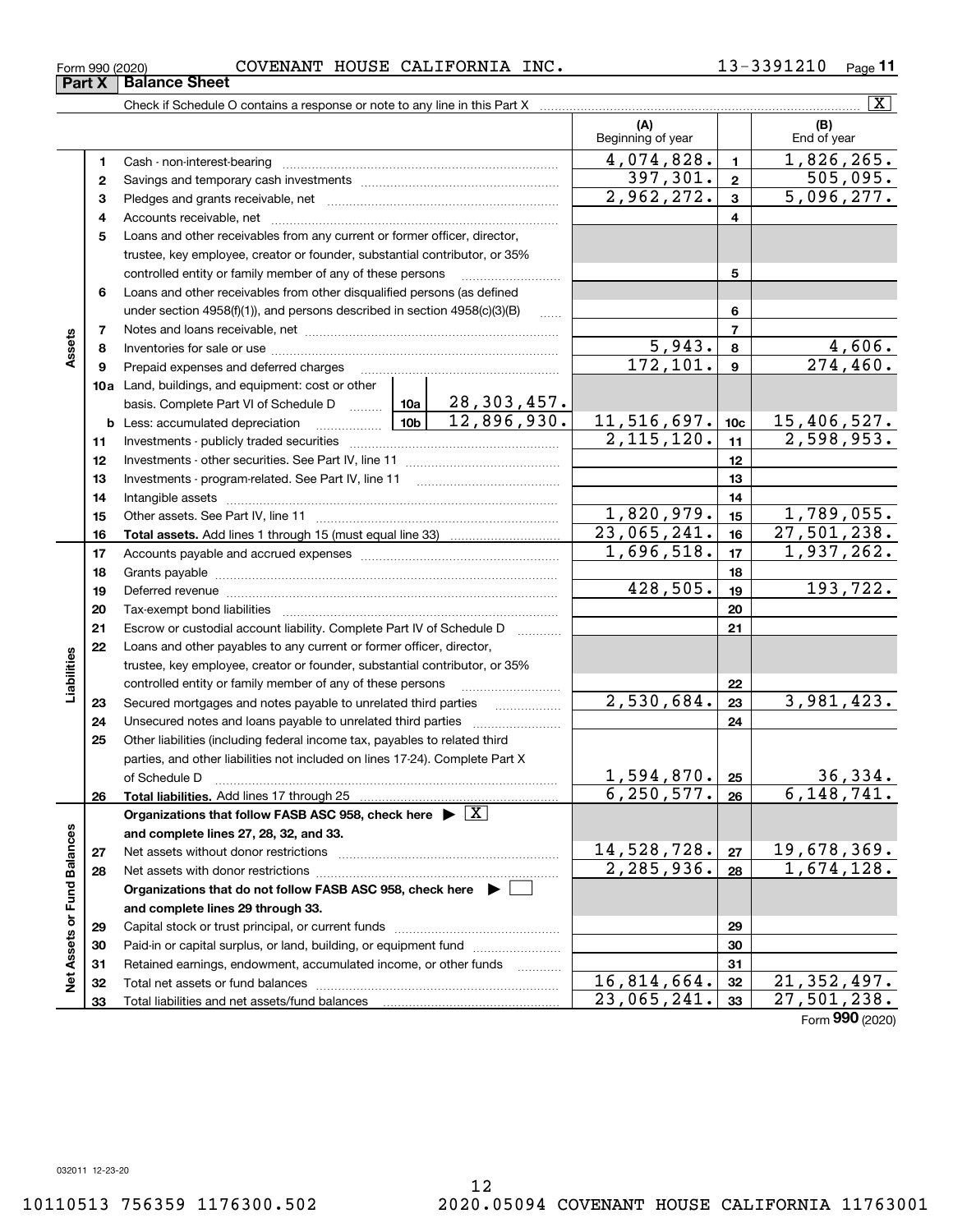|    | COVENANT HOUSE CALIFORNIA INC.<br>Form 990 (2020)                                                                               |                         | 13-3391210     |            | Page 12                 |
|----|---------------------------------------------------------------------------------------------------------------------------------|-------------------------|----------------|------------|-------------------------|
|    | Part XI<br><b>Reconciliation of Net Assets</b>                                                                                  |                         |                |            |                         |
|    |                                                                                                                                 |                         |                |            | $\overline{\mathbf{X}}$ |
|    |                                                                                                                                 |                         |                |            |                         |
| 1  |                                                                                                                                 | $\mathbf{1}$            | 23,025,602.    |            |                         |
| 2  |                                                                                                                                 | $\overline{2}$          | 19,735,679.    |            |                         |
| 3  | Revenue less expenses. Subtract line 2 from line 1                                                                              | 3                       | 3, 289, 923.   |            |                         |
| 4  |                                                                                                                                 | $\overline{\mathbf{4}}$ | 16,814,664.    |            |                         |
| 5  |                                                                                                                                 | 5                       |                | 464,156.   |                         |
| 6  |                                                                                                                                 | 6                       | 816,504.       |            |                         |
| 7  |                                                                                                                                 | $\overline{7}$          |                |            |                         |
| 8  | Prior period adjustments                                                                                                        | 8                       |                |            |                         |
| 9  | Other changes in net assets or fund balances (explain on Schedule O)                                                            | $\mathbf{9}$            |                | $-32,750.$ |                         |
| 10 | Net assets or fund balances at end of year. Combine lines 3 through 9 (must equal Part X, line 32,                              |                         |                |            |                         |
|    |                                                                                                                                 | 10 <sup>10</sup>        | 21, 352, 497.  |            |                         |
|    | <b>Part XII</b> Financial Statements and Reporting                                                                              |                         |                |            |                         |
|    |                                                                                                                                 |                         |                |            | $\mathbf{X}$            |
|    |                                                                                                                                 |                         |                | Yes        | <b>No</b>               |
| 1. | $\boxed{\mathbf{X}}$ Accrual<br>Accounting method used to prepare the Form 990: <u>[</u> Cash<br>Other                          |                         |                |            |                         |
|    | If the organization changed its method of accounting from a prior year or checked "Other," explain in Schedule O.               |                         |                |            |                         |
|    | 2a Were the organization's financial statements compiled or reviewed by an independent accountant?                              |                         | 2a             |            | Χ                       |
|    | If "Yes," check a box below to indicate whether the financial statements for the year were compiled or reviewed on a            |                         |                |            |                         |
|    | separate basis, consolidated basis, or both:                                                                                    |                         |                |            |                         |
|    | Separate basis<br>Consolidated basis<br>Both consolidated and separate basis                                                    |                         |                |            |                         |
|    | <b>b</b> Were the organization's financial statements audited by an independent accountant?                                     |                         | 2 <sub>b</sub> | X          |                         |
|    | If "Yes," check a box below to indicate whether the financial statements for the year were audited on a separate basis,         |                         |                |            |                         |
|    | consolidated basis, or both:                                                                                                    |                         |                |            |                         |
|    | $X$ Both consolidated and separate basis<br>Separate basis<br><b>Consolidated basis</b>                                         |                         |                |            |                         |
|    | c If "Yes" to line 2a or 2b, does the organization have a committee that assumes responsibility for oversight of the audit,     |                         |                |            |                         |
|    |                                                                                                                                 |                         | 2c             | X          |                         |
|    | If the organization changed either its oversight process or selection process during the tax year, explain on Schedule O.       |                         |                |            |                         |
|    | 3a As a result of a federal award, was the organization required to undergo an audit or audits as set forth in the Single Audit |                         |                |            |                         |
|    |                                                                                                                                 |                         | За             | X          |                         |
|    | b If "Yes," did the organization undergo the required audit or audits? If the organization did not undergo the required audit   |                         |                |            |                         |
|    | or audits, explain why on Schedule O and describe any steps taken to undergo such audits manufactured university                |                         | 3b             | х<br>nnn   |                         |

Form (2020) **990**

032012 12-23-20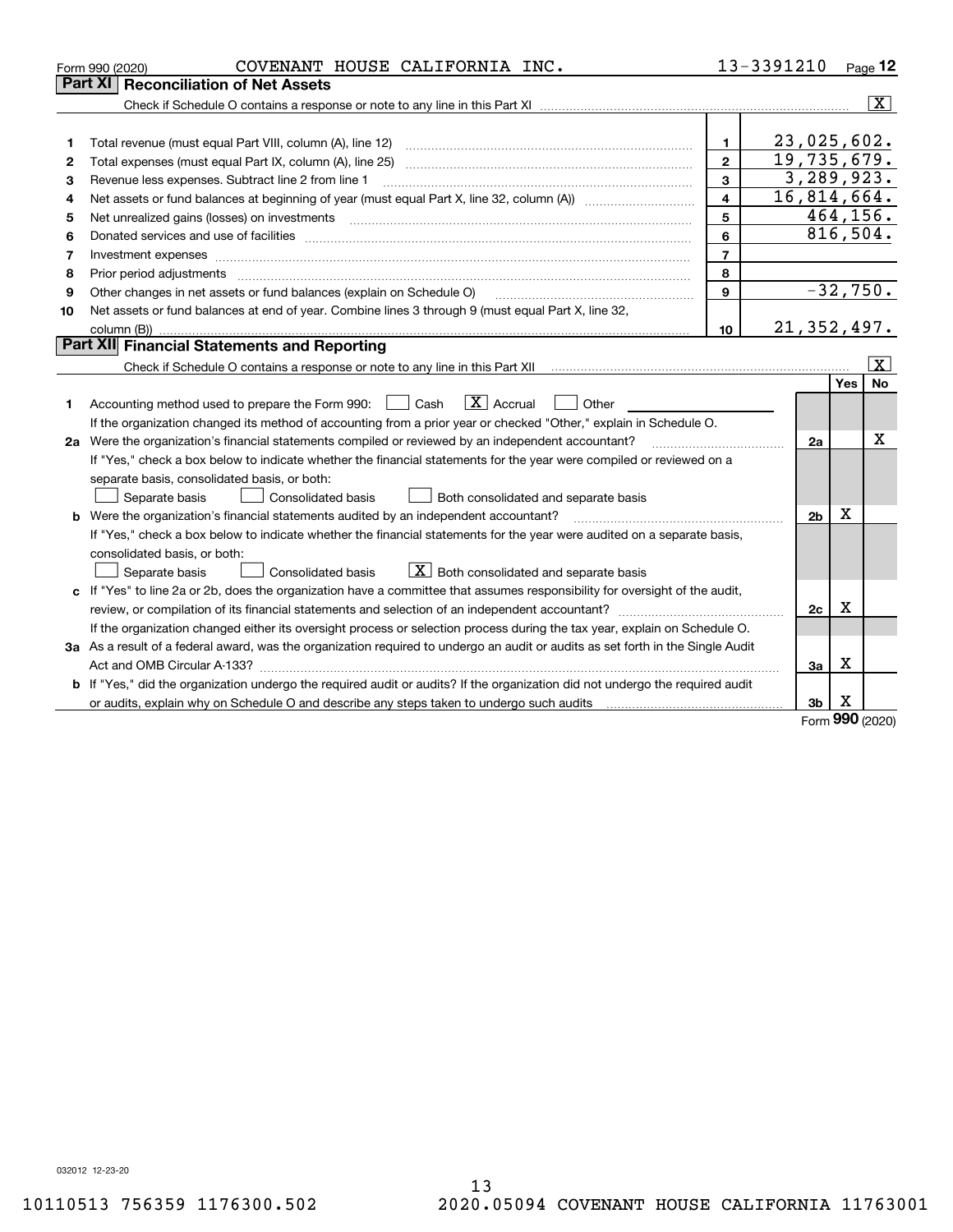| <b>SCHEDULE A</b> |
|-------------------|
|-------------------|

Department of the Treasury Internal Revenue Service

**Total**

| (Form 990 or 990-EZ) |  |  |  |  |
|----------------------|--|--|--|--|
|----------------------|--|--|--|--|

## **Public Charity Status and Public Support**

**Complete if the organization is a section 501(c)(3) organization or a section 4947(a)(1) nonexempt charitable trust.**

| Attach to Form 990 or Form 990-EZ.                            |
|---------------------------------------------------------------|
| uuw ire aay/Earm000 for instructions and the latest informati |

**| Go to www.irs.gov/Form990 for instructions and the latest information.**

| OMB No. 1545-0047                   |
|-------------------------------------|
| 2020                                |
| <b>Open to Public</b><br>Inspection |

**Name of the organization Employer identification number**

|                                                            |  | Name of the organization                       |  |  |  |
|------------------------------------------------------------|--|------------------------------------------------|--|--|--|
|                                                            |  | COVENANT HOUS                                  |  |  |  |
|                                                            |  | <b>Part I</b> Reason for Public Charity Status |  |  |  |
| The organization is not a private foundation because it is |  |                                                |  |  |  |

|                          |                                                                                                                         |                                                                                                                                                                                                                                                                                          |          | COVENANT HOUSE CALIFORNIA INC. |                                    |    |                            |  | 13-3391210                 |
|--------------------------|-------------------------------------------------------------------------------------------------------------------------|------------------------------------------------------------------------------------------------------------------------------------------------------------------------------------------------------------------------------------------------------------------------------------------|----------|--------------------------------|------------------------------------|----|----------------------------|--|----------------------------|
| Part I                   |                                                                                                                         | Reason for Public Charity Status. (All organizations must complete this part.) See instructions.                                                                                                                                                                                         |          |                                |                                    |    |                            |  |                            |
|                          |                                                                                                                         | The organization is not a private foundation because it is: (For lines 1 through 12, check only one box.)                                                                                                                                                                                |          |                                |                                    |    |                            |  |                            |
| 1                        | A church, convention of churches, or association of churches described in section 170(b)(1)(A)(i).                      |                                                                                                                                                                                                                                                                                          |          |                                |                                    |    |                            |  |                            |
| 2                        |                                                                                                                         | A school described in <b>section 170(b)(1)(A)(ii).</b> (Attach Schedule E (Form 990 or 990-EZ).)                                                                                                                                                                                         |          |                                |                                    |    |                            |  |                            |
| 3                        |                                                                                                                         | A hospital or a cooperative hospital service organization described in section $170(b)(1)(A)(iii)$ .                                                                                                                                                                                     |          |                                |                                    |    |                            |  |                            |
|                          |                                                                                                                         | A medical research organization operated in conjunction with a hospital described in section 170(b)(1)(A)(iii). Enter the hospital's name,                                                                                                                                               |          |                                |                                    |    |                            |  |                            |
|                          |                                                                                                                         | city, and state:                                                                                                                                                                                                                                                                         |          |                                |                                    |    |                            |  |                            |
| 5                        |                                                                                                                         | An organization operated for the benefit of a college or university owned or operated by a governmental unit described in                                                                                                                                                                |          |                                |                                    |    |                            |  |                            |
|                          |                                                                                                                         | section 170(b)(1)(A)(iv). (Complete Part II.)                                                                                                                                                                                                                                            |          |                                |                                    |    |                            |  |                            |
| 6                        |                                                                                                                         | A federal, state, or local government or governmental unit described in section 170(b)(1)(A)(v).                                                                                                                                                                                         |          |                                |                                    |    |                            |  |                            |
| $\lfloor x \rfloor$<br>7 |                                                                                                                         | An organization that normally receives a substantial part of its support from a governmental unit or from the general public described in                                                                                                                                                |          |                                |                                    |    |                            |  |                            |
|                          |                                                                                                                         | section 170(b)(1)(A)(vi). (Complete Part II.)                                                                                                                                                                                                                                            |          |                                |                                    |    |                            |  |                            |
| 8                        |                                                                                                                         | A community trust described in section 170(b)(1)(A)(vi). (Complete Part II.)                                                                                                                                                                                                             |          |                                |                                    |    |                            |  |                            |
| 9                        |                                                                                                                         | An agricultural research organization described in section $170(b)(1)(A)(ix)$ operated in conjunction with a land-grant college                                                                                                                                                          |          |                                |                                    |    |                            |  |                            |
|                          |                                                                                                                         | or university or a non-land-grant college of agriculture (see instructions). Enter the name, city, and state of the college or                                                                                                                                                           |          |                                |                                    |    |                            |  |                            |
|                          |                                                                                                                         | university:                                                                                                                                                                                                                                                                              |          |                                |                                    |    |                            |  |                            |
| 10                       |                                                                                                                         | An organization that normally receives (1) more than 33 1/3% of its support from contributions, membership fees, and gross receipts from<br>activities related to its exempt functions, subject to certain exceptions; and (2) no more than 33 1/3% of its support from gross investment |          |                                |                                    |    |                            |  |                            |
|                          |                                                                                                                         | income and unrelated business taxable income (less section 511 tax) from businesses acquired by the organization after June 30, 1975.                                                                                                                                                    |          |                                |                                    |    |                            |  |                            |
|                          |                                                                                                                         | See section 509(a)(2). (Complete Part III.)                                                                                                                                                                                                                                              |          |                                |                                    |    |                            |  |                            |
| 11                       |                                                                                                                         | An organization organized and operated exclusively to test for public safety. See section 509(a)(4).                                                                                                                                                                                     |          |                                |                                    |    |                            |  |                            |
| 12                       |                                                                                                                         | An organization organized and operated exclusively for the benefit of, to perform the functions of, or to carry out the purposes of one or                                                                                                                                               |          |                                |                                    |    |                            |  |                            |
|                          |                                                                                                                         | more publicly supported organizations described in section 509(a)(1) or section 509(a)(2). See section 509(a)(3). Check the box in                                                                                                                                                       |          |                                |                                    |    |                            |  |                            |
|                          |                                                                                                                         | lines 12a through 12d that describes the type of supporting organization and complete lines 12e, 12f, and 12g.                                                                                                                                                                           |          |                                |                                    |    |                            |  |                            |
| a                        |                                                                                                                         | Type I. A supporting organization operated, supervised, or controlled by its supported organization(s), typically by giving                                                                                                                                                              |          |                                |                                    |    |                            |  |                            |
|                          |                                                                                                                         | the supported organization(s) the power to regularly appoint or elect a majority of the directors or trustees of the supporting                                                                                                                                                          |          |                                |                                    |    |                            |  |                            |
|                          |                                                                                                                         | organization. You must complete Part IV, Sections A and B.                                                                                                                                                                                                                               |          |                                |                                    |    |                            |  |                            |
| b                        |                                                                                                                         | Type II. A supporting organization supervised or controlled in connection with its supported organization(s), by having                                                                                                                                                                  |          |                                |                                    |    |                            |  |                            |
|                          |                                                                                                                         | control or management of the supporting organization vested in the same persons that control or manage the supported                                                                                                                                                                     |          |                                |                                    |    |                            |  |                            |
|                          |                                                                                                                         | organization(s). You must complete Part IV, Sections A and C.                                                                                                                                                                                                                            |          |                                |                                    |    |                            |  |                            |
|                          |                                                                                                                         | Type III functionally integrated. A supporting organization operated in connection with, and functionally integrated with,                                                                                                                                                               |          |                                |                                    |    |                            |  |                            |
|                          |                                                                                                                         | its supported organization(s) (see instructions). You must complete Part IV, Sections A, D, and E.                                                                                                                                                                                       |          |                                |                                    |    |                            |  |                            |
| d                        |                                                                                                                         | Type III non-functionally integrated. A supporting organization operated in connection with its supported organization(s)                                                                                                                                                                |          |                                |                                    |    |                            |  |                            |
|                          |                                                                                                                         | that is not functionally integrated. The organization generally must satisfy a distribution requirement and an attentiveness                                                                                                                                                             |          |                                |                                    |    |                            |  |                            |
|                          |                                                                                                                         | requirement (see instructions). You must complete Part IV, Sections A and D, and Part V.                                                                                                                                                                                                 |          |                                |                                    |    |                            |  |                            |
| е                        | Check this box if the organization received a written determination from the IRS that it is a Type I, Type II, Type III |                                                                                                                                                                                                                                                                                          |          |                                |                                    |    |                            |  |                            |
|                          |                                                                                                                         | functionally integrated, or Type III non-functionally integrated supporting organization.                                                                                                                                                                                                |          |                                |                                    |    |                            |  |                            |
|                          |                                                                                                                         | Enter the number of supported organizations                                                                                                                                                                                                                                              |          |                                |                                    |    |                            |  |                            |
|                          |                                                                                                                         | Provide the following information about the supported organization(s).<br>(i) Name of supported                                                                                                                                                                                          | (ii) EIN | (iii) Type of organization     | (iv) Is the organization listed    |    | (v) Amount of monetary     |  | (vi) Amount of other       |
|                          |                                                                                                                         | organization                                                                                                                                                                                                                                                                             |          | (described on lines 1-10)      | in your governing document?<br>Yes | No | support (see instructions) |  | support (see instructions) |
|                          |                                                                                                                         |                                                                                                                                                                                                                                                                                          |          | above (see instructions))      |                                    |    |                            |  |                            |
|                          |                                                                                                                         |                                                                                                                                                                                                                                                                                          |          |                                |                                    |    |                            |  |                            |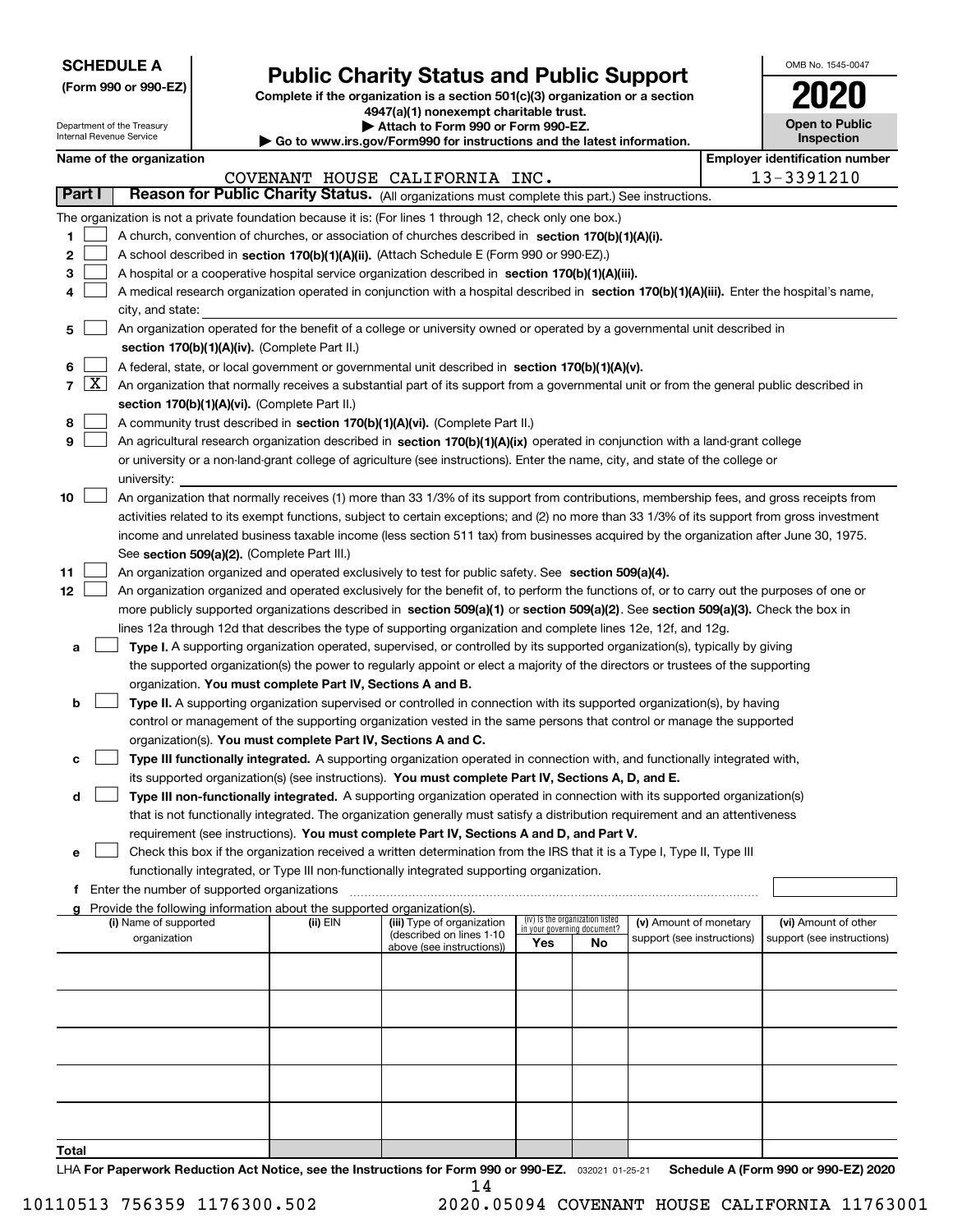#### Schedule A (Form 990 or 990-EZ) 2020 Page COVENANT HOUSE CALIFORNIA INC. 13-3391210

13-3391210 Page 2

(Complete only if you checked the box on line 5, 7, or 8 of Part I or if the organization failed to qualify under Part III. If the organization fails to qualify under the tests listed below, please complete Part III.) **Part II** Support Schedule for Organizations Described in Sections 170(b)(1)(A)(iv) and 170(b)(1)(A)(vi)

|    | <b>Section A. Public Support</b>                                                                                                               |                                                        |          |            |                                                        |                                      |                                         |
|----|------------------------------------------------------------------------------------------------------------------------------------------------|--------------------------------------------------------|----------|------------|--------------------------------------------------------|--------------------------------------|-----------------------------------------|
|    | Calendar year (or fiscal year beginning in)                                                                                                    | (a) 2016                                               | (b) 2017 | $(c)$ 2018 | $(d)$ 2019                                             | (e) 2020                             | (f) Total                               |
|    | 1 Gifts, grants, contributions, and                                                                                                            |                                                        |          |            |                                                        |                                      |                                         |
|    | membership fees received. (Do not                                                                                                              |                                                        |          |            |                                                        |                                      |                                         |
|    | include any "unusual grants.")                                                                                                                 | 10261273.15015576.18230828.20450910.22760745.86719332. |          |            |                                                        |                                      |                                         |
|    | 2 Tax revenues levied for the organ-                                                                                                           |                                                        |          |            |                                                        |                                      |                                         |
|    | ization's benefit and either paid to                                                                                                           |                                                        |          |            |                                                        |                                      |                                         |
|    | or expended on its behalf                                                                                                                      |                                                        |          |            |                                                        |                                      |                                         |
|    | 3 The value of services or facilities                                                                                                          |                                                        |          |            |                                                        |                                      |                                         |
|    | furnished by a governmental unit to                                                                                                            |                                                        |          |            |                                                        |                                      |                                         |
|    | the organization without charge                                                                                                                |                                                        |          |            |                                                        |                                      |                                         |
|    | 4 Total. Add lines 1 through 3                                                                                                                 | 10261273.15015576.18230828.20450910.22760745.86719332. |          |            |                                                        |                                      |                                         |
|    | 5 The portion of total contributions                                                                                                           |                                                        |          |            |                                                        |                                      |                                         |
|    | by each person (other than a                                                                                                                   |                                                        |          |            |                                                        |                                      |                                         |
|    | governmental unit or publicly                                                                                                                  |                                                        |          |            |                                                        |                                      |                                         |
|    | supported organization) included                                                                                                               |                                                        |          |            |                                                        |                                      |                                         |
|    | on line 1 that exceeds 2% of the                                                                                                               |                                                        |          |            |                                                        |                                      |                                         |
|    | amount shown on line 11,                                                                                                                       |                                                        |          |            |                                                        |                                      |                                         |
|    | column (f)                                                                                                                                     |                                                        |          |            |                                                        |                                      |                                         |
|    | 6 Public support. Subtract line 5 from line 4.                                                                                                 |                                                        |          |            |                                                        |                                      | 86719332.                               |
|    | <b>Section B. Total Support</b>                                                                                                                |                                                        |          |            |                                                        |                                      |                                         |
|    | Calendar year (or fiscal year beginning in)                                                                                                    | (a) 2016                                               | (b) 2017 | $(c)$ 2018 | $(d)$ 2019                                             | (e) 2020                             | (f) Total                               |
|    | <b>7</b> Amounts from line 4                                                                                                                   |                                                        |          |            | 10261273.15015576.18230828.20450910.22760745.86719332. |                                      |                                         |
|    | 8 Gross income from interest,                                                                                                                  |                                                        |          |            |                                                        |                                      |                                         |
|    | dividends, payments received on                                                                                                                |                                                        |          |            |                                                        |                                      |                                         |
|    | securities loans, rents, royalties,                                                                                                            |                                                        |          |            |                                                        |                                      |                                         |
|    | and income from similar sources                                                                                                                | 46, 150.                                               | 53,618.  | 65,476.    | 55,435.                                                | 144,341.                             | 365,020.                                |
|    | 9 Net income from unrelated business                                                                                                           |                                                        |          |            |                                                        |                                      |                                         |
|    | activities, whether or not the                                                                                                                 |                                                        |          |            |                                                        |                                      |                                         |
|    | business is regularly carried on                                                                                                               |                                                        |          |            |                                                        |                                      |                                         |
|    | 10 Other income. Do not include gain                                                                                                           |                                                        |          |            |                                                        |                                      |                                         |
|    | or loss from the sale of capital                                                                                                               |                                                        |          |            |                                                        |                                      |                                         |
|    | assets (Explain in Part VI.) <b>Constant</b>                                                                                                   |                                                        | 100.     | 400,012.   | 3,592.                                                 |                                      | $6,000.$ 409,704.                       |
|    | 11 Total support. Add lines 7 through 10                                                                                                       |                                                        |          |            |                                                        |                                      | 87494056.                               |
|    | 12 Gross receipts from related activities, etc. (see instructions)                                                                             |                                                        |          |            |                                                        | 12                                   | 362,005.                                |
|    | 13 First 5 years. If the Form 990 is for the organization's first, second, third, fourth, or fifth tax year as a section 501(c)(3)             |                                                        |          |            |                                                        |                                      |                                         |
|    | organization, check this box and stop here                                                                                                     |                                                        |          |            |                                                        |                                      |                                         |
|    | <b>Section C. Computation of Public Support Percentage</b>                                                                                     |                                                        |          |            |                                                        |                                      |                                         |
|    |                                                                                                                                                |                                                        |          |            |                                                        | 14                                   | 99.11<br>$\frac{9}{6}$                  |
|    |                                                                                                                                                |                                                        |          |            |                                                        | 15                                   | 98.98<br>%                              |
|    | 16a 33 1/3% support test - 2020. If the organization did not check the box on line 13, and line 14 is 33 1/3% or more, check this box and      |                                                        |          |            |                                                        |                                      |                                         |
|    | stop here. The organization qualifies as a publicly supported organization                                                                     |                                                        |          |            |                                                        |                                      | $\blacktriangleright$ $\vert$ X $\vert$ |
|    | b 33 1/3% support test - 2019. If the organization did not check a box on line 13 or 16a, and line 15 is 33 1/3% or more, check this box       |                                                        |          |            |                                                        |                                      |                                         |
|    | and stop here. The organization qualifies as a publicly supported organization                                                                 |                                                        |          |            |                                                        |                                      |                                         |
|    | 17a 10% -facts-and-circumstances test - 2020. If the organization did not check a box on line 13, 16a, or 16b, and line 14 is 10% or more,     |                                                        |          |            |                                                        |                                      |                                         |
|    | and if the organization meets the facts-and-circumstances test, check this box and stop here. Explain in Part VI how the organization          |                                                        |          |            |                                                        |                                      |                                         |
|    | meets the facts-and-circumstances test. The organization qualifies as a publicly supported organization                                        |                                                        |          |            |                                                        |                                      |                                         |
|    | <b>b 10% -facts-and-circumstances test - 2019.</b> If the organization did not check a box on line 13, 16a, 16b, or 17a, and line 15 is 10% or |                                                        |          |            |                                                        |                                      |                                         |
|    | more, and if the organization meets the facts-and-circumstances test, check this box and stop here. Explain in Part VI how the                 |                                                        |          |            |                                                        |                                      |                                         |
|    | organization meets the facts-and-circumstances test. The organization qualifies as a publicly supported organization                           |                                                        |          |            |                                                        |                                      |                                         |
| 18 | Private foundation. If the organization did not check a box on line 13, 16a, 16b, 17a, or 17b, check this box and see instructions             |                                                        |          |            |                                                        | Schedule A (Form 990 or 990-F7) 2020 |                                         |

**Schedule A (Form 990 or 990-EZ) 2020**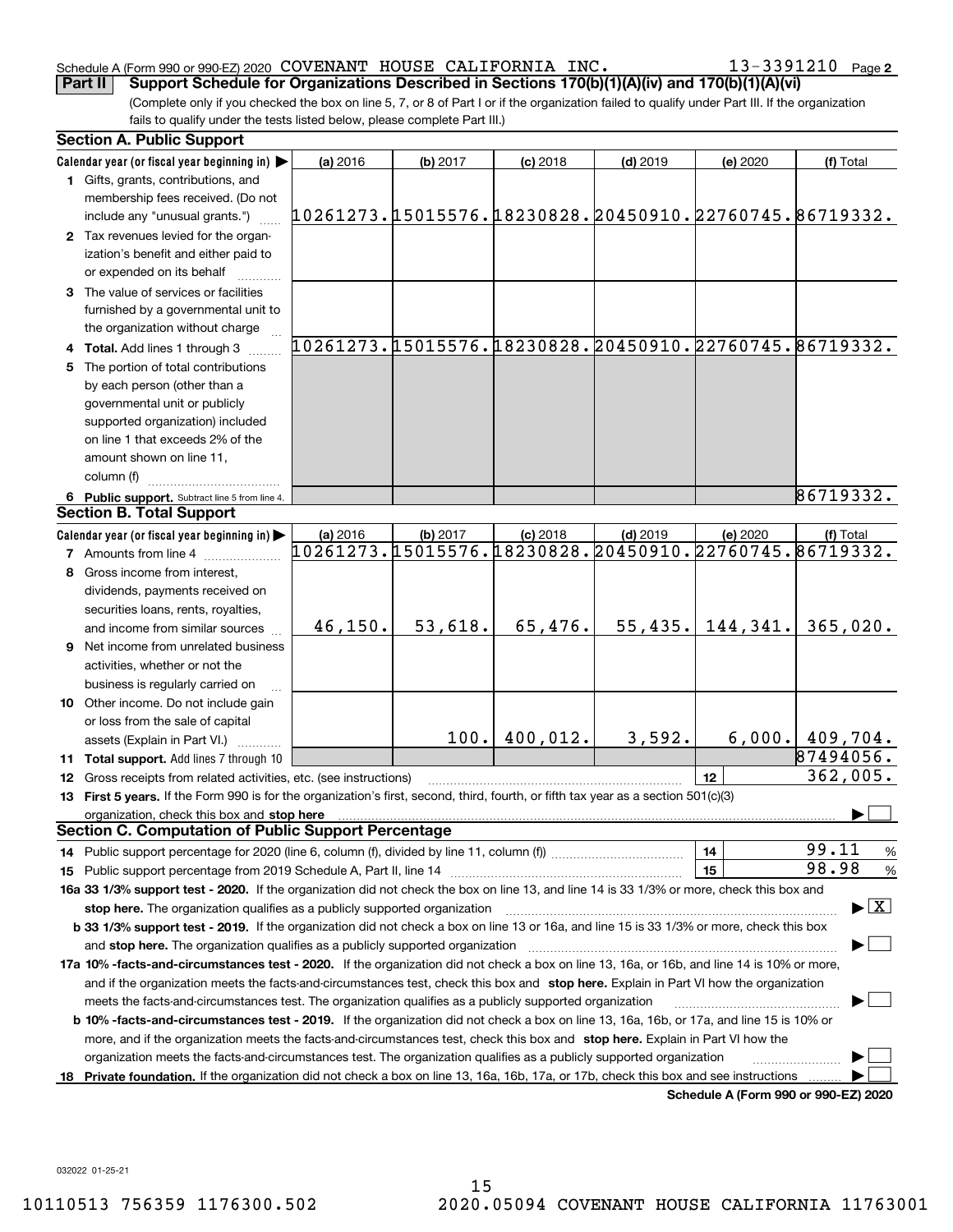#### Schedule A (Form 990 or 990-EZ) 2020 Page COVENANT HOUSE CALIFORNIA INC. 13-3391210 **Part III Support Schedule for Organizations Described in Section 509(a)(2)**

(Complete only if you checked the box on line 10 of Part I or if the organization failed to qualify under Part II. If the organization fails to qualify under the tests listed below, please complete Part II.)

|    | <b>Section A. Public Support</b>                                                                                                                                                                                              |          |          |            |            |          |                                      |
|----|-------------------------------------------------------------------------------------------------------------------------------------------------------------------------------------------------------------------------------|----------|----------|------------|------------|----------|--------------------------------------|
|    | Calendar year (or fiscal year beginning in) $\blacktriangleright$                                                                                                                                                             | (a) 2016 | (b) 2017 | $(c)$ 2018 | $(d)$ 2019 | (e) 2020 | (f) Total                            |
|    | 1 Gifts, grants, contributions, and                                                                                                                                                                                           |          |          |            |            |          |                                      |
|    | membership fees received. (Do not                                                                                                                                                                                             |          |          |            |            |          |                                      |
|    | include any "unusual grants.")                                                                                                                                                                                                |          |          |            |            |          |                                      |
|    | 2 Gross receipts from admissions,<br>merchandise sold or services per-<br>formed, or facilities furnished in<br>any activity that is related to the<br>organization's tax-exempt purpose                                      |          |          |            |            |          |                                      |
|    | 3 Gross receipts from activities that<br>are not an unrelated trade or bus-                                                                                                                                                   |          |          |            |            |          |                                      |
|    | iness under section 513                                                                                                                                                                                                       |          |          |            |            |          |                                      |
|    | 4 Tax revenues levied for the organ-                                                                                                                                                                                          |          |          |            |            |          |                                      |
|    | ization's benefit and either paid to<br>or expended on its behalf<br>.                                                                                                                                                        |          |          |            |            |          |                                      |
|    | 5 The value of services or facilities                                                                                                                                                                                         |          |          |            |            |          |                                      |
|    | furnished by a governmental unit to                                                                                                                                                                                           |          |          |            |            |          |                                      |
|    | the organization without charge                                                                                                                                                                                               |          |          |            |            |          |                                      |
|    | <b>6 Total.</b> Add lines 1 through 5                                                                                                                                                                                         |          |          |            |            |          |                                      |
|    | 7a Amounts included on lines 1, 2, and                                                                                                                                                                                        |          |          |            |            |          |                                      |
|    | 3 received from disqualified persons                                                                                                                                                                                          |          |          |            |            |          |                                      |
|    | <b>b</b> Amounts included on lines 2 and 3 received<br>from other than disqualified persons that<br>exceed the greater of \$5,000 or 1% of the<br>amount on line 13 for the year                                              |          |          |            |            |          |                                      |
|    | c Add lines 7a and 7b                                                                                                                                                                                                         |          |          |            |            |          |                                      |
|    | 8 Public support. (Subtract line 7c from line 6.)                                                                                                                                                                             |          |          |            |            |          |                                      |
|    | <b>Section B. Total Support</b>                                                                                                                                                                                               |          |          |            |            |          |                                      |
|    | Calendar year (or fiscal year beginning in) $\blacktriangleright$                                                                                                                                                             | (a) 2016 | (b) 2017 | $(c)$ 2018 | $(d)$ 2019 | (e) 2020 | (f) Total                            |
|    | 9 Amounts from line 6                                                                                                                                                                                                         |          |          |            |            |          |                                      |
|    | 10a Gross income from interest,<br>dividends, payments received on<br>securities loans, rents, royalties,<br>and income from similar sources                                                                                  |          |          |            |            |          |                                      |
|    | <b>b</b> Unrelated business taxable income<br>(less section 511 taxes) from businesses                                                                                                                                        |          |          |            |            |          |                                      |
|    | acquired after June 30, 1975                                                                                                                                                                                                  |          |          |            |            |          |                                      |
|    | c Add lines 10a and 10b<br>11 Net income from unrelated business<br>activities not included in line 10b,<br>whether or not the business is<br>regularly carried on                                                            |          |          |            |            |          |                                      |
|    | 12 Other income. Do not include gain<br>or loss from the sale of capital<br>assets (Explain in Part VI.)                                                                                                                      |          |          |            |            |          |                                      |
|    | <b>13</b> Total support. (Add lines 9, 10c, 11, and 12.)                                                                                                                                                                      |          |          |            |            |          |                                      |
|    | 14 First 5 years. If the Form 990 is for the organization's first, second, third, fourth, or fifth tax year as a section 501(c)(3) organization,                                                                              |          |          |            |            |          |                                      |
|    | check this box and stop here with the continuum control to the change of the state of the state of the change of the change of the change of the change of the change of the change of the change of the change of the change |          |          |            |            |          |                                      |
|    | <b>Section C. Computation of Public Support Percentage</b>                                                                                                                                                                    |          |          |            |            |          |                                      |
|    | 15 Public support percentage for 2020 (line 8, column (f), divided by line 13, column (f))                                                                                                                                    |          |          |            |            | 15       | %                                    |
|    | 16 Public support percentage from 2019 Schedule A, Part III, line 15                                                                                                                                                          |          |          |            |            | 16       | %                                    |
|    | <b>Section D. Computation of Investment Income Percentage</b>                                                                                                                                                                 |          |          |            |            |          |                                      |
|    | 17 Investment income percentage for 2020 (line 10c, column (f), divided by line 13, column (f))                                                                                                                               |          |          |            |            | 17       | %                                    |
|    | <b>18</b> Investment income percentage from <b>2019</b> Schedule A, Part III, line 17                                                                                                                                         |          |          |            |            | 18       | %                                    |
|    | 19a 33 1/3% support tests - 2020. If the organization did not check the box on line 14, and line 15 is more than 33 1/3%, and line 17 is not                                                                                  |          |          |            |            |          |                                      |
|    | more than 33 1/3%, check this box and stop here. The organization qualifies as a publicly supported organization                                                                                                              |          |          |            |            |          | ▶                                    |
|    | b 33 1/3% support tests - 2019. If the organization did not check a box on line 14 or line 19a, and line 16 is more than 33 1/3%, and                                                                                         |          |          |            |            |          |                                      |
|    | line 18 is not more than 33 1/3%, check this box and stop here. The organization qualifies as a publicly supported organization                                                                                               |          |          |            |            |          |                                      |
| 20 | <b>Private foundation.</b> If the organization did not check a box on line 14, 19a, or 19b, check this box and see instructions                                                                                               |          |          |            |            |          |                                      |
|    | 032023 01-25-21                                                                                                                                                                                                               |          | 16       |            |            |          | Schedule A (Form 990 or 990-EZ) 2020 |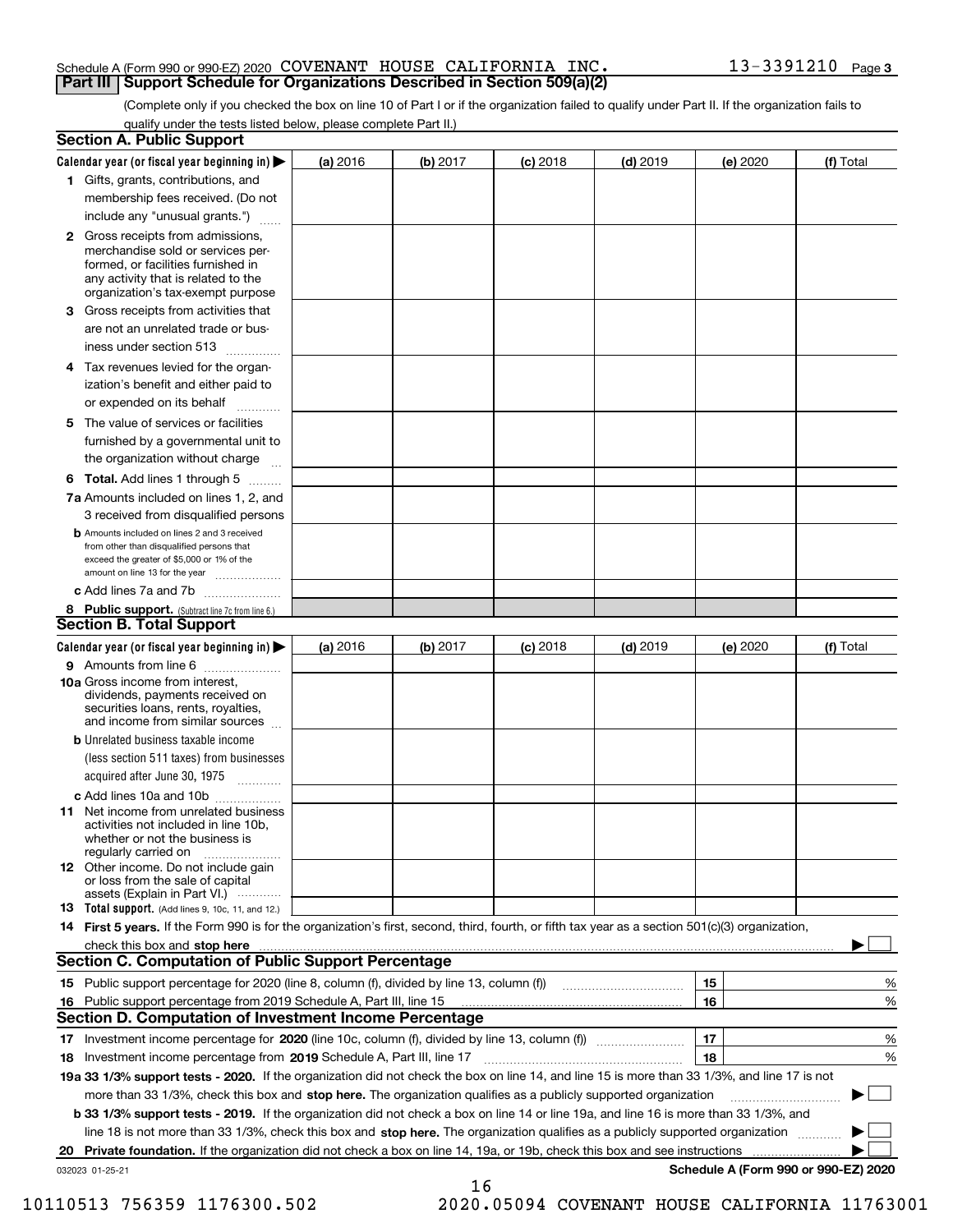#### Schedule A (Form 990 or 990-EZ) 2020 Page COVENANT HOUSE CALIFORNIA INC. 13-3391210

### **Part IV Supporting Organizations**

(Complete only if you checked a box in line 12 on Part I. If you checked box 12a, Part I, complete Sections A and B. If you checked box 12b, Part I, complete Sections A and C. If you checked box 12c, Part I, complete Sections A, D, and E. If you checked box 12d, Part I, complete Sections A and D, and complete Part V.)

#### **Section A. All Supporting Organizations**

- **1** Are all of the organization's supported organizations listed by name in the organization's governing documents? If "No," describe in **Part VI** how the supported organizations are designated. If designated by *class or purpose, describe the designation. If historic and continuing relationship, explain.*
- **2** Did the organization have any supported organization that does not have an IRS determination of status under section 509(a)(1) or (2)? If "Yes," explain in Part VI how the organization determined that the supported *organization was described in section 509(a)(1) or (2).*
- **3a** Did the organization have a supported organization described in section 501(c)(4), (5), or (6)? If "Yes," answer *lines 3b and 3c below.*
- **b** Did the organization confirm that each supported organization qualified under section 501(c)(4), (5), or (6) and satisfied the public support tests under section 509(a)(2)? If "Yes," describe in **Part VI** when and how the *organization made the determination.*
- **c**Did the organization ensure that all support to such organizations was used exclusively for section 170(c)(2)(B) purposes? If "Yes," explain in **Part VI** what controls the organization put in place to ensure such use.
- **4a***If* Was any supported organization not organized in the United States ("foreign supported organization")? *"Yes," and if you checked box 12a or 12b in Part I, answer lines 4b and 4c below.*
- **b** Did the organization have ultimate control and discretion in deciding whether to make grants to the foreign supported organization? If "Yes," describe in **Part VI** how the organization had such control and discretion *despite being controlled or supervised by or in connection with its supported organizations.*
- **c** Did the organization support any foreign supported organization that does not have an IRS determination under sections 501(c)(3) and 509(a)(1) or (2)? If "Yes," explain in **Part VI** what controls the organization used *to ensure that all support to the foreign supported organization was used exclusively for section 170(c)(2)(B) purposes.*
- **5a** Did the organization add, substitute, or remove any supported organizations during the tax year? If "Yes," answer lines 5b and 5c below (if applicable). Also, provide detail in **Part VI,** including (i) the names and EIN *numbers of the supported organizations added, substituted, or removed; (ii) the reasons for each such action; (iii) the authority under the organization's organizing document authorizing such action; and (iv) how the action was accomplished (such as by amendment to the organizing document).*
- **b** Type I or Type II only. Was any added or substituted supported organization part of a class already designated in the organization's organizing document?
- **cSubstitutions only.**  Was the substitution the result of an event beyond the organization's control?
- **6** Did the organization provide support (whether in the form of grants or the provision of services or facilities) to **Part VI.** *If "Yes," provide detail in* support or benefit one or more of the filing organization's supported organizations? anyone other than (i) its supported organizations, (ii) individuals that are part of the charitable class benefited by one or more of its supported organizations, or (iii) other supporting organizations that also
- **7**Did the organization provide a grant, loan, compensation, or other similar payment to a substantial contributor *If "Yes," complete Part I of Schedule L (Form 990 or 990-EZ).* regard to a substantial contributor? (as defined in section 4958(c)(3)(C)), a family member of a substantial contributor, or a 35% controlled entity with
- **8** Did the organization make a loan to a disqualified person (as defined in section 4958) not described in line 7? *If "Yes," complete Part I of Schedule L (Form 990 or 990-EZ).*
- **9a** Was the organization controlled directly or indirectly at any time during the tax year by one or more in section 509(a)(1) or (2))? If "Yes," *provide detail in* <code>Part VI.</code> disqualified persons, as defined in section 4946 (other than foundation managers and organizations described
- **b** Did one or more disqualified persons (as defined in line 9a) hold a controlling interest in any entity in which the supporting organization had an interest? If "Yes," provide detail in P**art VI**.
- **c**Did a disqualified person (as defined in line 9a) have an ownership interest in, or derive any personal benefit from, assets in which the supporting organization also had an interest? If "Yes," provide detail in P**art VI.**
- **10a** Was the organization subject to the excess business holdings rules of section 4943 because of section supporting organizations)? If "Yes," answer line 10b below. 4943(f) (regarding certain Type II supporting organizations, and all Type III non-functionally integrated
- **b** Did the organization have any excess business holdings in the tax year? (Use Schedule C, Form 4720, to *determine whether the organization had excess business holdings.)*

032024 01-25-21

**Schedule A (Form 990 or 990-EZ) 2020**

**1**

**2**

**3a**

**3b**

**3c**

**4a**

**4b**

**4c**

**5a**

**5b5c**

**6**

**7**

**8**

**9a**

**9b**

**9c**

**10a**

**10b**

**YesNo**

17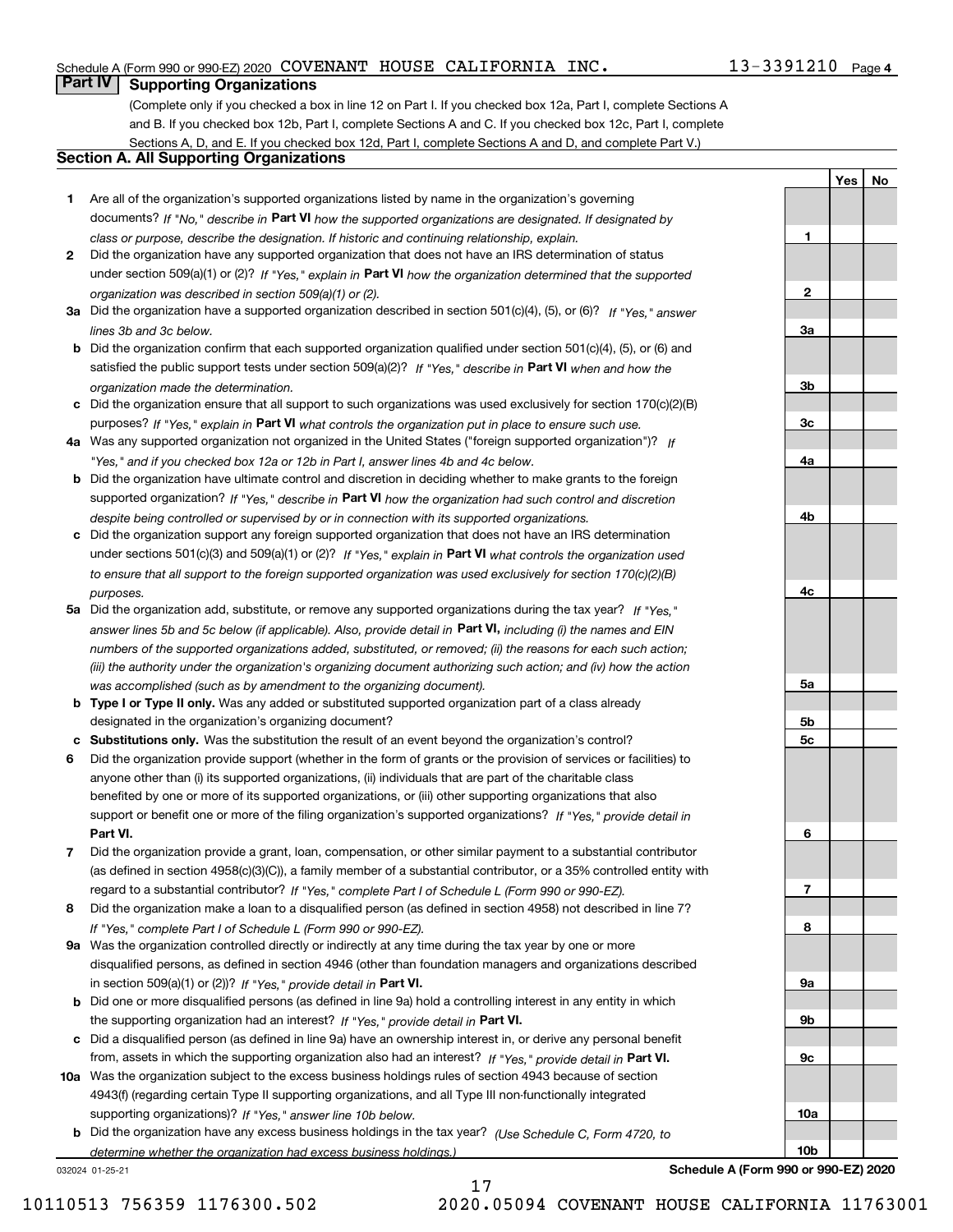#### Schedule A (Form 990 or 990-EZ) 2020 Page COVENANT HOUSE CALIFORNIA INC. 13-3391210

|              | <b>Supporting Organizations (continued)</b><br>Part IV                                                                                                                                                                                                    |                 |     |    |
|--------------|-----------------------------------------------------------------------------------------------------------------------------------------------------------------------------------------------------------------------------------------------------------|-----------------|-----|----|
|              |                                                                                                                                                                                                                                                           |                 | Yes | No |
| 11           | Has the organization accepted a gift or contribution from any of the following persons?                                                                                                                                                                   |                 |     |    |
|              | a A person who directly or indirectly controls, either alone or together with persons described in lines 11b and                                                                                                                                          |                 |     |    |
|              | 11c below, the governing body of a supported organization?                                                                                                                                                                                                | 11a             |     |    |
|              | <b>b</b> A family member of a person described in line 11a above?                                                                                                                                                                                         | 11 <sub>b</sub> |     |    |
|              | c A 35% controlled entity of a person described in line 11a or 11b above? If "Yes" to line 11a, 11b, or 11c, provide                                                                                                                                      |                 |     |    |
|              | detail in Part VI.                                                                                                                                                                                                                                        | 11c             |     |    |
|              | <b>Section B. Type I Supporting Organizations</b>                                                                                                                                                                                                         |                 |     |    |
|              |                                                                                                                                                                                                                                                           |                 | Yes | No |
| 1            | Did the governing body, members of the governing body, officers acting in their official capacity, or membership of one or                                                                                                                                |                 |     |    |
|              | more supported organizations have the power to regularly appoint or elect at least a majority of the organization's officers,                                                                                                                             |                 |     |    |
|              | directors, or trustees at all times during the tax year? If "No," describe in Part VI how the supported organization(s)<br>effectively operated, supervised, or controlled the organization's activities. If the organization had more than one supported |                 |     |    |
|              | organization, describe how the powers to appoint and/or remove officers, directors, or trustees were allocated among the                                                                                                                                  |                 |     |    |
|              | supported organizations and what conditions or restrictions, if any, applied to such powers during the tax year.                                                                                                                                          | 1               |     |    |
| $\mathbf{2}$ | Did the organization operate for the benefit of any supported organization other than the supported                                                                                                                                                       |                 |     |    |
|              | organization(s) that operated, supervised, or controlled the supporting organization? If "Yes," explain in                                                                                                                                                |                 |     |    |
|              | Part VI how providing such benefit carried out the purposes of the supported organization(s) that operated,                                                                                                                                               |                 |     |    |
|              | supervised, or controlled the supporting organization.                                                                                                                                                                                                    | $\mathbf{2}$    |     |    |
|              | <b>Section C. Type II Supporting Organizations</b>                                                                                                                                                                                                        |                 |     |    |
|              |                                                                                                                                                                                                                                                           |                 | Yes | No |
| 1.           | Were a majority of the organization's directors or trustees during the tax year also a majority of the directors                                                                                                                                          |                 |     |    |
|              | or trustees of each of the organization's supported organization(s)? If "No," describe in Part VI how control                                                                                                                                             |                 |     |    |
|              | or management of the supporting organization was vested in the same persons that controlled or managed                                                                                                                                                    | 1               |     |    |
|              | the supported organization(s).<br>Section D. All Type III Supporting Organizations                                                                                                                                                                        |                 |     |    |
|              |                                                                                                                                                                                                                                                           |                 | Yes | No |
| 1            | Did the organization provide to each of its supported organizations, by the last day of the fifth month of the                                                                                                                                            |                 |     |    |
|              | organization's tax year, (i) a written notice describing the type and amount of support provided during the prior tax                                                                                                                                     |                 |     |    |
|              | year, (ii) a copy of the Form 990 that was most recently filed as of the date of notification, and (iii) copies of the                                                                                                                                    |                 |     |    |
|              | organization's governing documents in effect on the date of notification, to the extent not previously provided?                                                                                                                                          | 1               |     |    |
| 2            | Were any of the organization's officers, directors, or trustees either (i) appointed or elected by the supported                                                                                                                                          |                 |     |    |
|              | organization(s) or (ii) serving on the governing body of a supported organization? If "No," explain in Part VI how                                                                                                                                        |                 |     |    |
|              | the organization maintained a close and continuous working relationship with the supported organization(s).                                                                                                                                               | $\mathbf{2}$    |     |    |
| 3            | By reason of the relationship described in line 2, above, did the organization's supported organizations have a                                                                                                                                           |                 |     |    |
|              | significant voice in the organization's investment policies and in directing the use of the organization's                                                                                                                                                |                 |     |    |
|              | income or assets at all times during the tax year? If "Yes," describe in Part VI the role the organization's                                                                                                                                              |                 |     |    |
|              | supported organizations played in this regard.                                                                                                                                                                                                            | з               |     |    |
|              | Section E. Type III Functionally Integrated Supporting Organizations                                                                                                                                                                                      |                 |     |    |
| 1            | Check the box next to the method that the organization used to satisfy the Integral Part Test during the year (see instructions).                                                                                                                         |                 |     |    |
| a            | The organization satisfied the Activities Test. Complete line 2 below.                                                                                                                                                                                    |                 |     |    |
| b            | The organization is the parent of each of its supported organizations. Complete line 3 below.                                                                                                                                                             |                 |     |    |
| c            | The organization supported a governmental entity. Describe in Part VI how you supported a governmental entity (see instructions).                                                                                                                         |                 |     |    |
| 2            | Activities Test. Answer lines 2a and 2b below.                                                                                                                                                                                                            |                 | Yes | No |
| а            | Did substantially all of the organization's activities during the tax year directly further the exempt purposes of                                                                                                                                        |                 |     |    |
|              | the supported organization(s) to which the organization was responsive? If "Yes," then in Part VI identify                                                                                                                                                |                 |     |    |
|              | those supported organizations and explain how these activities directly furthered their exempt purposes,                                                                                                                                                  |                 |     |    |
|              | how the organization was responsive to those supported organizations, and how the organization determined                                                                                                                                                 |                 |     |    |
|              | that these activities constituted substantially all of its activities.                                                                                                                                                                                    | 2a              |     |    |
|              | <b>b</b> Did the activities described in line 2a, above, constitute activities that, but for the organization's involvement,                                                                                                                              |                 |     |    |
|              | one or more of the organization's supported organization(s) would have been engaged in? If "Yes," explain in                                                                                                                                              |                 |     |    |
|              | <b>Part VI</b> the reasons for the organization's position that its supported organization(s) would have engaged in                                                                                                                                       |                 |     |    |
|              | these activities but for the organization's involvement.                                                                                                                                                                                                  | 2b              |     |    |
| з            | Parent of Supported Organizations. Answer lines 3a and 3b below.                                                                                                                                                                                          |                 |     |    |

- **a** Did the organization have the power to regularly appoint or elect a majority of the officers, directors, or **Answer lines 3a and 3b below.**
- **b** Did the organization exercise a substantial degree of direction over the policies, programs, and activities of each trustees of each of the supported organizations? If "Yes" or "No" provide details in **Part VI.** of its supported organizations? If "Yes," describe in Part VI the role played by the organization in this regard.

**Schedule A (Form 990 or 990-EZ) 2020**

**3a**

**3b**

10110513 756359 1176300.502 2020.05094 COVENANT HOUSE CALIFORNIA 11763001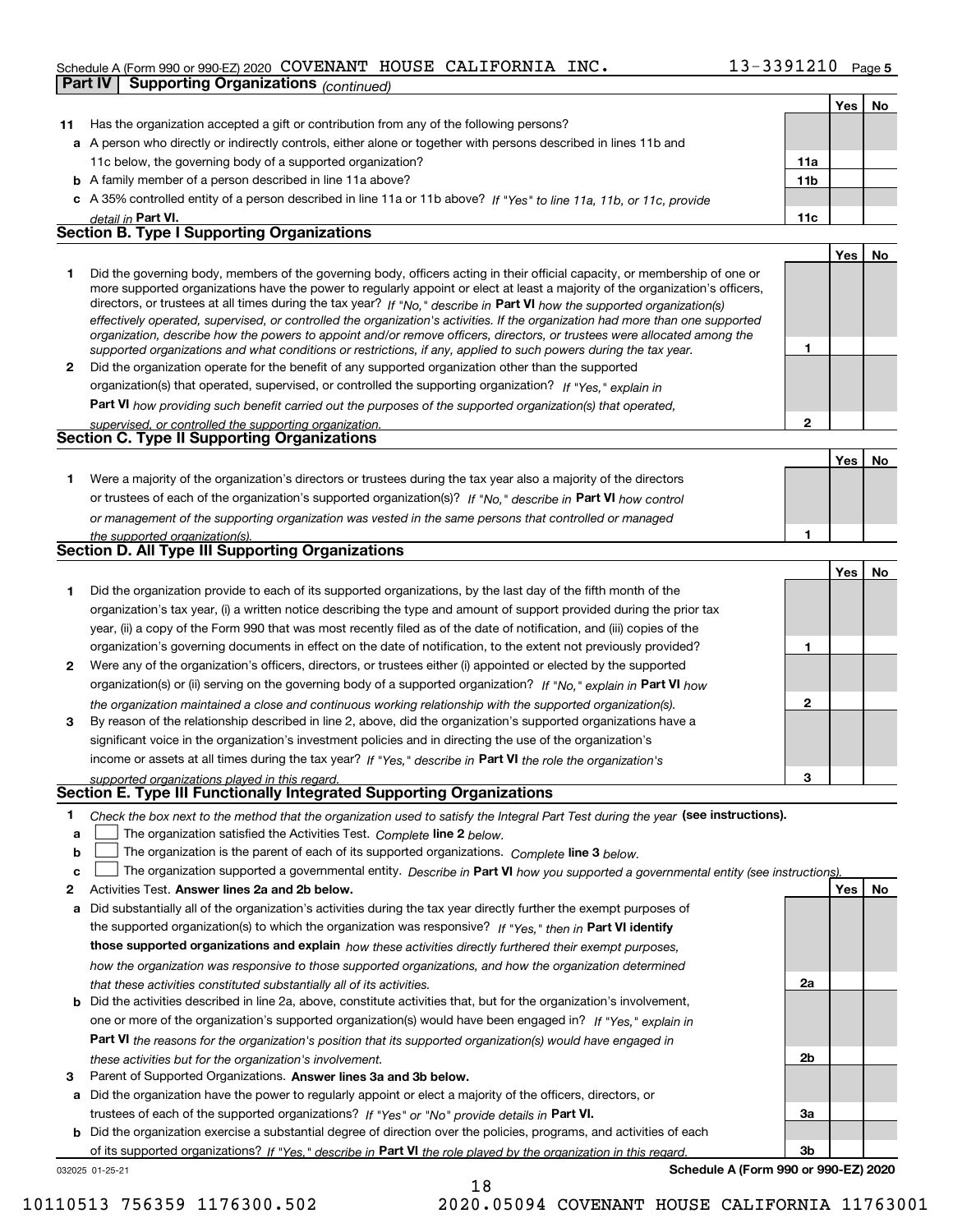|                                         | Schedule A (Form 990 or 990-EZ) 2020 COVENANT HOUSE CALIFORNIA INC.                                                                            |                |                | 13-3391210 Page 6              |
|-----------------------------------------|------------------------------------------------------------------------------------------------------------------------------------------------|----------------|----------------|--------------------------------|
|                                         | Type III Non-Functionally Integrated 509(a)(3) Supporting Organizations<br>Part V                                                              |                |                |                                |
| 1                                       | Check here if the organization satisfied the Integral Part Test as a qualifying trust on Nov. 20, 1970 (explain in Part VI). See instructions. |                |                |                                |
|                                         | All other Type III non-functionally integrated supporting organizations must complete Sections A through E.                                    |                |                |                                |
|                                         | Section A - Adjusted Net Income                                                                                                                |                | (A) Prior Year | (B) Current Year<br>(optional) |
| 1                                       | Net short-term capital gain                                                                                                                    | 1              |                |                                |
| 2                                       | Recoveries of prior-year distributions                                                                                                         | $\mathbf{2}$   |                |                                |
| 3                                       | Other gross income (see instructions)                                                                                                          | 3              |                |                                |
| 4                                       | Add lines 1 through 3.                                                                                                                         | 4              |                |                                |
| 5                                       | Depreciation and depletion                                                                                                                     | 5              |                |                                |
| 6                                       | Portion of operating expenses paid or incurred for production or                                                                               |                |                |                                |
|                                         | collection of gross income or for management, conservation, or                                                                                 |                |                |                                |
|                                         | maintenance of property held for production of income (see instructions)                                                                       | 6              |                |                                |
| 7                                       | Other expenses (see instructions)                                                                                                              | 7              |                |                                |
| 8                                       | Adjusted Net Income (subtract lines 5, 6, and 7 from line 4)                                                                                   | 8              |                |                                |
| <b>Section B - Minimum Asset Amount</b> |                                                                                                                                                |                | (A) Prior Year | (B) Current Year<br>(optional) |
| 1                                       | Aggregate fair market value of all non-exempt-use assets (see                                                                                  |                |                |                                |
|                                         | instructions for short tax year or assets held for part of year):                                                                              |                |                |                                |
|                                         | a Average monthly value of securities                                                                                                          | 1a             |                |                                |
|                                         | <b>b</b> Average monthly cash balances                                                                                                         | 1 <sub>b</sub> |                |                                |
|                                         | Fair market value of other non-exempt-use assets                                                                                               | 1c             |                |                                |
|                                         | d Total (add lines 1a, 1b, and 1c)                                                                                                             | 1d             |                |                                |
| е                                       | <b>Discount</b> claimed for blockage or other factors                                                                                          |                |                |                                |
|                                         | (explain in detail in Part VI):                                                                                                                |                |                |                                |
| $\mathbf{2}$                            | Acquisition indebtedness applicable to non-exempt-use assets                                                                                   | $\mathbf{2}$   |                |                                |
| 3                                       | Subtract line 2 from line 1d.                                                                                                                  | 3              |                |                                |
| 4                                       | Cash deemed held for exempt use. Enter 0.015 of line 3 (for greater amount,                                                                    |                |                |                                |
|                                         | see instructions).                                                                                                                             | 4              |                |                                |
| 5                                       | Net value of non-exempt-use assets (subtract line 4 from line 3)                                                                               | 5              |                |                                |
| 6                                       | Multiply line 5 by 0.035.                                                                                                                      | 6              |                |                                |
|                                         | Recoveries of prior-year distributions                                                                                                         | 7              |                |                                |
| 8                                       | Minimum Asset Amount (add line 7 to line 6)                                                                                                    | 8              |                |                                |

| <b>Section C - Distributable Amount</b> |                                                                                                                                   |   |  | <b>Current Year</b> |
|-----------------------------------------|-----------------------------------------------------------------------------------------------------------------------------------|---|--|---------------------|
|                                         | Adjusted net income for prior year (from Section A, line 8, column A)                                                             |   |  |                     |
|                                         | Enter 0.85 of line 1.                                                                                                             | 2 |  |                     |
| з                                       | Minimum asset amount for prior year (from Section B, line 8, column A)                                                            | э |  |                     |
| 4                                       | Enter greater of line 2 or line 3.                                                                                                | 4 |  |                     |
| 5                                       | Income tax imposed in prior year                                                                                                  |   |  |                     |
| 6                                       | <b>Distributable Amount.</b> Subtract line 5 from line 4, unless subject to                                                       |   |  |                     |
|                                         | emergency temporary reduction (see instructions).                                                                                 | 6 |  |                     |
|                                         | Check here if the current year is the organization's first as a non-functionally integrated Type III supporting organization (see |   |  |                     |

Ш

instructions).

**Schedule A (Form 990 or 990-EZ) 2020**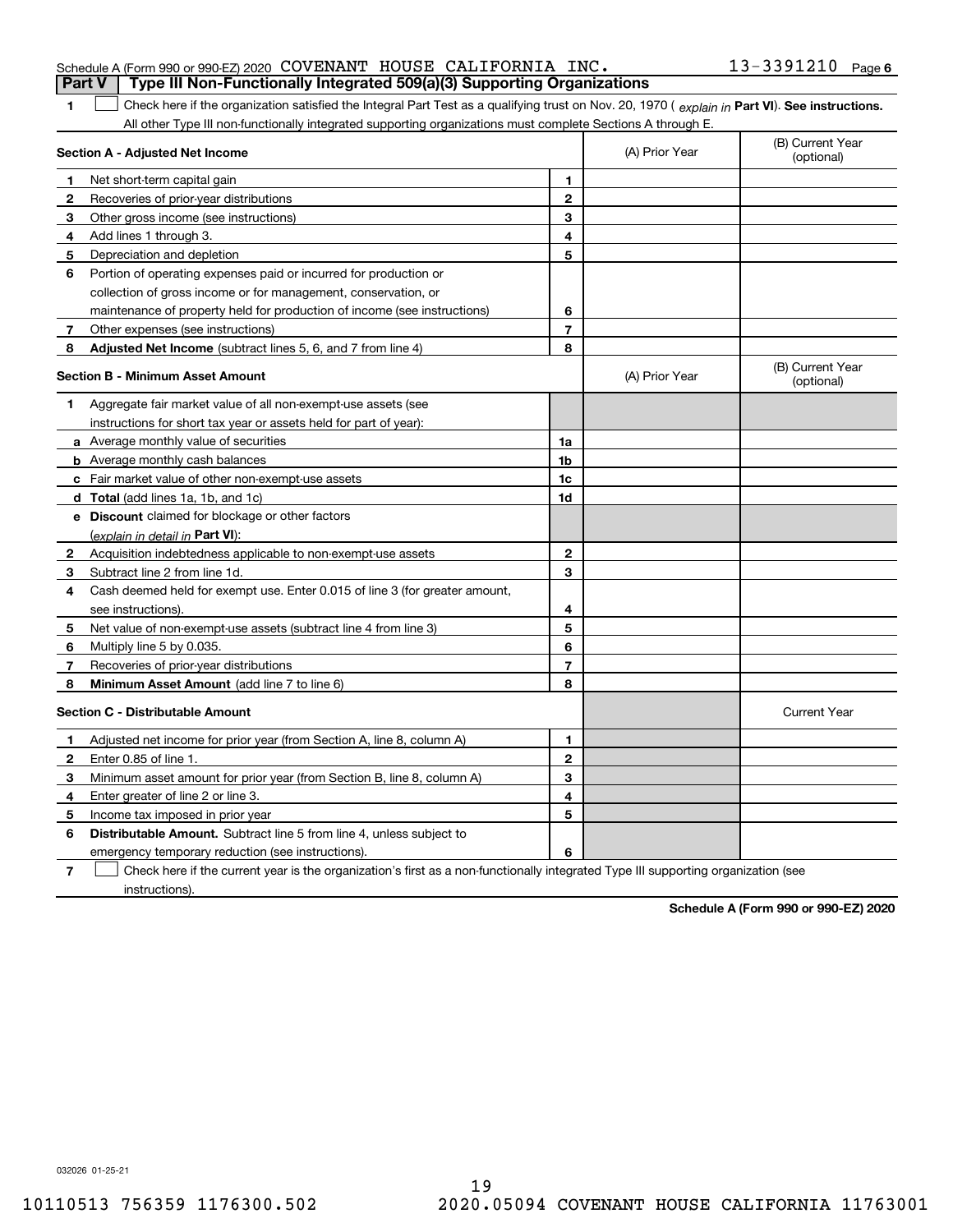#### Schedule A (Form 990 or 990-EZ) 2020 Page COVENANT HOUSE CALIFORNIA INC. 13-3391210

| <b>Part V</b> | Type III Non-Functionally Integrated 509(a)(3) Supporting Organizations                    |                                    | (continued)                       |              |                               |
|---------------|--------------------------------------------------------------------------------------------|------------------------------------|-----------------------------------|--------------|-------------------------------|
|               | <b>Section D - Distributions</b>                                                           |                                    |                                   |              | <b>Current Year</b>           |
| 1             | Amounts paid to supported organizations to accomplish exempt purposes                      |                                    |                                   | 1            |                               |
| 2             | Amounts paid to perform activity that directly furthers exempt purposes of supported       |                                    |                                   |              |                               |
|               | organizations, in excess of income from activity                                           |                                    |                                   | $\mathbf{2}$ |                               |
| 3             | Administrative expenses paid to accomplish exempt purposes of supported organizations      |                                    |                                   | 3            |                               |
| 4             | Amounts paid to acquire exempt-use assets                                                  |                                    |                                   | 4            |                               |
| 5             | Qualified set-aside amounts (prior IRS approval required - provide details in Part VI)     |                                    |                                   | 5            |                               |
| 6             | Other distributions ( <i>describe in</i> Part VI). See instructions.                       |                                    |                                   | 6            |                               |
| 7             | Total annual distributions. Add lines 1 through 6.                                         |                                    |                                   | 7            |                               |
| 8             | Distributions to attentive supported organizations to which the organization is responsive |                                    |                                   |              |                               |
|               | (provide details in Part VI). See instructions.                                            |                                    |                                   | 8            |                               |
| 9             | Distributable amount for 2020 from Section C, line 6                                       |                                    |                                   | 9            |                               |
| 10            | Line 8 amount divided by line 9 amount                                                     |                                    |                                   | 10           |                               |
|               | Section E - Distribution Allocations (see instructions)                                    | (i)<br><b>Excess Distributions</b> | (ii)<br><b>Underdistributions</b> |              | (iii)<br><b>Distributable</b> |
|               |                                                                                            |                                    | Pre-2020                          |              | Amount for 2020               |
| 1             | Distributable amount for 2020 from Section C, line 6                                       |                                    |                                   |              |                               |
| 2             | Underdistributions, if any, for years prior to 2020 (reason-                               |                                    |                                   |              |                               |
|               | able cause required - explain in Part VI). See instructions.                               |                                    |                                   |              |                               |
| 3             | Excess distributions carryover, if any, to 2020                                            |                                    |                                   |              |                               |
|               | <b>a</b> From 2015                                                                         |                                    |                                   |              |                               |
|               | <b>b</b> From 2016                                                                         |                                    |                                   |              |                               |
|               | c From 2017                                                                                |                                    |                                   |              |                               |
|               | <b>d</b> From 2018                                                                         |                                    |                                   |              |                               |
|               | e From 2019                                                                                |                                    |                                   |              |                               |
|               | f Total of lines 3a through 3e                                                             |                                    |                                   |              |                               |
|               | g Applied to underdistributions of prior years                                             |                                    |                                   |              |                               |
|               | <b>h</b> Applied to 2020 distributable amount                                              |                                    |                                   |              |                               |
|               | Carryover from 2015 not applied (see instructions)                                         |                                    |                                   |              |                               |
|               | Remainder. Subtract lines 3g, 3h, and 3i from line 3f.                                     |                                    |                                   |              |                               |
| 4             | Distributions for 2020 from Section D,                                                     |                                    |                                   |              |                               |
|               | line $7:$                                                                                  |                                    |                                   |              |                               |
|               | a Applied to underdistributions of prior years                                             |                                    |                                   |              |                               |
|               | <b>b</b> Applied to 2020 distributable amount                                              |                                    |                                   |              |                               |
|               | c Remainder. Subtract lines 4a and 4b from line 4.                                         |                                    |                                   |              |                               |
| 5             | Remaining underdistributions for years prior to 2020, if                                   |                                    |                                   |              |                               |
|               | any. Subtract lines 3g and 4a from line 2. For result greater                              |                                    |                                   |              |                               |
|               | than zero, explain in Part VI. See instructions.                                           |                                    |                                   |              |                               |
| 6             | Remaining underdistributions for 2020. Subtract lines 3h                                   |                                    |                                   |              |                               |
|               | and 4b from line 1. For result greater than zero, explain in                               |                                    |                                   |              |                               |
|               | Part VI. See instructions.                                                                 |                                    |                                   |              |                               |
| 7             | Excess distributions carryover to 2021. Add lines 3j                                       |                                    |                                   |              |                               |
|               | and 4c.                                                                                    |                                    |                                   |              |                               |
| 8             | Breakdown of line 7:                                                                       |                                    |                                   |              |                               |
|               | a Excess from 2016                                                                         |                                    |                                   |              |                               |
|               | <b>b</b> Excess from 2017                                                                  |                                    |                                   |              |                               |
|               | c Excess from 2018                                                                         |                                    |                                   |              |                               |
|               | d Excess from 2019                                                                         |                                    |                                   |              |                               |
|               | e Excess from 2020                                                                         |                                    |                                   |              |                               |

**Schedule A (Form 990 or 990-EZ) 2020**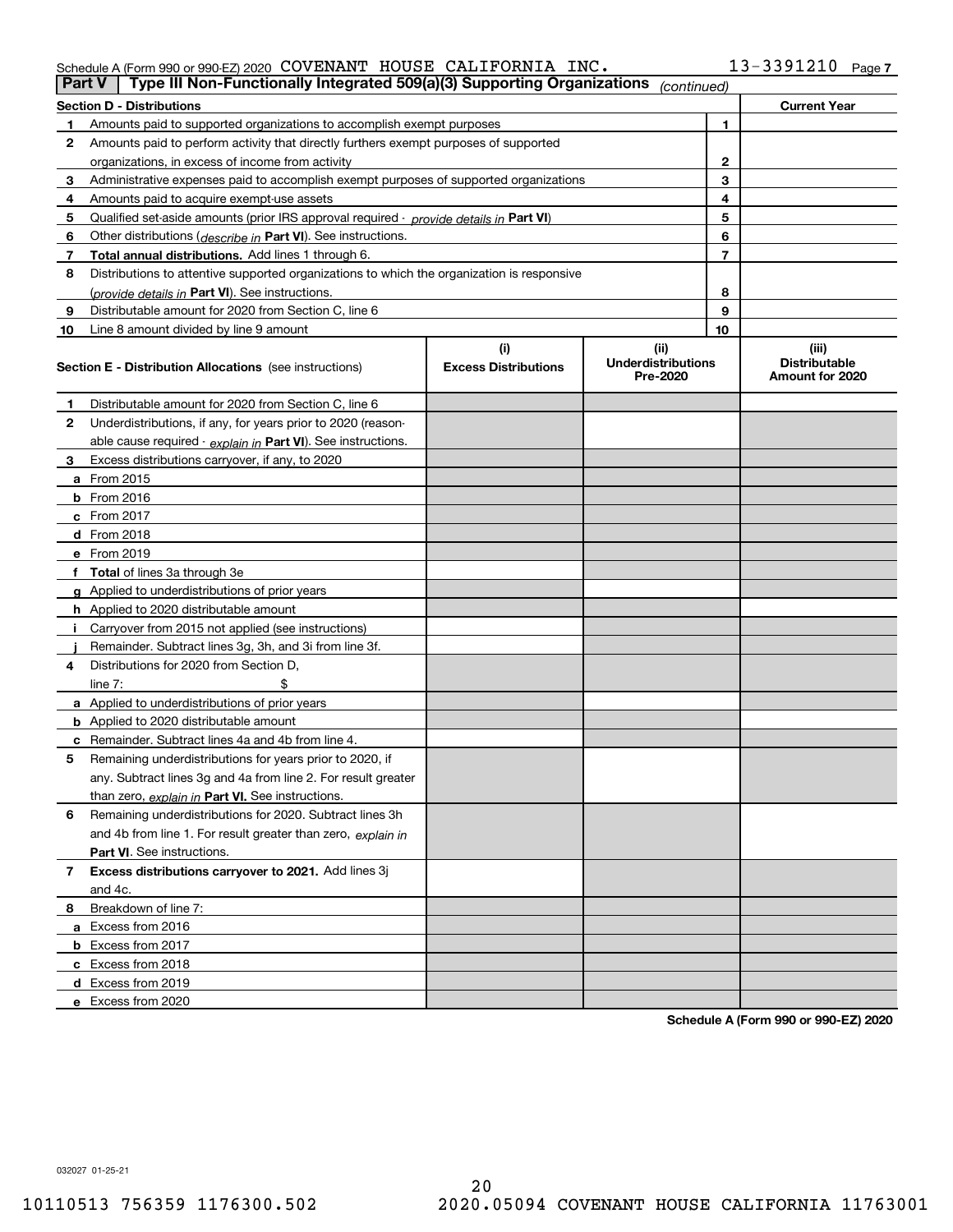| Schedule A (Form 990 or 990-EZ) 2020 COVENANT HOUSE CALIFORNIA INC.<br><b>Part VI</b><br>Supplemental Information. Provide the explanations required by Part II, line 10; Part II, line 17a or 17b; Part III, line 12;<br>Part IV, Section A, lines 1, 2, 3b, 3c, 4b, 4c, 5a, 6, 9a, 9b, 9c, 11a, 11b, and 11c; Part IV, Section B, lines 1 and 2; Part IV, Section C, |                                                             | $13 - 3391210$ Page 8                |
|------------------------------------------------------------------------------------------------------------------------------------------------------------------------------------------------------------------------------------------------------------------------------------------------------------------------------------------------------------------------|-------------------------------------------------------------|--------------------------------------|
| line 1; Part IV, Section D, lines 2 and 3; Part IV, Section E, lines 1c, 2a, 2b, 3a, and 3b; Part V, line 1; Part V, Section B, line 1e; Part V,<br>Section D, lines 5, 6, and 8; and Part V, Section E, lines 2, 5, and 6. Also complete this part for any additional information.<br>(See instructions.)                                                             |                                                             |                                      |
| SCHEDULE A, PART II, LINE 10, EXPLANATION FOR OTHER INCOME:                                                                                                                                                                                                                                                                                                            |                                                             |                                      |
| <b>OTHER REVENUE</b>                                                                                                                                                                                                                                                                                                                                                   |                                                             |                                      |
| 100.<br>2017 AMOUNT: \$                                                                                                                                                                                                                                                                                                                                                |                                                             |                                      |
| 2019 AMOUNT: \$                                                                                                                                                                                                                                                                                                                                                        | 3,592.                                                      |                                      |
| CLASS ACTION PROCEEDS                                                                                                                                                                                                                                                                                                                                                  |                                                             |                                      |
| 2018 AMOUNT: \$<br>400,012.                                                                                                                                                                                                                                                                                                                                            |                                                             |                                      |
| <b>REFUND</b>                                                                                                                                                                                                                                                                                                                                                          |                                                             |                                      |
| 6,000.<br>2020 AMOUNT: \$                                                                                                                                                                                                                                                                                                                                              | <u> 1980 - Johann Stein, Amerikaansk politiker († 1908)</u> |                                      |
|                                                                                                                                                                                                                                                                                                                                                                        |                                                             |                                      |
|                                                                                                                                                                                                                                                                                                                                                                        |                                                             |                                      |
|                                                                                                                                                                                                                                                                                                                                                                        |                                                             |                                      |
|                                                                                                                                                                                                                                                                                                                                                                        |                                                             |                                      |
|                                                                                                                                                                                                                                                                                                                                                                        |                                                             |                                      |
|                                                                                                                                                                                                                                                                                                                                                                        |                                                             |                                      |
|                                                                                                                                                                                                                                                                                                                                                                        |                                                             |                                      |
|                                                                                                                                                                                                                                                                                                                                                                        |                                                             |                                      |
|                                                                                                                                                                                                                                                                                                                                                                        |                                                             |                                      |
|                                                                                                                                                                                                                                                                                                                                                                        |                                                             |                                      |
|                                                                                                                                                                                                                                                                                                                                                                        |                                                             |                                      |
|                                                                                                                                                                                                                                                                                                                                                                        |                                                             |                                      |
|                                                                                                                                                                                                                                                                                                                                                                        |                                                             |                                      |
|                                                                                                                                                                                                                                                                                                                                                                        |                                                             |                                      |
|                                                                                                                                                                                                                                                                                                                                                                        |                                                             |                                      |
| 032028 01-25-21                                                                                                                                                                                                                                                                                                                                                        | 21                                                          | Schedule A (Form 990 or 990-EZ) 2020 |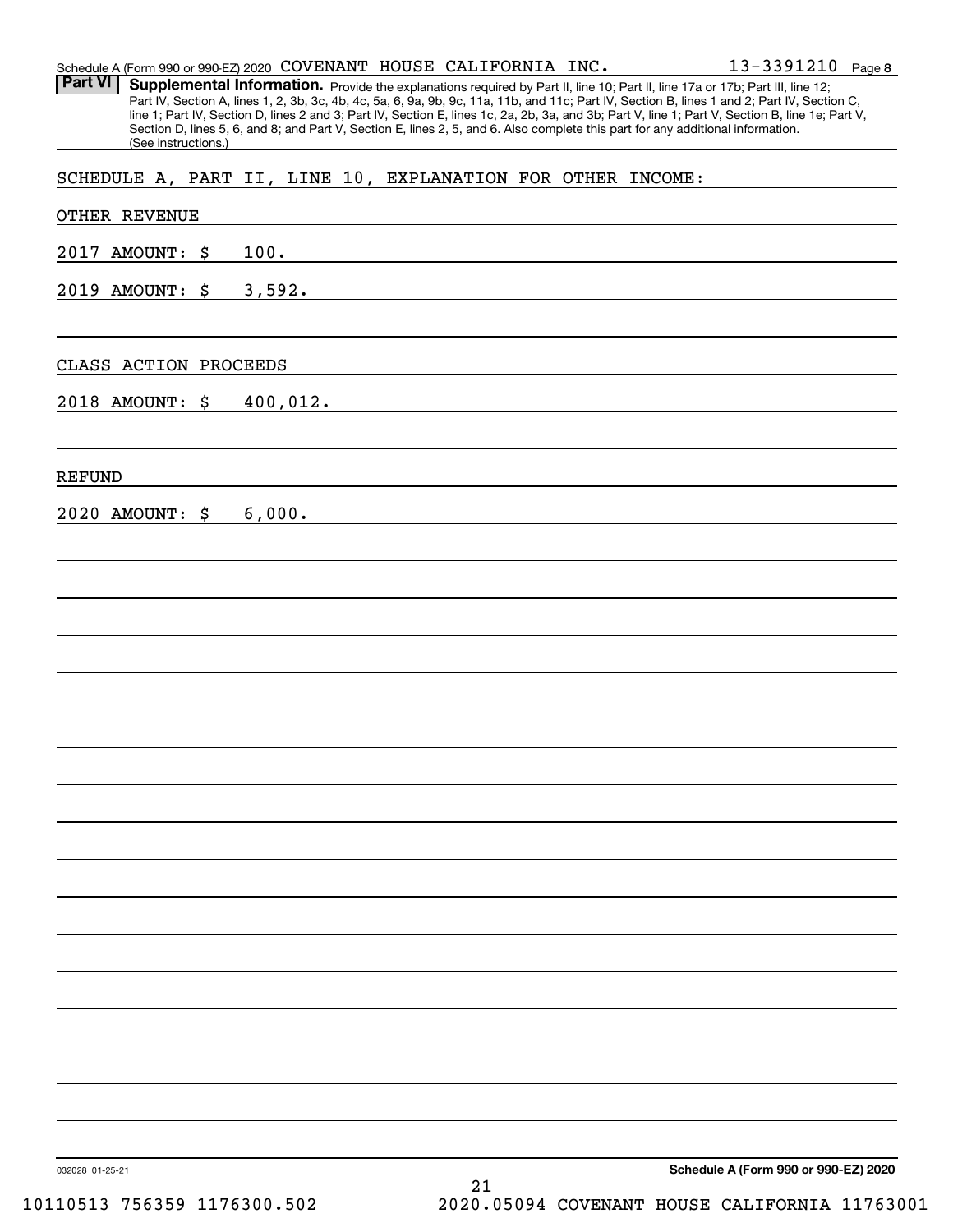Department of the Treasury Internal Revenue Service **(Form 990, 990-EZ, or 990-PF)**

Name of the organization

**Organization type** (check one):

#### \*\* PUBLIC DISCLOSURE COPY \*\*

# **Schedule B Schedule of Contributors**

**| Attach to Form 990, Form 990-EZ, or Form 990-PF. | Go to www.irs.gov/Form990 for the latest information.** OMB No. 1545-0047

**2020**

**Employer identification number**

|  | COVENANT HOUSE CALIFORNIA INC. | 13-3391210 |
|--|--------------------------------|------------|

| Filers of:         | Section:                                                                    |
|--------------------|-----------------------------------------------------------------------------|
| Form 990 or 990-EZ | $\lfloor x \rfloor$ 501(c)( 3) (enter number) organization                  |
|                    | $4947(a)(1)$ nonexempt charitable trust not treated as a private foundation |
|                    | 527 political organization                                                  |
| Form 990-PF        | 501(c)(3) exempt private foundation                                         |
|                    | 4947(a)(1) nonexempt charitable trust treated as a private foundation       |
|                    | 501(c)(3) taxable private foundation                                        |

Check if your organization is covered by the **General Rule** or a **Special Rule. Note:**  Only a section 501(c)(7), (8), or (10) organization can check boxes for both the General Rule and a Special Rule. See instructions.

#### **General Rule**

 $\mathcal{L}^{\text{max}}$ 

For an organization filing Form 990, 990-EZ, or 990-PF that received, during the year, contributions totaling \$5,000 or more (in money or property) from any one contributor. Complete Parts I and II. See instructions for determining a contributor's total contributions.

#### **Special Rules**

any one contributor, during the year, total contributions of the greater of  $\,$  (1) \$5,000; or **(2)** 2% of the amount on (i) Form 990, Part VIII, line 1h;  $\boxed{\textbf{X}}$  For an organization described in section 501(c)(3) filing Form 990 or 990-EZ that met the 33 1/3% support test of the regulations under sections 509(a)(1) and 170(b)(1)(A)(vi), that checked Schedule A (Form 990 or 990-EZ), Part II, line 13, 16a, or 16b, and that received from or (ii) Form 990-EZ, line 1. Complete Parts I and II.

For an organization described in section 501(c)(7), (8), or (10) filing Form 990 or 990-EZ that received from any one contributor, during the year, total contributions of more than \$1,000 exclusively for religious, charitable, scientific, literary, or educational purposes, or for the prevention of cruelty to children or animals. Complete Parts I (entering "N/A" in column (b) instead of the contributor name and address), II, and III.  $\mathcal{L}^{\text{max}}$ 

purpose. Don't complete any of the parts unless the **General Rule** applies to this organization because it received *nonexclusively* year, contributions <sub>exclusively</sub> for religious, charitable, etc., purposes, but no such contributions totaled more than \$1,000. If this box is checked, enter here the total contributions that were received during the year for an  $\;$ exclusively religious, charitable, etc., For an organization described in section 501(c)(7), (8), or (10) filing Form 990 or 990-EZ that received from any one contributor, during the religious, charitable, etc., contributions totaling \$5,000 or more during the year  $\Box$ — $\Box$   $\Box$  $\mathcal{L}^{\text{max}}$ 

**Caution:**  An organization that isn't covered by the General Rule and/or the Special Rules doesn't file Schedule B (Form 990, 990-EZ, or 990-PF),  **must** but it answer "No" on Part IV, line 2, of its Form 990; or check the box on line H of its Form 990-EZ or on its Form 990-PF, Part I, line 2, to certify that it doesn't meet the filing requirements of Schedule B (Form 990, 990-EZ, or 990-PF).

**For Paperwork Reduction Act Notice, see the instructions for Form 990, 990-EZ, or 990-PF. Schedule B (Form 990, 990-EZ, or 990-PF) (2020)** LHA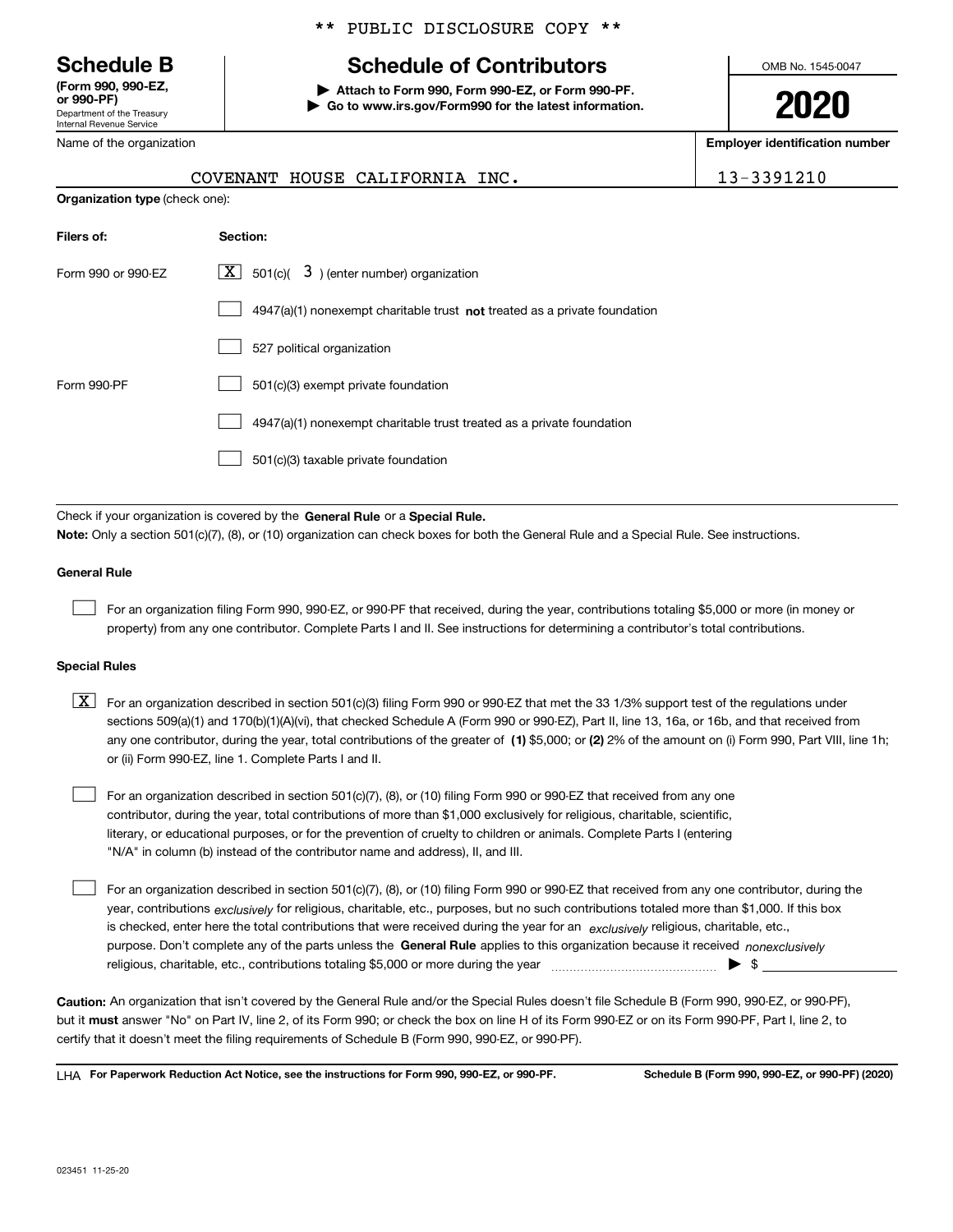Name of organization

**Employer identification number**

COVENANT HOUSE CALIFORNIA INC. 13-3391210

Contributors (see instructions). Use duplicate copies of Part I if additional space is needed. Chedule B (Form 990, 990-EZ, or 990-PF) (2020)<br> **2Part I 2Part I Contributors** (see instructions). Use duplicate copies of Part I if additional space is needed.<br>
2Part I **Contributors** (see instructions). Use duplicate

| (a)              | (b)                        | (c)                          | (d)                                                                                                         |
|------------------|----------------------------|------------------------------|-------------------------------------------------------------------------------------------------------------|
| No.              | Name, address, and ZIP + 4 | <b>Total contributions</b>   | Type of contribution                                                                                        |
| $\mathbf 1$      |                            | 3,411,580.<br>$$\mathbb{S}$$ | $\overline{\text{X}}$<br>Person<br>Payroll<br>Noncash<br>(Complete Part II for<br>noncash contributions.)   |
| (a)              | (b)                        | (c)                          | (d)                                                                                                         |
| No.              | Name, address, and ZIP + 4 | <b>Total contributions</b>   | Type of contribution                                                                                        |
| $\boldsymbol{2}$ |                            | 2,738,555.<br>$$\mathbb{S}$$ | $\overline{\text{X}}$<br>Person<br>Payroll<br>Noncash<br>(Complete Part II for<br>noncash contributions.)   |
| (a)              | (b)                        | (c)                          | (d)                                                                                                         |
| No.              | Name, address, and ZIP + 4 | <b>Total contributions</b>   | Type of contribution                                                                                        |
| 3                |                            | 2,207,653.<br>$$\mathbb{S}$$ | $\overline{\texttt{X}}$<br>Person<br>Payroll<br>Noncash<br>(Complete Part II for<br>noncash contributions.) |
| (a)              | (b)                        | (c)                          | (d)                                                                                                         |
| No.              | Name, address, and ZIP + 4 | <b>Total contributions</b>   | Type of contribution                                                                                        |
| 4                |                            | 1,801,730.<br>\$             | $\overline{\mathbf{X}}$<br>Person<br>Payroll<br>Noncash<br>(Complete Part II for<br>noncash contributions.) |
| (a)              | (b)                        | (c)                          | (d)                                                                                                         |
| No.              | Name, address, and ZIP + 4 | <b>Total contributions</b>   | Type of contribution                                                                                        |
| 5                |                            | 1,551,216.<br>$$\mathbb{S}$$ | $\boxed{\text{X}}$<br>Person<br>Payroll<br>Noncash<br>(Complete Part II for<br>noncash contributions.)      |
| (a)              | (b)                        | (c)                          | (d)                                                                                                         |
| No.              | Name, address, and ZIP + 4 | <b>Total contributions</b>   | Type of contribution                                                                                        |
| 6                |                            | 1,221,504.<br>\$             | $\boxed{\text{X}}$<br>Person<br>Payroll<br>Noncash<br>(Complete Part II for<br>noncash contributions.)      |

023452 11-25-20 **Schedule B (Form 990, 990-EZ, or 990-PF) (2020)**

10110513 756359 1176300.502 2020.05094 COVENANT HOUSE CALIFORNIA 11763001

23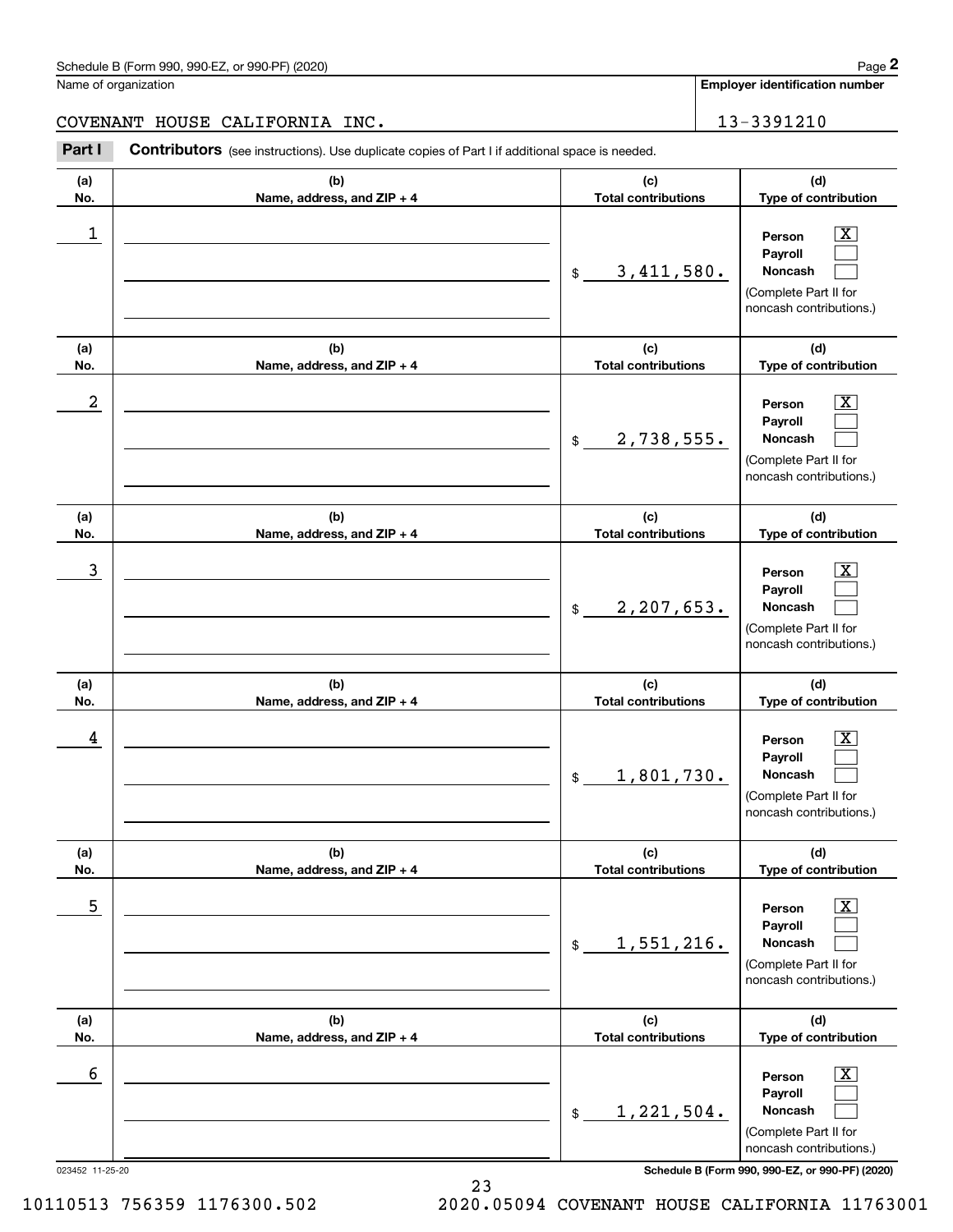|            | Schedule B (Form 990, 990-EZ, or 990-PF) (2020)                                                       |                                   | Page 2                                                                                                      |
|------------|-------------------------------------------------------------------------------------------------------|-----------------------------------|-------------------------------------------------------------------------------------------------------------|
|            | Name of organization                                                                                  |                                   | <b>Employer identification number</b>                                                                       |
|            | COVENANT HOUSE CALIFORNIA INC.                                                                        |                                   | 13-3391210                                                                                                  |
| Part I     | <b>Contributors</b> (see instructions). Use duplicate copies of Part I if additional space is needed. |                                   |                                                                                                             |
| (a)<br>No. | (b)<br>Name, address, and ZIP + 4                                                                     | (c)<br><b>Total contributions</b> | (d)<br>Type of contribution                                                                                 |
| 7          |                                                                                                       | 817,915.<br>$\$$                  | $\mathbf{X}$<br>Person<br>Payroll<br>Noncash<br>(Complete Part II for<br>noncash contributions.)            |
| (a)<br>No. | (b)<br>Name, address, and ZIP + 4                                                                     | (c)<br><b>Total contributions</b> | (d)<br>Type of contribution                                                                                 |
| 8          |                                                                                                       | 503,000.<br>$$\mathbb{S}$$        | $\overline{\mathbf{X}}$<br>Person<br>Payroll<br>Noncash<br>(Complete Part II for<br>noncash contributions.) |
| (a)<br>No. | (b)<br>Name, address, and ZIP + 4                                                                     | (c)<br><b>Total contributions</b> | (d)<br>Type of contribution                                                                                 |
|            |                                                                                                       | \$                                | Person<br>Payroll<br>Noncash<br>(Complete Part II for<br>noncash contributions.)                            |
| (a)<br>No. | (b)<br>Name, address, and ZIP + 4                                                                     | (c)<br><b>Total contributions</b> | (d)<br>Type of contribution                                                                                 |
|            |                                                                                                       | \$                                | Person<br>Payroll<br>Noncash<br>(Complete Part II for<br>noncash contributions.)                            |
| (a)<br>No. | (b)<br>Name, address, and ZIP + 4                                                                     | (c)<br><b>Total contributions</b> | (d)<br>Type of contribution                                                                                 |
|            |                                                                                                       | \$                                | Person<br>Payroll<br>Noncash<br>(Complete Part II for<br>noncash contributions.)                            |
| (a)<br>No. | (b)<br>Name, address, and ZIP + 4                                                                     | (c)<br><b>Total contributions</b> | (d)<br>Type of contribution                                                                                 |
|            |                                                                                                       | \$                                | Person<br>Payroll<br>Noncash                                                                                |

023452 11-25-20 **Schedule B (Form 990, 990-EZ, or 990-PF) (2020)**

(Complete Part II for noncash contributions.)

10110513 756359 1176300.502 2020.05094 COVENANT HOUSE CALIFORNIA 11763001

24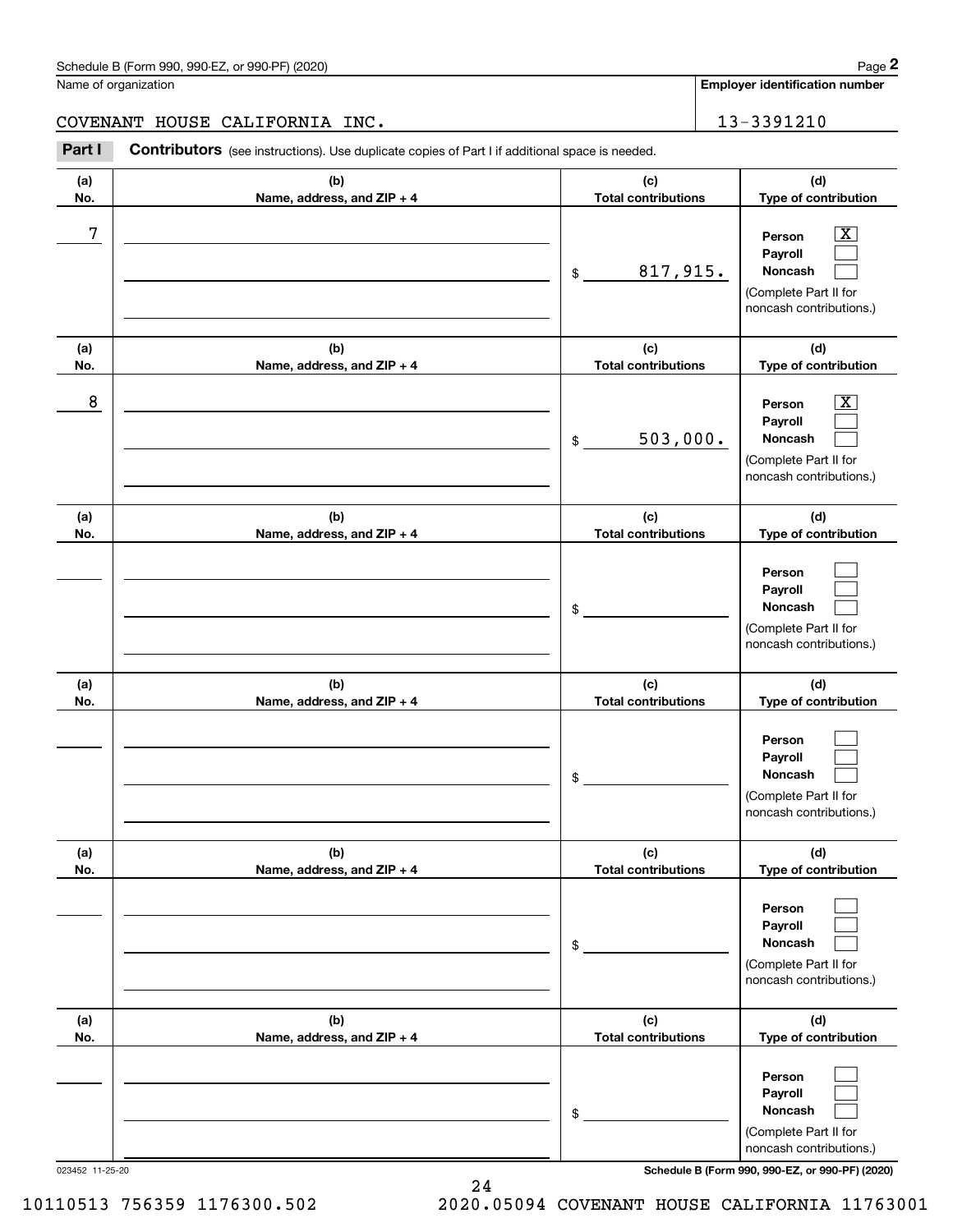Name of organization

**Employer identification number**

COVENANT HOUSE CALIFORNIA INC. | 13-3391210

Chedule B (Form 990, 990-EZ, or 990-PF) (2020)<br>
lame of organization<br> **20VENANT HOUSE CALIFORNIA INC.**<br> **Part II Noncash Property** (see instructions). Use duplicate copies of Part II if additional space is needed.

| (a)<br>No.<br>from<br>Part I | (b)<br>Description of noncash property given | (c)<br>FMV (or estimate)<br>(See instructions.) | (d)<br>Date received |
|------------------------------|----------------------------------------------|-------------------------------------------------|----------------------|
|                              |                                              | $$\overbrace{\hspace{2.5cm}}$                   |                      |
| (a)<br>No.<br>from<br>Part I | (b)<br>Description of noncash property given | (c)<br>FMV (or estimate)<br>(See instructions.) | (d)<br>Date received |
|                              |                                              | $\frac{1}{2}$                                   |                      |
| (a)<br>No.<br>from<br>Part I | (b)<br>Description of noncash property given | (c)<br>FMV (or estimate)<br>(See instructions.) | (d)<br>Date received |
|                              |                                              | $\frac{1}{2}$                                   |                      |
| (a)<br>No.<br>from<br>Part I | (b)<br>Description of noncash property given | (c)<br>FMV (or estimate)<br>(See instructions.) | (d)<br>Date received |
|                              |                                              | $\mathsf{\$}$                                   |                      |
| (a)<br>No.<br>from<br>Part I | (b)<br>Description of noncash property given | (c)<br>FMV (or estimate)<br>(See instructions.) | (d)<br>Date received |
|                              |                                              | \$                                              |                      |
| (a)<br>No.<br>from<br>Part I | (b)<br>Description of noncash property given | (c)<br>FMV (or estimate)<br>(See instructions.) | (d)<br>Date received |
|                              |                                              | \$                                              |                      |

25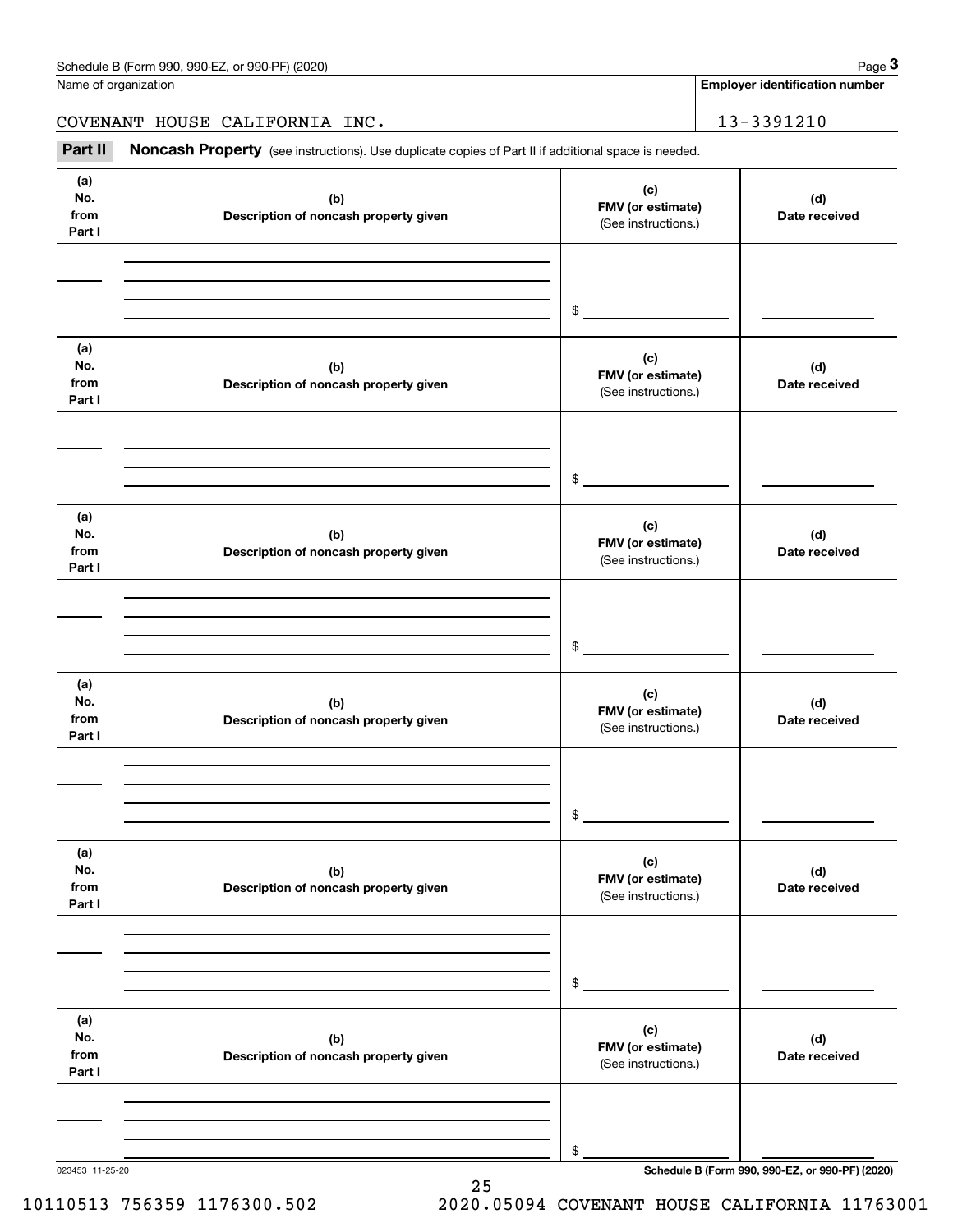|                           | Schedule B (Form 990, 990-EZ, or 990-PF) (2020)                                                                                                                                                                                                                                                 |                      | Page 4                                                                                                                                                         |  |  |  |
|---------------------------|-------------------------------------------------------------------------------------------------------------------------------------------------------------------------------------------------------------------------------------------------------------------------------------------------|----------------------|----------------------------------------------------------------------------------------------------------------------------------------------------------------|--|--|--|
|                           | Name of organization                                                                                                                                                                                                                                                                            |                      | Employer identification number                                                                                                                                 |  |  |  |
|                           | COVENANT HOUSE CALIFORNIA INC.                                                                                                                                                                                                                                                                  |                      | 13-3391210                                                                                                                                                     |  |  |  |
| Part III                  | from any one contributor. Complete columns (a) through (e) and the following line entry. For organizations<br>completing Part III, enter the total of exclusively religious, charitable, etc., contributions of \$1,000 or less for the year. (Enter this info. once.) $\blacktriangleright$ \$ |                      | Exclusively religious, charitable, etc., contributions to organizations described in section 501(c)(7), (8), or (10) that total more than \$1,000 for the year |  |  |  |
|                           | Use duplicate copies of Part III if additional space is needed.                                                                                                                                                                                                                                 |                      |                                                                                                                                                                |  |  |  |
| (a) No.<br>from<br>Part I | (b) Purpose of gift                                                                                                                                                                                                                                                                             | (c) Use of gift      | (d) Description of how gift is held                                                                                                                            |  |  |  |
|                           |                                                                                                                                                                                                                                                                                                 |                      |                                                                                                                                                                |  |  |  |
|                           |                                                                                                                                                                                                                                                                                                 | (e) Transfer of gift |                                                                                                                                                                |  |  |  |
|                           | Transferee's name, address, and ZIP + 4                                                                                                                                                                                                                                                         |                      | Relationship of transferor to transferee                                                                                                                       |  |  |  |
| (a) No.<br>from           | (b) Purpose of gift                                                                                                                                                                                                                                                                             | (c) Use of gift      | (d) Description of how gift is held                                                                                                                            |  |  |  |
| Part I                    |                                                                                                                                                                                                                                                                                                 |                      |                                                                                                                                                                |  |  |  |
|                           |                                                                                                                                                                                                                                                                                                 | (e) Transfer of gift |                                                                                                                                                                |  |  |  |
|                           | Transferee's name, address, and $ZIP + 4$                                                                                                                                                                                                                                                       |                      | Relationship of transferor to transferee                                                                                                                       |  |  |  |
| (a) No.                   |                                                                                                                                                                                                                                                                                                 |                      |                                                                                                                                                                |  |  |  |
| from<br>Part I            | (b) Purpose of gift                                                                                                                                                                                                                                                                             | (c) Use of gift      | (d) Description of how gift is held                                                                                                                            |  |  |  |
|                           |                                                                                                                                                                                                                                                                                                 |                      |                                                                                                                                                                |  |  |  |
|                           |                                                                                                                                                                                                                                                                                                 | (e) Transfer of gift |                                                                                                                                                                |  |  |  |
|                           | Transferee's name, address, and $ZIP + 4$                                                                                                                                                                                                                                                       |                      | Relationship of transferor to transferee                                                                                                                       |  |  |  |
| (a) No.<br>from           | (b) Purpose of gift                                                                                                                                                                                                                                                                             | (c) Use of gift      | (d) Description of how gift is held                                                                                                                            |  |  |  |
| Part I                    |                                                                                                                                                                                                                                                                                                 |                      |                                                                                                                                                                |  |  |  |
|                           |                                                                                                                                                                                                                                                                                                 | (e) Transfer of gift |                                                                                                                                                                |  |  |  |
|                           | Transferee's name, address, and ZIP + 4                                                                                                                                                                                                                                                         |                      | Relationship of transferor to transferee                                                                                                                       |  |  |  |
|                           |                                                                                                                                                                                                                                                                                                 |                      |                                                                                                                                                                |  |  |  |
|                           |                                                                                                                                                                                                                                                                                                 |                      |                                                                                                                                                                |  |  |  |

26

023454 11-25-20

**Schedule B (Form 990, 990-EZ, or 990-PF) (2020)**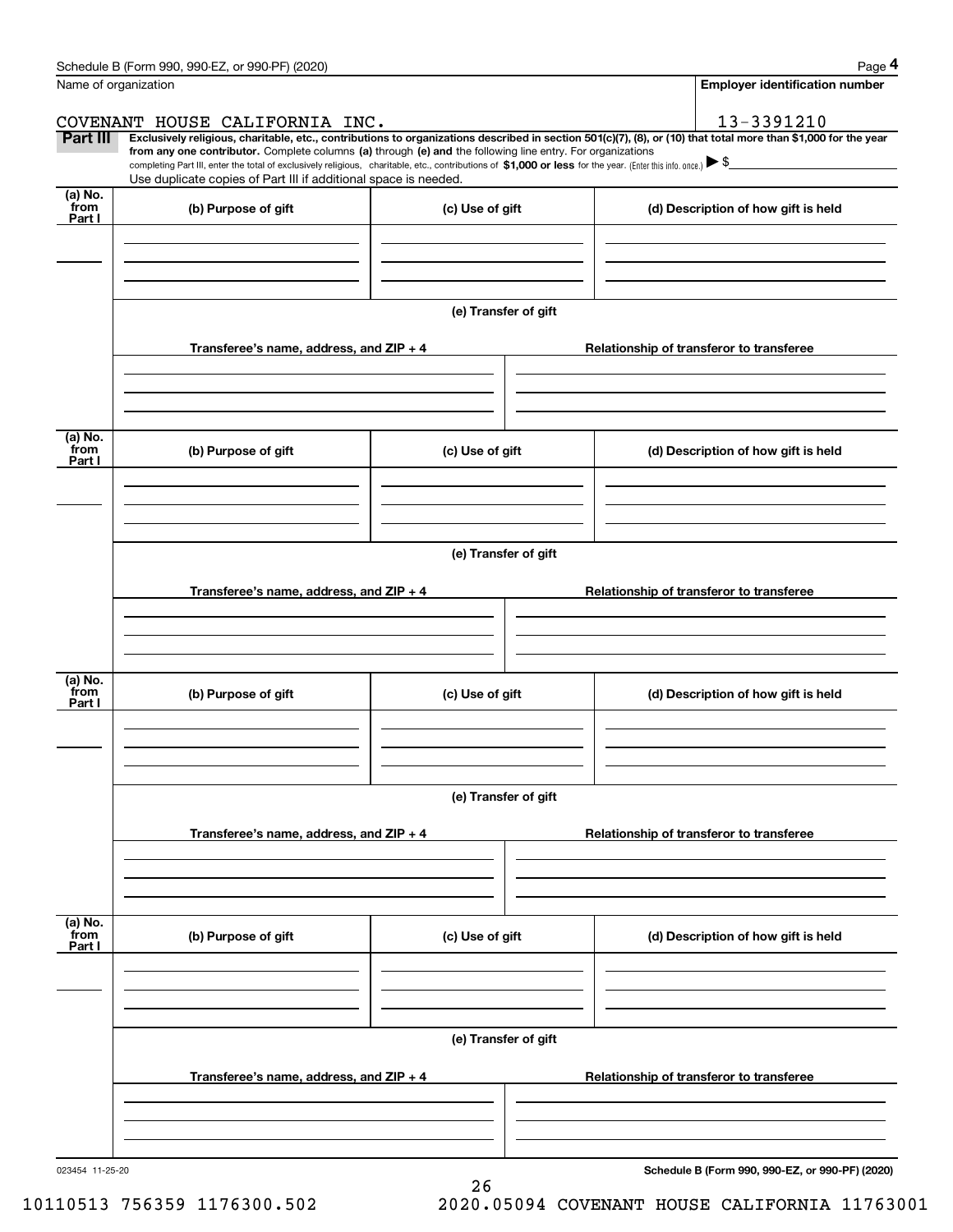| <b>SCHEDULE D</b> |  |
|-------------------|--|
|-------------------|--|

| (Form 990) |  |  |
|------------|--|--|
|------------|--|--|

## **SCHEDULE D Supplemental Financial Statements**

(Form 990)<br>
Pepartment of the Treasury<br>
Department of the Treasury<br>
Department of the Treasury<br>
Department of the Treasury<br> **Co to www.irs.gov/Form990 for instructions and the latest information.**<br> **Co to www.irs.gov/Form9** 



Department of the Treasury Internal Revenue Service

|  |  |  | Go to www.irs.gov/Form990 for instructions and the latest informa |  |  |  |  |  |  |
|--|--|--|-------------------------------------------------------------------|--|--|--|--|--|--|

|         | Name of the organization<br>COVENANT HOUSE CALIFORNIA INC.                                                                                     |     |                                                |                         | <b>Employer identification number</b><br>13-3391210 |    |  |  |
|---------|------------------------------------------------------------------------------------------------------------------------------------------------|-----|------------------------------------------------|-------------------------|-----------------------------------------------------|----|--|--|
| Part I  | Organizations Maintaining Donor Advised Funds or Other Similar Funds or Accounts. Complete if the                                              |     |                                                |                         |                                                     |    |  |  |
|         | organization answered "Yes" on Form 990, Part IV, line 6.                                                                                      |     |                                                |                         |                                                     |    |  |  |
|         |                                                                                                                                                |     | (a) Donor advised funds                        |                         | (b) Funds and other accounts                        |    |  |  |
| 1       |                                                                                                                                                |     |                                                |                         |                                                     |    |  |  |
| 2       | Aggregate value of contributions to (during year)                                                                                              |     |                                                |                         |                                                     |    |  |  |
| з       | Aggregate value of grants from (during year)                                                                                                   |     |                                                |                         |                                                     |    |  |  |
| 4       |                                                                                                                                                |     |                                                |                         |                                                     |    |  |  |
| 5       | Did the organization inform all donors and donor advisors in writing that the assets held in donor advised funds                               |     |                                                |                         |                                                     |    |  |  |
|         |                                                                                                                                                |     |                                                |                         | Yes                                                 | No |  |  |
| 6       | Did the organization inform all grantees, donors, and donor advisors in writing that grant funds can be used only                              |     |                                                |                         |                                                     |    |  |  |
|         | for charitable purposes and not for the benefit of the donor or donor advisor, or for any other purpose conferring                             |     |                                                |                         |                                                     |    |  |  |
|         |                                                                                                                                                |     |                                                |                         | Yes                                                 | No |  |  |
| Part II | Conservation Easements. Complete if the organization answered "Yes" on Form 990, Part IV, line 7.                                              |     |                                                |                         |                                                     |    |  |  |
| 1.      | Purpose(s) of conservation easements held by the organization (check all that apply).                                                          |     |                                                |                         |                                                     |    |  |  |
|         | Preservation of land for public use (for example, recreation or education)                                                                     |     |                                                |                         | Preservation of a historically important land area  |    |  |  |
|         | Protection of natural habitat                                                                                                                  |     | Preservation of a certified historic structure |                         |                                                     |    |  |  |
|         | Preservation of open space                                                                                                                     |     |                                                |                         |                                                     |    |  |  |
| 2       | Complete lines 2a through 2d if the organization held a qualified conservation contribution in the form of a conservation easement on the last |     |                                                |                         |                                                     |    |  |  |
|         | day of the tax year.                                                                                                                           |     |                                                |                         | Held at the End of the Tax Year                     |    |  |  |
| a       |                                                                                                                                                |     |                                                | 2a                      |                                                     |    |  |  |
| b       | Total acreage restricted by conservation easements                                                                                             |     |                                                | 2b                      |                                                     |    |  |  |
| с       |                                                                                                                                                |     |                                                | 2c                      |                                                     |    |  |  |
|         | d Number of conservation easements included in (c) acquired after 7/25/06, and not on a historic structure                                     |     |                                                |                         |                                                     |    |  |  |
|         |                                                                                                                                                |     |                                                | 2d                      |                                                     |    |  |  |
| 3       | Number of conservation easements modified, transferred, released, extinguished, or terminated by the organization during the tax               |     |                                                |                         |                                                     |    |  |  |
|         | $year \blacktriangleright$                                                                                                                     |     |                                                |                         |                                                     |    |  |  |
| 4       | Number of states where property subject to conservation easement is located >                                                                  |     |                                                |                         |                                                     |    |  |  |
| 5       | Does the organization have a written policy regarding the periodic monitoring, inspection, handling of                                         |     |                                                |                         |                                                     |    |  |  |
|         | violations, and enforcement of the conservation easements it holds?                                                                            |     |                                                |                         | Yes                                                 | No |  |  |
| 6       | Staff and volunteer hours devoted to monitoring, inspecting, handling of violations, and enforcing conservation easements during the year      |     |                                                |                         |                                                     |    |  |  |
|         |                                                                                                                                                |     |                                                |                         |                                                     |    |  |  |
| 7       | Amount of expenses incurred in monitoring, inspecting, handling of violations, and enforcing conservation easements during the year            |     |                                                |                         |                                                     |    |  |  |
|         | $\blacktriangleright$ \$                                                                                                                       |     |                                                |                         |                                                     |    |  |  |
| 8       | Does each conservation easement reported on line 2(d) above satisfy the requirements of section 170(h)(4)(B)(i)                                |     |                                                |                         |                                                     |    |  |  |
|         |                                                                                                                                                |     |                                                |                         | Yes                                                 | No |  |  |
|         | In Part XIII, describe how the organization reports conservation easements in its revenue and expense statement and                            |     |                                                |                         |                                                     |    |  |  |
|         | balance sheet, and include, if applicable, the text of the footnote to the organization's financial statements that describes the              |     |                                                |                         |                                                     |    |  |  |
|         | organization's accounting for conservation easements.                                                                                          |     |                                                |                         |                                                     |    |  |  |
|         | Organizations Maintaining Collections of Art, Historical Treasures, or Other Similar Assets.<br>Part III                                       |     |                                                |                         |                                                     |    |  |  |
|         | Complete if the organization answered "Yes" on Form 990, Part IV, line 8.                                                                      |     |                                                |                         |                                                     |    |  |  |
|         | 1a If the organization elected, as permitted under FASB ASC 958, not to report in its revenue statement and balance sheet works                |     |                                                |                         |                                                     |    |  |  |
|         | of art, historical treasures, or other similar assets held for public exhibition, education, or research in furtherance of public              |     |                                                |                         |                                                     |    |  |  |
|         | service, provide in Part XIII the text of the footnote to its financial statements that describes these items.                                 |     |                                                |                         |                                                     |    |  |  |
|         | <b>b</b> If the organization elected, as permitted under FASB ASC 958, to report in its revenue statement and balance sheet works of           |     |                                                |                         |                                                     |    |  |  |
|         | art, historical treasures, or other similar assets held for public exhibition, education, or research in furtherance of public service,        |     |                                                |                         |                                                     |    |  |  |
|         | provide the following amounts relating to these items:                                                                                         |     |                                                |                         |                                                     |    |  |  |
|         |                                                                                                                                                |     |                                                |                         |                                                     |    |  |  |
|         | (ii) Assets included in Form 990, Part X                                                                                                       |     |                                                | $\frac{1}{2}$           |                                                     |    |  |  |
| 2       | If the organization received or held works of art, historical treasures, or other similar assets for financial gain, provide                   |     |                                                |                         |                                                     |    |  |  |
|         | the following amounts required to be reported under FASB ASC 958 relating to these items:                                                      |     |                                                |                         |                                                     |    |  |  |
|         |                                                                                                                                                |     |                                                |                         | \$                                                  |    |  |  |
|         | <b>b</b> Assets included in Form 990, Part X                                                                                                   |     |                                                | $\blacktriangleright$ s |                                                     |    |  |  |
|         | LHA For Paperwork Reduction Act Notice, see the Instructions for Form 990.                                                                     |     |                                                |                         | Schedule D (Form 990) 2020                          |    |  |  |
|         | 032051 12-01-20                                                                                                                                | ר ה |                                                |                         |                                                     |    |  |  |

27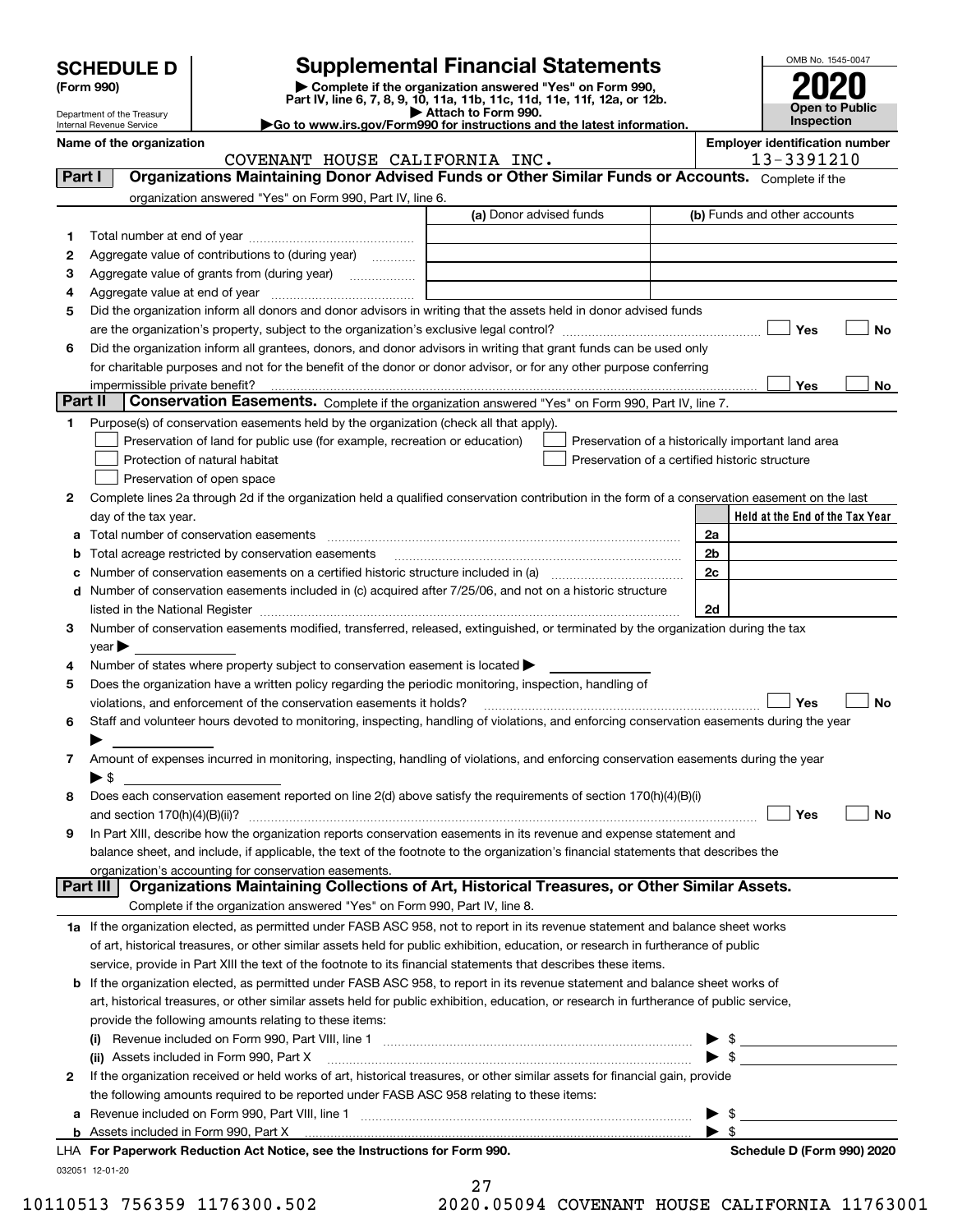| Part III<br>Organizations Maintaining Collections of Art, Historical Treasures, or Other Similar Assets (continued)<br>Using the organization's acquisition, accession, and other records, check any of the following that make significant use of its<br>3<br>collection items (check all that apply):<br>Public exhibition<br>Loan or exchange program<br>a<br>Other <b>Committee Committee Committee Committee</b><br>Scholarly research<br>b<br>е<br>Preservation for future generations<br>с<br>Provide a description of the organization's collections and explain how they further the organization's exempt purpose in Part XIII.<br>4<br>During the year, did the organization solicit or receive donations of art, historical treasures, or other similar assets<br>5<br>Yes<br>to be sold to raise funds rather than to be maintained as part of the organization's collection?<br>No<br><b>Part IV</b><br>Escrow and Custodial Arrangements. Complete if the organization answered "Yes" on Form 990, Part IV, line 9, or<br>reported an amount on Form 990, Part X, line 21.<br>1a Is the organization an agent, trustee, custodian or other intermediary for contributions or other assets not included<br>Yes<br>No<br>on Form 990, Part X? [11] matter contracts and contracts and contracts are contracted as a form 990, Part X?<br>b If "Yes," explain the arrangement in Part XIII and complete the following table:<br>Amount<br>Beginning balance measurements and contain a series of the series of the series of the series of the series of<br>1c<br>c<br>Additions during the year manufactured and an annual contract of the year manufactured and all the year manufactured and all the year manufactured and all the year manufactured and all the year manufactured and all the yea<br>1d<br>Distributions during the year manufactured and continuum and continuum and continuum and continuum and continuum<br>1e<br>1f<br>Ť.<br>2a Did the organization include an amount on Form 990, Part X, line 21, for escrow or custodial account liability?<br>Yes<br>No<br>.<br><b>b</b> If "Yes," explain the arrangement in Part XIII. Check here if the explanation has been provided on Part XIII<br>Part V<br>Endowment Funds. Complete if the organization answered "Yes" on Form 990, Part IV, line 10.<br>(d) Three years back<br>(a) Current year<br>(c) Two years back<br>(e) Four years back<br>(b) Prior year<br>Beginning of year balance<br>1a<br>Net investment earnings, gains, and losses<br>d<br>e Other expenditures for facilities<br>and programs<br>g<br>Provide the estimated percentage of the current year end balance (line 1g, column (a)) held as:<br>2<br>Board designated or quasi-endowment<br>℅<br>а<br>Permanent endowment > <u>example</u><br>%<br>%<br>Term endowment $\blacktriangleright$<br>The percentages on lines 2a, 2b, and 2c should equal 100%.<br>3a Are there endowment funds not in the possession of the organization that are held and administered for the organization<br>Yes<br>No.<br>by:<br>3a(i)<br>(i)<br>3a(ii)<br>3b<br>Describe in Part XIII the intended uses of the organization's endowment funds.<br>Land, Buildings, and Equipment.<br>Part VI<br>Complete if the organization answered "Yes" on Form 990, Part IV, line 11a. See Form 990, Part X, line 10.<br>Description of property<br>(a) Cost or other<br>(b) Cost or other<br>(c) Accumulated<br>(d) Book value<br>basis (investment)<br>basis (other)<br>depreciation<br>4,862,428.<br>4,862,428.<br>10,856,441.<br>7,803,423.<br>18,659,864.<br>b<br>1,899,059.<br>1,783,462.<br>115,597. | Schedule D (Form 990) 2020 | COVENANT HOUSE CALIFORNIA INC. |  |  |  | 13-3391210 | Page $2$ |
|----------------------------------------------------------------------------------------------------------------------------------------------------------------------------------------------------------------------------------------------------------------------------------------------------------------------------------------------------------------------------------------------------------------------------------------------------------------------------------------------------------------------------------------------------------------------------------------------------------------------------------------------------------------------------------------------------------------------------------------------------------------------------------------------------------------------------------------------------------------------------------------------------------------------------------------------------------------------------------------------------------------------------------------------------------------------------------------------------------------------------------------------------------------------------------------------------------------------------------------------------------------------------------------------------------------------------------------------------------------------------------------------------------------------------------------------------------------------------------------------------------------------------------------------------------------------------------------------------------------------------------------------------------------------------------------------------------------------------------------------------------------------------------------------------------------------------------------------------------------------------------------------------------------------------------------------------------------------------------------------------------------------------------------------------------------------------------------------------------------------------------------------------------------------------------------------------------------------------------------------------------------------------------------------------------------------------------------------------------------------------------------------------------------------------------------------------------------------------------------------------------------------------------------------------------------------------------------------------------------------------------------------------------------------------------------------------------------------------------------------------------------------------------------------------------------------------------------------------------------------------------------------------------------------------------------------------------------------------------------------------------------------------------------------------------------------------------------------------------------------------------------------------------------------------------------------------------------------------------------------------------------------------------------------------------------------------------------------------------------------------------------------------------------------------------------------------------------------------------------------------------------------------------------------------------------------------------------------------------------------------------------------|----------------------------|--------------------------------|--|--|--|------------|----------|
|                                                                                                                                                                                                                                                                                                                                                                                                                                                                                                                                                                                                                                                                                                                                                                                                                                                                                                                                                                                                                                                                                                                                                                                                                                                                                                                                                                                                                                                                                                                                                                                                                                                                                                                                                                                                                                                                                                                                                                                                                                                                                                                                                                                                                                                                                                                                                                                                                                                                                                                                                                                                                                                                                                                                                                                                                                                                                                                                                                                                                                                                                                                                                                                                                                                                                                                                                                                                                                                                                                                                                                                                                                              |                            |                                |  |  |  |            |          |
|                                                                                                                                                                                                                                                                                                                                                                                                                                                                                                                                                                                                                                                                                                                                                                                                                                                                                                                                                                                                                                                                                                                                                                                                                                                                                                                                                                                                                                                                                                                                                                                                                                                                                                                                                                                                                                                                                                                                                                                                                                                                                                                                                                                                                                                                                                                                                                                                                                                                                                                                                                                                                                                                                                                                                                                                                                                                                                                                                                                                                                                                                                                                                                                                                                                                                                                                                                                                                                                                                                                                                                                                                                              |                            |                                |  |  |  |            |          |
|                                                                                                                                                                                                                                                                                                                                                                                                                                                                                                                                                                                                                                                                                                                                                                                                                                                                                                                                                                                                                                                                                                                                                                                                                                                                                                                                                                                                                                                                                                                                                                                                                                                                                                                                                                                                                                                                                                                                                                                                                                                                                                                                                                                                                                                                                                                                                                                                                                                                                                                                                                                                                                                                                                                                                                                                                                                                                                                                                                                                                                                                                                                                                                                                                                                                                                                                                                                                                                                                                                                                                                                                                                              |                            |                                |  |  |  |            |          |
|                                                                                                                                                                                                                                                                                                                                                                                                                                                                                                                                                                                                                                                                                                                                                                                                                                                                                                                                                                                                                                                                                                                                                                                                                                                                                                                                                                                                                                                                                                                                                                                                                                                                                                                                                                                                                                                                                                                                                                                                                                                                                                                                                                                                                                                                                                                                                                                                                                                                                                                                                                                                                                                                                                                                                                                                                                                                                                                                                                                                                                                                                                                                                                                                                                                                                                                                                                                                                                                                                                                                                                                                                                              |                            |                                |  |  |  |            |          |
|                                                                                                                                                                                                                                                                                                                                                                                                                                                                                                                                                                                                                                                                                                                                                                                                                                                                                                                                                                                                                                                                                                                                                                                                                                                                                                                                                                                                                                                                                                                                                                                                                                                                                                                                                                                                                                                                                                                                                                                                                                                                                                                                                                                                                                                                                                                                                                                                                                                                                                                                                                                                                                                                                                                                                                                                                                                                                                                                                                                                                                                                                                                                                                                                                                                                                                                                                                                                                                                                                                                                                                                                                                              |                            |                                |  |  |  |            |          |
|                                                                                                                                                                                                                                                                                                                                                                                                                                                                                                                                                                                                                                                                                                                                                                                                                                                                                                                                                                                                                                                                                                                                                                                                                                                                                                                                                                                                                                                                                                                                                                                                                                                                                                                                                                                                                                                                                                                                                                                                                                                                                                                                                                                                                                                                                                                                                                                                                                                                                                                                                                                                                                                                                                                                                                                                                                                                                                                                                                                                                                                                                                                                                                                                                                                                                                                                                                                                                                                                                                                                                                                                                                              |                            |                                |  |  |  |            |          |
|                                                                                                                                                                                                                                                                                                                                                                                                                                                                                                                                                                                                                                                                                                                                                                                                                                                                                                                                                                                                                                                                                                                                                                                                                                                                                                                                                                                                                                                                                                                                                                                                                                                                                                                                                                                                                                                                                                                                                                                                                                                                                                                                                                                                                                                                                                                                                                                                                                                                                                                                                                                                                                                                                                                                                                                                                                                                                                                                                                                                                                                                                                                                                                                                                                                                                                                                                                                                                                                                                                                                                                                                                                              |                            |                                |  |  |  |            |          |
|                                                                                                                                                                                                                                                                                                                                                                                                                                                                                                                                                                                                                                                                                                                                                                                                                                                                                                                                                                                                                                                                                                                                                                                                                                                                                                                                                                                                                                                                                                                                                                                                                                                                                                                                                                                                                                                                                                                                                                                                                                                                                                                                                                                                                                                                                                                                                                                                                                                                                                                                                                                                                                                                                                                                                                                                                                                                                                                                                                                                                                                                                                                                                                                                                                                                                                                                                                                                                                                                                                                                                                                                                                              |                            |                                |  |  |  |            |          |
|                                                                                                                                                                                                                                                                                                                                                                                                                                                                                                                                                                                                                                                                                                                                                                                                                                                                                                                                                                                                                                                                                                                                                                                                                                                                                                                                                                                                                                                                                                                                                                                                                                                                                                                                                                                                                                                                                                                                                                                                                                                                                                                                                                                                                                                                                                                                                                                                                                                                                                                                                                                                                                                                                                                                                                                                                                                                                                                                                                                                                                                                                                                                                                                                                                                                                                                                                                                                                                                                                                                                                                                                                                              |                            |                                |  |  |  |            |          |
|                                                                                                                                                                                                                                                                                                                                                                                                                                                                                                                                                                                                                                                                                                                                                                                                                                                                                                                                                                                                                                                                                                                                                                                                                                                                                                                                                                                                                                                                                                                                                                                                                                                                                                                                                                                                                                                                                                                                                                                                                                                                                                                                                                                                                                                                                                                                                                                                                                                                                                                                                                                                                                                                                                                                                                                                                                                                                                                                                                                                                                                                                                                                                                                                                                                                                                                                                                                                                                                                                                                                                                                                                                              |                            |                                |  |  |  |            |          |
|                                                                                                                                                                                                                                                                                                                                                                                                                                                                                                                                                                                                                                                                                                                                                                                                                                                                                                                                                                                                                                                                                                                                                                                                                                                                                                                                                                                                                                                                                                                                                                                                                                                                                                                                                                                                                                                                                                                                                                                                                                                                                                                                                                                                                                                                                                                                                                                                                                                                                                                                                                                                                                                                                                                                                                                                                                                                                                                                                                                                                                                                                                                                                                                                                                                                                                                                                                                                                                                                                                                                                                                                                                              |                            |                                |  |  |  |            |          |
|                                                                                                                                                                                                                                                                                                                                                                                                                                                                                                                                                                                                                                                                                                                                                                                                                                                                                                                                                                                                                                                                                                                                                                                                                                                                                                                                                                                                                                                                                                                                                                                                                                                                                                                                                                                                                                                                                                                                                                                                                                                                                                                                                                                                                                                                                                                                                                                                                                                                                                                                                                                                                                                                                                                                                                                                                                                                                                                                                                                                                                                                                                                                                                                                                                                                                                                                                                                                                                                                                                                                                                                                                                              |                            |                                |  |  |  |            |          |
|                                                                                                                                                                                                                                                                                                                                                                                                                                                                                                                                                                                                                                                                                                                                                                                                                                                                                                                                                                                                                                                                                                                                                                                                                                                                                                                                                                                                                                                                                                                                                                                                                                                                                                                                                                                                                                                                                                                                                                                                                                                                                                                                                                                                                                                                                                                                                                                                                                                                                                                                                                                                                                                                                                                                                                                                                                                                                                                                                                                                                                                                                                                                                                                                                                                                                                                                                                                                                                                                                                                                                                                                                                              |                            |                                |  |  |  |            |          |
|                                                                                                                                                                                                                                                                                                                                                                                                                                                                                                                                                                                                                                                                                                                                                                                                                                                                                                                                                                                                                                                                                                                                                                                                                                                                                                                                                                                                                                                                                                                                                                                                                                                                                                                                                                                                                                                                                                                                                                                                                                                                                                                                                                                                                                                                                                                                                                                                                                                                                                                                                                                                                                                                                                                                                                                                                                                                                                                                                                                                                                                                                                                                                                                                                                                                                                                                                                                                                                                                                                                                                                                                                                              |                            |                                |  |  |  |            |          |
|                                                                                                                                                                                                                                                                                                                                                                                                                                                                                                                                                                                                                                                                                                                                                                                                                                                                                                                                                                                                                                                                                                                                                                                                                                                                                                                                                                                                                                                                                                                                                                                                                                                                                                                                                                                                                                                                                                                                                                                                                                                                                                                                                                                                                                                                                                                                                                                                                                                                                                                                                                                                                                                                                                                                                                                                                                                                                                                                                                                                                                                                                                                                                                                                                                                                                                                                                                                                                                                                                                                                                                                                                                              |                            |                                |  |  |  |            |          |
|                                                                                                                                                                                                                                                                                                                                                                                                                                                                                                                                                                                                                                                                                                                                                                                                                                                                                                                                                                                                                                                                                                                                                                                                                                                                                                                                                                                                                                                                                                                                                                                                                                                                                                                                                                                                                                                                                                                                                                                                                                                                                                                                                                                                                                                                                                                                                                                                                                                                                                                                                                                                                                                                                                                                                                                                                                                                                                                                                                                                                                                                                                                                                                                                                                                                                                                                                                                                                                                                                                                                                                                                                                              |                            |                                |  |  |  |            |          |
|                                                                                                                                                                                                                                                                                                                                                                                                                                                                                                                                                                                                                                                                                                                                                                                                                                                                                                                                                                                                                                                                                                                                                                                                                                                                                                                                                                                                                                                                                                                                                                                                                                                                                                                                                                                                                                                                                                                                                                                                                                                                                                                                                                                                                                                                                                                                                                                                                                                                                                                                                                                                                                                                                                                                                                                                                                                                                                                                                                                                                                                                                                                                                                                                                                                                                                                                                                                                                                                                                                                                                                                                                                              |                            |                                |  |  |  |            |          |
|                                                                                                                                                                                                                                                                                                                                                                                                                                                                                                                                                                                                                                                                                                                                                                                                                                                                                                                                                                                                                                                                                                                                                                                                                                                                                                                                                                                                                                                                                                                                                                                                                                                                                                                                                                                                                                                                                                                                                                                                                                                                                                                                                                                                                                                                                                                                                                                                                                                                                                                                                                                                                                                                                                                                                                                                                                                                                                                                                                                                                                                                                                                                                                                                                                                                                                                                                                                                                                                                                                                                                                                                                                              |                            |                                |  |  |  |            |          |
|                                                                                                                                                                                                                                                                                                                                                                                                                                                                                                                                                                                                                                                                                                                                                                                                                                                                                                                                                                                                                                                                                                                                                                                                                                                                                                                                                                                                                                                                                                                                                                                                                                                                                                                                                                                                                                                                                                                                                                                                                                                                                                                                                                                                                                                                                                                                                                                                                                                                                                                                                                                                                                                                                                                                                                                                                                                                                                                                                                                                                                                                                                                                                                                                                                                                                                                                                                                                                                                                                                                                                                                                                                              |                            |                                |  |  |  |            |          |
|                                                                                                                                                                                                                                                                                                                                                                                                                                                                                                                                                                                                                                                                                                                                                                                                                                                                                                                                                                                                                                                                                                                                                                                                                                                                                                                                                                                                                                                                                                                                                                                                                                                                                                                                                                                                                                                                                                                                                                                                                                                                                                                                                                                                                                                                                                                                                                                                                                                                                                                                                                                                                                                                                                                                                                                                                                                                                                                                                                                                                                                                                                                                                                                                                                                                                                                                                                                                                                                                                                                                                                                                                                              |                            |                                |  |  |  |            |          |
|                                                                                                                                                                                                                                                                                                                                                                                                                                                                                                                                                                                                                                                                                                                                                                                                                                                                                                                                                                                                                                                                                                                                                                                                                                                                                                                                                                                                                                                                                                                                                                                                                                                                                                                                                                                                                                                                                                                                                                                                                                                                                                                                                                                                                                                                                                                                                                                                                                                                                                                                                                                                                                                                                                                                                                                                                                                                                                                                                                                                                                                                                                                                                                                                                                                                                                                                                                                                                                                                                                                                                                                                                                              |                            |                                |  |  |  |            |          |
|                                                                                                                                                                                                                                                                                                                                                                                                                                                                                                                                                                                                                                                                                                                                                                                                                                                                                                                                                                                                                                                                                                                                                                                                                                                                                                                                                                                                                                                                                                                                                                                                                                                                                                                                                                                                                                                                                                                                                                                                                                                                                                                                                                                                                                                                                                                                                                                                                                                                                                                                                                                                                                                                                                                                                                                                                                                                                                                                                                                                                                                                                                                                                                                                                                                                                                                                                                                                                                                                                                                                                                                                                                              |                            |                                |  |  |  |            |          |
|                                                                                                                                                                                                                                                                                                                                                                                                                                                                                                                                                                                                                                                                                                                                                                                                                                                                                                                                                                                                                                                                                                                                                                                                                                                                                                                                                                                                                                                                                                                                                                                                                                                                                                                                                                                                                                                                                                                                                                                                                                                                                                                                                                                                                                                                                                                                                                                                                                                                                                                                                                                                                                                                                                                                                                                                                                                                                                                                                                                                                                                                                                                                                                                                                                                                                                                                                                                                                                                                                                                                                                                                                                              |                            |                                |  |  |  |            |          |
|                                                                                                                                                                                                                                                                                                                                                                                                                                                                                                                                                                                                                                                                                                                                                                                                                                                                                                                                                                                                                                                                                                                                                                                                                                                                                                                                                                                                                                                                                                                                                                                                                                                                                                                                                                                                                                                                                                                                                                                                                                                                                                                                                                                                                                                                                                                                                                                                                                                                                                                                                                                                                                                                                                                                                                                                                                                                                                                                                                                                                                                                                                                                                                                                                                                                                                                                                                                                                                                                                                                                                                                                                                              |                            |                                |  |  |  |            |          |
|                                                                                                                                                                                                                                                                                                                                                                                                                                                                                                                                                                                                                                                                                                                                                                                                                                                                                                                                                                                                                                                                                                                                                                                                                                                                                                                                                                                                                                                                                                                                                                                                                                                                                                                                                                                                                                                                                                                                                                                                                                                                                                                                                                                                                                                                                                                                                                                                                                                                                                                                                                                                                                                                                                                                                                                                                                                                                                                                                                                                                                                                                                                                                                                                                                                                                                                                                                                                                                                                                                                                                                                                                                              |                            |                                |  |  |  |            |          |
|                                                                                                                                                                                                                                                                                                                                                                                                                                                                                                                                                                                                                                                                                                                                                                                                                                                                                                                                                                                                                                                                                                                                                                                                                                                                                                                                                                                                                                                                                                                                                                                                                                                                                                                                                                                                                                                                                                                                                                                                                                                                                                                                                                                                                                                                                                                                                                                                                                                                                                                                                                                                                                                                                                                                                                                                                                                                                                                                                                                                                                                                                                                                                                                                                                                                                                                                                                                                                                                                                                                                                                                                                                              |                            |                                |  |  |  |            |          |
|                                                                                                                                                                                                                                                                                                                                                                                                                                                                                                                                                                                                                                                                                                                                                                                                                                                                                                                                                                                                                                                                                                                                                                                                                                                                                                                                                                                                                                                                                                                                                                                                                                                                                                                                                                                                                                                                                                                                                                                                                                                                                                                                                                                                                                                                                                                                                                                                                                                                                                                                                                                                                                                                                                                                                                                                                                                                                                                                                                                                                                                                                                                                                                                                                                                                                                                                                                                                                                                                                                                                                                                                                                              |                            |                                |  |  |  |            |          |
|                                                                                                                                                                                                                                                                                                                                                                                                                                                                                                                                                                                                                                                                                                                                                                                                                                                                                                                                                                                                                                                                                                                                                                                                                                                                                                                                                                                                                                                                                                                                                                                                                                                                                                                                                                                                                                                                                                                                                                                                                                                                                                                                                                                                                                                                                                                                                                                                                                                                                                                                                                                                                                                                                                                                                                                                                                                                                                                                                                                                                                                                                                                                                                                                                                                                                                                                                                                                                                                                                                                                                                                                                                              |                            |                                |  |  |  |            |          |
|                                                                                                                                                                                                                                                                                                                                                                                                                                                                                                                                                                                                                                                                                                                                                                                                                                                                                                                                                                                                                                                                                                                                                                                                                                                                                                                                                                                                                                                                                                                                                                                                                                                                                                                                                                                                                                                                                                                                                                                                                                                                                                                                                                                                                                                                                                                                                                                                                                                                                                                                                                                                                                                                                                                                                                                                                                                                                                                                                                                                                                                                                                                                                                                                                                                                                                                                                                                                                                                                                                                                                                                                                                              |                            |                                |  |  |  |            |          |
|                                                                                                                                                                                                                                                                                                                                                                                                                                                                                                                                                                                                                                                                                                                                                                                                                                                                                                                                                                                                                                                                                                                                                                                                                                                                                                                                                                                                                                                                                                                                                                                                                                                                                                                                                                                                                                                                                                                                                                                                                                                                                                                                                                                                                                                                                                                                                                                                                                                                                                                                                                                                                                                                                                                                                                                                                                                                                                                                                                                                                                                                                                                                                                                                                                                                                                                                                                                                                                                                                                                                                                                                                                              |                            |                                |  |  |  |            |          |
|                                                                                                                                                                                                                                                                                                                                                                                                                                                                                                                                                                                                                                                                                                                                                                                                                                                                                                                                                                                                                                                                                                                                                                                                                                                                                                                                                                                                                                                                                                                                                                                                                                                                                                                                                                                                                                                                                                                                                                                                                                                                                                                                                                                                                                                                                                                                                                                                                                                                                                                                                                                                                                                                                                                                                                                                                                                                                                                                                                                                                                                                                                                                                                                                                                                                                                                                                                                                                                                                                                                                                                                                                                              |                            |                                |  |  |  |            |          |
|                                                                                                                                                                                                                                                                                                                                                                                                                                                                                                                                                                                                                                                                                                                                                                                                                                                                                                                                                                                                                                                                                                                                                                                                                                                                                                                                                                                                                                                                                                                                                                                                                                                                                                                                                                                                                                                                                                                                                                                                                                                                                                                                                                                                                                                                                                                                                                                                                                                                                                                                                                                                                                                                                                                                                                                                                                                                                                                                                                                                                                                                                                                                                                                                                                                                                                                                                                                                                                                                                                                                                                                                                                              |                            |                                |  |  |  |            |          |
|                                                                                                                                                                                                                                                                                                                                                                                                                                                                                                                                                                                                                                                                                                                                                                                                                                                                                                                                                                                                                                                                                                                                                                                                                                                                                                                                                                                                                                                                                                                                                                                                                                                                                                                                                                                                                                                                                                                                                                                                                                                                                                                                                                                                                                                                                                                                                                                                                                                                                                                                                                                                                                                                                                                                                                                                                                                                                                                                                                                                                                                                                                                                                                                                                                                                                                                                                                                                                                                                                                                                                                                                                                              |                            |                                |  |  |  |            |          |
|                                                                                                                                                                                                                                                                                                                                                                                                                                                                                                                                                                                                                                                                                                                                                                                                                                                                                                                                                                                                                                                                                                                                                                                                                                                                                                                                                                                                                                                                                                                                                                                                                                                                                                                                                                                                                                                                                                                                                                                                                                                                                                                                                                                                                                                                                                                                                                                                                                                                                                                                                                                                                                                                                                                                                                                                                                                                                                                                                                                                                                                                                                                                                                                                                                                                                                                                                                                                                                                                                                                                                                                                                                              |                            |                                |  |  |  |            |          |
|                                                                                                                                                                                                                                                                                                                                                                                                                                                                                                                                                                                                                                                                                                                                                                                                                                                                                                                                                                                                                                                                                                                                                                                                                                                                                                                                                                                                                                                                                                                                                                                                                                                                                                                                                                                                                                                                                                                                                                                                                                                                                                                                                                                                                                                                                                                                                                                                                                                                                                                                                                                                                                                                                                                                                                                                                                                                                                                                                                                                                                                                                                                                                                                                                                                                                                                                                                                                                                                                                                                                                                                                                                              |                            |                                |  |  |  |            |          |
|                                                                                                                                                                                                                                                                                                                                                                                                                                                                                                                                                                                                                                                                                                                                                                                                                                                                                                                                                                                                                                                                                                                                                                                                                                                                                                                                                                                                                                                                                                                                                                                                                                                                                                                                                                                                                                                                                                                                                                                                                                                                                                                                                                                                                                                                                                                                                                                                                                                                                                                                                                                                                                                                                                                                                                                                                                                                                                                                                                                                                                                                                                                                                                                                                                                                                                                                                                                                                                                                                                                                                                                                                                              |                            |                                |  |  |  |            |          |
|                                                                                                                                                                                                                                                                                                                                                                                                                                                                                                                                                                                                                                                                                                                                                                                                                                                                                                                                                                                                                                                                                                                                                                                                                                                                                                                                                                                                                                                                                                                                                                                                                                                                                                                                                                                                                                                                                                                                                                                                                                                                                                                                                                                                                                                                                                                                                                                                                                                                                                                                                                                                                                                                                                                                                                                                                                                                                                                                                                                                                                                                                                                                                                                                                                                                                                                                                                                                                                                                                                                                                                                                                                              |                            |                                |  |  |  |            |          |
|                                                                                                                                                                                                                                                                                                                                                                                                                                                                                                                                                                                                                                                                                                                                                                                                                                                                                                                                                                                                                                                                                                                                                                                                                                                                                                                                                                                                                                                                                                                                                                                                                                                                                                                                                                                                                                                                                                                                                                                                                                                                                                                                                                                                                                                                                                                                                                                                                                                                                                                                                                                                                                                                                                                                                                                                                                                                                                                                                                                                                                                                                                                                                                                                                                                                                                                                                                                                                                                                                                                                                                                                                                              |                            |                                |  |  |  |            |          |
|                                                                                                                                                                                                                                                                                                                                                                                                                                                                                                                                                                                                                                                                                                                                                                                                                                                                                                                                                                                                                                                                                                                                                                                                                                                                                                                                                                                                                                                                                                                                                                                                                                                                                                                                                                                                                                                                                                                                                                                                                                                                                                                                                                                                                                                                                                                                                                                                                                                                                                                                                                                                                                                                                                                                                                                                                                                                                                                                                                                                                                                                                                                                                                                                                                                                                                                                                                                                                                                                                                                                                                                                                                              |                            |                                |  |  |  |            |          |
|                                                                                                                                                                                                                                                                                                                                                                                                                                                                                                                                                                                                                                                                                                                                                                                                                                                                                                                                                                                                                                                                                                                                                                                                                                                                                                                                                                                                                                                                                                                                                                                                                                                                                                                                                                                                                                                                                                                                                                                                                                                                                                                                                                                                                                                                                                                                                                                                                                                                                                                                                                                                                                                                                                                                                                                                                                                                                                                                                                                                                                                                                                                                                                                                                                                                                                                                                                                                                                                                                                                                                                                                                                              |                            |                                |  |  |  |            |          |
|                                                                                                                                                                                                                                                                                                                                                                                                                                                                                                                                                                                                                                                                                                                                                                                                                                                                                                                                                                                                                                                                                                                                                                                                                                                                                                                                                                                                                                                                                                                                                                                                                                                                                                                                                                                                                                                                                                                                                                                                                                                                                                                                                                                                                                                                                                                                                                                                                                                                                                                                                                                                                                                                                                                                                                                                                                                                                                                                                                                                                                                                                                                                                                                                                                                                                                                                                                                                                                                                                                                                                                                                                                              |                            |                                |  |  |  |            |          |
|                                                                                                                                                                                                                                                                                                                                                                                                                                                                                                                                                                                                                                                                                                                                                                                                                                                                                                                                                                                                                                                                                                                                                                                                                                                                                                                                                                                                                                                                                                                                                                                                                                                                                                                                                                                                                                                                                                                                                                                                                                                                                                                                                                                                                                                                                                                                                                                                                                                                                                                                                                                                                                                                                                                                                                                                                                                                                                                                                                                                                                                                                                                                                                                                                                                                                                                                                                                                                                                                                                                                                                                                                                              |                            |                                |  |  |  |            |          |
|                                                                                                                                                                                                                                                                                                                                                                                                                                                                                                                                                                                                                                                                                                                                                                                                                                                                                                                                                                                                                                                                                                                                                                                                                                                                                                                                                                                                                                                                                                                                                                                                                                                                                                                                                                                                                                                                                                                                                                                                                                                                                                                                                                                                                                                                                                                                                                                                                                                                                                                                                                                                                                                                                                                                                                                                                                                                                                                                                                                                                                                                                                                                                                                                                                                                                                                                                                                                                                                                                                                                                                                                                                              |                            |                                |  |  |  |            |          |
|                                                                                                                                                                                                                                                                                                                                                                                                                                                                                                                                                                                                                                                                                                                                                                                                                                                                                                                                                                                                                                                                                                                                                                                                                                                                                                                                                                                                                                                                                                                                                                                                                                                                                                                                                                                                                                                                                                                                                                                                                                                                                                                                                                                                                                                                                                                                                                                                                                                                                                                                                                                                                                                                                                                                                                                                                                                                                                                                                                                                                                                                                                                                                                                                                                                                                                                                                                                                                                                                                                                                                                                                                                              |                            |                                |  |  |  |            |          |
|                                                                                                                                                                                                                                                                                                                                                                                                                                                                                                                                                                                                                                                                                                                                                                                                                                                                                                                                                                                                                                                                                                                                                                                                                                                                                                                                                                                                                                                                                                                                                                                                                                                                                                                                                                                                                                                                                                                                                                                                                                                                                                                                                                                                                                                                                                                                                                                                                                                                                                                                                                                                                                                                                                                                                                                                                                                                                                                                                                                                                                                                                                                                                                                                                                                                                                                                                                                                                                                                                                                                                                                                                                              |                            |                                |  |  |  |            |          |
|                                                                                                                                                                                                                                                                                                                                                                                                                                                                                                                                                                                                                                                                                                                                                                                                                                                                                                                                                                                                                                                                                                                                                                                                                                                                                                                                                                                                                                                                                                                                                                                                                                                                                                                                                                                                                                                                                                                                                                                                                                                                                                                                                                                                                                                                                                                                                                                                                                                                                                                                                                                                                                                                                                                                                                                                                                                                                                                                                                                                                                                                                                                                                                                                                                                                                                                                                                                                                                                                                                                                                                                                                                              |                            |                                |  |  |  |            |          |
|                                                                                                                                                                                                                                                                                                                                                                                                                                                                                                                                                                                                                                                                                                                                                                                                                                                                                                                                                                                                                                                                                                                                                                                                                                                                                                                                                                                                                                                                                                                                                                                                                                                                                                                                                                                                                                                                                                                                                                                                                                                                                                                                                                                                                                                                                                                                                                                                                                                                                                                                                                                                                                                                                                                                                                                                                                                                                                                                                                                                                                                                                                                                                                                                                                                                                                                                                                                                                                                                                                                                                                                                                                              |                            |                                |  |  |  |            |          |
|                                                                                                                                                                                                                                                                                                                                                                                                                                                                                                                                                                                                                                                                                                                                                                                                                                                                                                                                                                                                                                                                                                                                                                                                                                                                                                                                                                                                                                                                                                                                                                                                                                                                                                                                                                                                                                                                                                                                                                                                                                                                                                                                                                                                                                                                                                                                                                                                                                                                                                                                                                                                                                                                                                                                                                                                                                                                                                                                                                                                                                                                                                                                                                                                                                                                                                                                                                                                                                                                                                                                                                                                                                              |                            |                                |  |  |  |            |          |
|                                                                                                                                                                                                                                                                                                                                                                                                                                                                                                                                                                                                                                                                                                                                                                                                                                                                                                                                                                                                                                                                                                                                                                                                                                                                                                                                                                                                                                                                                                                                                                                                                                                                                                                                                                                                                                                                                                                                                                                                                                                                                                                                                                                                                                                                                                                                                                                                                                                                                                                                                                                                                                                                                                                                                                                                                                                                                                                                                                                                                                                                                                                                                                                                                                                                                                                                                                                                                                                                                                                                                                                                                                              |                            |                                |  |  |  |            |          |
| 2,625,079.<br>2,882,106.<br>257,027.<br>e Other                                                                                                                                                                                                                                                                                                                                                                                                                                                                                                                                                                                                                                                                                                                                                                                                                                                                                                                                                                                                                                                                                                                                                                                                                                                                                                                                                                                                                                                                                                                                                                                                                                                                                                                                                                                                                                                                                                                                                                                                                                                                                                                                                                                                                                                                                                                                                                                                                                                                                                                                                                                                                                                                                                                                                                                                                                                                                                                                                                                                                                                                                                                                                                                                                                                                                                                                                                                                                                                                                                                                                                                              |                            |                                |  |  |  |            |          |
| 15,406,527.<br>Total. Add lines 1a through 1e. (Column (d) must equal Form 990. Part X, column (B), line 10c.)                                                                                                                                                                                                                                                                                                                                                                                                                                                                                                                                                                                                                                                                                                                                                                                                                                                                                                                                                                                                                                                                                                                                                                                                                                                                                                                                                                                                                                                                                                                                                                                                                                                                                                                                                                                                                                                                                                                                                                                                                                                                                                                                                                                                                                                                                                                                                                                                                                                                                                                                                                                                                                                                                                                                                                                                                                                                                                                                                                                                                                                                                                                                                                                                                                                                                                                                                                                                                                                                                                                               |                            |                                |  |  |  |            |          |

**Schedule D (Form 990) 2020**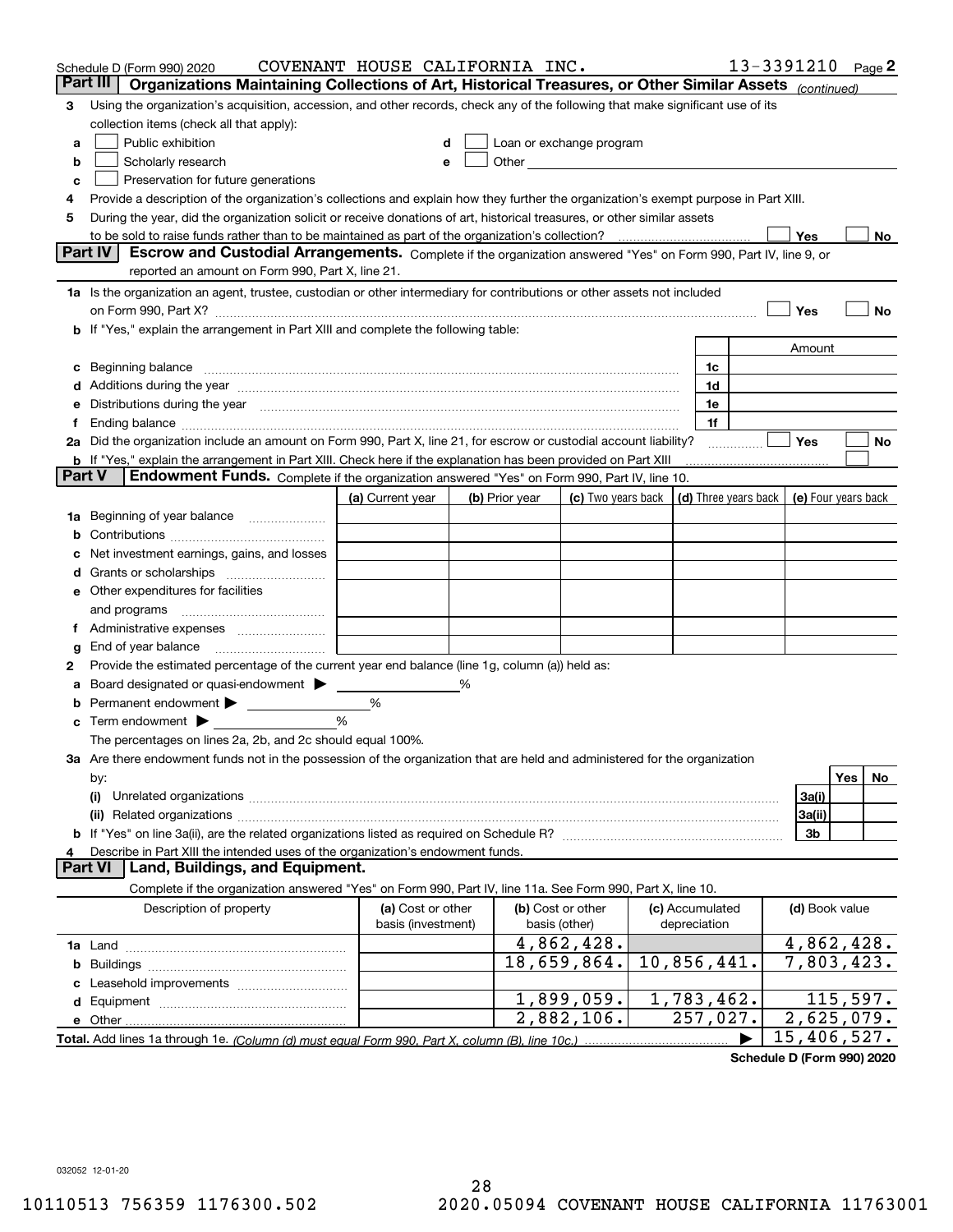| Schedule D (Form 990) 2020 |  | COVENANT HOUSE CALIFORNIA INC. |  |
|----------------------------|--|--------------------------------|--|
|                            |  |                                |  |

| Schedule D (Form 990) 2020                                                                                        | COVENANT HOUSE CALIFORNIA INC. | 13-3391210<br>Page $3$                                    |
|-------------------------------------------------------------------------------------------------------------------|--------------------------------|-----------------------------------------------------------|
| <b>Investments - Other Securities.</b><br><b>Part VII</b>                                                         |                                |                                                           |
| Complete if the organization answered "Yes" on Form 990, Part IV, line 11b. See Form 990, Part X, line 12.        |                                |                                                           |
| (a) Description of security or category (including name of security)                                              | (b) Book value                 | (c) Method of valuation: Cost or end-of-year market value |
| (1) Financial derivatives                                                                                         |                                |                                                           |
|                                                                                                                   |                                |                                                           |
| (3) Other                                                                                                         |                                |                                                           |
| (A)                                                                                                               |                                |                                                           |
| (B)                                                                                                               |                                |                                                           |
| (C)                                                                                                               |                                |                                                           |
| (D)                                                                                                               |                                |                                                           |
| (E)                                                                                                               |                                |                                                           |
| (F)                                                                                                               |                                |                                                           |
| (G)                                                                                                               |                                |                                                           |
| (H)                                                                                                               |                                |                                                           |
| Total. (Col. (b) must equal Form 990, Part X, col. (B) line 12.) $\blacktriangleright$                            |                                |                                                           |
| Part VIII Investments - Program Related.                                                                          |                                |                                                           |
| Complete if the organization answered "Yes" on Form 990, Part IV, line 11c. See Form 990, Part X, line 13.        |                                |                                                           |
| (a) Description of investment                                                                                     | (b) Book value                 | (c) Method of valuation: Cost or end-of-year market value |
| (1)                                                                                                               |                                |                                                           |
| (2)                                                                                                               |                                |                                                           |
| (3)                                                                                                               |                                |                                                           |
| (4)                                                                                                               |                                |                                                           |
| (5)                                                                                                               |                                |                                                           |
| (6)                                                                                                               |                                |                                                           |
| (7)                                                                                                               |                                |                                                           |
| (8)                                                                                                               |                                |                                                           |
| (9)                                                                                                               |                                |                                                           |
| Total. (Col. (b) must equal Form 990, Part X, col. (B) line 13.)                                                  |                                |                                                           |
| <b>Part IX</b><br><b>Other Assets.</b>                                                                            |                                |                                                           |
| Complete if the organization answered "Yes" on Form 990, Part IV, line 11d. See Form 990, Part X, line 15.        |                                |                                                           |
|                                                                                                                   | (a) Description                | (b) Book value                                            |
| OTHER RECEIVABLE<br>(1)                                                                                           |                                | 58,532.                                                   |
| DUE FROM PARENT<br>(2)                                                                                            |                                | 4,343.                                                    |
| SECURITY DEPOSITS<br>(3)                                                                                          |                                | 40,680.                                                   |
| DUE FROM AFFILIATE<br>(4)                                                                                         |                                | 1,685,500.                                                |
| (5)                                                                                                               |                                |                                                           |
| (6)                                                                                                               |                                |                                                           |
| (7)                                                                                                               |                                |                                                           |
| (8)                                                                                                               |                                |                                                           |
| (9)                                                                                                               |                                |                                                           |
| Total. (Column (b) must equal Form 990. Part X. col. (B) line 15.)                                                |                                | 1,789,055.                                                |
| <b>Part X</b><br><b>Other Liabilities.</b>                                                                        |                                |                                                           |
| Complete if the organization answered "Yes" on Form 990, Part IV, line 11e or 11f. See Form 990, Part X, line 25. |                                |                                                           |
| (a) Description of liability<br>1.                                                                                |                                | (b) Book value                                            |
| (1)<br>Federal income taxes                                                                                       |                                |                                                           |
| CAPITAL LEASE OBLIGATIONS<br>(2)                                                                                  |                                | 36,045.                                                   |
| ANNUITIES PAYABLE<br>(3)                                                                                          |                                | 289.                                                      |
| (4)                                                                                                               |                                |                                                           |
| (5)                                                                                                               |                                |                                                           |
| (6)                                                                                                               |                                |                                                           |
| (7)                                                                                                               |                                |                                                           |
| (8)                                                                                                               |                                |                                                           |
| (9)                                                                                                               |                                |                                                           |
|                                                                                                                   |                                | 36,334.                                                   |
| Total. (Column (b) must equal Form 990, Part X, col. (B) line 25.)                                                |                                |                                                           |

**2.** Liability for uncertain tax positions. In Part XIII, provide the text of the footnote to the organization's financial statements that reports the organization's liability for uncertain tax positions under FASB ASC 740. Check here if the text of the footnote has been provided in Part XIII  $\boxed{\text{X}}$ 

**Schedule D (Form 990) 2020**

032053 12-01-20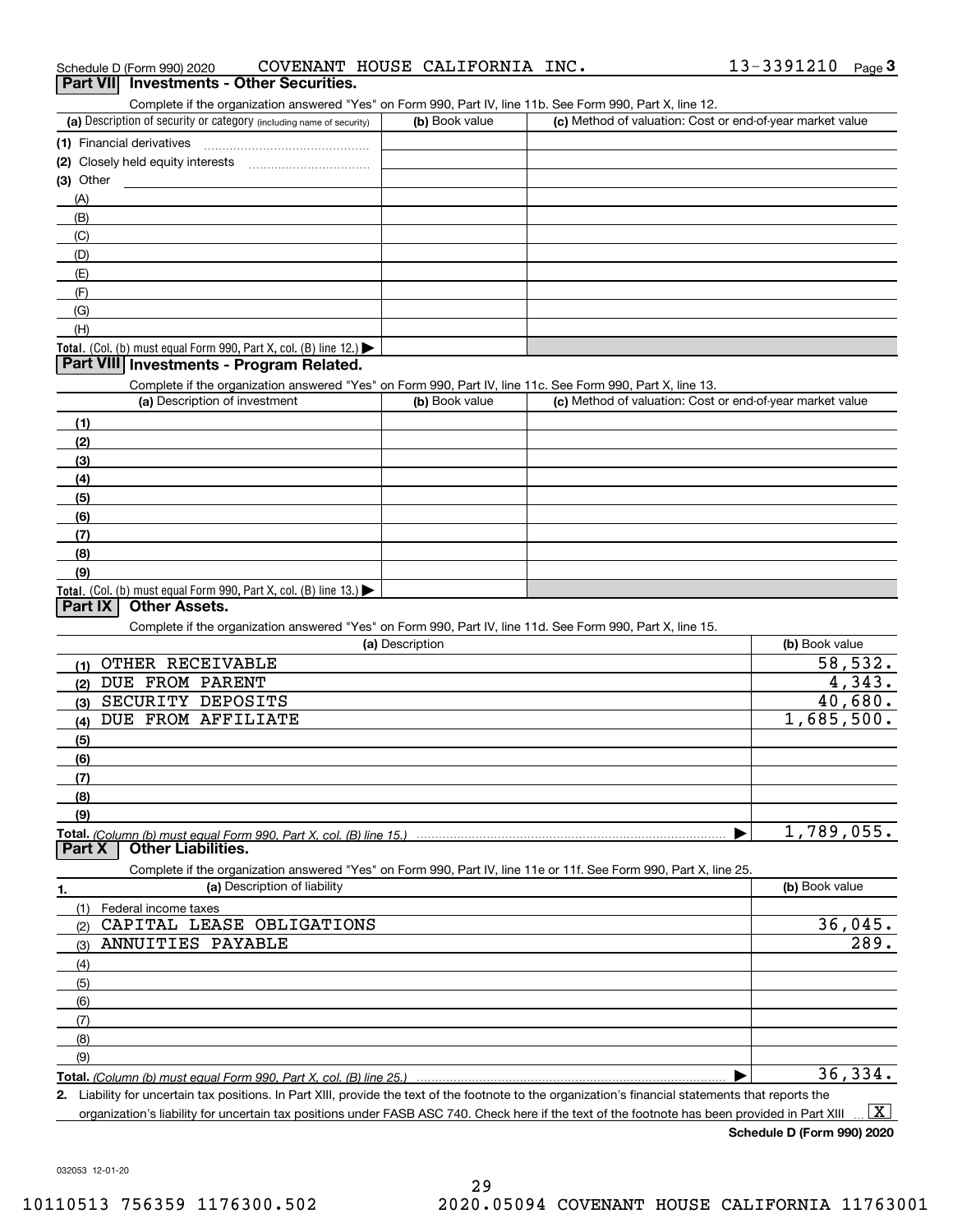|    | COVENANT HOUSE CALIFORNIA INC.<br>Schedule D (Form 990) 2020                                                                                                   |                |              |                | 13-3391210<br>Page 4        |
|----|----------------------------------------------------------------------------------------------------------------------------------------------------------------|----------------|--------------|----------------|-----------------------------|
|    | Reconciliation of Revenue per Audited Financial Statements With Revenue per Return.<br><b>Part XI</b>                                                          |                |              |                |                             |
|    | Complete if the organization answered "Yes" on Form 990, Part IV, line 12a.                                                                                    |                |              |                |                             |
| 1  | Total revenue, gains, and other support per audited financial statements                                                                                       |                |              | $\blacksquare$ | 24,619,293.                 |
| 2  | Amounts included on line 1 but not on Form 990, Part VIII, line 12:                                                                                            |                |              |                |                             |
| a  | Net unrealized gains (losses) on investments [11] matter than the unrealized gains (losses) on investments [11                                                 | 2a             | 464,156.     |                |                             |
| b  |                                                                                                                                                                | 2 <sub>b</sub> | 1, 129, 535. |                |                             |
| с  | Recoveries of prior year grants [111] Recoveries of prior year grants [11] Masseum Marchantel Marchantel March                                                 | 2c             |              |                |                             |
| d  |                                                                                                                                                                | 2d             |              |                |                             |
| е  | Add lines 2a through 2d                                                                                                                                        |                |              | 2е             | 1,593,691.                  |
| 3  |                                                                                                                                                                |                |              | $\mathbf{a}$   | $\overline{23}$ , 025, 602. |
| 4  | Amounts included on Form 990, Part VIII, line 12, but not on line 1:                                                                                           |                |              |                |                             |
|    |                                                                                                                                                                | 4a             |              |                |                             |
| b  | Other (Describe in Part XIII.) <b>Construction Contract Construction</b> Chemistry Chemistry Chemistry Chemistry Chemistry                                     | 4b             |              |                |                             |
|    | c Add lines 4a and 4b                                                                                                                                          |                |              | 4c             |                             |
| 5  |                                                                                                                                                                |                |              | 5              | 23,025,602.                 |
|    | Part XII   Reconciliation of Expenses per Audited Financial Statements With Expenses per Return.                                                               |                |              |                |                             |
|    | Complete if the organization answered "Yes" on Form 990, Part IV, line 12a.                                                                                    |                |              |                |                             |
| 1  |                                                                                                                                                                |                |              | $\blacksquare$ | 20,081,460.                 |
| 2  | Amounts included on line 1 but not on Form 990, Part IX, line 25:                                                                                              |                |              |                |                             |
| a  |                                                                                                                                                                | 2a             | 313,031.     |                |                             |
| b  |                                                                                                                                                                | 2 <sub>b</sub> |              |                |                             |
| c. |                                                                                                                                                                | 2c             |              |                |                             |
| d  |                                                                                                                                                                | 2d             | 32,750.      |                |                             |
|    |                                                                                                                                                                |                |              | 2e             | 345, 781.                   |
| 3  |                                                                                                                                                                |                |              | $\mathbf{a}$   | 19,735,679.                 |
| 4  | Amounts included on Form 990, Part IX, line 25, but not on line 1:                                                                                             |                |              |                |                             |
| a  | Investment expenses not included on Form 990, Part VIII, line 7b [1000000000000000000000000000000000                                                           | 4a             |              |                |                             |
|    |                                                                                                                                                                | 4b             |              |                |                             |
|    | c Add lines 4a and 4b                                                                                                                                          |                |              | 4c             |                             |
|    |                                                                                                                                                                |                |              | 5              | 19,735,679.                 |
|    | Part XIII Supplemental Information.                                                                                                                            |                |              |                |                             |
|    | Provide the descriptions required for Part II, lines 3, 5, and 9; Part III, lines 1a and 4; Part IV, lines 1b and 2b; Part V, line 4; Part X, line 2; Part XI, |                |              |                |                             |
|    | lines 2d and 4b; and Part XII, lines 2d and 4b. Also complete this part to provide any additional information.                                                 |                |              |                |                             |
|    |                                                                                                                                                                |                |              |                |                             |
|    |                                                                                                                                                                |                |              |                |                             |

#### PART X, LINE 2:

|  | THE ORGANIZATION RECOGNIZES THE EFFECT OF INCOME TAX POSITIONS ONLY IF |  |  |  |  |  |  |  |  |  |  |
|--|------------------------------------------------------------------------|--|--|--|--|--|--|--|--|--|--|
|--|------------------------------------------------------------------------|--|--|--|--|--|--|--|--|--|--|

THOSE POSITIONS ARE MORE LIKELY THAN NOT TO BE SUSTAINED. MANAGEMENT HAS

DETERMINED THAT THE ORGANIZATION HAD NO UNCERTAIN TAX POSITIONS THAT WOULD

REQUIRE FINANCIAL STATEMENT RECOGNITION AND/OR DISCLOSURE. THE

ORGANIZATION IS NO LONGER SUBJECT TO EXAMINATIONS BY THE APPLICABLE TAXING

JURISDICTIONS FOR YEARS PRIOR TO JUNE 30, 2018.

#### PART XII, LINE 2D - OTHER ADJUSTMENTS:

### WRITE OFF OF UNCOLLECTIBLE PLEDGES **ALL 20 YOU CONTROLLY SET ALL 32,750.**

032054 12-01-20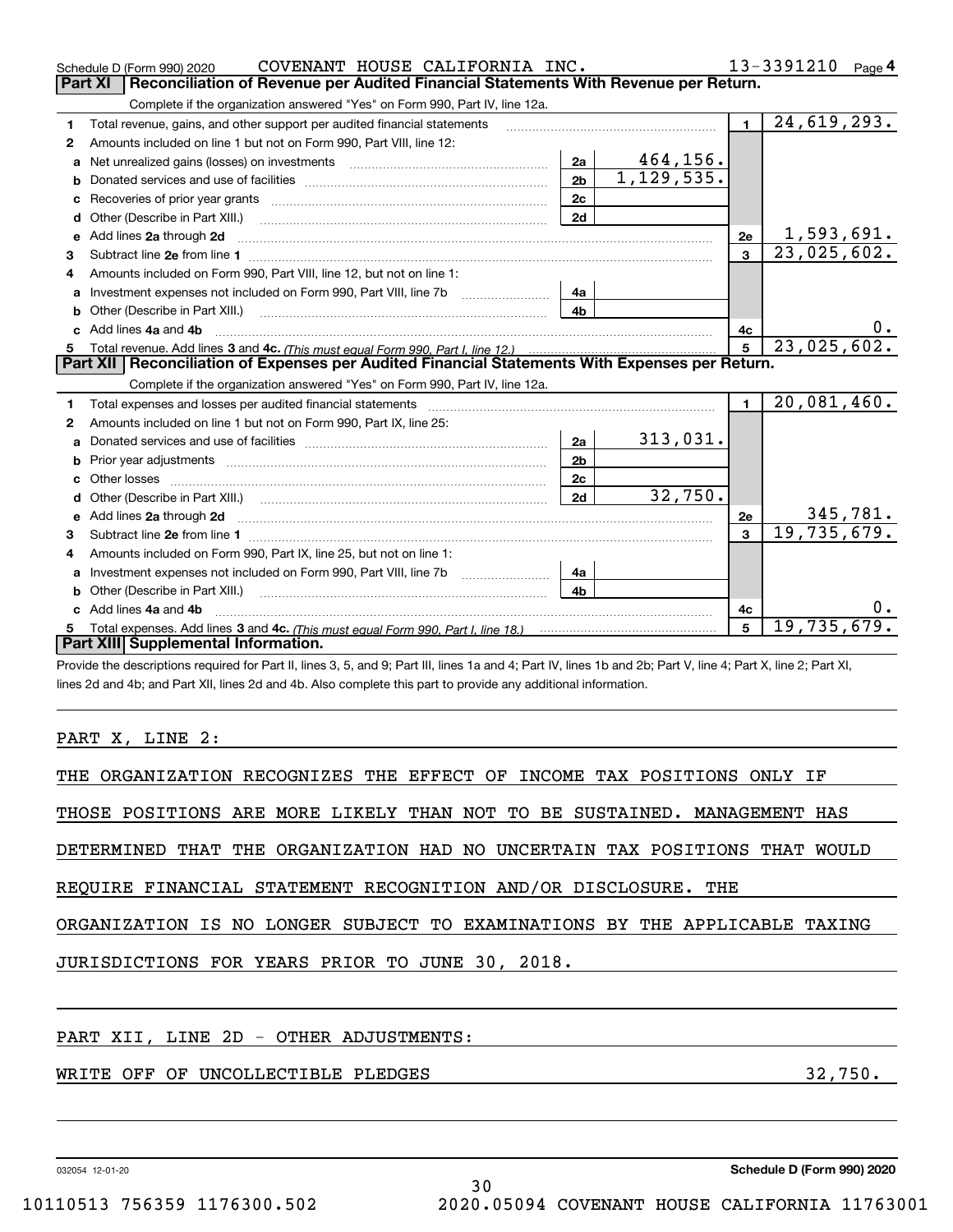| Schedule D (Form 990) 2020 |  |
|----------------------------|--|
|                            |  |

| <b>Part XIII Supplemental Information</b> (continued) |                            |
|-------------------------------------------------------|----------------------------|
|                                                       |                            |
|                                                       |                            |
|                                                       |                            |
|                                                       |                            |
|                                                       |                            |
|                                                       |                            |
|                                                       |                            |
|                                                       |                            |
|                                                       |                            |
|                                                       |                            |
|                                                       |                            |
|                                                       |                            |
|                                                       |                            |
|                                                       |                            |
|                                                       |                            |
|                                                       |                            |
|                                                       |                            |
|                                                       |                            |
|                                                       |                            |
|                                                       |                            |
|                                                       |                            |
|                                                       |                            |
|                                                       |                            |
|                                                       |                            |
|                                                       |                            |
|                                                       |                            |
|                                                       |                            |
|                                                       |                            |
|                                                       | Schedule D (Form 990) 2020 |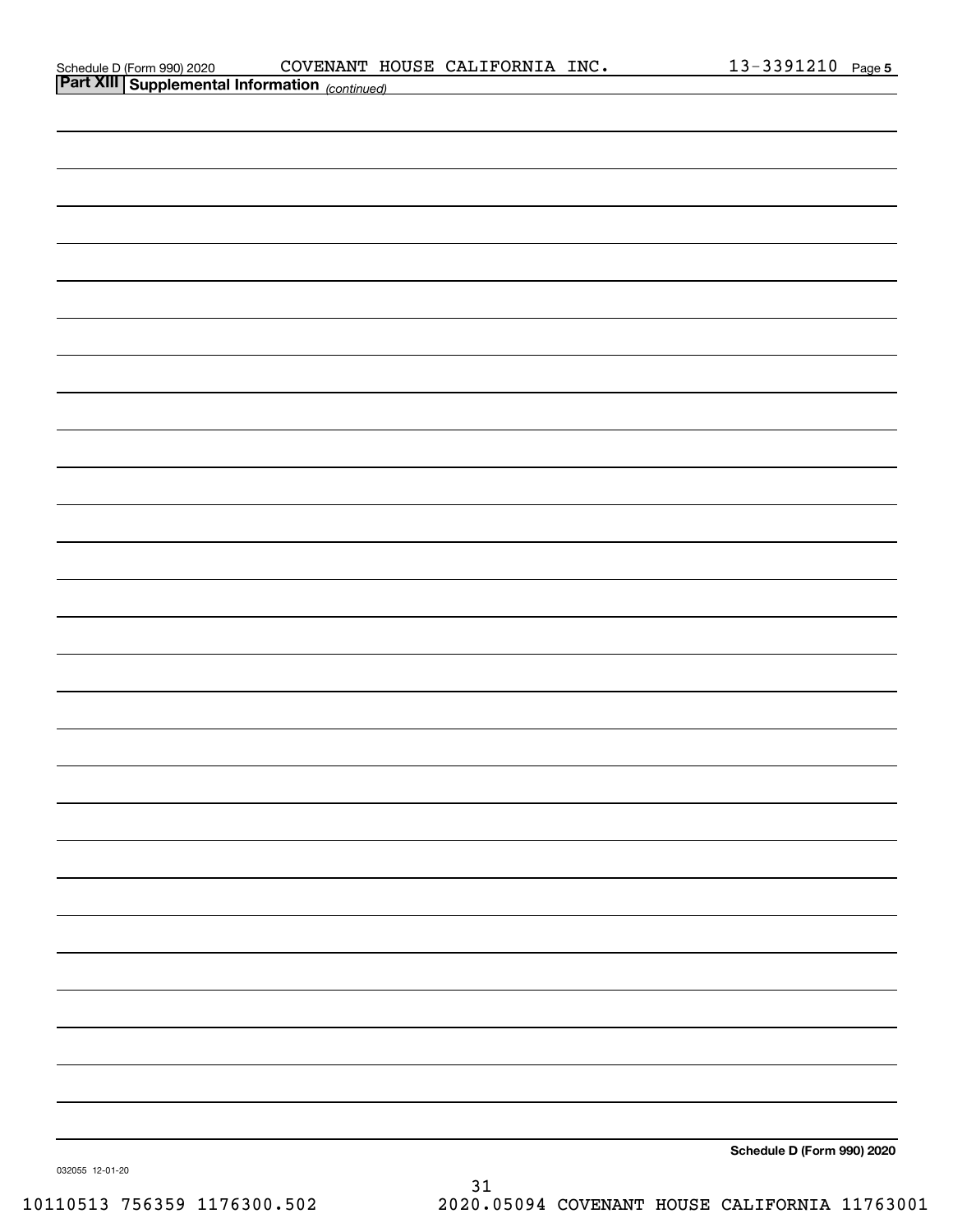| <b>SCHEDULE G</b>                                                                                                                                  |                                                                                                                                                                     | <b>Supplemental Information Regarding Fundraising or Gaming Activities</b>                                                                         |                         |                                                 |                                       |  |                                        | OMB No. 1545-0047                       |  |  |  |  |  |
|----------------------------------------------------------------------------------------------------------------------------------------------------|---------------------------------------------------------------------------------------------------------------------------------------------------------------------|----------------------------------------------------------------------------------------------------------------------------------------------------|-------------------------|-------------------------------------------------|---------------------------------------|--|----------------------------------------|-----------------------------------------|--|--|--|--|--|
| (Form 990 or 990-EZ)                                                                                                                               | Complete if the organization answered "Yes" on Form 990, Part IV, line 17, 18, or 19, or if the<br>organization entered more than \$15,000 on Form 990-EZ, line 6a. |                                                                                                                                                    |                         |                                                 |                                       |  |                                        |                                         |  |  |  |  |  |
| Department of the Treasury                                                                                                                         |                                                                                                                                                                     | Attach to Form 990 or Form 990-EZ.                                                                                                                 |                         |                                                 |                                       |  |                                        | <b>Open to Public</b>                   |  |  |  |  |  |
| Internal Revenue Service                                                                                                                           |                                                                                                                                                                     | Go to www.irs.gov/Form990 for instructions and the latest information.                                                                             |                         |                                                 |                                       |  |                                        | Inspection                              |  |  |  |  |  |
| Name of the organization                                                                                                                           | <b>Employer identification number</b><br>13-3391210<br>COVENANT HOUSE CALIFORNIA INC.                                                                               |                                                                                                                                                    |                         |                                                 |                                       |  |                                        |                                         |  |  |  |  |  |
| Part I<br>Fundraising Activities. Complete if the organization answered "Yes" on Form 990, Part IV, line 17. Form 990-EZ filers are not            |                                                                                                                                                                     |                                                                                                                                                    |                         |                                                 |                                       |  |                                        |                                         |  |  |  |  |  |
| required to complete this part.<br>1 Indicate whether the organization raised funds through any of the following activities. Check all that apply. |                                                                                                                                                                     |                                                                                                                                                    |                         |                                                 |                                       |  |                                        |                                         |  |  |  |  |  |
| Mail solicitations<br>a                                                                                                                            |                                                                                                                                                                     | e                                                                                                                                                  |                         |                                                 | Solicitation of non-government grants |  |                                        |                                         |  |  |  |  |  |
| Internet and email solicitations<br>Solicitation of government grants<br>b<br>f                                                                    |                                                                                                                                                                     |                                                                                                                                                    |                         |                                                 |                                       |  |                                        |                                         |  |  |  |  |  |
| Phone solicitations<br>Special fundraising events<br>c<br>g                                                                                        |                                                                                                                                                                     |                                                                                                                                                    |                         |                                                 |                                       |  |                                        |                                         |  |  |  |  |  |
|                                                                                                                                                    | In-person solicitations<br>d<br>2 a Did the organization have a written or oral agreement with any individual (including officers, directors, trustees, or          |                                                                                                                                                    |                         |                                                 |                                       |  |                                        |                                         |  |  |  |  |  |
|                                                                                                                                                    |                                                                                                                                                                     | key employees listed in Form 990, Part VII) or entity in connection with professional fundraising services?                                        |                         |                                                 |                                       |  | Yes                                    | No                                      |  |  |  |  |  |
|                                                                                                                                                    |                                                                                                                                                                     | <b>b</b> If "Yes," list the 10 highest paid individuals or entities (fundraisers) pursuant to agreements under which the fundraiser is to be       |                         |                                                 |                                       |  |                                        |                                         |  |  |  |  |  |
| compensated at least \$5,000 by the organization.                                                                                                  |                                                                                                                                                                     |                                                                                                                                                    |                         |                                                 |                                       |  |                                        |                                         |  |  |  |  |  |
| (i) Name and address of individual                                                                                                                 |                                                                                                                                                                     | (ii) Activity                                                                                                                                      | (iii) Did<br>fundraiser |                                                 | (iv) Gross receipts                   |  | (v) Amount paid<br>to (or retained by) | (vi) Amount paid<br>to (or retained by) |  |  |  |  |  |
| or entity (fundraiser)                                                                                                                             |                                                                                                                                                                     |                                                                                                                                                    |                         | have custody<br>or control of<br>contributions? | from activity                         |  | fundraiser<br>listed in col. (i)       | organization                            |  |  |  |  |  |
|                                                                                                                                                    |                                                                                                                                                                     |                                                                                                                                                    | Yes                     | No                                              |                                       |  |                                        |                                         |  |  |  |  |  |
|                                                                                                                                                    |                                                                                                                                                                     |                                                                                                                                                    |                         |                                                 |                                       |  |                                        |                                         |  |  |  |  |  |
|                                                                                                                                                    |                                                                                                                                                                     |                                                                                                                                                    |                         |                                                 |                                       |  |                                        |                                         |  |  |  |  |  |
|                                                                                                                                                    |                                                                                                                                                                     |                                                                                                                                                    |                         |                                                 |                                       |  |                                        |                                         |  |  |  |  |  |
|                                                                                                                                                    |                                                                                                                                                                     |                                                                                                                                                    |                         |                                                 |                                       |  |                                        |                                         |  |  |  |  |  |
|                                                                                                                                                    |                                                                                                                                                                     |                                                                                                                                                    |                         |                                                 |                                       |  |                                        |                                         |  |  |  |  |  |
|                                                                                                                                                    |                                                                                                                                                                     |                                                                                                                                                    |                         |                                                 |                                       |  |                                        |                                         |  |  |  |  |  |
|                                                                                                                                                    |                                                                                                                                                                     |                                                                                                                                                    |                         |                                                 |                                       |  |                                        |                                         |  |  |  |  |  |
|                                                                                                                                                    |                                                                                                                                                                     |                                                                                                                                                    |                         |                                                 |                                       |  |                                        |                                         |  |  |  |  |  |
|                                                                                                                                                    |                                                                                                                                                                     |                                                                                                                                                    |                         |                                                 |                                       |  |                                        |                                         |  |  |  |  |  |
|                                                                                                                                                    |                                                                                                                                                                     |                                                                                                                                                    |                         |                                                 |                                       |  |                                        |                                         |  |  |  |  |  |
|                                                                                                                                                    |                                                                                                                                                                     |                                                                                                                                                    |                         |                                                 |                                       |  |                                        |                                         |  |  |  |  |  |
|                                                                                                                                                    |                                                                                                                                                                     |                                                                                                                                                    |                         |                                                 |                                       |  |                                        |                                         |  |  |  |  |  |
|                                                                                                                                                    |                                                                                                                                                                     |                                                                                                                                                    |                         |                                                 |                                       |  |                                        |                                         |  |  |  |  |  |
| Total                                                                                                                                              |                                                                                                                                                                     | 3 List all states in which the organization is registered or licensed to solicit contributions or has been notified it is exempt from registration |                         |                                                 |                                       |  |                                        |                                         |  |  |  |  |  |
| or licensing.                                                                                                                                      |                                                                                                                                                                     |                                                                                                                                                    |                         |                                                 |                                       |  |                                        |                                         |  |  |  |  |  |
|                                                                                                                                                    |                                                                                                                                                                     |                                                                                                                                                    |                         |                                                 |                                       |  |                                        |                                         |  |  |  |  |  |
|                                                                                                                                                    |                                                                                                                                                                     |                                                                                                                                                    |                         |                                                 |                                       |  |                                        |                                         |  |  |  |  |  |
|                                                                                                                                                    |                                                                                                                                                                     |                                                                                                                                                    |                         |                                                 |                                       |  |                                        |                                         |  |  |  |  |  |
|                                                                                                                                                    |                                                                                                                                                                     |                                                                                                                                                    |                         |                                                 |                                       |  |                                        |                                         |  |  |  |  |  |
|                                                                                                                                                    |                                                                                                                                                                     |                                                                                                                                                    |                         |                                                 |                                       |  |                                        |                                         |  |  |  |  |  |
|                                                                                                                                                    |                                                                                                                                                                     |                                                                                                                                                    |                         |                                                 |                                       |  |                                        |                                         |  |  |  |  |  |
|                                                                                                                                                    |                                                                                                                                                                     |                                                                                                                                                    |                         |                                                 |                                       |  |                                        |                                         |  |  |  |  |  |
|                                                                                                                                                    |                                                                                                                                                                     |                                                                                                                                                    |                         |                                                 |                                       |  |                                        |                                         |  |  |  |  |  |
|                                                                                                                                                    |                                                                                                                                                                     | LHA For Paperwork Reduction Act Notice, see the Instructions for Form 990 or 990-EZ.                                                               |                         |                                                 |                                       |  |                                        | Schedule G (Form 990 or 990-EZ) 2020    |  |  |  |  |  |

032081 11-25-20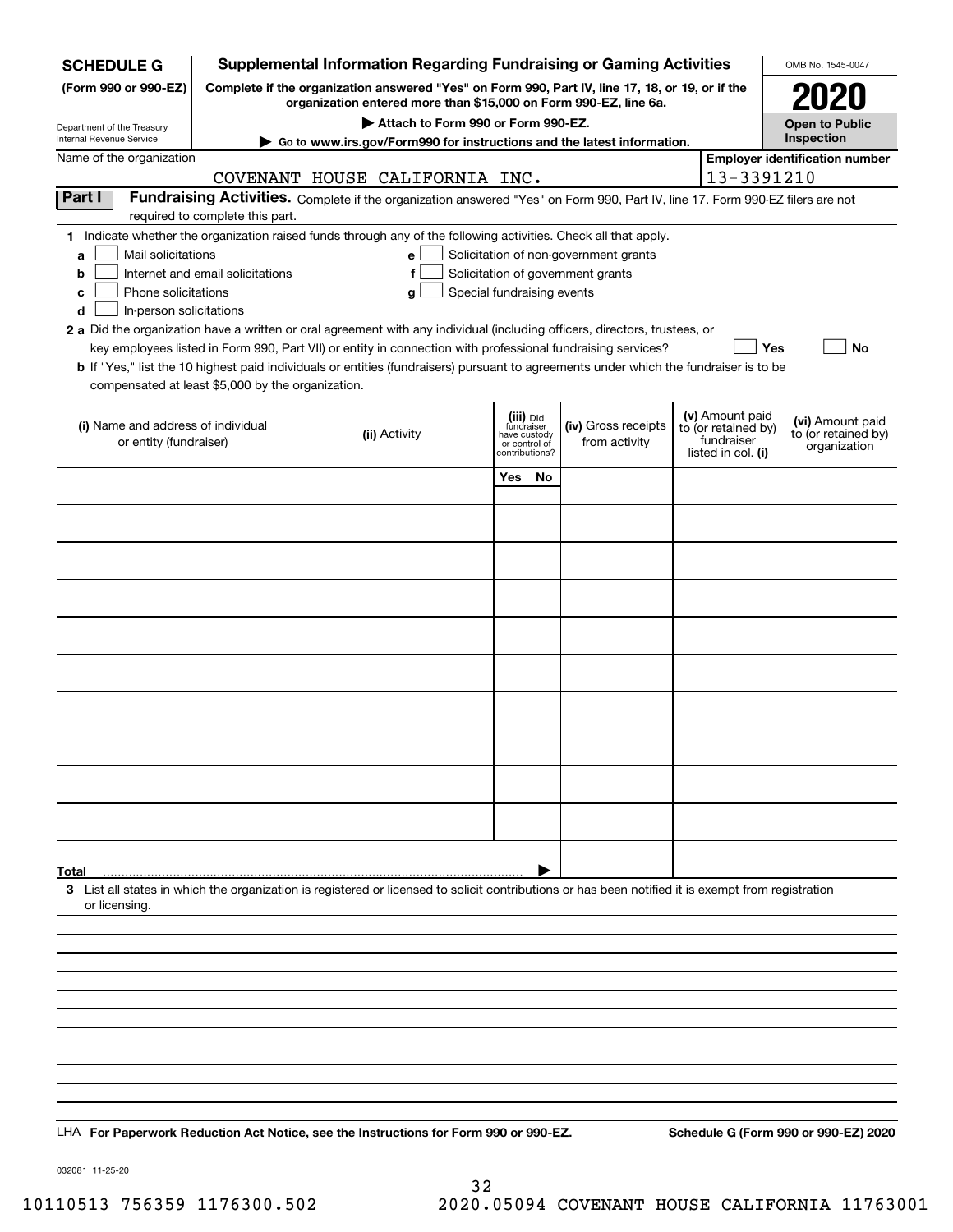|                 |                                                                                                                                                                                                                                                                                       | Schedule G (Form 990 or 990-EZ) 2020 COVENANT HOUSE CALIFORNIA INC.                                                                                                                                                                       |                |                         |                  | $13 - 3391210$ Page 2                     |  |  |  |  |  |
|-----------------|---------------------------------------------------------------------------------------------------------------------------------------------------------------------------------------------------------------------------------------------------------------------------------------|-------------------------------------------------------------------------------------------------------------------------------------------------------------------------------------------------------------------------------------------|----------------|-------------------------|------------------|-------------------------------------------|--|--|--|--|--|
|                 | Part II<br>Fundraising Events. Complete if the organization answered "Yes" on Form 990, Part IV, line 18, or reported more than \$15,000<br>of fundraising event contributions and gross income on Form 990-EZ, lines 1 and 6b. List events with gross receipts greater than \$5,000. |                                                                                                                                                                                                                                           |                |                         |                  |                                           |  |  |  |  |  |
|                 |                                                                                                                                                                                                                                                                                       |                                                                                                                                                                                                                                           | (a) Event $#1$ | $(b)$ Event #2          | (c) Other events |                                           |  |  |  |  |  |
|                 |                                                                                                                                                                                                                                                                                       |                                                                                                                                                                                                                                           | CEO SLEEPOUT   |                         |                  | (d) Total events<br>(add col. (a) through |  |  |  |  |  |
|                 |                                                                                                                                                                                                                                                                                       |                                                                                                                                                                                                                                           |                | <b>GALA EVENT</b>       | 1                | col. (c)                                  |  |  |  |  |  |
|                 |                                                                                                                                                                                                                                                                                       |                                                                                                                                                                                                                                           | (event type)   | (event type)            | (total number)   |                                           |  |  |  |  |  |
| Revenue         | 1                                                                                                                                                                                                                                                                                     |                                                                                                                                                                                                                                           | 190,194.       | 167,608.                | 26,013.          | 383,815.                                  |  |  |  |  |  |
|                 | $\mathbf{2}$                                                                                                                                                                                                                                                                          |                                                                                                                                                                                                                                           | 190,194.       | 150,443.                | 26,013.          | 366,650.                                  |  |  |  |  |  |
|                 | 3                                                                                                                                                                                                                                                                                     | Gross income (line 1 minus line 2)                                                                                                                                                                                                        |                | 17, 165.                |                  | 17, 165.                                  |  |  |  |  |  |
|                 |                                                                                                                                                                                                                                                                                       |                                                                                                                                                                                                                                           |                |                         |                  |                                           |  |  |  |  |  |
|                 | 5                                                                                                                                                                                                                                                                                     |                                                                                                                                                                                                                                           |                |                         |                  |                                           |  |  |  |  |  |
| Direct Expenses | 6                                                                                                                                                                                                                                                                                     |                                                                                                                                                                                                                                           |                |                         |                  |                                           |  |  |  |  |  |
|                 | 7                                                                                                                                                                                                                                                                                     | Food and beverages                                                                                                                                                                                                                        |                |                         |                  |                                           |  |  |  |  |  |
|                 | 8                                                                                                                                                                                                                                                                                     |                                                                                                                                                                                                                                           |                |                         |                  |                                           |  |  |  |  |  |
|                 | 9                                                                                                                                                                                                                                                                                     |                                                                                                                                                                                                                                           | 62, 251.       |                         | 4, 244.          | 66,495.                                   |  |  |  |  |  |
|                 | 10                                                                                                                                                                                                                                                                                    | Direct expense summary. Add lines 4 through 9 in column (d)                                                                                                                                                                               |                |                         |                  | 66,495.                                   |  |  |  |  |  |
|                 | Part III                                                                                                                                                                                                                                                                              | Gaming. Complete if the organization answered "Yes" on Form 990, Part IV, line 19, or reported more than                                                                                                                                  |                |                         |                  | $-49,330.$                                |  |  |  |  |  |
|                 |                                                                                                                                                                                                                                                                                       | \$15,000 on Form 990-EZ, line 6a.                                                                                                                                                                                                         |                |                         |                  |                                           |  |  |  |  |  |
|                 |                                                                                                                                                                                                                                                                                       |                                                                                                                                                                                                                                           | (a) Bingo      | (b) Pull tabs/instant   | (c) Other gaming | (d) Total gaming (add                     |  |  |  |  |  |
| Revenue         |                                                                                                                                                                                                                                                                                       |                                                                                                                                                                                                                                           |                | bingo/progressive bingo |                  | col. (a) through col. (c))                |  |  |  |  |  |
|                 |                                                                                                                                                                                                                                                                                       |                                                                                                                                                                                                                                           |                |                         |                  |                                           |  |  |  |  |  |
|                 | 1.                                                                                                                                                                                                                                                                                    |                                                                                                                                                                                                                                           |                |                         |                  |                                           |  |  |  |  |  |
|                 | 2                                                                                                                                                                                                                                                                                     |                                                                                                                                                                                                                                           |                |                         |                  |                                           |  |  |  |  |  |
| Expenses        | 3                                                                                                                                                                                                                                                                                     |                                                                                                                                                                                                                                           |                |                         |                  |                                           |  |  |  |  |  |
| $\pm$<br>Dire   | 4                                                                                                                                                                                                                                                                                     |                                                                                                                                                                                                                                           |                |                         |                  |                                           |  |  |  |  |  |
|                 | 5                                                                                                                                                                                                                                                                                     |                                                                                                                                                                                                                                           |                |                         |                  |                                           |  |  |  |  |  |
|                 |                                                                                                                                                                                                                                                                                       |                                                                                                                                                                                                                                           | %<br>Yes       | %<br>Yes                | <b>Yes</b><br>%  |                                           |  |  |  |  |  |
|                 | 6                                                                                                                                                                                                                                                                                     | Volunteer labor                                                                                                                                                                                                                           | No.            | No                      | No               |                                           |  |  |  |  |  |
|                 | 7                                                                                                                                                                                                                                                                                     | Direct expense summary. Add lines 2 through 5 in column (d)                                                                                                                                                                               |                |                         |                  |                                           |  |  |  |  |  |
|                 | 8                                                                                                                                                                                                                                                                                     |                                                                                                                                                                                                                                           |                |                         |                  |                                           |  |  |  |  |  |
|                 |                                                                                                                                                                                                                                                                                       |                                                                                                                                                                                                                                           |                |                         |                  |                                           |  |  |  |  |  |
| 9               |                                                                                                                                                                                                                                                                                       | Enter the state(s) in which the organization conducts gaming activities:                                                                                                                                                                  |                |                         |                  |                                           |  |  |  |  |  |
|                 | Yes<br><b>No</b><br><b>b</b> If "No," explain: <u>example and the set of the set of the set of the set of the set of the set of the set of the set of the set of the set of the set of the set of the set of the set of the set of the set of the set of </u>                         |                                                                                                                                                                                                                                           |                |                         |                  |                                           |  |  |  |  |  |
|                 |                                                                                                                                                                                                                                                                                       |                                                                                                                                                                                                                                           |                |                         |                  |                                           |  |  |  |  |  |
|                 |                                                                                                                                                                                                                                                                                       | <b>b</b> If "Yes," explain: <u>example and the set of the set of the set of the set of the set of the set of the set of the set of the set of the set of the set of the set of the set of the set of the set of the set of the set of</u> |                |                         |                  | Yes<br>No                                 |  |  |  |  |  |
|                 |                                                                                                                                                                                                                                                                                       |                                                                                                                                                                                                                                           |                |                         |                  |                                           |  |  |  |  |  |
|                 |                                                                                                                                                                                                                                                                                       |                                                                                                                                                                                                                                           |                |                         |                  |                                           |  |  |  |  |  |
|                 |                                                                                                                                                                                                                                                                                       | 032082 11-25-20                                                                                                                                                                                                                           |                |                         |                  | Schedule G (Form 990 or 990-EZ) 2020      |  |  |  |  |  |

**Schedule G (Form 990 or 990-EZ) 2020**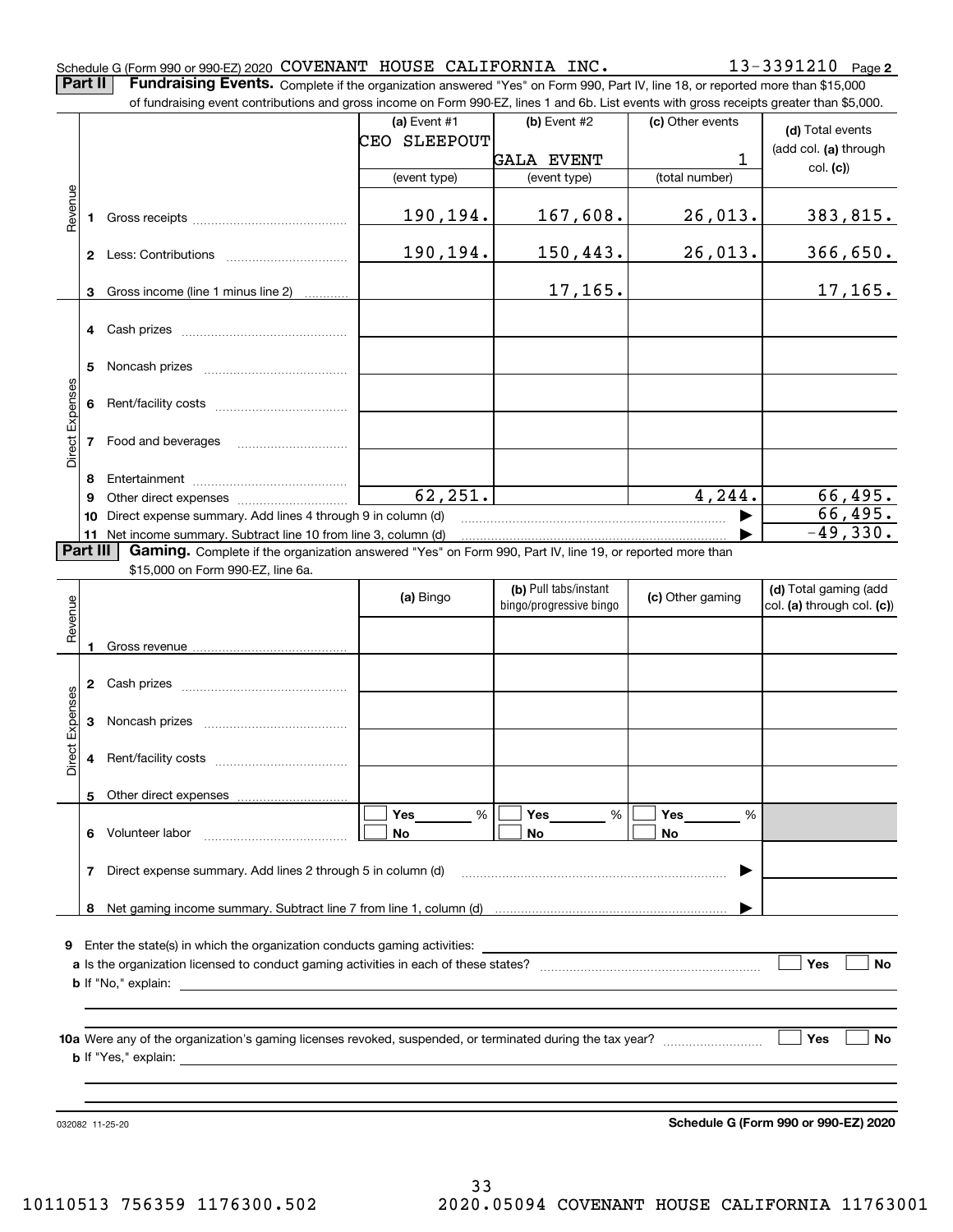| Schedule G (Form 990 or 990-EZ) 2020 COVENANT HOUSE CALIFORNIA INC.                                                                                           | 13-3391210      | Page 3    |
|---------------------------------------------------------------------------------------------------------------------------------------------------------------|-----------------|-----------|
|                                                                                                                                                               | Yes             | No        |
| 12 Is the organization a grantor, beneficiary or trustee of a trust, or a member of a partnership or other entity formed                                      |                 |           |
|                                                                                                                                                               | Yes             | <b>No</b> |
| 13 Indicate the percentage of gaming activity conducted in:                                                                                                   |                 |           |
|                                                                                                                                                               | <u>13a</u>      | %         |
| <b>b</b> An outside facility <i>www.communicality www.communicality.communicality www.communicality www.communicality.communicality www.communicality.com</i> | 13 <sub>b</sub> | %         |
| 14 Enter the name and address of the person who prepares the organization's gaming/special events books and records:                                          |                 |           |
|                                                                                                                                                               |                 |           |
|                                                                                                                                                               |                 |           |
| 15a Does the organization have a contract with a third party from whom the organization receives gaming revenue?                                              | Yes             | No        |
| <b>b</b> If "Yes," enter the amount of gaming revenue received by the organization $\triangleright$ \$ ____________________ and the amount                    |                 |           |
|                                                                                                                                                               |                 |           |
| c If "Yes," enter name and address of the third party:                                                                                                        |                 |           |
|                                                                                                                                                               |                 |           |
| Name $\blacktriangleright$ $\_\_\_\_\_\_\_\_\_\$                                                                                                              |                 |           |
|                                                                                                                                                               |                 |           |
|                                                                                                                                                               |                 |           |
|                                                                                                                                                               |                 |           |
| 16 Gaming manager information:                                                                                                                                |                 |           |
| Name $\blacktriangleright$ $\frac{1}{\sqrt{1-\frac{1}{2}}\left(1-\frac{1}{2}\right)}$                                                                         |                 |           |
|                                                                                                                                                               |                 |           |
| Gaming manager compensation > \$                                                                                                                              |                 |           |
|                                                                                                                                                               |                 |           |
|                                                                                                                                                               |                 |           |
|                                                                                                                                                               |                 |           |
|                                                                                                                                                               |                 |           |
|                                                                                                                                                               |                 |           |
| Director/officer<br>Employee<br>∫ Independent contractor                                                                                                      |                 |           |
| 17 Mandatory distributions:                                                                                                                                   |                 |           |
| a Is the organization required under state law to make charitable distributions from the gaming proceeds to                                                   |                 |           |
| $\Box$ Yes $\Box$ No<br>retain the state gaming license?                                                                                                      |                 |           |
| <b>b</b> Enter the amount of distributions required under state law to be distributed to other exempt organizations or spent in the                           |                 |           |
| organization's own exempt activities during the tax year $\triangleright$ \$                                                                                  |                 |           |
| <b>Part IV</b><br>Supplemental Information. Provide the explanations required by Part I, line 2b, columns (iii) and (v); and Part III, lines 9, 9b, 10b,      |                 |           |
| 15b, 15c, 16, and 17b, as applicable. Also provide any additional information. See instructions.                                                              |                 |           |
|                                                                                                                                                               |                 |           |
|                                                                                                                                                               |                 |           |
|                                                                                                                                                               |                 |           |
|                                                                                                                                                               |                 |           |
|                                                                                                                                                               |                 |           |
|                                                                                                                                                               |                 |           |
|                                                                                                                                                               |                 |           |
|                                                                                                                                                               |                 |           |
|                                                                                                                                                               |                 |           |
|                                                                                                                                                               |                 |           |
|                                                                                                                                                               |                 |           |
|                                                                                                                                                               |                 |           |
|                                                                                                                                                               |                 |           |
|                                                                                                                                                               |                 |           |
|                                                                                                                                                               |                 |           |
| Schedule G (Form 990 or 990-EZ) 2020<br>032083 11-25-20                                                                                                       |                 |           |
| 34                                                                                                                                                            |                 |           |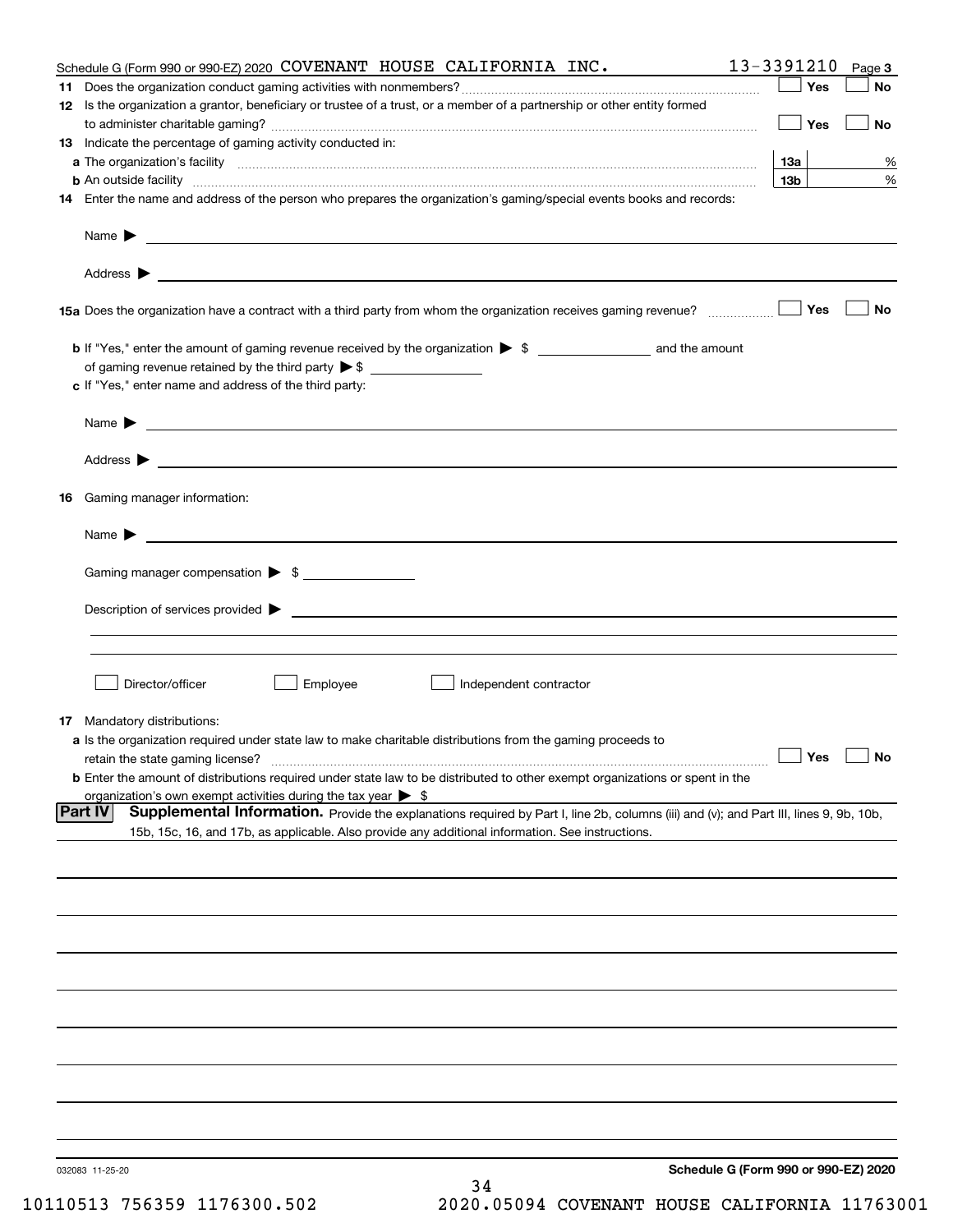| Schedule G (Form 990 or 990-EZ)                       |  | COVENANT HOUSE CALIFORNIA INC. | $13 - 3391210$ Page 4 |  |
|-------------------------------------------------------|--|--------------------------------|-----------------------|--|
| <b>Part IV   Supplemental Information</b> (continued) |  |                                |                       |  |

| <b>Part IV   Supplemental Information</b> (continued) |  |                                 |  |
|-------------------------------------------------------|--|---------------------------------|--|
|                                                       |  |                                 |  |
|                                                       |  |                                 |  |
|                                                       |  |                                 |  |
|                                                       |  |                                 |  |
|                                                       |  |                                 |  |
|                                                       |  |                                 |  |
|                                                       |  |                                 |  |
|                                                       |  |                                 |  |
|                                                       |  |                                 |  |
|                                                       |  |                                 |  |
|                                                       |  |                                 |  |
|                                                       |  |                                 |  |
|                                                       |  |                                 |  |
|                                                       |  |                                 |  |
|                                                       |  |                                 |  |
|                                                       |  |                                 |  |
|                                                       |  |                                 |  |
|                                                       |  |                                 |  |
|                                                       |  |                                 |  |
|                                                       |  |                                 |  |
|                                                       |  |                                 |  |
|                                                       |  |                                 |  |
|                                                       |  |                                 |  |
|                                                       |  |                                 |  |
|                                                       |  |                                 |  |
|                                                       |  |                                 |  |
|                                                       |  |                                 |  |
|                                                       |  |                                 |  |
|                                                       |  |                                 |  |
|                                                       |  | Schedule G (Form 990 or 990-F7) |  |

**Schedule G (Form 990 or 990-EZ)**

032084 04-01-20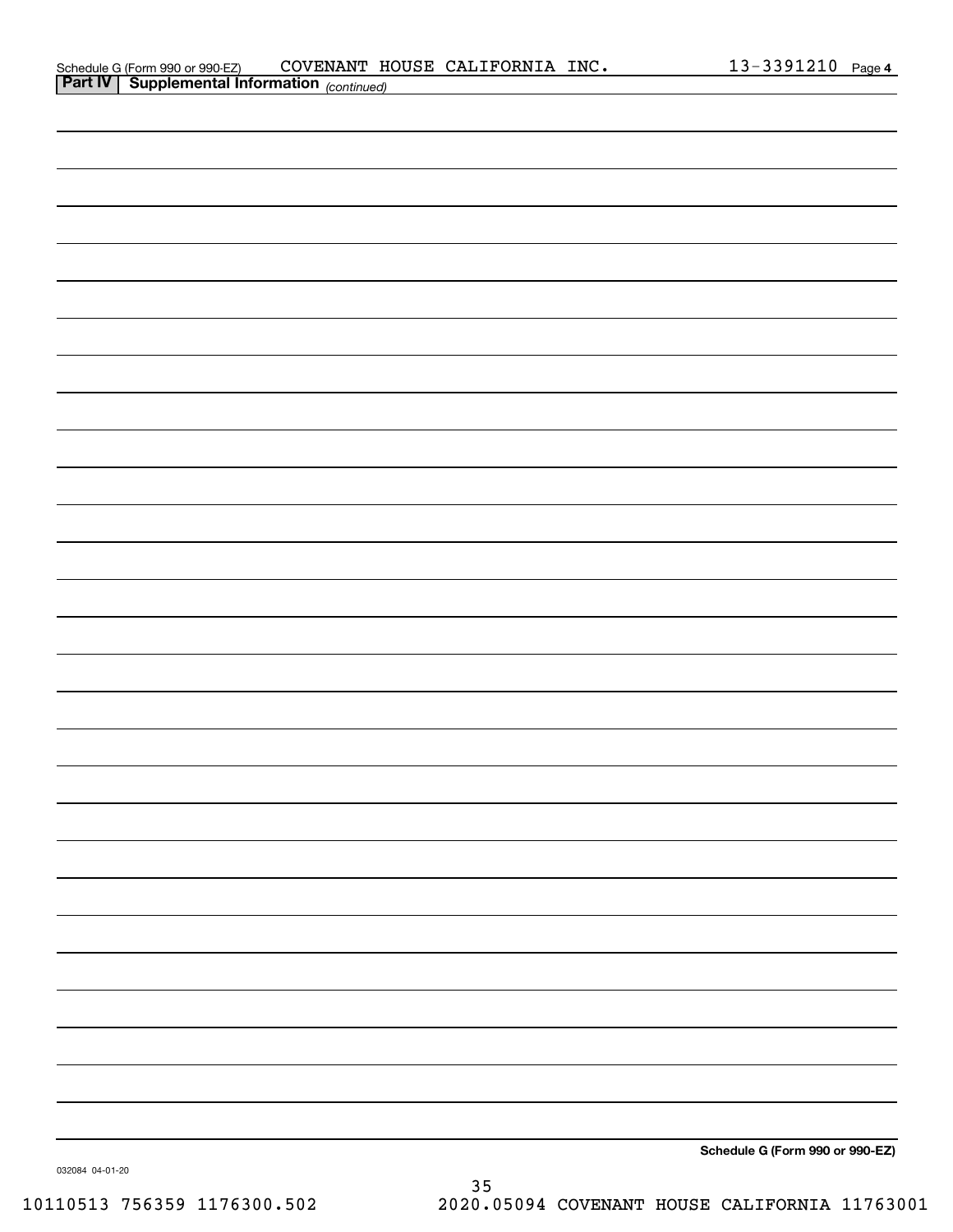| Attach to Form 990.<br><b>Open to Public</b><br>Department of the Treasury<br>Internal Revenue Service<br><b>Inspection</b><br>Go to www.irs.gov/Form990 for the latest information.<br><b>Employer identification number</b><br>Name of the organization<br>13-3391210<br>COVENANT HOUSE CALIFORNIA INC.<br><b>General Information on Grants and Assistance</b><br>Part I<br>Does the organization maintain records to substantiate the amount of the grants or assistance, the grantees' eligibility for the grants or assistance, and the selection<br>$\mathbf{1}$<br>$\boxed{\text{X}}$ Yes<br>No<br>Describe in Part IV the organization's procedures for monitoring the use of grant funds in the United States.<br>$\mathbf{2}$<br>Part II<br>Grants and Other Assistance to Domestic Organizations and Domestic Governments. Complete if the organization answered "Yes" on Form 990, Part IV, line 21, for any<br>recipient that received more than \$5,000. Part II can be duplicated if additional space is needed.<br>(f) Method of<br>(c) IRC section<br>1 (a) Name and address of organization<br>$(b)$ EIN<br>(d) Amount of<br>(e) Amount of<br>(g) Description of<br>(h) Purpose of grant<br>valuation (book,<br>noncash assistance<br>or government<br>(if applicable)<br>cash grant<br>non-cash<br>or assistance<br>FMV, appraisal,<br>assistance<br>other) | <b>SCHEDULE I</b><br>(Form 990) | <b>Grants and Other Assistance to Organizations,</b><br>Governments, and Individuals in the United States<br>Complete if the organization answered "Yes" on Form 990, Part IV, line 21 or 22. |  |  |  |  |  |  |  |  |  |  |
|--------------------------------------------------------------------------------------------------------------------------------------------------------------------------------------------------------------------------------------------------------------------------------------------------------------------------------------------------------------------------------------------------------------------------------------------------------------------------------------------------------------------------------------------------------------------------------------------------------------------------------------------------------------------------------------------------------------------------------------------------------------------------------------------------------------------------------------------------------------------------------------------------------------------------------------------------------------------------------------------------------------------------------------------------------------------------------------------------------------------------------------------------------------------------------------------------------------------------------------------------------------------------------------------------------------------------------------------------------------------------------|---------------------------------|-----------------------------------------------------------------------------------------------------------------------------------------------------------------------------------------------|--|--|--|--|--|--|--|--|--|--|
|                                                                                                                                                                                                                                                                                                                                                                                                                                                                                                                                                                                                                                                                                                                                                                                                                                                                                                                                                                                                                                                                                                                                                                                                                                                                                                                                                                                |                                 |                                                                                                                                                                                               |  |  |  |  |  |  |  |  |  |  |
|                                                                                                                                                                                                                                                                                                                                                                                                                                                                                                                                                                                                                                                                                                                                                                                                                                                                                                                                                                                                                                                                                                                                                                                                                                                                                                                                                                                |                                 |                                                                                                                                                                                               |  |  |  |  |  |  |  |  |  |  |
|                                                                                                                                                                                                                                                                                                                                                                                                                                                                                                                                                                                                                                                                                                                                                                                                                                                                                                                                                                                                                                                                                                                                                                                                                                                                                                                                                                                |                                 |                                                                                                                                                                                               |  |  |  |  |  |  |  |  |  |  |
|                                                                                                                                                                                                                                                                                                                                                                                                                                                                                                                                                                                                                                                                                                                                                                                                                                                                                                                                                                                                                                                                                                                                                                                                                                                                                                                                                                                |                                 |                                                                                                                                                                                               |  |  |  |  |  |  |  |  |  |  |
|                                                                                                                                                                                                                                                                                                                                                                                                                                                                                                                                                                                                                                                                                                                                                                                                                                                                                                                                                                                                                                                                                                                                                                                                                                                                                                                                                                                |                                 |                                                                                                                                                                                               |  |  |  |  |  |  |  |  |  |  |
|                                                                                                                                                                                                                                                                                                                                                                                                                                                                                                                                                                                                                                                                                                                                                                                                                                                                                                                                                                                                                                                                                                                                                                                                                                                                                                                                                                                |                                 |                                                                                                                                                                                               |  |  |  |  |  |  |  |  |  |  |
|                                                                                                                                                                                                                                                                                                                                                                                                                                                                                                                                                                                                                                                                                                                                                                                                                                                                                                                                                                                                                                                                                                                                                                                                                                                                                                                                                                                |                                 |                                                                                                                                                                                               |  |  |  |  |  |  |  |  |  |  |
|                                                                                                                                                                                                                                                                                                                                                                                                                                                                                                                                                                                                                                                                                                                                                                                                                                                                                                                                                                                                                                                                                                                                                                                                                                                                                                                                                                                |                                 |                                                                                                                                                                                               |  |  |  |  |  |  |  |  |  |  |
|                                                                                                                                                                                                                                                                                                                                                                                                                                                                                                                                                                                                                                                                                                                                                                                                                                                                                                                                                                                                                                                                                                                                                                                                                                                                                                                                                                                |                                 |                                                                                                                                                                                               |  |  |  |  |  |  |  |  |  |  |
| Enter total number of section 501(c)(3) and government organizations listed in the line 1 table<br>$\mathbf{2}$                                                                                                                                                                                                                                                                                                                                                                                                                                                                                                                                                                                                                                                                                                                                                                                                                                                                                                                                                                                                                                                                                                                                                                                                                                                                |                                 |                                                                                                                                                                                               |  |  |  |  |  |  |  |  |  |  |
| Enter total number of other organizations listed in the line 1 table<br>3<br>Schedule I (Form 990) 2020<br>LHA For Paperwork Reduction Act Notice, see the Instructions for Form 990.                                                                                                                                                                                                                                                                                                                                                                                                                                                                                                                                                                                                                                                                                                                                                                                                                                                                                                                                                                                                                                                                                                                                                                                          |                                 |                                                                                                                                                                                               |  |  |  |  |  |  |  |  |  |  |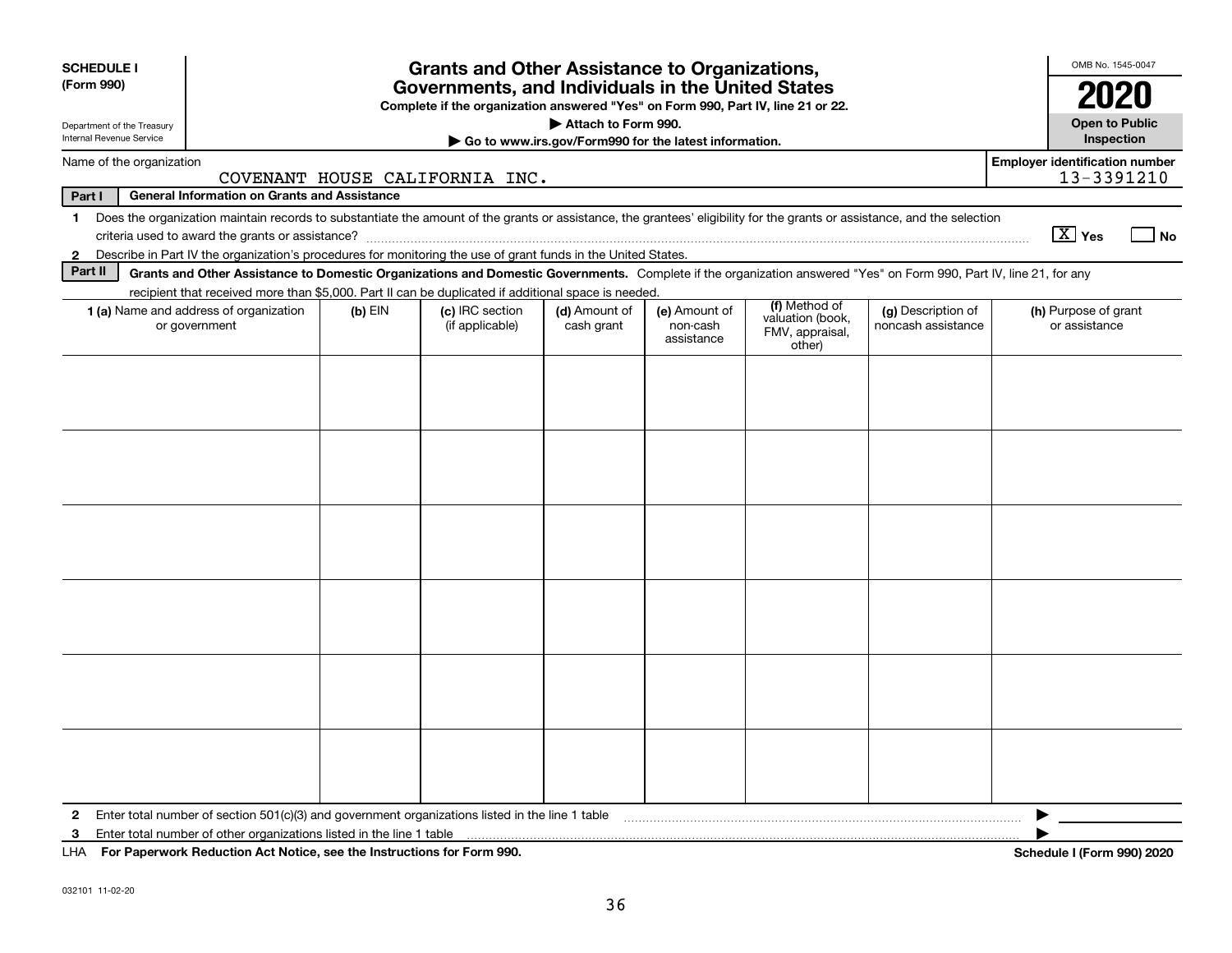**2**

**Part III | Grants and Other Assistance to Domestic Individuals. Complete if the organization answered "Yes" on Form 990, Part IV, line 22.** Part III can be duplicated if additional space is needed.

| (a) Type of grant or assistance                                                                                                                      | (b) Number of<br>recipients | (c) Amount of<br>cash grant | (d) Amount of non-<br>cash assistance | (e) Method of valuation<br>(book, FMV, appraisal, other) | (f) Description of noncash assistance  |  |  |  |  |  |  |  |
|------------------------------------------------------------------------------------------------------------------------------------------------------|-----------------------------|-----------------------------|---------------------------------------|----------------------------------------------------------|----------------------------------------|--|--|--|--|--|--|--|
|                                                                                                                                                      |                             |                             |                                       |                                                          |                                        |  |  |  |  |  |  |  |
| FOOD, SHELTER, CLOTHING & ALLOWANCE                                                                                                                  | 2498                        | $\mathbf{0}$ .              | 4,414,194. COST                       |                                                          | FOOD, SHELTER, CLOTHING &<br>ALLOWANCE |  |  |  |  |  |  |  |
|                                                                                                                                                      |                             |                             |                                       |                                                          |                                        |  |  |  |  |  |  |  |
|                                                                                                                                                      |                             |                             |                                       |                                                          |                                        |  |  |  |  |  |  |  |
|                                                                                                                                                      |                             |                             |                                       |                                                          |                                        |  |  |  |  |  |  |  |
|                                                                                                                                                      |                             |                             |                                       |                                                          |                                        |  |  |  |  |  |  |  |
|                                                                                                                                                      |                             |                             |                                       |                                                          |                                        |  |  |  |  |  |  |  |
|                                                                                                                                                      |                             |                             |                                       |                                                          |                                        |  |  |  |  |  |  |  |
|                                                                                                                                                      |                             |                             |                                       |                                                          |                                        |  |  |  |  |  |  |  |
|                                                                                                                                                      |                             |                             |                                       |                                                          |                                        |  |  |  |  |  |  |  |
| Part IV<br>Supplemental Information. Provide the information required in Part I, line 2; Part III, column (b); and any other additional information. |                             |                             |                                       |                                                          |                                        |  |  |  |  |  |  |  |
| PART I, LINE 2:                                                                                                                                      |                             |                             |                                       |                                                          |                                        |  |  |  |  |  |  |  |
| COVENANT HOUSE CALIFORNIA PROVIDES NON-CASH ASSISTANCE IN THE FORM OF                                                                                |                             |                             |                                       |                                                          |                                        |  |  |  |  |  |  |  |
| MEDICAL, SUBSTANCE ABUSE, VOCATIONAL EDUCATION, JOB TRAINING, AND ETC. AS                                                                            |                             |                             |                                       |                                                          |                                        |  |  |  |  |  |  |  |

SUCH, THERE IS NO REQUIREMENT TO MONITOR THE USE OF THESE NON-CASH ITEMS.

COVENANT HOUSE CALIFORNIA REVIEWS ALL GRANT RELATED EXPENDITURES ON A

MONTHLY BASIS, WITH THE MAJORITY OF THE GRANT FUNDS ARE ON A REIMBURSEMENT

BASIS. CONSEQUENTLY ALL EXPENDITURES MUST BE REVIEWED TO INSURE THAT THEY

COMPLY WITH GRANT PROVISIONS PRIOR TO SUBMITTING THE REIMBURSEMENT REQUEST.

#### IN ADDITION, ALL EXPENDITURES/ ASSISTANCES ARE DOCUMENTED IN EACH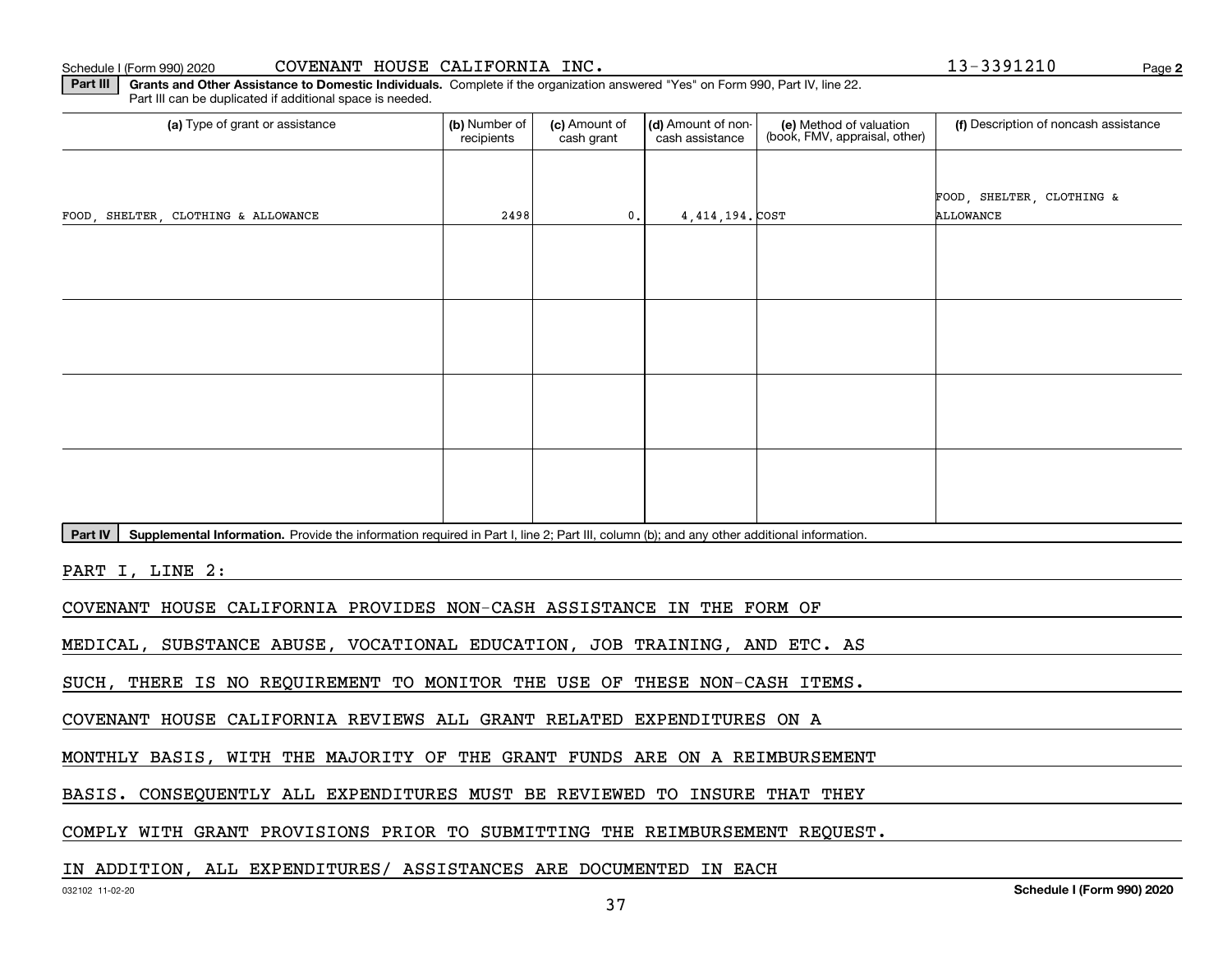| Schedule I (Form 990) | <b>COVEN</b>                              |
|-----------------------|-------------------------------------------|
|                       | <b>Part IV   Supplemental Information</b> |

RESIDENT'S CASE FILE.

**Schedule I (Form 990)**

032291 04-01-20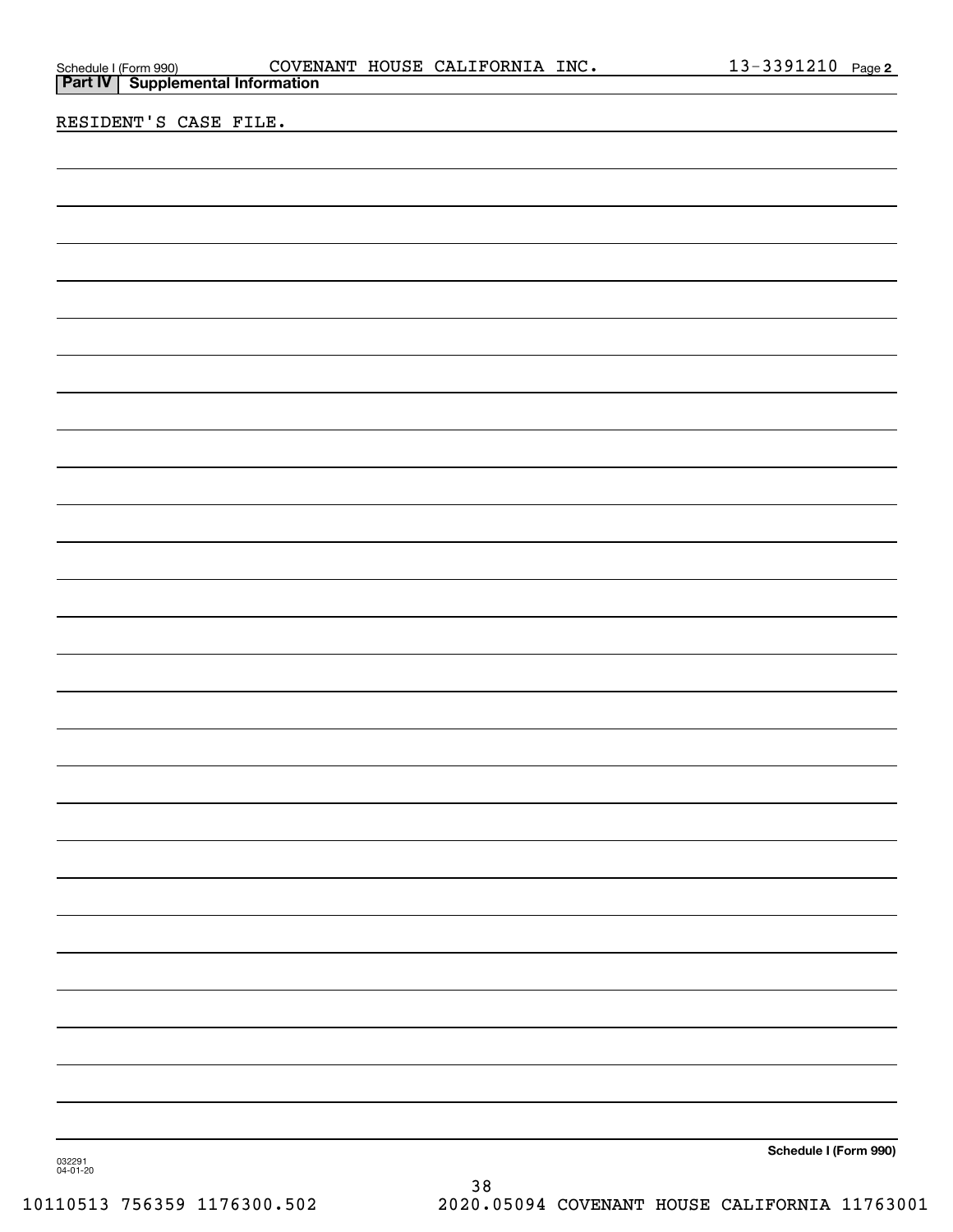|   | <b>SCHEDULE J</b>                                                 | <b>Compensation Information</b>                                                                                                                                                                               |  | OMB No. 1545-0047          |     |                              |  |  |  |
|---|-------------------------------------------------------------------|---------------------------------------------------------------------------------------------------------------------------------------------------------------------------------------------------------------|--|----------------------------|-----|------------------------------|--|--|--|
|   | (Form 990)                                                        | For certain Officers, Directors, Trustees, Key Employees, and Highest                                                                                                                                         |  |                            |     |                              |  |  |  |
|   |                                                                   | <b>Compensated Employees</b>                                                                                                                                                                                  |  |                            |     |                              |  |  |  |
|   |                                                                   | Complete if the organization answered "Yes" on Form 990, Part IV, line 23.                                                                                                                                    |  | <b>Open to Public</b>      |     |                              |  |  |  |
|   | Department of the Treasury<br>Internal Revenue Service            | Attach to Form 990.<br>Go to www.irs.gov/Form990 for instructions and the latest information.                                                                                                                 |  | Inspection                 |     |                              |  |  |  |
|   | <b>Employer identification number</b><br>Name of the organization |                                                                                                                                                                                                               |  |                            |     |                              |  |  |  |
|   |                                                                   | COVENANT HOUSE CALIFORNIA INC.                                                                                                                                                                                |  | 13-3391210                 |     |                              |  |  |  |
|   | Part I                                                            | <b>Questions Regarding Compensation</b>                                                                                                                                                                       |  |                            |     |                              |  |  |  |
|   |                                                                   |                                                                                                                                                                                                               |  |                            | Yes | No                           |  |  |  |
|   |                                                                   | <b>1a</b> Check the appropriate box(es) if the organization provided any of the following to or for a person listed on Form 990,                                                                              |  |                            |     |                              |  |  |  |
|   |                                                                   | Part VII, Section A, line 1a. Complete Part III to provide any relevant information regarding these items.                                                                                                    |  |                            |     |                              |  |  |  |
|   | First-class or charter travel                                     | Housing allowance or residence for personal use                                                                                                                                                               |  |                            |     |                              |  |  |  |
|   | Travel for companions                                             | Payments for business use of personal residence                                                                                                                                                               |  |                            |     |                              |  |  |  |
|   |                                                                   | Tax indemnification and gross-up payments<br>Health or social club dues or initiation fees                                                                                                                    |  |                            |     |                              |  |  |  |
|   |                                                                   | Discretionary spending account<br>Personal services (such as maid, chauffeur, chef)                                                                                                                           |  |                            |     |                              |  |  |  |
|   |                                                                   |                                                                                                                                                                                                               |  |                            |     |                              |  |  |  |
|   |                                                                   | <b>b</b> If any of the boxes on line 1a are checked, did the organization follow a written policy regarding payment or                                                                                        |  |                            |     |                              |  |  |  |
|   |                                                                   |                                                                                                                                                                                                               |  | 1b                         |     |                              |  |  |  |
| 2 |                                                                   | Did the organization require substantiation prior to reimbursing or allowing expenses incurred by all directors,                                                                                              |  |                            |     |                              |  |  |  |
|   |                                                                   |                                                                                                                                                                                                               |  | $\mathbf{2}$               |     |                              |  |  |  |
|   |                                                                   |                                                                                                                                                                                                               |  |                            |     |                              |  |  |  |
| з |                                                                   | Indicate which, if any, of the following the organization used to establish the compensation of the organization's                                                                                            |  |                            |     |                              |  |  |  |
|   |                                                                   | CEO/Executive Director. Check all that apply. Do not check any boxes for methods used by a related organization to                                                                                            |  |                            |     |                              |  |  |  |
|   |                                                                   | establish compensation of the CEO/Executive Director, but explain in Part III.                                                                                                                                |  |                            |     |                              |  |  |  |
|   | $ \mathbf{X} $ Compensation committee                             | Written employment contract                                                                                                                                                                                   |  |                            |     |                              |  |  |  |
|   |                                                                   | $X$ Independent compensation consultant<br>Compensation survey or study                                                                                                                                       |  |                            |     |                              |  |  |  |
|   | $ \mathbf{X} $ Form 990 of other organizations                    | Approval by the board or compensation committee                                                                                                                                                               |  |                            |     |                              |  |  |  |
|   |                                                                   |                                                                                                                                                                                                               |  |                            |     |                              |  |  |  |
|   |                                                                   | During the year, did any person listed on Form 990, Part VII, Section A, line 1a, with respect to the filing                                                                                                  |  |                            |     |                              |  |  |  |
|   | organization or a related organization:                           |                                                                                                                                                                                                               |  |                            |     |                              |  |  |  |
| а |                                                                   | Receive a severance payment or change-of-control payment?                                                                                                                                                     |  | 4a                         |     | x<br>$\overline{\textbf{X}}$ |  |  |  |
|   |                                                                   | Participate in or receive payment from a supplemental nonqualified retirement plan?                                                                                                                           |  | 4b                         |     | $\overline{\mathbf{x}}$      |  |  |  |
|   |                                                                   | c Participate in or receive payment from an equity-based compensation arrangement?                                                                                                                            |  | 4c                         |     |                              |  |  |  |
|   |                                                                   | If "Yes" to any of lines 4a-c, list the persons and provide the applicable amounts for each item in Part III.                                                                                                 |  |                            |     |                              |  |  |  |
|   |                                                                   |                                                                                                                                                                                                               |  |                            |     |                              |  |  |  |
|   |                                                                   | Only section 501(c)(3), 501(c)(4), and 501(c)(29) organizations must complete lines 5-9.<br>For persons listed on Form 990, Part VII, Section A, line 1a, did the organization pay or accrue any compensation |  |                            |     |                              |  |  |  |
| 5 |                                                                   |                                                                                                                                                                                                               |  |                            |     |                              |  |  |  |
|   | contingent on the revenues of:                                    |                                                                                                                                                                                                               |  | 5a                         |     | x                            |  |  |  |
|   |                                                                   |                                                                                                                                                                                                               |  | 5b                         |     | $\overline{\mathbf{x}}$      |  |  |  |
|   |                                                                   | If "Yes" on line 5a or 5b, describe in Part III.                                                                                                                                                              |  |                            |     |                              |  |  |  |
|   |                                                                   | 6 For persons listed on Form 990, Part VII, Section A, line 1a, did the organization pay or accrue any compensation                                                                                           |  |                            |     |                              |  |  |  |
|   | contingent on the net earnings of:                                |                                                                                                                                                                                                               |  |                            |     |                              |  |  |  |
|   |                                                                   |                                                                                                                                                                                                               |  | 6a                         |     | x                            |  |  |  |
|   |                                                                   |                                                                                                                                                                                                               |  | 6b                         |     | $\overline{\mathbf{x}}$      |  |  |  |
|   |                                                                   | If "Yes" on line 6a or 6b, describe in Part III.                                                                                                                                                              |  |                            |     |                              |  |  |  |
|   |                                                                   | 7 For persons listed on Form 990, Part VII, Section A, line 1a, did the organization provide any nonfixed payments                                                                                            |  |                            |     |                              |  |  |  |
|   |                                                                   |                                                                                                                                                                                                               |  | 7                          |     | х                            |  |  |  |
| 8 |                                                                   | Were any amounts reported on Form 990, Part VII, paid or accrued pursuant to a contract that was subject to the                                                                                               |  |                            |     |                              |  |  |  |
|   |                                                                   |                                                                                                                                                                                                               |  | 8                          |     | х                            |  |  |  |
| 9 |                                                                   | If "Yes" on line 8, did the organization also follow the rebuttable presumption procedure described in                                                                                                        |  |                            |     |                              |  |  |  |
|   |                                                                   |                                                                                                                                                                                                               |  | 9                          |     |                              |  |  |  |
|   |                                                                   | LHA For Paperwork Reduction Act Notice, see the Instructions for Form 990.                                                                                                                                    |  | Schedule J (Form 990) 2020 |     |                              |  |  |  |

032111 12-07-20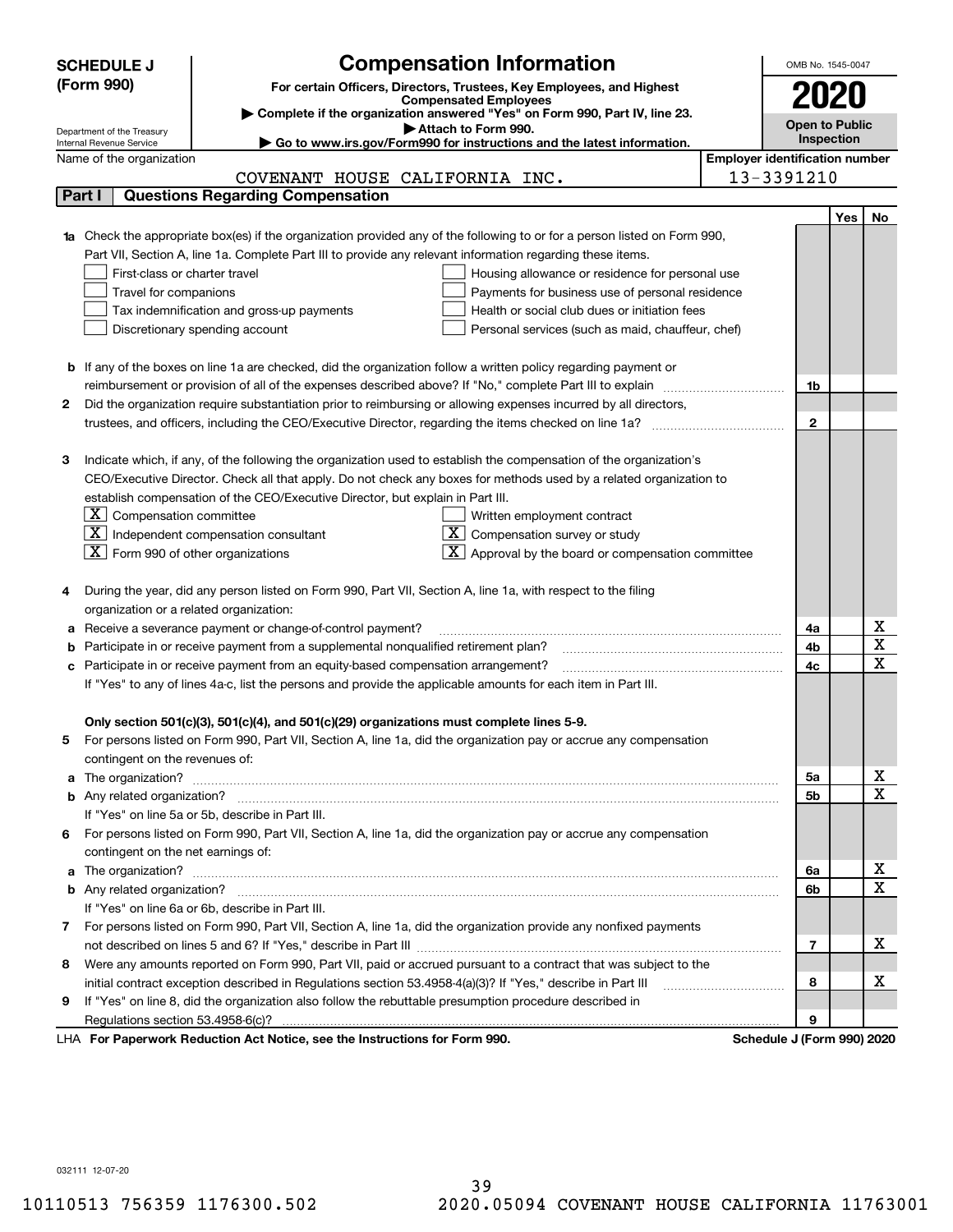13-3391210

**2**

# **Part II Officers, Directors, Trustees, Key Employees, and Highest Compensated Employees.**  Schedule J (Form 990) 2020 Page Use duplicate copies if additional space is needed.

For each individual whose compensation must be reported on Schedule J, report compensation from the organization on row (i) and from related organizations, described in the instructions, on row (ii). Do not list any individuals that aren't listed on Form 990, Part VII.

**Note:**  The sum of columns (B)(i)-(iii) for each listed individual must equal the total amount of Form 990, Part VII, Section A, line 1a, applicable column (D) and (E) amounts for that individual.

| (A) Name and Title           |      |                          | (B) Breakdown of W-2 and/or 1099-MISC compensation |                                           | (C) Retirement and<br>other deferred | (D) Nontaxable<br>benefits | (E) Total of columns<br>$(B)(i)-(D)$ | (F) Compensation<br>in column (B)         |
|------------------------------|------|--------------------------|----------------------------------------------------|-------------------------------------------|--------------------------------------|----------------------------|--------------------------------------|-------------------------------------------|
|                              |      | (i) Base<br>compensation | (ii) Bonus &<br>incentive<br>compensation          | (iii) Other<br>reportable<br>compensation | compensation                         |                            |                                      | reported as deferred<br>on prior Form 990 |
| WILLIAM BEDROSSIAN<br>(1)    | (i)  | 250,383.                 | 0.                                                 | 14, 265.                                  | 8,304.                               | 28,758.                    | 301,710.                             | 0.                                        |
| EXECUTIVE DIRECTOR           | (ii) | 0.                       | 0.                                                 | 0.                                        | 0.                                   | 0.                         | $\mathbf 0$ .                        | 0.                                        |
| DAVID WEAVER<br>(2)          | (i)  | 156,696.                 | 0.                                                 | 13,370.                                   | 5,215.                               | 20, 262.                   | 195,543.                             | 0.                                        |
| TREASURER/CFO                | (ii) | 0.                       | 0.                                                 | 0.                                        | 0.                                   | 0.                         | $\mathbf 0$ .                        | $\overline{0}$ .                          |
| AMI ROWLAND<br>(3)           | (i)  | 158,995.                 | 0.                                                 | 6,522.                                    | 0.                                   | 19,223.                    | 184, 740.                            | 0.                                        |
| CHIEF OPERATING OFFICER      | (ii) | 0.                       | 0.                                                 | 0.                                        | 0.                                   | 0.                         | $\mathbf 0$ .                        | 0.                                        |
| <b>AMANDA SATTLER</b><br>(4) | (i)  | 157,864.                 | 0.                                                 | 118.                                      | 4,721.                               | $11,024$ .                 | 173, 727.                            | 0.                                        |
| CHIEF DEVELOPMENT OFFICER    | (ii) | 0.                       | 0.                                                 | 0.                                        | 0.                                   | 0.                         | $\mathbf 0$ .                        | 0.                                        |
| DIANE MILAN-SCOTT<br>(5)     | (i)  | 0.                       | 0.                                                 | 0.                                        | 0.                                   | 0.                         | 0.                                   | 0.                                        |
| FORMER DIRECTOR              | (ii) | 130,882.                 | $0$ .                                              | 516.                                      | 30, 208.                             | 2,487.                     | 164,093.                             | 0.                                        |
|                              | (i)  |                          |                                                    |                                           |                                      |                            |                                      |                                           |
|                              | (ii) |                          |                                                    |                                           |                                      |                            |                                      |                                           |
|                              | (i)  |                          |                                                    |                                           |                                      |                            |                                      |                                           |
|                              | (ii) |                          |                                                    |                                           |                                      |                            |                                      |                                           |
|                              | (i)  |                          |                                                    |                                           |                                      |                            |                                      |                                           |
|                              | (ii) |                          |                                                    |                                           |                                      |                            |                                      |                                           |
|                              | (i)  |                          |                                                    |                                           |                                      |                            |                                      |                                           |
|                              | (ii) |                          |                                                    |                                           |                                      |                            |                                      |                                           |
|                              | (i)  |                          |                                                    |                                           |                                      |                            |                                      |                                           |
|                              | (ii) |                          |                                                    |                                           |                                      |                            |                                      |                                           |
|                              | (i)  |                          |                                                    |                                           |                                      |                            |                                      |                                           |
|                              | (ii) |                          |                                                    |                                           |                                      |                            |                                      |                                           |
|                              | (i)  |                          |                                                    |                                           |                                      |                            |                                      |                                           |
|                              | (ii) |                          |                                                    |                                           |                                      |                            |                                      |                                           |
|                              | (i)  |                          |                                                    |                                           |                                      |                            |                                      |                                           |
|                              | (ii) |                          |                                                    |                                           |                                      |                            |                                      |                                           |
|                              | (i)  |                          |                                                    |                                           |                                      |                            |                                      |                                           |
|                              | (ii) |                          |                                                    |                                           |                                      |                            |                                      |                                           |
|                              | (i)  |                          |                                                    |                                           |                                      |                            |                                      |                                           |
|                              | (ii) |                          |                                                    |                                           |                                      |                            |                                      |                                           |
|                              | (i)  |                          |                                                    |                                           |                                      |                            |                                      |                                           |
|                              | (ii) |                          |                                                    |                                           |                                      |                            |                                      |                                           |

**Schedule J (Form 990) 2020**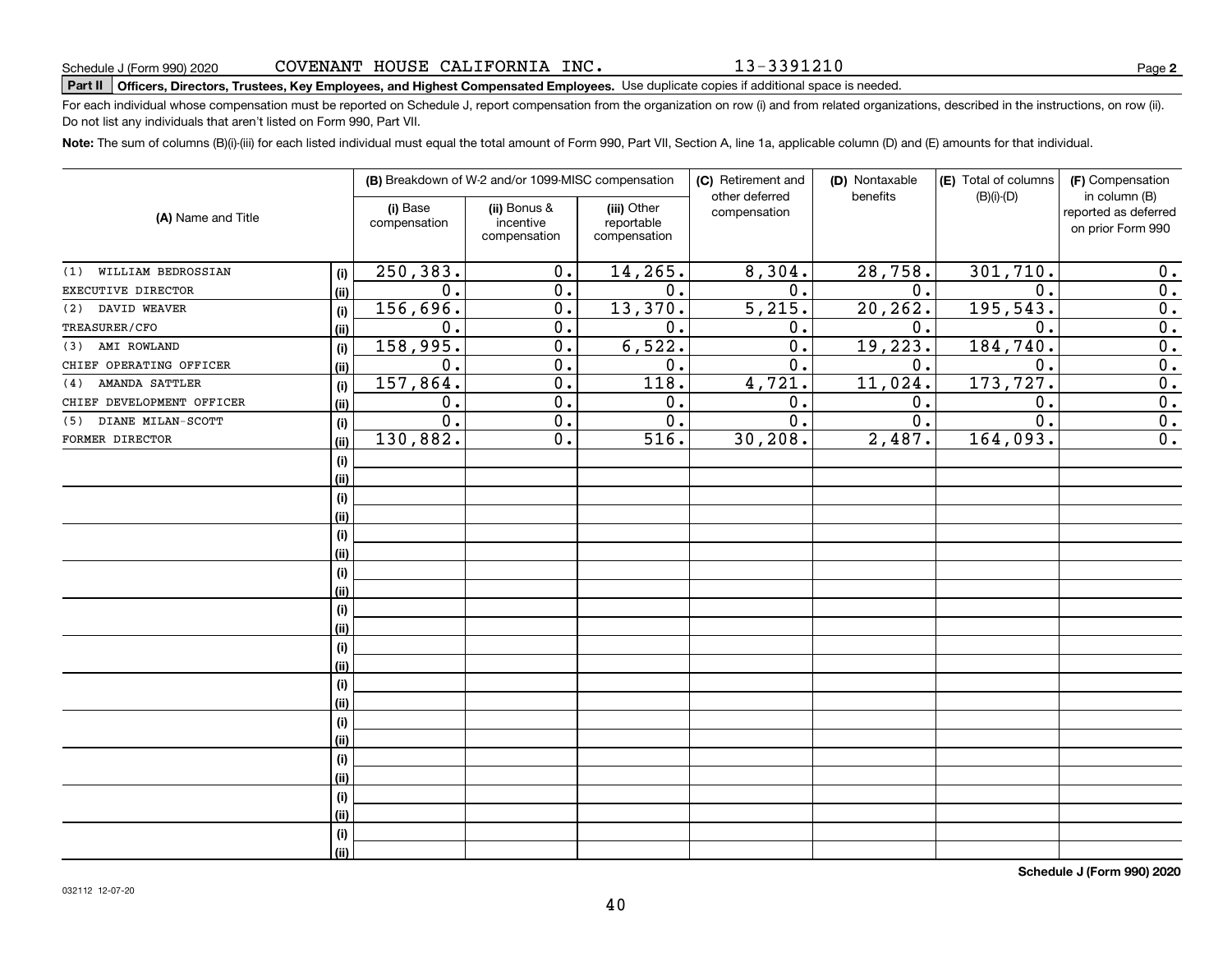#### **Part III Supplemental Information**

Schedule J (Form 990) 2020 COVENANT HOUSE CALIFORNIA INC.<br>Part III Supplemental Information<br>Provide the information, explanation, or descriptions required for Part I, lines 1a, 1b, 3, 4a, 4b, 4c, 5a, 5b, 6a, 6b, 7, and 8,

PART I, LINE 3:

THE PRESIDENT/CEO'S COMPENSATION IS DETERMINED BY THE EXECUTIVE COMMITTEE

OF COVENANT HOUSE INTERNATIONAL (PARENT) WORKING IN CONJUNCTION WITH

COMPARABILITY DATA SUCH AS SALARY SURVEYS WITH SIMILARLY SIZED NON-PROFITS.

PERIODICALLY THE ORGANIZATION HIRES AN INDEPENDENT CONSULTANT TO REVIEW

COMPARABLE SALARIES FOR THE PRESIDENT/CEO, OTHER OFFICERS AND KEY

EMPLOYEES. GENERALLY THE BOARD EVALUATES THE PRESIDENT'S COMPENSATION

ANNUALLY. THE DETERMINATION IS BASED ON THE PERFORMANCE EVALUATION THAT

FACTORS INTO ACCOUNT EFFECTIVENESS, PERFORMANCE, AND ACHIEVEMENT OF GOALS.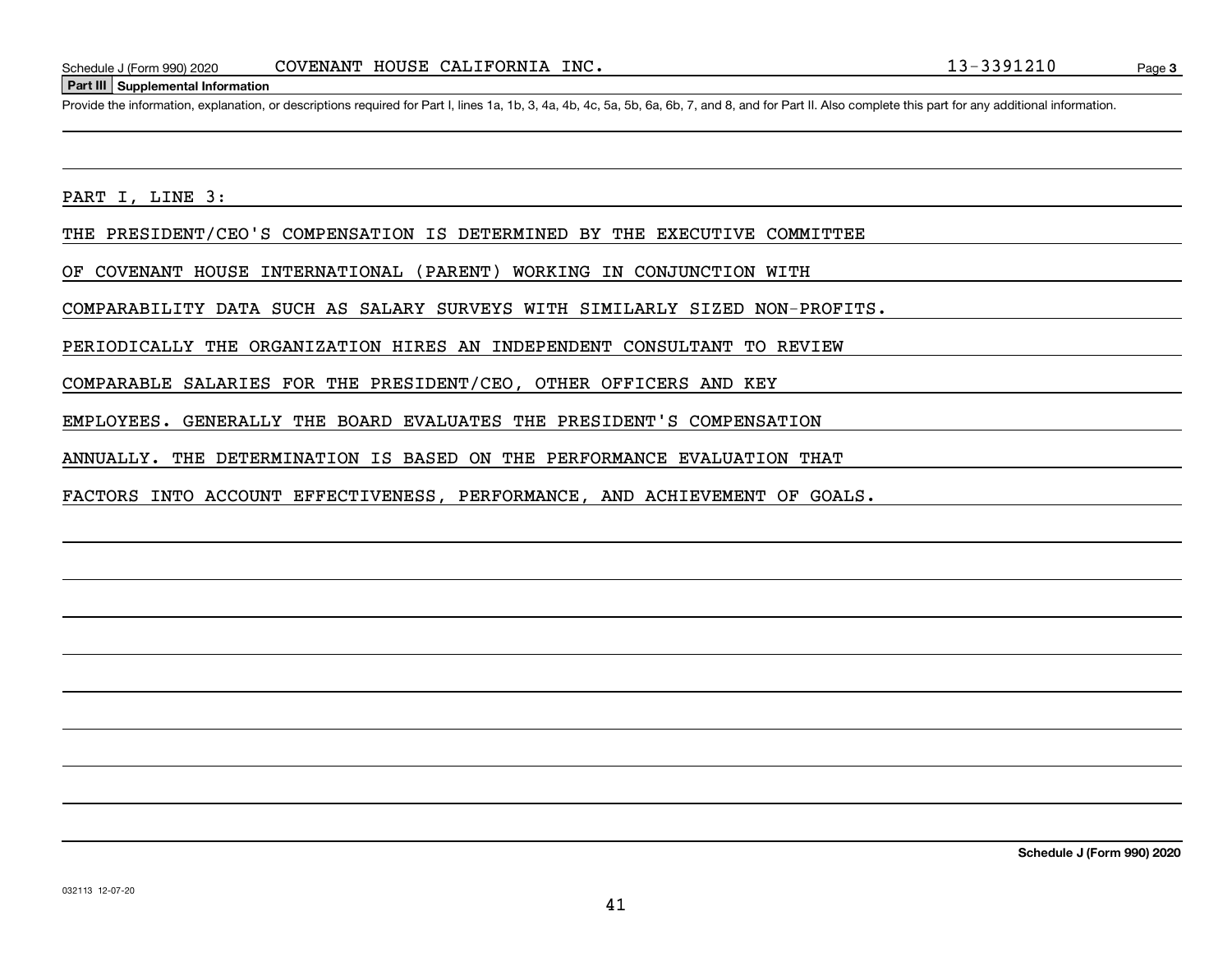#### **SCHEDULE M (Form 990)**

# **Noncash Contributions**

OMB No. 1545-0047

**Open to Public Inspection**

**Employer identification number**

13-3391210

Department of the Treasury Internal Revenue Service

**Complete if the organizations answered "Yes" on Form 990, Part IV, lines 29 or 30.** <sup>J</sup>**2020 Attach to Form 990.** J

 **Go to www.irs.gov/Form990 for instructions and the latest information.** J

### Name of the organization

|  | COVENANT HOUSE CALIFORNIA INC. |  |
|--|--------------------------------|--|
|  |                                |  |

| Part I | <b>Types of Property</b>                                                                                                       |                               |                                      |                                                                                                      |                                                              |     |     |    |
|--------|--------------------------------------------------------------------------------------------------------------------------------|-------------------------------|--------------------------------------|------------------------------------------------------------------------------------------------------|--------------------------------------------------------------|-----|-----|----|
|        |                                                                                                                                | (a)<br>Check if<br>applicable | (b)<br>Number of<br>contributions or | (c)<br>Noncash contribution<br>amounts reported on<br>items contributed Form 990, Part VIII, line 1g | (d)<br>Method of determining<br>noncash contribution amounts |     |     |    |
| 1      |                                                                                                                                |                               |                                      |                                                                                                      |                                                              |     |     |    |
| 2      |                                                                                                                                |                               |                                      |                                                                                                      |                                                              |     |     |    |
| З      | Art - Fractional interests                                                                                                     |                               |                                      |                                                                                                      |                                                              |     |     |    |
| 4      | Books and publications                                                                                                         |                               |                                      |                                                                                                      |                                                              |     |     |    |
| 5      | Clothing and household goods                                                                                                   | $\mathbf x$                   |                                      | $1,060,858.$ COST                                                                                    |                                                              |     |     |    |
| 6      |                                                                                                                                |                               |                                      |                                                                                                      |                                                              |     |     |    |
| 7      |                                                                                                                                |                               |                                      |                                                                                                      |                                                              |     |     |    |
| 8      | Intellectual property                                                                                                          |                               |                                      |                                                                                                      |                                                              |     |     |    |
| 9      | Securities - Publicly traded                                                                                                   | $\overline{\mathbf{x}}$       | 10                                   |                                                                                                      | 67,521. SALE PRICE                                           |     |     |    |
| 10     | Securities - Closely held stock                                                                                                |                               |                                      |                                                                                                      |                                                              |     |     |    |
| 11     | Securities - Partnership, LLC, or                                                                                              |                               |                                      |                                                                                                      |                                                              |     |     |    |
|        | trust interests                                                                                                                |                               |                                      |                                                                                                      |                                                              |     |     |    |
| 12     |                                                                                                                                |                               |                                      |                                                                                                      |                                                              |     |     |    |
| 13     | Qualified conservation contribution -                                                                                          |                               |                                      |                                                                                                      |                                                              |     |     |    |
|        | Historic structures                                                                                                            |                               |                                      |                                                                                                      |                                                              |     |     |    |
| 14     | Qualified conservation contribution - Other                                                                                    |                               |                                      |                                                                                                      |                                                              |     |     |    |
| 15     | Real estate - Residential                                                                                                      |                               |                                      |                                                                                                      |                                                              |     |     |    |
| 16     | Real estate - Commercial                                                                                                       |                               |                                      |                                                                                                      |                                                              |     |     |    |
| 17     |                                                                                                                                |                               |                                      |                                                                                                      |                                                              |     |     |    |
| 18     |                                                                                                                                |                               |                                      |                                                                                                      |                                                              |     |     |    |
| 19     |                                                                                                                                | X                             | 238                                  | 139,906.COST                                                                                         |                                                              |     |     |    |
| 20     | Drugs and medical supplies                                                                                                     |                               |                                      |                                                                                                      |                                                              |     |     |    |
| 21     |                                                                                                                                |                               |                                      |                                                                                                      |                                                              |     |     |    |
| 22     |                                                                                                                                |                               |                                      |                                                                                                      |                                                              |     |     |    |
| 23     |                                                                                                                                |                               |                                      |                                                                                                      |                                                              |     |     |    |
| 24     |                                                                                                                                |                               |                                      |                                                                                                      |                                                              |     |     |    |
| 25     | ( EQUIPMENT<br>Other $\blacktriangleright$                                                                                     | X                             | 52                                   | $143,984.$ COST                                                                                      |                                                              |     |     |    |
| 26     | (GIFT BASKET/<br>Other $\blacktriangleright$                                                                                   | $\mathbf x$                   | 47                                   | 87,747. COST                                                                                         |                                                              |     |     |    |
| 27     | TOYS/OTHER<br>Other $\blacktriangleright$                                                                                      | X                             | 10                                   | 12,863.COST                                                                                          |                                                              |     |     |    |
| 28     | <b>SUPPLIES</b><br>Other $\blacktriangleright$                                                                                 | $\mathbf x$                   | 12                                   | 3,837. COST                                                                                          |                                                              |     |     |    |
| 29     | Number of Forms 8283 received by the organization during the tax year for contributions                                        |                               |                                      |                                                                                                      |                                                              |     |     |    |
|        | for which the organization completed Form 8283, Part V, Donee Acknowledgement                                                  |                               |                                      | 29                                                                                                   |                                                              |     | 0   |    |
|        |                                                                                                                                |                               |                                      |                                                                                                      |                                                              |     | Yes | No |
|        | 30a During the year, did the organization receive by contribution any property reported in Part I, lines 1 through 28, that it |                               |                                      |                                                                                                      |                                                              |     |     |    |
|        | must hold for at least three years from the date of the initial contribution, and which isn't required to be used for          |                               |                                      |                                                                                                      |                                                              |     |     |    |
|        | exempt purposes for the entire holding period?                                                                                 |                               |                                      |                                                                                                      |                                                              | 30a |     | x  |
|        | <b>b</b> If "Yes," describe the arrangement in Part II.                                                                        |                               |                                      |                                                                                                      |                                                              |     |     |    |
| 31     | Does the organization have a gift acceptance policy that requires the review of any nonstandard contributions?                 |                               |                                      |                                                                                                      |                                                              | 31  | х   |    |
|        | 32a Does the organization hire or use third parties or related organizations to solicit, process, or sell noncash              |                               |                                      |                                                                                                      |                                                              |     |     |    |
|        | contributions?                                                                                                                 |                               |                                      |                                                                                                      |                                                              | 32a |     | х  |
|        | <b>b</b> If "Yes," describe in Part II.                                                                                        |                               |                                      |                                                                                                      |                                                              |     |     |    |
| 33     | If the organization didn't report an amount in column (c) for a type of property for which column (a) is checked,              |                               |                                      |                                                                                                      |                                                              |     |     |    |
|        | describe in Part II.                                                                                                           |                               |                                      |                                                                                                      |                                                              |     |     |    |

**For Paperwork Reduction Act Notice, see the Instructions for Form 990. Schedule M (Form 990) 2020** LHA

032141 11-23-20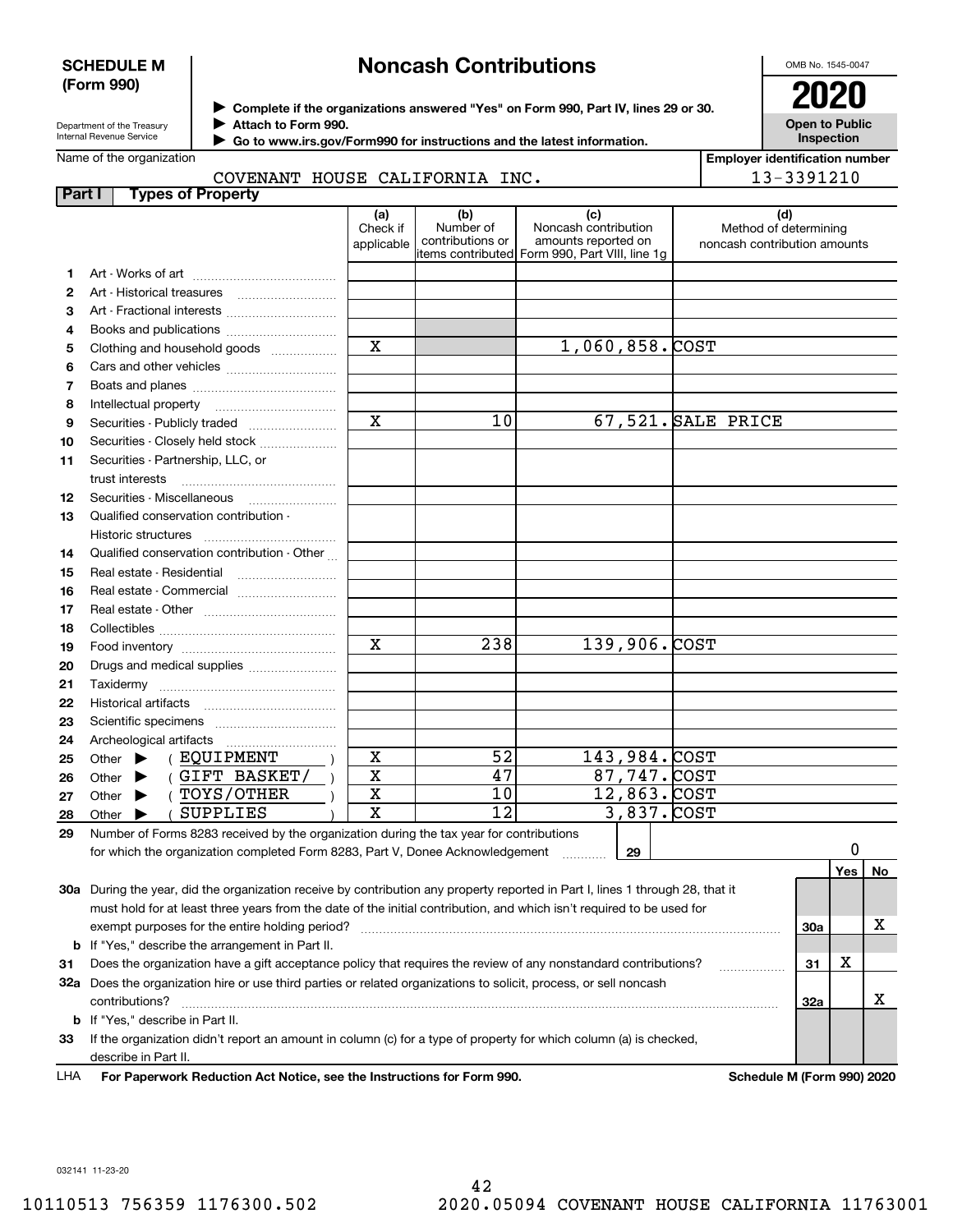| Schedule M (Form 990) 2020 | COVENANT |  | ' HOUSE CALIFORNIA | INC. | 13-3391210 | Page |  |
|----------------------------|----------|--|--------------------|------|------------|------|--|
|----------------------------|----------|--|--------------------|------|------------|------|--|

Part II | Supplemental Information. Provide the information required by Part I, lines 30b, 32b, and 33, and whether the organization is reporting in Part I, column (b), the number of contributions, the number of items received, or a combination of both. Also complete this part for any additional information.

SCHEDULE M, PART I, COLUMN (B):

#### THE ORGANIZATION IS REPORTING THE NUMBER OF CONTRIBUTIONS IN PART I,

COLUMN (B) OF SCHEDULE M.

**Schedule M (Form 990) 2020**

032142 11-23-20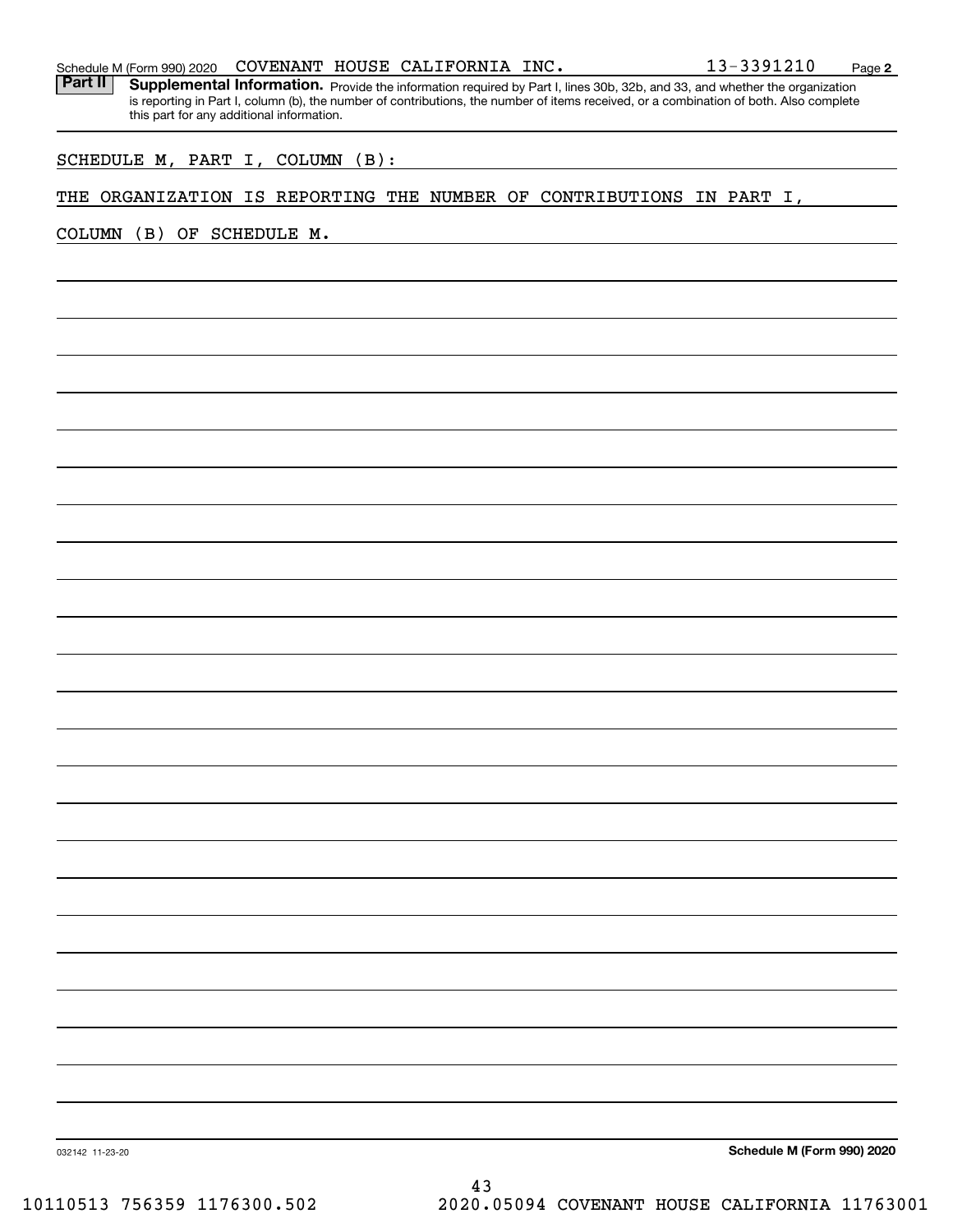**(Form 990 or 990-EZ)**

Department of the Treasury Internal Revenue Service Name of the organization

**SCHEDULE O Supplemental Information to Form 990 or 990-EZ**

**Complete to provide information for responses to specific questions on Form 990 or 990-EZ or to provide any additional information. | Attach to Form 990 or 990-EZ. | Go to www.irs.gov/Form990 for the latest information.**



COVENANT HOUSE CALIFORNIA INC. | 13-3391210

**Employer identification number**

FORM 990, PART I, LINE 1, DESCRIPTION OF ORGANIZATION MISSION:

RECREATION AND STREET OUTREACH TO HOMELESS RUNAWAY AND THROWAWAY YOUTH.

FORM 990, PART III, LINE 1:

IN 33 CITIES ACROSS SIX COUNTRIES, COVENANT HOUSE BUILDS BRIDGES TO

HOPE FOR YOUNG PEOPLE FACING HOMELESSNESS AND SURVIVORS OF HUMAN

TRAFFICKING, MEETING THEIR IMMEDIATE NEEDS FOR FOOD, CLOTHING,

PROTECTION, AND MEDICAL CARE AND SUPPORTING THEM TO ADVANCE THEIR GOALS

OF EDUCATION AND EMPLOYMENT. COVENANT HOUSE ENCOMPASSES A ROBUST

NETWORK OF "HOUSES," WITH BEST-IN-CLASS SERVICES AND A SHARED

COMMITMENT TO UNCONDITIONAL LOVE, ABSOLUTE RESPECT, AND RELENTLESS

SUPPORT FOR EACH YOUNG PERSON WHO WALKS THROUGH OUR DOORS. FOUNDED AS A

DROP-IN CENTER IN NEW YORK CITY IN 1972, COVENANT HOUSE NOW SERVES

THOUSANDS OF CHILDREN AND YOUTH EVERY YEAR IN OUR RESIDENTIAL,

OUTREACH, AND DROP-IN PROGRAMS. OUR DEDICATED STAFF ACROSS THE UNITED

STATES, GUATEMALA, HONDURAS, MEXICO, NICARAGUA, AND CANADA EMPLOY A

STRENGTHS-BASED, TRAUMA-INFORMED PRACTICE MODEL THAT HELPS YOUNG PEOPLE

DISCOVER AND DEVELOP THEIR POWER TO OVERCOME ADVERSITY NOW AND INTO THE

FUTURE.

YOUNG PEOPLE ARRIVE AT COVENANT HOUSE WITH AN ARRAY OF LIVED EXPERIENCES, INCLUDING FOSTER CARE, FAMILY TRAUMA, SUBSTANCE USE, MENTAL HEALTH ISSUES, DOMESTIC VIOLENCE, SEXUAL ABUSE, AND MORE. OUR STAFF MEET THEM WHERE THEY ARE AND ACCOMPANY THEM, THROUGH OUR HIGH-QUALITY CONTINUUM OF SERVICES, ON THEIR JOURNEY TO WHOLENESS AND INDEPENDENCE.

032211 11-20-20 LHA For Paperwork Reduction Act Notice, see the Instructions for Form 990 or 990-EZ. Schedule O (Form 990 or 990-EZ) 2020 44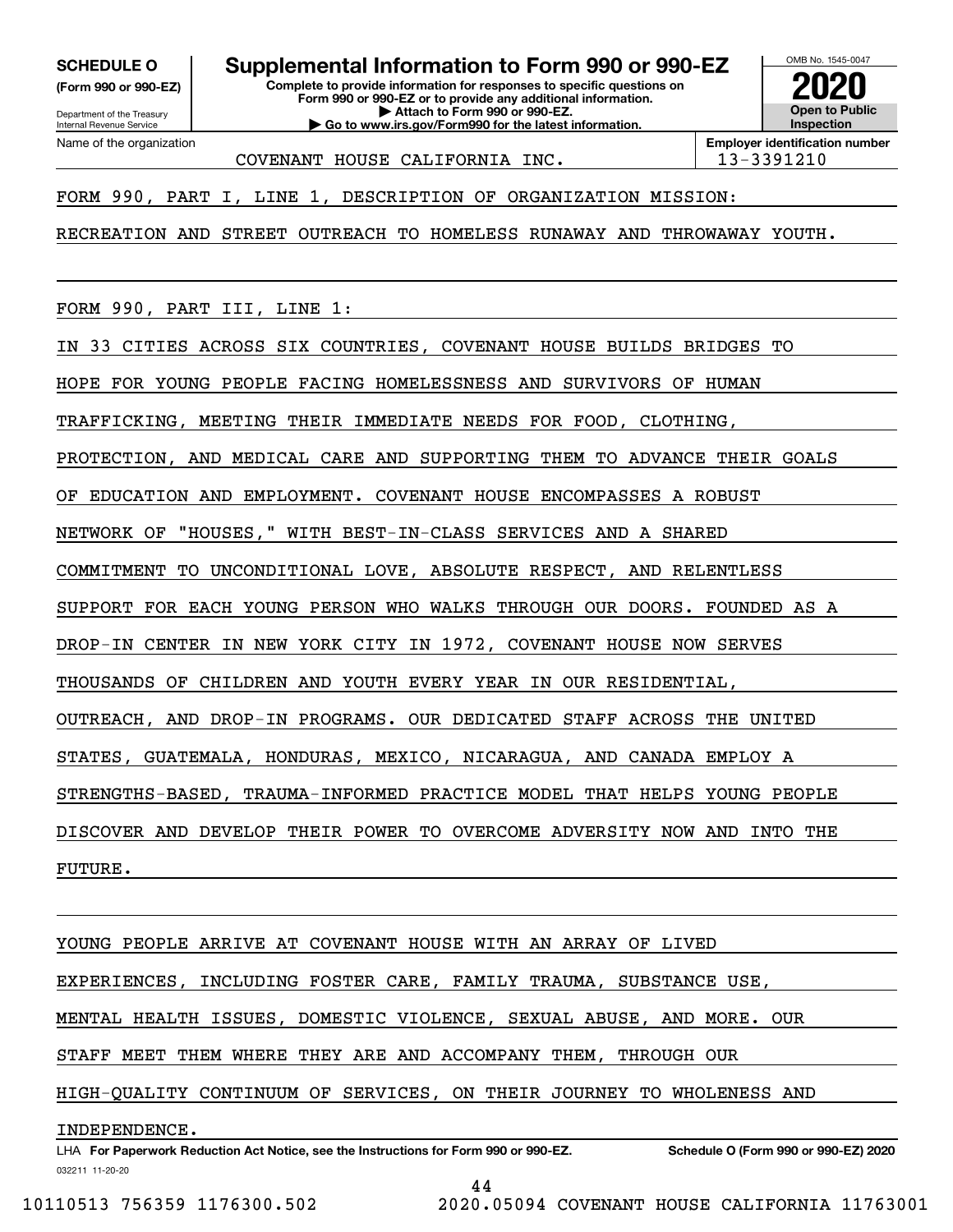DURING FY21, THE WORLDWIDE COVID-19 PANDEMIC IMPACTED THE NUMBER OF YOUTH COVENANT HOUSE REACHED, AS AFFILIATES ENSURED SOCIAL DISTANCING, SET ASIDE ISOLATION ROOMS FOR SYMPTOMATIC YOUTH, PAUSED OUR IN-PERSON PREVENTION PROGRAMS, AND, DURING LOCKDOWNS, SUSPENDED OR MODIFIED STREET OUTREACH. THE PANDEMIC IMPACTED ALL OF OUR OPERATIONS, INCLUDING FOOD PRODUCTION (INCREASED 75%); THE CREATION OF ONLINE OPPORTUNITIES FOR MENTAL HEALTH CARE, EDUCATION, AND JOB READINESS TRAINING; DEVELOPMENT OF APPROPRIATE INTAKE PROTOCOLS; IMPLEMENTATION OF NEW CLEANING AND SANITIZING PROTOCOLS, AND OTHER MEASURES, ALL OF WHICH DROVE UP OPERATING COSTS. NEVERTHELESS, IN FY21 COVENANT HOUSE AFFILIATES PROVIDED A TOTAL OF NEARLY 690,000 NIGHTS OF HOUSING AND SAFETY FOR, ON AVERAGE, 1,883 YOUTH EACH NIGHT.

FORM 990, PART III, LINE 4D, OTHER PROGRAM SERVICES:

DROP-IN SERVICES (FORMERLY COMMUNITY SERVICE CENTER):

DROP-IN SERVICES ARE ANOTHER FORM OF OUTREACH AT COVENANT HOUSE. YOUTH

IN THIS PROGRAM ARE NOT RECEIVING RESIDENTIAL SERVICES, BUT ARE

PROVIDED ACCESS TO NUTRITIOUS MEALS, HOT SHOWERS, HYGIENE PRODUCTS,

LAUNDRY SERVICES, AND NEW CLOTHING AND SHOES. THEY CAN REQUEST AND

RECEIVE MEDICAL AND MENTAL HEALTH SERVICES, CASE MANAGEMENT SERVICES,

TRANSITIONAL AND PERMANENT HOUSING ASSISTANCE, AND THEY MAY TAKE PART

IN THE EDUCATION AND EMPLOYMENT PROGRAM.

DURING FISCAL YEAR 2021, CHC PROVIDED 131 JOB PLACEMENTS AND 94

EDUCATIONAL PLACEMENTS.

032212 11-20-20 **Schedule O (Form 990 or 990-EZ) 2020** EXPENSES \$ 1,081,243. INCLUDING GRANTS OF \$ 211,977. REVENUE \$ 0. 45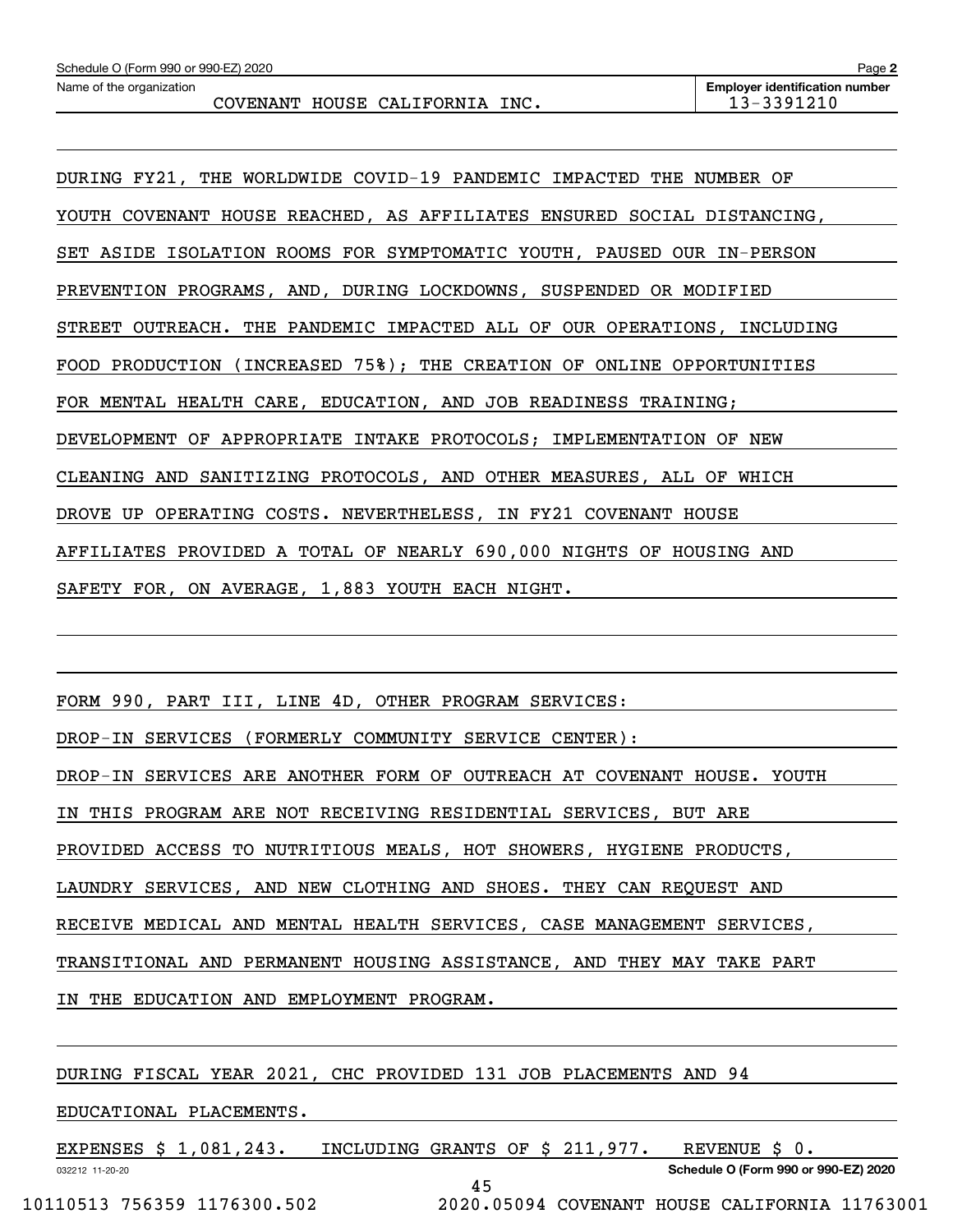MEDICAL

INCLUDES MEDICAL FACILITIES OPERATED AT AND MAINTAINED BY CERTAIN

COVENANT HOUSE AFFILIATES TO PROVIDE IMMEDIATE AND ONGOING MEDICAL

ATTENTION TO INDIVIDUALS RECEIVING SERVICES AT THE SITE.

EXPENSES \$ 612,227. INCLUDING GRANTS OF \$ 166,063. REVENUE \$ 0.

YOUNG FAMILIES PROGRAM (FORMERLY MOTHER/CHILD PROGRAM):

THE YOUNG FAMILIES PROGRAM PROVIDES EMERGENCY SERVICES, SHORT AND

LONG-TERM HOUSING, FOOD, AND MEDICAL AND MENTAL HEALTH CARE TO PREGNANT

AND PARENTING YOUTH AND THEIR CHILDREN. OUR PROGRAM ALSO OFFERS YOUNG

FAMILIES ACCESS TO FREE CHILD CARE SERVICES, PARENTING SUPPORT, AND A

FULL RANGE OF EDUCATIONAL, VOCATIONAL, AND JOB PLACEMENT SERVICES.

PUBLIC EDUCATION:

COVENANT HOUSE USES A VARIETY OF PLATFORMS TO INFORM AND EDUCATE THE PUBLIC, GOVERNMENT OFFICIALS, AND YOUNG PEOPLE ABOUT YOUTH HOMELESSNESS AND HUMAN TRAFFICKING. WE EMPLOY WEBSITES, SOCIAL MEDIA, PUBLIC SERVICE ANNOUNCEMENTS, BILLBOARDS, NEWSLETTERS, SCHOOL-BASED PROGRAMS, TALKS, LECTURES, AND PEER-TO-PEER EVENTS ACROSS OUR FEDERATION TO RAISE AWARENESS OF THE CAUSES AND IMPACTS OF YOUTH HOMELESSNESS AND OF THE SIGNS THAT A YOUNG PERSON MIGHT BE EXPERIENCING HOMELESSNESS OR HUMAN TRAFFICKING.

SCHOOLS:

THE COVENANT HOUSE ACADEMY CHARTER SCHOOLS PROGRAM IN MICHIGAN PROVIDES

SERVICES TO YOUNG PEOPLE WHO NEED SUPPORT TO COMPLETE THEIR EDUCATION

032212 11-20-20 **Schedule O (Form 990 or 990-EZ) 2020** AND OBTAIN EMPLOYMENT. IF YOUTH HAVE BEEN SUSPENDED FROM SCHOOL, THE 46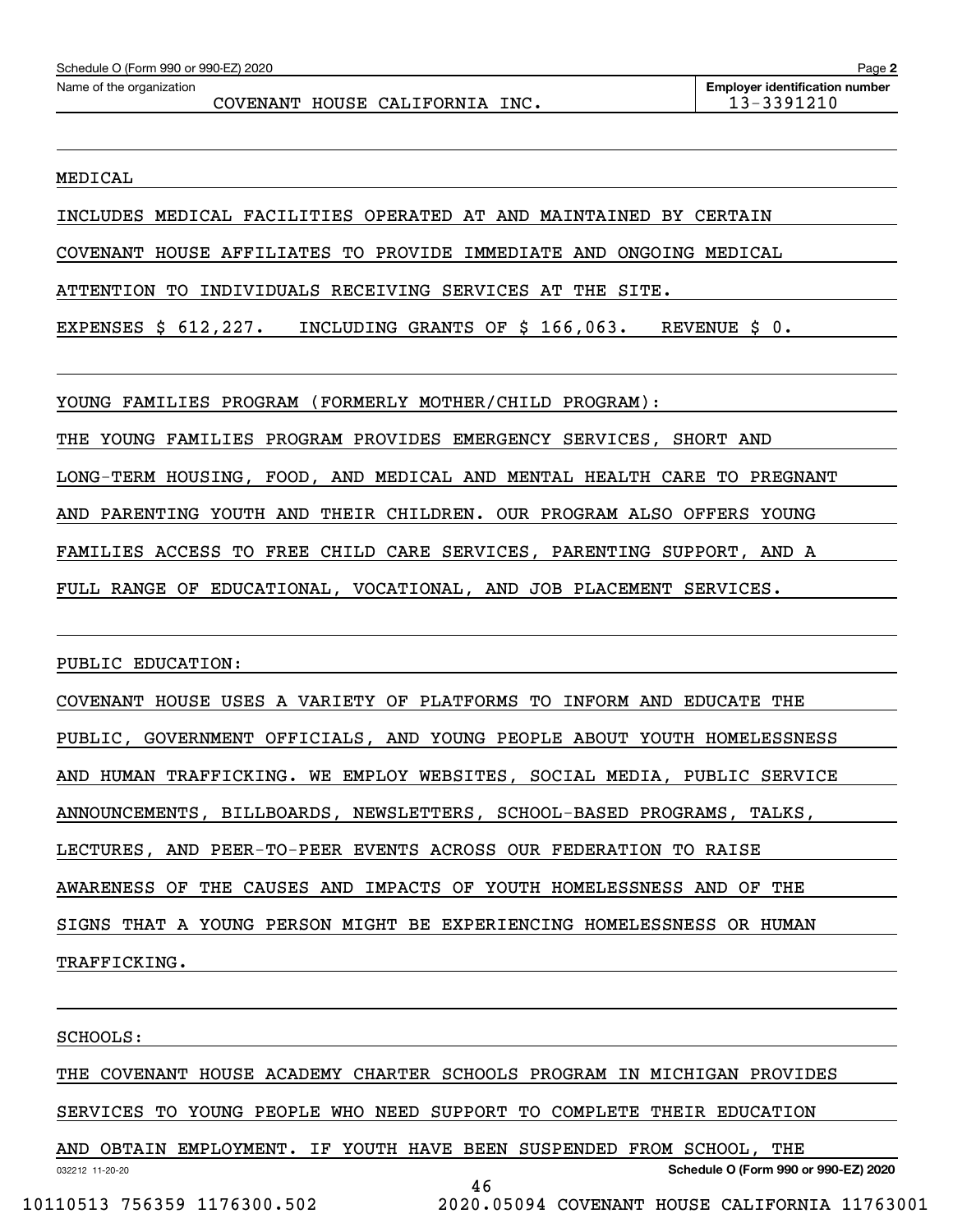| Schedule O (Form 990 or 990-EZ) 2020                                    | Page 2                                              |
|-------------------------------------------------------------------------|-----------------------------------------------------|
| Name of the organization<br>COVENANT HOUSE CALIFORNIA INC.              | <b>Employer identification number</b><br>13-3391210 |
| PROGRAM PROVIDES GENERAL EDUCATIONAL DEVELOPMENT CLASSES, JOB TRAINING, |                                                     |
| AND A REDUCTION IN THE LENGTH OF THE SUSPENSION.                        |                                                     |
| PERMANENT SUPPORTIVE HOUSING:                                           |                                                     |

THE PERMANENT SUPPORTIVE HOUSING PROGRAM PROVIDES HOUSING TO YOUTH AND YOUNG FAMILIES THROUGH SCATTERED-SITE APARTMENTS, WHERE THEY RECEIVE ONGOING CASE MANAGEMENT AND BEHAVIORAL HEALTH SERVICES. WE HELP YOUTH

BY COVERING A PORTION OF THEIR RENT, A PORTION THAT DWINDLES AS THEIR

CAPACITY FOR INDEPENDENCE INCREASES. COMMUNITY APARTMENTS AND RAPID

REHOUSING PROGRAMS ARE EMERGING AS AN INCREASINGLY IMPORTANT PART OF

OUR CONTINUUM OF CARE.

EXPENSES \$ 293,634. INCLUDING GRANTS OF \$ 10,806. REVENUE \$ 0.

FORM 990, PART VI, SECTION A, LINE 4:

THE ORGANIZATION AMENDED ITS BY-LAWS IN DECEMBER 2020:

1. THE ORGANZATION CHANGE THE NUMBER COMPOSION OF ITS BOARD OF DIRECTORS

TO NOT BE LESS THAN SIX OR MORE THAN THIRTY DIRECTORS.

FORM 990, PART VI, SECTION A, LINE 6:

THE SOLE CORPORATE MEMBER OF COVENANT HOUSE CALIFORNIA, INC. IS ITS PARENT

ORGANIZATION, COVENANT HOUSE, D/B/A COVENANT HOUSE INTERNATIONAL.

FORM 990, PART VI, SECTION A, LINE 7A:

COVENANT HOUSE CALIFORNIA'S (CHC) PARENT ORGANIZATION, COVENANT HOUSE

INTERNATIONAL HAS THE RIGHT TO ELECT OR APPOINT OFFICERS OF CHC'S BOARD OF

47

DIRECTORS.

FORM 990, PART VI, SECTION A, LINE 7B:

032212 11-20-20

**Schedule O (Form 990 or 990-EZ) 2020**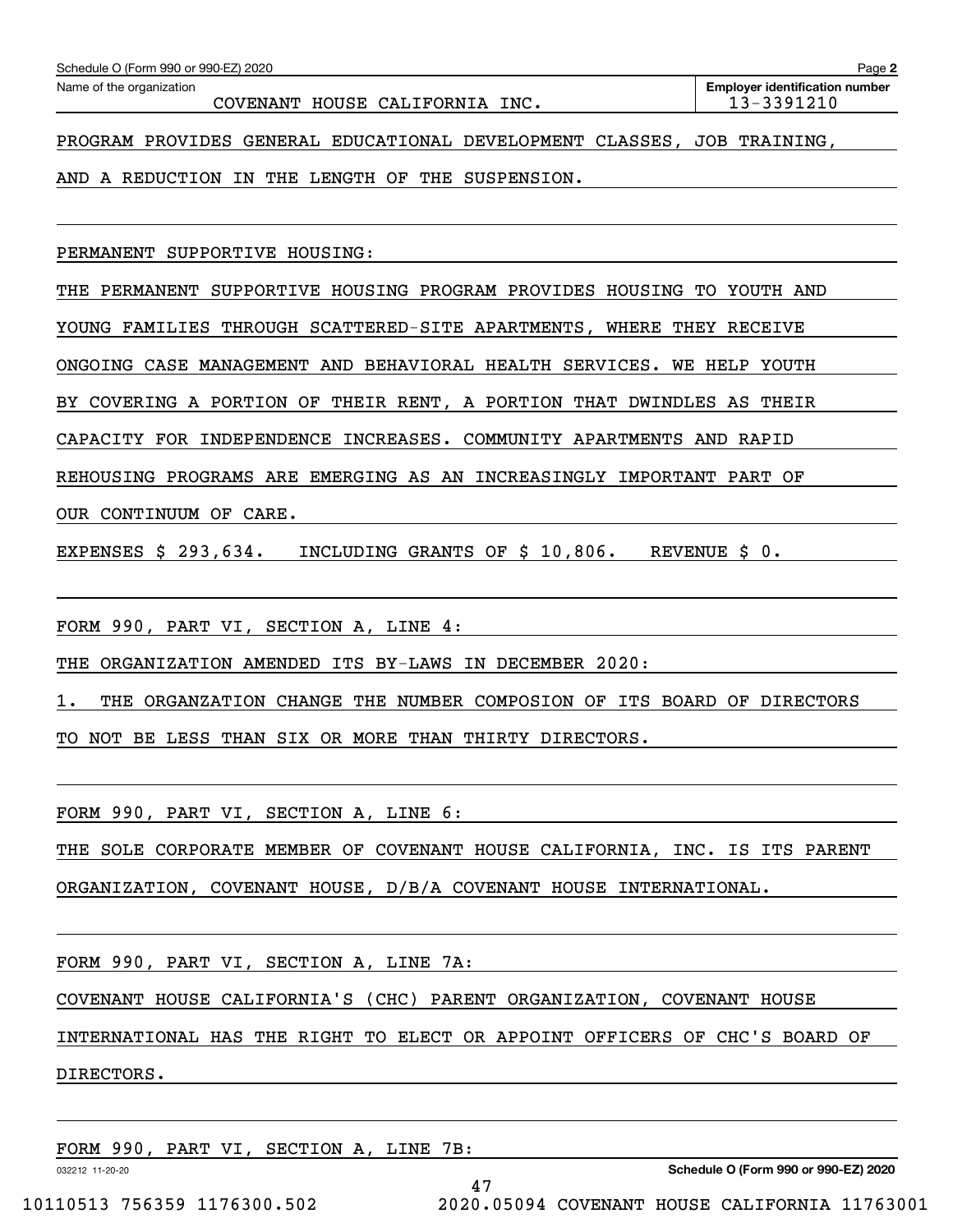| Schedule O (Form 990 or 990-EZ) 2020                                        | Page 2                                              |
|-----------------------------------------------------------------------------|-----------------------------------------------------|
| Name of the organization<br>COVENANT HOUSE CALIFORNIA INC.                  | <b>Employer identification number</b><br>13-3391210 |
| THE FOLLOWING DECISIONS FOR THE GOVERNING BODY ARE SUBJECT TO APPROVAL BY   |                                                     |
| CHC PARENT ORGANIZATION, COVENANT HOUSE INTERNATIONAL - AMENDMENT OR REPEAL |                                                     |
| OF THE BY-LAWS, INCREASE OR DECREASE IN THE NUMBER OF BOARD OF DIRECTORS    |                                                     |
| AND APPOINT/REMOVE MEMBERS OF THE BOARD AND THE OFFICERS.                   |                                                     |

FORM 990, PART VI, SECTION B, LINE 11B:

THE FORM 990 IS PREPARED BY AN INDEPENDENT ACCOUNTING FIRM IN CONJUCTION WITH THE ORGANIZATION'S ACCOUNTING DEPARTMENT AND THEN REVIEWED BY THE PARENT ORGANIZATION, COVENANT HOUSE INTERNATIONAL, AND THE CFO OF THE ORGANIZATION. THE CFO REVIEWS THE DRAFT AND FORWARDS IT TO THE EXECUTIVE DIRECTOR FOR FINAL REVIEW. THE FINAL FORM IS ELECTRONICALLY PROVIDED TO ALL MEMBERS OF THE BOARD OF DIRECTORS FOR FURTHER REVIEW AND COMMENTS PRIOR TO ITS FILING.

FORM 990, PART VI, SECTION B, LINE 12C:

032212 11-20-20 **Schedule O (Form 990 or 990-EZ) 2020** THE ORGANIZATION REQUIRES ANNUAL DISCLOSURE AND AFFIRMATION OF THE CONFLICT OF INTEREST POLICY BY ALL OFFICERS, DIRECTORS AND KEY EMPLOYEES. THE DISCLOSURE STATEMENT REQUIRED EACH OFFICER, DIRECTOR, AND KEY EMPLOYEE TO DISCLOSE ANY BUSINESS OR PERSONAL INTERESTS, DIRECT OR INDIRECT, THAT THE PERSON MAY HAVE IN AN ORGANIZATION THAT COMPLETES WITH OR DOES BUSINESS WITH COVENANT HOUSE INTERNATIONAL OR ANY OTHER ORGANIZATION BUSINESS/ AGENCY AFFILIATED WITH COVENANT HOUSE INTERNATIONAL. IF A CONFLICT IS DETERMINED TO EXIST, IT MUST BE REPORTED AND ADDRESSED TO THE SATISFACTION OF THE ORGANIZATION. ANY OTHER PERSON HAVING A CONFLICT, AND ATTENDING SAID MEETING, SHALL RETIRE FROM THE ROOM IN WHICH THE BOARD OR COMMITTEE IS MEETING AND SHALL NOT PARTICIPATE IN THE FINAL DELIBERATIONS OR DECISIONS REGARDING THE MATTER UNDER CONSIDERATION. ANY INTERESTED DIRECTOR SHALL ALSO ABSTAIN DURING SUCH VOTE. THE MINUTES OF THE MEETING OF THE BOARD OR 48

 <sup>10110513 756359 1176300.502 2020.05094</sup> COVENANT HOUSE CALIFORNIA 11763001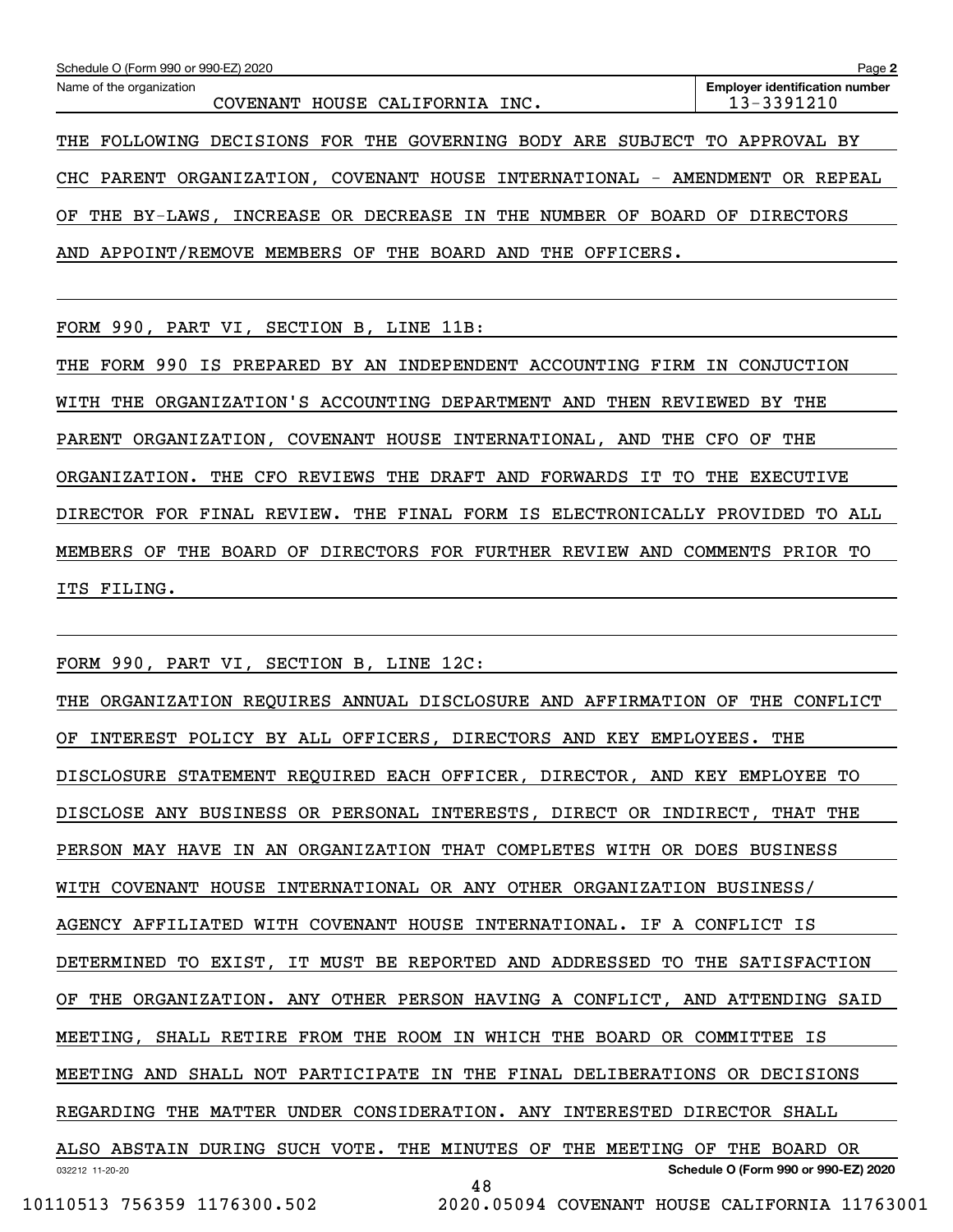| Schedule O (Form 990 or 990-EZ) 2020                                                    | Page 2                                              |
|-----------------------------------------------------------------------------------------|-----------------------------------------------------|
| Name of the organization<br>HOUSE CALIFORNIA INC.<br>COVENANT                           | <b>Employer identification number</b><br>13-3391210 |
| SHALL REFLECT THAT THE CONFLICT OF<br>INTEREST<br>WAS<br>COMMITTEE                      | DISCLOSED AND                                       |
| PRESENT<br>THE<br>INTERESTED<br>PERSON<br>WAS<br>NOT<br>DURING<br>THE<br>THAT           | FINAL DISCUSSION<br>0R                              |
| A SUMMARY<br>OF<br>THE<br>ANNUAL<br>CONFLICTS<br>AND<br>DID.<br>NOT VOTE.<br>OF<br>VOTE | INTEREST AND                                        |
| THE<br>CONFLICTS OF<br>INTEREST REPORTS<br>FROM THE<br><b>COPIES</b><br>OF              | DIRECTORS, EXECUTIVE                                |
| OFFICERS OF THE ORGANIZATION ARE ALSO<br>SENT<br>TO<br>DIRECTOR, AND                    | THE<br>PARENT                                       |
| COVENANT HOUSE INTERNATIONAL. THE PARENT,<br>ORGANIZATION,                              | <b>COVENANT</b><br>HOUSE                            |
| INTERNATIONAL ALSO ENSURES THE ANNUAL CONFLICTS OF<br>INTEREST                          | REPORTS ARE                                         |
| ACCOMPLISHED<br><b>FOR</b><br>EACH AFFILIATE<br>AND<br>THAT THE<br>REOUIRED INFORMATION | IS<br>SENT                                          |
| THEM.<br>TO.                                                                            |                                                     |

FORM 990, PART VI, SECTION B, LINE 15:

THE EXECUTIVE DIRECTOR'S COMPENSATION IS DETERMINED BY THE COMPENSATION COMMITTEE WORKING IN CONJUNCTION WITH THE PRESIDENT OF COVENANT HOUSE INTERNATIONAL (PARENT). A SALARY STRUCTURE AND RANGE WERE DETERMINED USING A COMPENSATION COMMITTEE AND INDEPENDENT CONSULTANT FOR THE EXECUTIVE DIRECTOR. FACTORS CONSIDERED WERE THE SIZE OF THE AGENCY BUDGET, PROGRAM SIZE AND COMPLEXITY (2 SITES IN LOS ANGELES AND THE BAY AREA), LOCAL MARKET COMPATIBILITY, AND THE COST OF LIVING, WITH COMPENSATION APPROVED BY THE CHC BOARD OF DIRECTORS.

COMPENSATION IS SET FOR KEY EMPLOYEES AND OTHER OFFICERS BASED ON PREVAILING INDUSTRY WAGES FOR LOS ANGELES AND THE BAY AREA.

RECORDS OF EXECUTIVE COMMITTEE'S COMPENSATION DECISIONS ARE MAINTAINED IN THE COVENANT HOUSE INTERNATIONAL (PARENT) HUMAN RESOURCES DEPARTMENT RECORD. THIS PROCESS WAS LAST UNDERTAKEN IN FISCAL YEAR 2021.

| 990<br>FORM     | PART | VI | LINE | 17 | LIST | OF | F STATES RECEIVING COPY OF |  | FORM                           | 990: |  |
|-----------------|------|----|------|----|------|----|----------------------------|--|--------------------------------|------|--|
| 032212 11-20-20 |      |    |      |    |      |    |                            |  | Schedule O (Form 990 or 990-EZ |      |  |

49

**Schedule O (Form 990 or 990-EZ) 2020**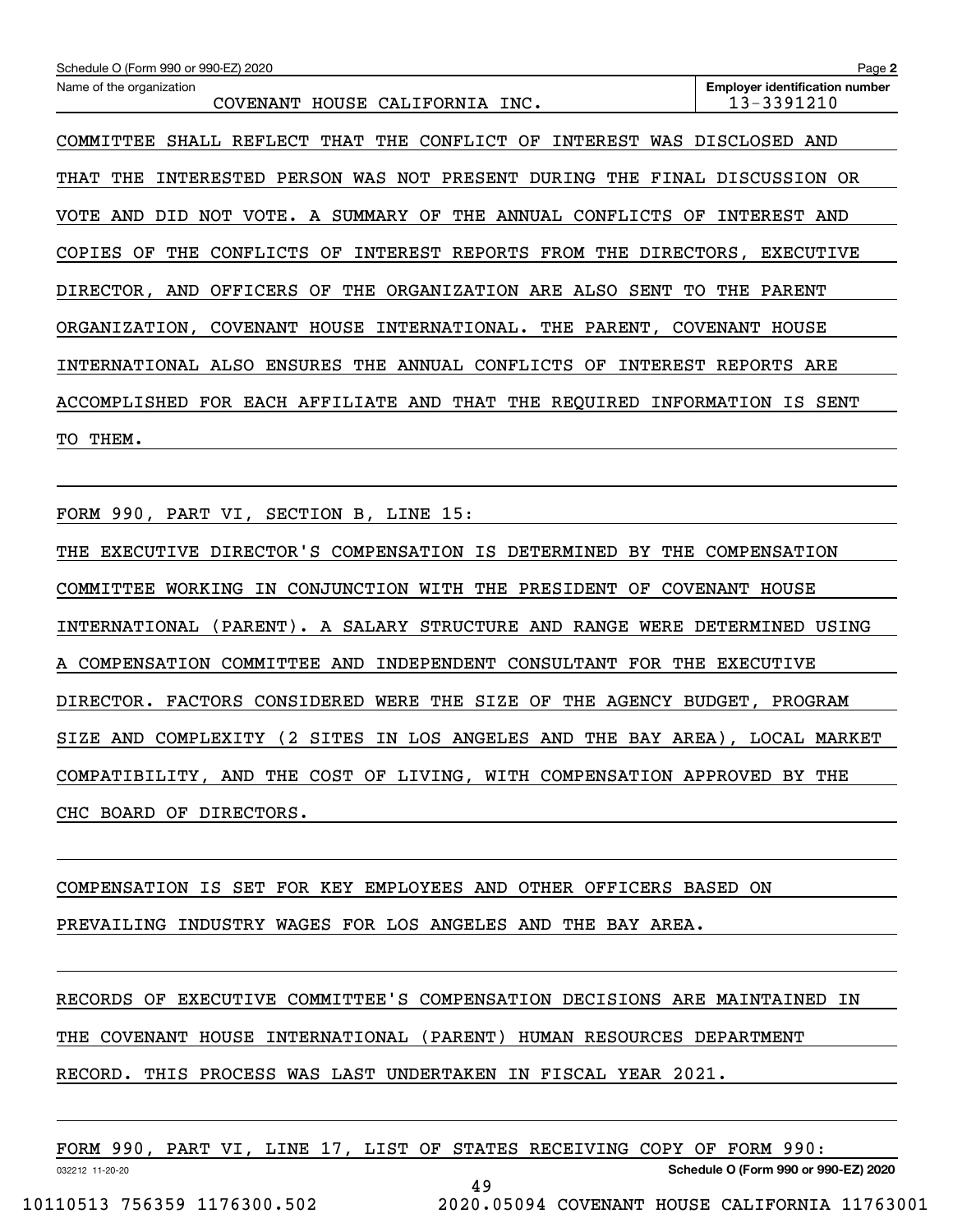| Schedule O (Form 990 or 990-EZ) 2020 | Page                                  |
|--------------------------------------|---------------------------------------|
| Name of the organization             | <b>Emplover identification number</b> |

COVENANT HOUSE CALIFORNIA INC. 13-3391210

CA,FL,GA,IL,MD,MA,MI,NJ,NY,NC,PA,RI,VA

FORM 990, PART VI, SECTION C, LINE 19:

THE ORGANIZATION'S AUDITED FINANCIAL STATEMENTS AND FORM 990 ARE POSTED ON

ITS WEBSITE. THE GOVERNING DOCUMENTS, CONFLICT OF INTEREST POLICY AND

FINANCIAL STATEMENTS ARE ALL AVAILABLE FOR PUBLIC INSPECTION UPON REQUEST

AT 1325 NORTH WESTERN AVENUE, HOLLYWOOD, CA 90027.

FORM 990, PART VII, SECTION A:

DIANE MILAN-SCOTT LEFT COVENANT HOUSE CALIFORNIA'S (CHC) BOARD DURING

FY2018. SHE'S REPORTED ON FORM 990, PART VI, SECTION AS A FORMER

DIRECTOR BECAUSE SHE RECEIVED COMPENSATION FROM CHC'S PARENT, CHI AS AN

EMPLOYEE OF CHI, EVP, PROGRAM OPERATIONS.

FORM 990, PART VIII, LINE 1E:

| ON MAY 1, 2020, CHC RECEIVED LOAN PROCEEDS IN THE AMOUNT OF \$1,976,026 |
|-------------------------------------------------------------------------|
| UNDER THE PAYCHECK PROTECTION PROGRAM (THE "PPP"). THE PPP, ESTABLISHED |
| AS PART OF THE CORONAVIRUS AID, RELIEF AND ECONOMIC SECURITY ACT (THE   |
| "CARES ACT"), PROVIDES FOR LOANS TO QUALIFYING ENTITIES FOR AMOUNTS UP  |
| TO 2.5 TIMES THE 2019 AVERAGE MONTHLY PAYROLL EXPENSES OF THE           |
| QUALIFYING ENTITY. THE PPP LOAN BEARS AN INTEREST RATE OF 1% PER ANNUM. |
| ALL OR A PORTION OF THE PPP LOAN PRINCIPAL AND ACCRUED INTEREST IS      |
| FORGIVABLE AS LONG AS THE BORROWER USES THE LOAN PROCEEDS FOR ELIGIBLE  |
| PURPOSES, AS DESCRIBED IN THE CARES ACT, OVER A PERIOD OF EITHER EIGHT  |
| OR TWENTY-FOUR WEEKS (THE "COVERED PERIOD"). THE AMOUNT OF LOAN         |
| FORGIVENESS COULD BE REDUCED IF THE BORROWER TERMINATES EMPLOYEES OR    |
| REDUCES SALARIES BELOW A CERTAIN THRESHOLD DURING THE COVERED PERIOD    |
| Schedule O (Form 990 or 990-EZ) 2020<br>032212 11-20-20<br>50           |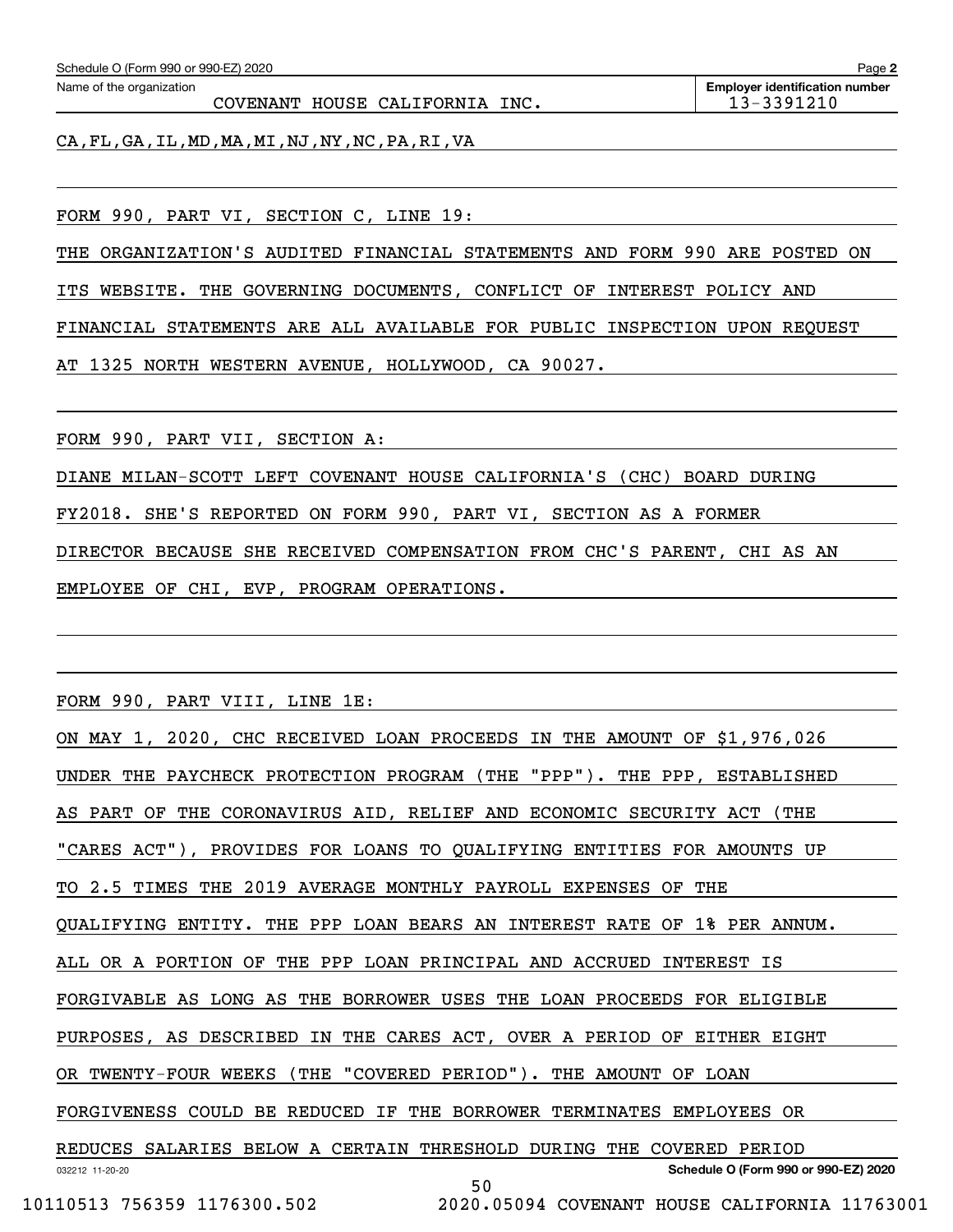| Schedule O (Form 990 or 990-EZ) 2020                                                        | Page 2                                              |
|---------------------------------------------------------------------------------------------|-----------------------------------------------------|
| Name of the organization<br><b>COVENANT</b><br>HOUSE CALIFORNIA INC.                        | <b>Employer identification number</b><br>13-3391210 |
| DOES NOT QUALIFY FOR CERTAIN SAFE HARBORS.<br>THE<br><b>UNFORGIVEN</b><br>AND               | PORTION                                             |
| THE PPP<br>LOAN,<br>ΙF<br>ANY,<br>IS PAYABLE WITHIN<br>TWO<br>YEARS<br>FROM<br>ΟF           | THE<br>DATE OF                                      |
| LOAN.<br>LOAN PAYMENTS<br>OF<br>PRINCIPAL AND<br>INTEREST ARE DEFERRED<br>THE               | UNTIL                                               |
| AMOUNT<br>OF<br>LOAN FORGIVENESS<br>IS DETERMINED<br>BY<br>THE<br>UNITED<br>THE             | <b>STATES</b><br>SMALL                              |
| $('SBA")$ .<br>BUSINESS ADMINISTRATION<br>CHC<br>DOES NOT APPLY FOR<br>IF                   |                                                     |
| FORGIVENESS, PAYMENTS BEGIN APPROXIMATELY<br>MONTHS<br>16<br>AFTER                          | THE<br>LOAN                                         |
| DATE.                                                                                       |                                                     |
|                                                                                             |                                                     |
| MANAGEMENT IS RECOGNIZING THE PPP LOAN AS A CONDITIONAL GRANT                               | UNDER ASC                                           |
| 958-605<br>REVENUE<br>RECOGNITION-CONTRIBUTIONS AND<br>WILL RECOGNIZE                       | FUNDS<br>THE                                        |
| <b>WHEN</b><br><b>COSTS</b><br>ARE<br>INCURRED. FOR THE<br>YEARS<br>ENDED<br>THE<br>RELATED | JUNE 30, 2021,                                      |
| CHC HAS RECOGNIZED \$1,528,316 IN GOVERNMENT GRANTS<br>AND CONTRACTS                        | ON<br>THE                                           |

1, 2021.

ACCOMPANYING STATEMENT OF ACTIVITIES AS CONDITIONS WERE SUBSTANTIALLY

MET. THE PPP LOAN WAS SUBSEQUENTLY FORGIVEN IN FULL BY THE SBA ON JULY

FORM 990, PART XI, LINE 9, CHANGES IN NET ASSETS:

WRITE OFF OF UNCOLLECTIBLE PLEDGES  $-32,750$ .

FORM 990, PART XII, LINE 2C:

THE PROCESS FOR SELECTING AN INDEPENDENT ACCOUNTANT AND ESTABLISHING A

51

COMMITTEE THAT ASSUMES RESPONSIBILITY FOR OVERSIGHT OF THE AUDIT HAS

NOT CHANGED FROM PRIOR YEARS.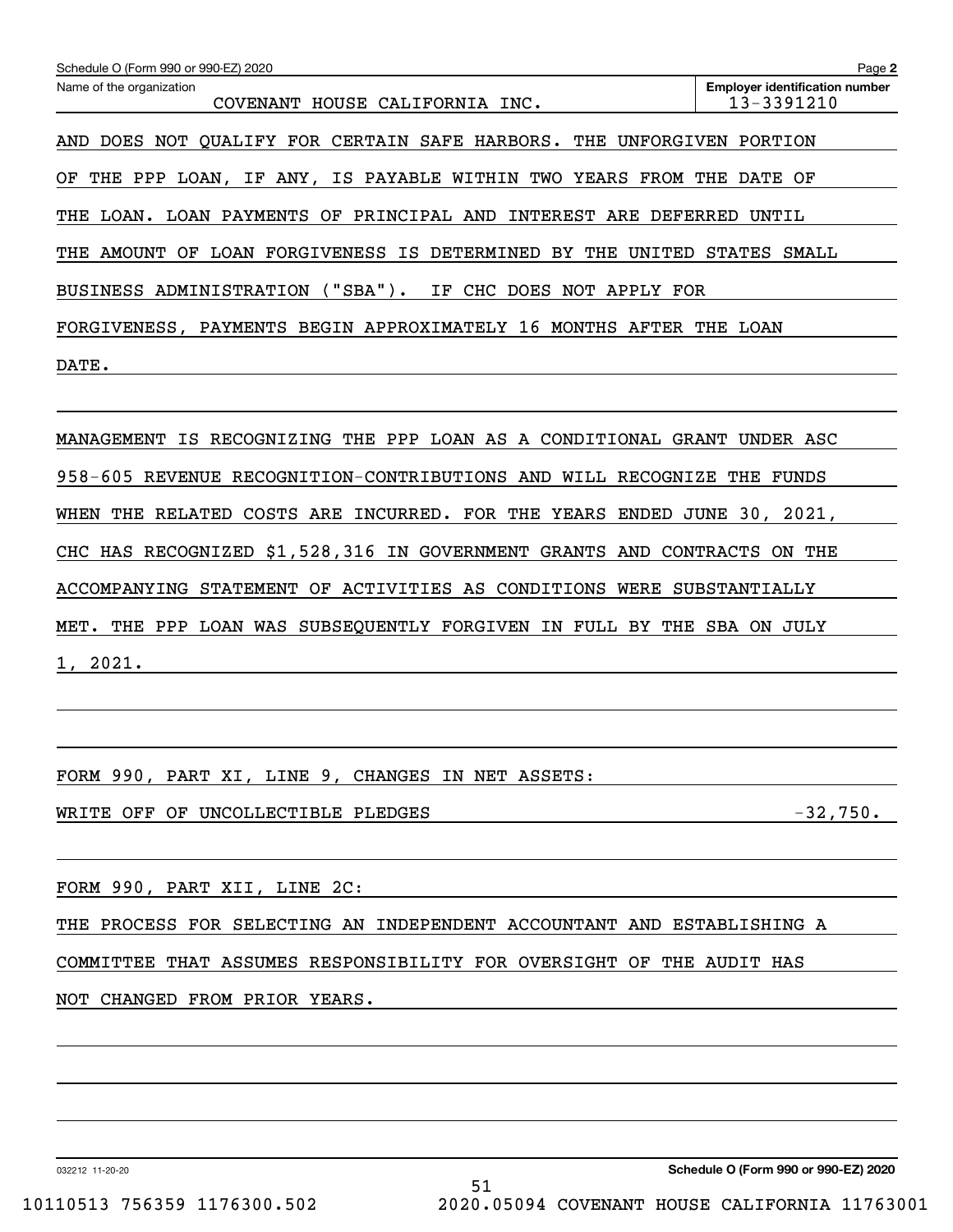## **Related Organizations and Unrelated Partnerships**

**Complete if the organization answered "Yes" on Form 990, Part IV, line 33, 34, 35b, 36, or 37.** |

**Attach to Form 990.**  |

#### Department of the Treasury Internal Revenue Service Name of the organization

### COVENANT HOUSE CALIFORNIA INC.

**Part I Identification of Disregarded Entities.**  Complete if the organization answered "Yes" on Form 990, Part IV, line 33.

| (a)<br>Name, address, and EIN (if applicable)<br>of disregarded entity | (b)<br>Primary activity | (c)<br>Legal domicile (state or<br>foreign country) | (d)<br>Total income | (e)<br>End-of-year assets | (f)<br>Direct controlling<br>entity |
|------------------------------------------------------------------------|-------------------------|-----------------------------------------------------|---------------------|---------------------------|-------------------------------------|
|                                                                        |                         |                                                     |                     |                           |                                     |
|                                                                        |                         |                                                     |                     |                           |                                     |
|                                                                        |                         |                                                     |                     |                           |                                     |
|                                                                        |                         |                                                     |                     |                           |                                     |

#### **Identification of Related Tax-Exempt Organizations.** Complete if the organization answered "Yes" on Form 990, Part IV, line 34, because it had one or more related tax-exempt **Part II** organizations during the tax year.

| (a)<br>Name, address, and EIN<br>of related organization | (b)<br>Primary activity | (c)<br>Legal domicile (state or<br>foreign country) | (d)<br>Exempt Code<br>section | (e)<br>Public charity<br>status (if section | (f)<br>Direct controlling<br>entity | $(g)$<br>Section 512(b)(13) | controlled<br>entity? |
|----------------------------------------------------------|-------------------------|-----------------------------------------------------|-------------------------------|---------------------------------------------|-------------------------------------|-----------------------------|-----------------------|
|                                                          |                         |                                                     |                               | 501(c)(3)                                   |                                     | Yes                         | <b>No</b>             |
| COVENANT HOUSE $-13-2725416$                             |                         |                                                     |                               |                                             |                                     |                             |                       |
| 5 PENN PLAZA                                             |                         |                                                     |                               |                                             |                                     |                             |                       |
| NEW YORK, NY 10001                                       | HUMANITARIAN            | NEW YORK                                            | 501(C)3                       | LINE 7                                      | N/A                                 |                             | x                     |
| COVENANT HOUSE ALASKA - 13-3419755                       |                         |                                                     |                               |                                             |                                     |                             |                       |
| 755 A STREET                                             |                         |                                                     |                               |                                             |                                     |                             |                       |
| ANCHORAGE, AK 99501                                      | HUMANITARIAN            | ALASKA                                              | 501(C)3                       | LINE 7                                      | COVENANT HOUSE                      |                             | x                     |
| COVENANT HOUSE FLORIDA - 59-2323607                      |                         |                                                     |                               |                                             |                                     |                             |                       |
| 733 BREAKERS AVENUE                                      |                         |                                                     |                               |                                             |                                     |                             |                       |
| FORT LAUDERDALE, FL 33304                                | HUMANITARIAN            | FLORIDA                                             | 501(C)3                       | LINE 7                                      | COVENANT HOUSE                      |                             | х                     |
| COVENANT HOUSE GEORGIA - 13-3523561                      |                         |                                                     |                               |                                             |                                     |                             |                       |
| 1559 JOHNSON ROAD NW                                     |                         |                                                     |                               |                                             |                                     |                             |                       |
| ATLANTA, GA 30318                                        | HUMANITARIAN            | GEORGIA                                             | 501(C)3                       | LINE 7                                      | COVENANT HOUSE                      |                             | х                     |

**For Paperwork Reduction Act Notice, see the Instructions for Form 990. Schedule R (Form 990) 2020**



**Open to Public | Go to www.irs.gov/Form990 for instructions and the latest information. Inspection Employer identification number**

13-3391210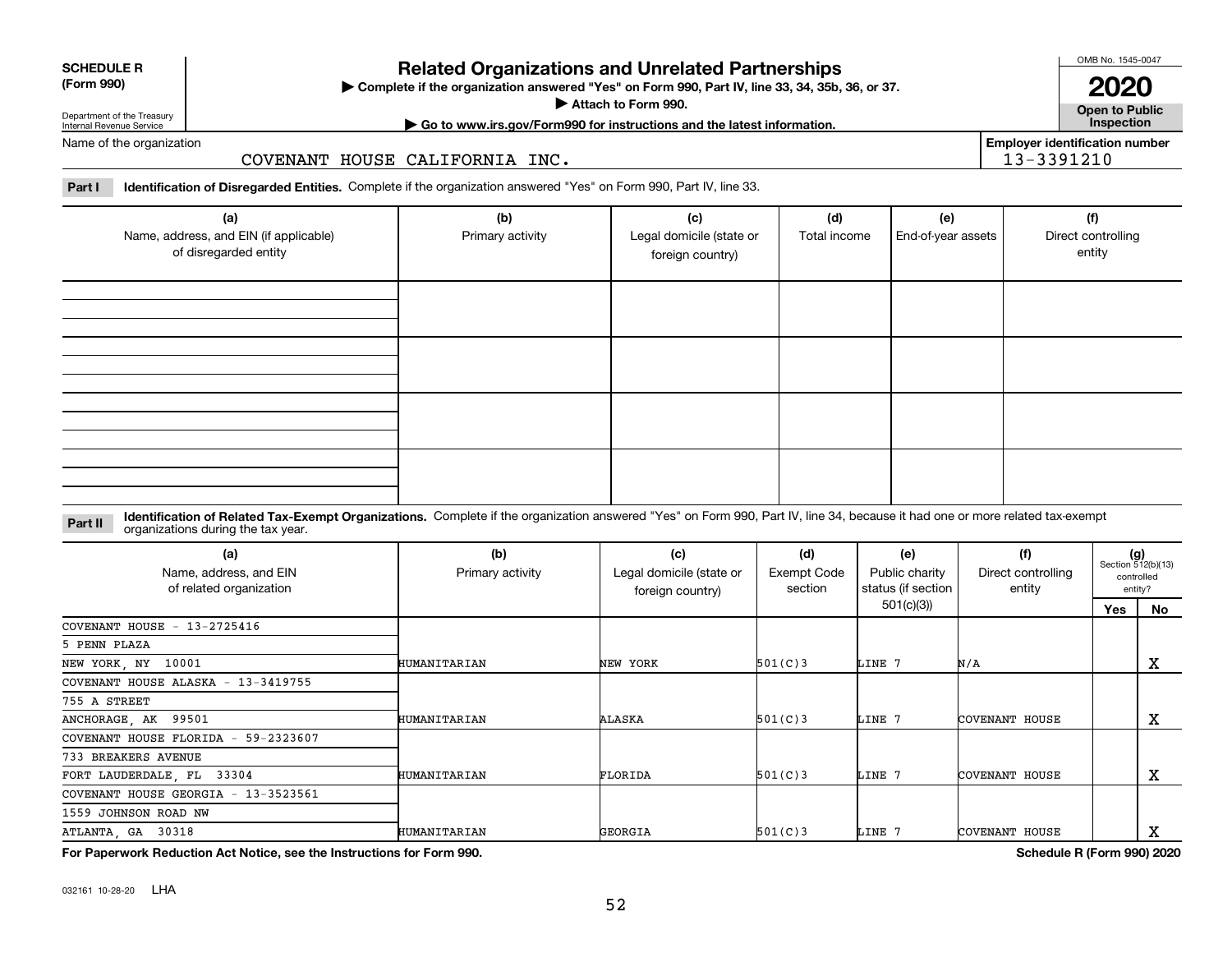**Part II Continuation of Identification of Related Tax-Exempt Organizations**

| (a)                                         | (b)              | (c)                          | (d)                | (e)                | (f)                   | $(g)$<br>Section 512(b)(13) |             |
|---------------------------------------------|------------------|------------------------------|--------------------|--------------------|-----------------------|-----------------------------|-------------|
| Name, address, and EIN                      | Primary activity | Legal domicile (state or     | <b>Exempt Code</b> | Public charity     | Direct controlling    | controlled<br>organization? |             |
| of related organization                     |                  | foreign country)             | section            | status (if section | entity                |                             |             |
|                                             |                  |                              |                    | 501(c)(3)          |                       | Yes                         | No.         |
| COVENANT HOUSE ILLINOIS - 81-2061485        |                  |                              |                    |                    |                       |                             |             |
| 2934 W. LAKE STREET                         |                  |                              |                    |                    |                       |                             |             |
| CHICAGO, IL 60612                           | HUMANITARIAN     | ILLINOIS                     | 501(C)3            | LINE 7             | COVENANT HOUSE        |                             | X           |
| COVENANT HOUSE MICHIGAN - 38-3351777        |                  |                              |                    |                    |                       |                             |             |
| 2959 MARTIN LUTHER KING JR BLVD             |                  |                              |                    |                    |                       |                             |             |
| DETROIT, MI 48208                           | HUMANITARIAN     | MICHIGAN                     | 501(C)3            | LINE 7             | COVENANT HOUSE        |                             | $\mathbf X$ |
| COVENANT HOUSE MISSOURI - 43-1821599        |                  |                              |                    |                    |                       |                             |             |
| 2727 NORTH KINGSHIGHWAY BLVD                |                  |                              |                    |                    |                       |                             |             |
| ST. LOUIS, MO 63113                         | HUMANITARIAN     | MISSOURI                     | 501(C)3            | LINE 7             | COVENANT HOUSE        |                             | $\mathbf X$ |
| COVENANT HOUSE NEW JERSEY - 13-3537710      |                  |                              |                    |                    |                       |                             |             |
| 330 WASHINGTON STREET                       |                  |                              |                    |                    |                       |                             |             |
| NEWARK, NJ 07102                            | HUMANITARIAN     | NEW JERSEY                   | 501(C)3            | LINE 7             | COVENANT HOUSE        |                             | $\mathbf X$ |
| COVENANT HOUSE NEW ORLEANS - 58-1669937     |                  |                              |                    |                    |                       |                             |             |
| 611 NORTH RAMPART STREET                    |                  |                              |                    |                    |                       |                             |             |
| NEW ORLEANS, LA 70112                       | HUMANITARIAN     | LOUISIANA                    | 501(C)3            | LINE 7             | COVENANT HOUSE        |                             | х           |
| COVENANT HOUSE PENNSYLVANIA - 23-3003176    |                  |                              |                    |                    |                       |                             |             |
| 31 EAST ARMAT STREET                        |                  |                              |                    |                    |                       |                             |             |
| PHILADELPHIA, PA 19144                      | HUMANITARIAN     | PENNSYLVANIA                 | 501(C)3            | LINE 7             | COVENANT HOUSE        |                             | $\mathbf X$ |
| COVENANT HOUSE TEXAS - 76-0050882           |                  |                              |                    |                    |                       |                             |             |
| 1111 LOVETT BLVD                            |                  |                              |                    |                    |                       |                             |             |
| HOUSTON, TX 77006                           | HUMANITARIAN     | TEXAS                        | 501(C)3            | LINE 7             | COVENANT HOUSE        |                             | $\mathbf X$ |
| COVENANT HOUSE WASHINGTON - 13-3537709      |                  |                              |                    |                    |                       |                             |             |
| 2001 MISSISSIPPI AVENUE SE                  |                  |                              |                    |                    |                       |                             |             |
| WASHINGTON DC 20020                         | HUMANITARIAN     | DISTRICT OF COLUMBIA 501(C)3 |                    | LINE 7             | COVENANT HOUSE        |                             | $\mathbf X$ |
| COVENANT HOUSE WESTERN AVENUE - 95-4395845  |                  |                              |                    |                    |                       |                             |             |
| 1325 N WESTERN AVENUE                       |                  |                              |                    |                    |                       |                             |             |
| LOS ANGELES, CA 90027                       | HOLDING CO       | CALIFORNIA                   | 501(C)3            | LINE 12A, I        | <b>COVENANT HOUSE</b> |                             | $\mathbf X$ |
| COVENANT INTERNATIONAL FOUNDATION -         |                  |                              |                    |                    |                       |                             |             |
| 13-3124706, 5 PENN PLAZA, NEW YORK, NY      |                  |                              |                    |                    |                       |                             |             |
| 10001                                       | HOLDING CO       | DELAWARE                     | 501(C)3            | LINE 7             | COVENANT HOUSE        |                             | х           |
| TESTAMENTUM - 23-7326634                    |                  |                              |                    |                    |                       |                             |             |
| 5 PENN PLAZA                                |                  |                              |                    |                    |                       |                             |             |
| NEW YORK, NY 10001                          | HOLDING CO       | NEW YORK                     | 501(C)3            | LINE 10            | COVENANT HOUSE        |                             | $\mathbf X$ |
| UNDER 21 COVENANT HOUSE NEW YORK -          |                  |                              |                    |                    |                       |                             |             |
| 13-3076376, 460 WEST 41ST STREET, NEW YORK, |                  |                              |                    |                    |                       |                             |             |
| NY 10036                                    | HUMANITARIAN     | NEW YORK                     | 501(C)3            | LINE 7             | COVENANT HOUSE        |                             | $\mathbf X$ |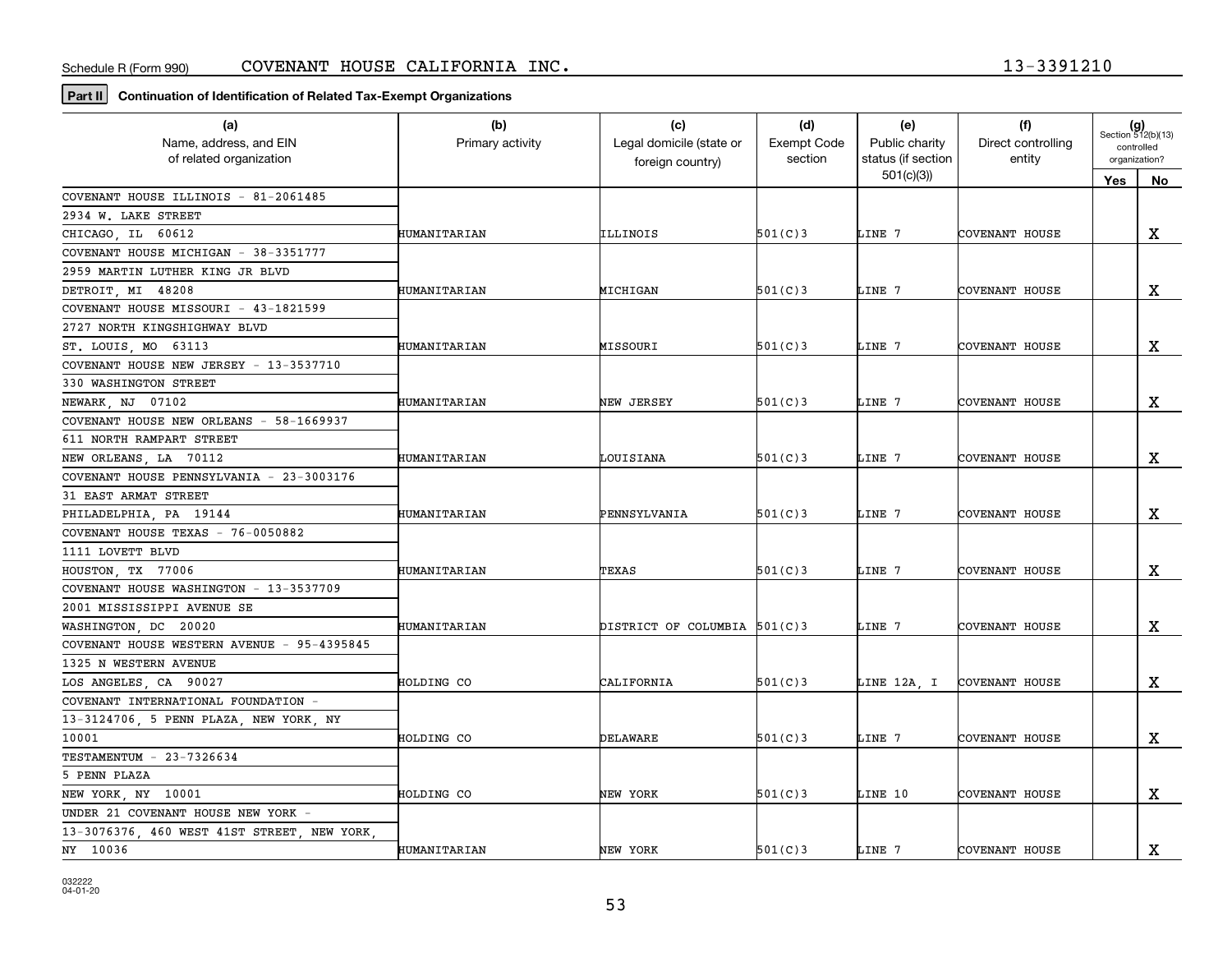**Part II Continuation of Identification of Related Tax-Exempt Organizations**

| (a)<br>Name, address, and EIN<br>of related organization | (b)<br>Primary activity | (c)<br>Legal domicile (state or<br>foreign country) | (d)<br><b>Exempt Code</b><br>section | (e)<br>Public charity<br>status (if section | (f)<br>Direct controlling<br>entity | $(g)$<br>Section 512(b)(13)<br>controlled<br>organization? |             |
|----------------------------------------------------------|-------------------------|-----------------------------------------------------|--------------------------------------|---------------------------------------------|-------------------------------------|------------------------------------------------------------|-------------|
|                                                          |                         |                                                     |                                      | 501(c)(3)                                   |                                     | Yes<br>No                                                  |             |
| COVENANT HOUSE CONNECTICUT - 13-3330953                  |                         |                                                     |                                      |                                             |                                     |                                                            |             |
| C/O COVENANT HOUSE, 5 PENN PLAZA                         |                         |                                                     |                                      |                                             |                                     |                                                            |             |
| NEW YORK, NY 10001                                       | HUMANITARIAN            | CONNECTICUT                                         | 501(C)3                              | LINE 7                                      | COVENANT HOUSE                      |                                                            | $\mathbf X$ |
| COVENANT HOUSE CHICAGO - 13-3386635                      |                         |                                                     |                                      |                                             |                                     |                                                            |             |
| C/O COVENANT HOUSE, 5 PENN PLAZA                         |                         |                                                     |                                      |                                             |                                     |                                                            |             |
| NEW YORK, NY 10001                                       | HUMANITARIAN            | ILLINOIS                                            | 501(C)3                              | PF                                          | COVENANT HOUSE                      |                                                            | X           |
| 268 WEST 44TH CORPORATION - 13-2874450                   |                         |                                                     |                                      |                                             |                                     |                                                            |             |
| C/O COVENANT HOUSE, 5 PENN PLAZA                         |                         |                                                     |                                      |                                             |                                     |                                                            |             |
| NEW YORK, NY 10001                                       | HOLDING CO              | NEW YORK                                            | 501(C)2                              |                                             | COVENANT HOUSE                      |                                                            | X           |
| RIGHTS OF PASSAGE INC - 13-3549405                       |                         |                                                     |                                      |                                             |                                     |                                                            |             |
| C/O COVENANT HOUSE, 5 PENN PLAZA                         |                         |                                                     |                                      |                                             |                                     |                                                            |             |
| NEW YORK, NY 10001                                       | HUMANITARIAN            | DELAWARE                                            | 501(C)3                              | LINE 7                                      | COVENANT HOUSE                      |                                                            | x           |
| UNDER 21 BOSTON INC - 04-2790593                         |                         |                                                     |                                      |                                             |                                     |                                                            |             |
| C/O COVENANT HOUSE, 5 PENN PLAZA                         |                         |                                                     |                                      |                                             |                                     |                                                            |             |
| NEW YORK, NY 10001                                       | HUMANITARIAN            | MASSACHUSETTS                                       | 501(C)3                              |                                             | LINE 12A, I COVENANT HOUSE          |                                                            | х           |
| COVENANT HOUSE TORONTO                                   |                         |                                                     |                                      |                                             |                                     |                                                            |             |
| 20 GERRARD STREET EAST                                   |                         |                                                     |                                      |                                             |                                     |                                                            |             |
| TORONTO, CANADA, CANADA M5B 2P3                          | HUMANITARIAN            | CANADA                                              |                                      |                                             | COVENANT HOUSE                      |                                                            | X           |
| COVENANT HOUSE VANCOUVER                                 |                         |                                                     |                                      |                                             |                                     |                                                            |             |
| 575 DRAKE STREET                                         |                         |                                                     |                                      |                                             |                                     |                                                            |             |
| VANCOUVER, CANADA, CANADA V6B 4K8                        | HUMANITARIAN            | CANADA                                              |                                      |                                             | COVENANT HOUSE                      |                                                            | X           |
| ASOCIACION LA ALIANZA GUATEMALA                          |                         |                                                     |                                      |                                             |                                     |                                                            |             |
| 13 AVENIDA 00-37 ZONA 2 COLONIA LA ESCUADRIL             |                         |                                                     |                                      |                                             |                                     |                                                            |             |
| MIXCO, GUATEMALA, GUATEMALA                              | HUMANITARIAN            | <b>GUATEMALA</b>                                    |                                      |                                             | COVENANT HOUSE                      |                                                            | х           |
| CASA ALIANZA DE HONDURAS                                 |                         |                                                     |                                      |                                             |                                     |                                                            |             |
| CORNER OF ARDA CERVANTES Y MORELOS                       |                         |                                                     |                                      |                                             |                                     |                                                            |             |
| TEGUCIGALPA, HONDURAS, HONDURAS                          | HUMANITARIAN            | HONDURAS                                            |                                      |                                             | COVENANT HOUSE                      |                                                            | x           |
| CASA ALIANZA NICARAGUA                                   |                         |                                                     |                                      |                                             |                                     |                                                            |             |
| EDIFFICIO CONRAD N HILTON COSTADO ESTE DEL M             |                         |                                                     |                                      |                                             |                                     |                                                            |             |
| MANAGUA, NICARAGUA, NICARAGUA                            | HUMANITARIAN            | NICARAGUA                                           |                                      |                                             | COVENANT HOUSE                      |                                                            | $\mathbf X$ |
| FUNDACION CASA ALIANZA MEXICO IAP                        |                         |                                                     |                                      |                                             |                                     |                                                            |             |
| PLAZA DE LAS FUENTES 116 COL                             |                         |                                                     |                                      |                                             |                                     |                                                            |             |
| MEXICO DF, MEXICO, MEXICO                                | HUMANITARIAN            | MEXICO                                              |                                      |                                             | COVENANT HOUSE                      |                                                            | X           |
| CASA ALIANZA INTERNACIONAL                               |                         |                                                     |                                      |                                             |                                     |                                                            |             |
| C/O COVENANT HOUSE, 5 PENN PLAZA                         |                         |                                                     |                                      |                                             |                                     |                                                            |             |
| NEW YORK, NY 10001                                       | HUMANITARIAN            | COSTA RICA                                          |                                      |                                             | COVENANT HOUSE                      |                                                            | $\mathbf X$ |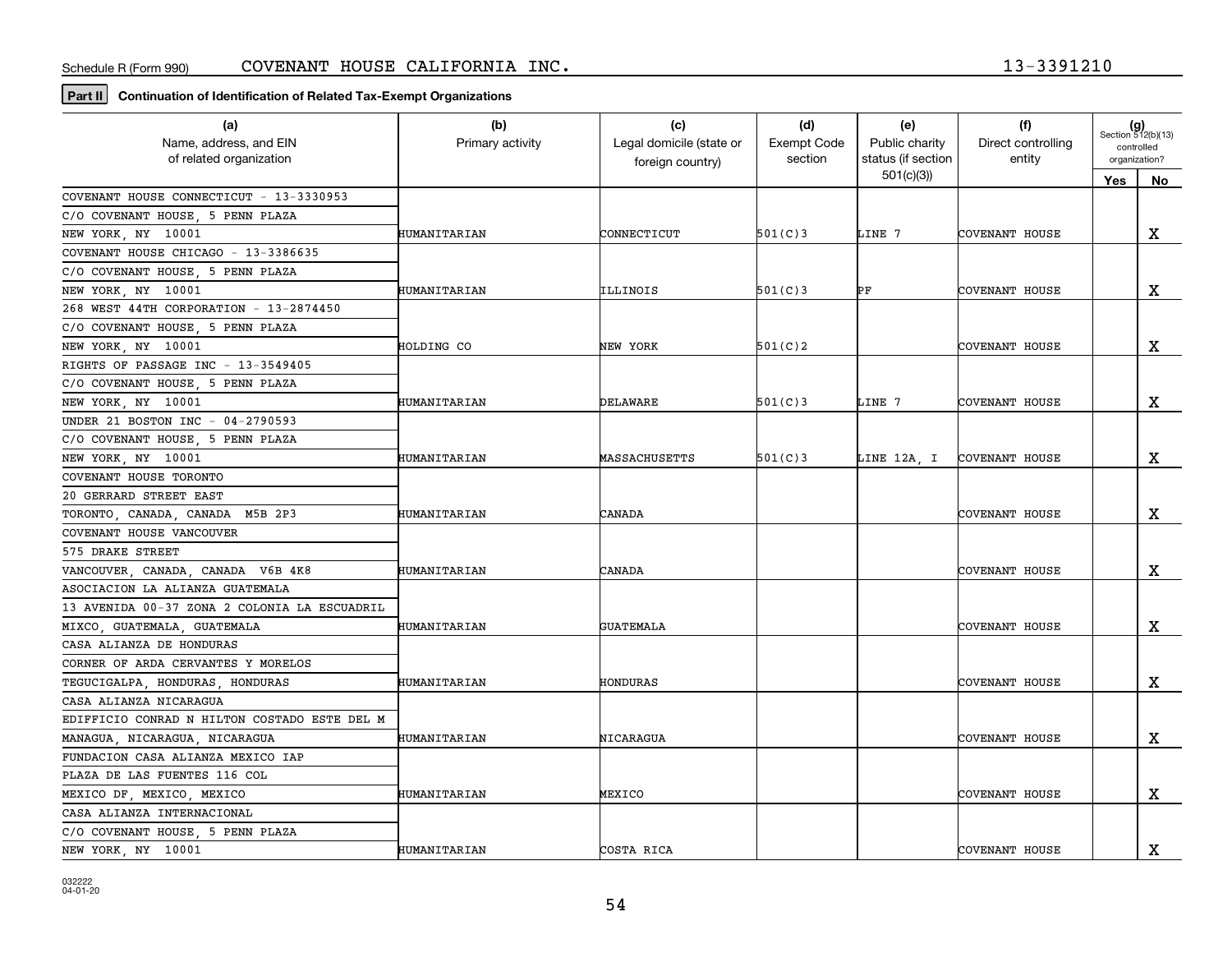**Part II Continuation of Identification of Related Tax-Exempt Organizations**

| (a)<br>Name, address, and EIN<br>of related organization | (b)<br>Primary activity | (c)<br>Legal domicile (state or<br>foreign country) | (d)<br>Exempt Code<br>section | (e)<br>Public charity<br>status (if section | (f)<br>Direct controlling<br>entity | $(g)$<br>Section 512(b)(13)<br>controlled<br>organization? |             |
|----------------------------------------------------------|-------------------------|-----------------------------------------------------|-------------------------------|---------------------------------------------|-------------------------------------|------------------------------------------------------------|-------------|
|                                                          |                         |                                                     |                               | 501(c)(3)                                   |                                     | $Yes$                                                      | No          |
| CH PENNSYLVANIA UNDER-21 HOLDINGS, INC. -                |                         |                                                     |                               |                                             |                                     |                                                            |             |
| 82-1519205, 31 EAST ARMAT STREET,                        |                         |                                                     |                               |                                             | COVENANT HOUSE                      |                                                            |             |
| PHILADELPHIA, PA 19144                                   | HOLDING CO              | PENNSYLVANIA                                        | 501(C)3                       | LINE 12A, I                                 | PENNSYLVANIA                        |                                                            | $\mathbf X$ |
| YOUTH VISION SOLUTIONS - 27-1855040                      |                         |                                                     |                               |                                             |                                     |                                                            |             |
| 2959 MARTIN LUTHER KING JR BLVD                          |                         |                                                     |                               |                                             | COVENANT HOUSE                      |                                                            |             |
| DETROIT, MI 48208                                        | HUMANITARIAN            | MICHIGAN                                            | 501(C)3                       | LINE 7                                      | MICHIGAN                            |                                                            | X           |
| CH HOUSING DEVELOPMENT FUND CORPORATION -                |                         |                                                     |                               |                                             |                                     |                                                            |             |
| 83-4124396, C/O COVENANT HOUSE, 5 PENN                   | PROVIDE TRANSITIONAL    |                                                     |                               |                                             |                                     |                                                            |             |
| PLAZA, NEW YORK, NY 10001                                | HOUSING                 | NEW YORK                                            | 501(C)3                       | LINE 12A, I                                 | COVENANT HOUSE                      |                                                            | X           |
|                                                          |                         |                                                     |                               |                                             |                                     |                                                            |             |
|                                                          |                         |                                                     |                               |                                             |                                     |                                                            |             |
|                                                          |                         |                                                     |                               |                                             |                                     |                                                            |             |
|                                                          |                         |                                                     |                               |                                             |                                     |                                                            |             |
|                                                          |                         |                                                     |                               |                                             |                                     |                                                            |             |
|                                                          |                         |                                                     |                               |                                             |                                     |                                                            |             |
|                                                          |                         |                                                     |                               |                                             |                                     |                                                            |             |
|                                                          |                         |                                                     |                               |                                             |                                     |                                                            |             |
|                                                          |                         |                                                     |                               |                                             |                                     |                                                            |             |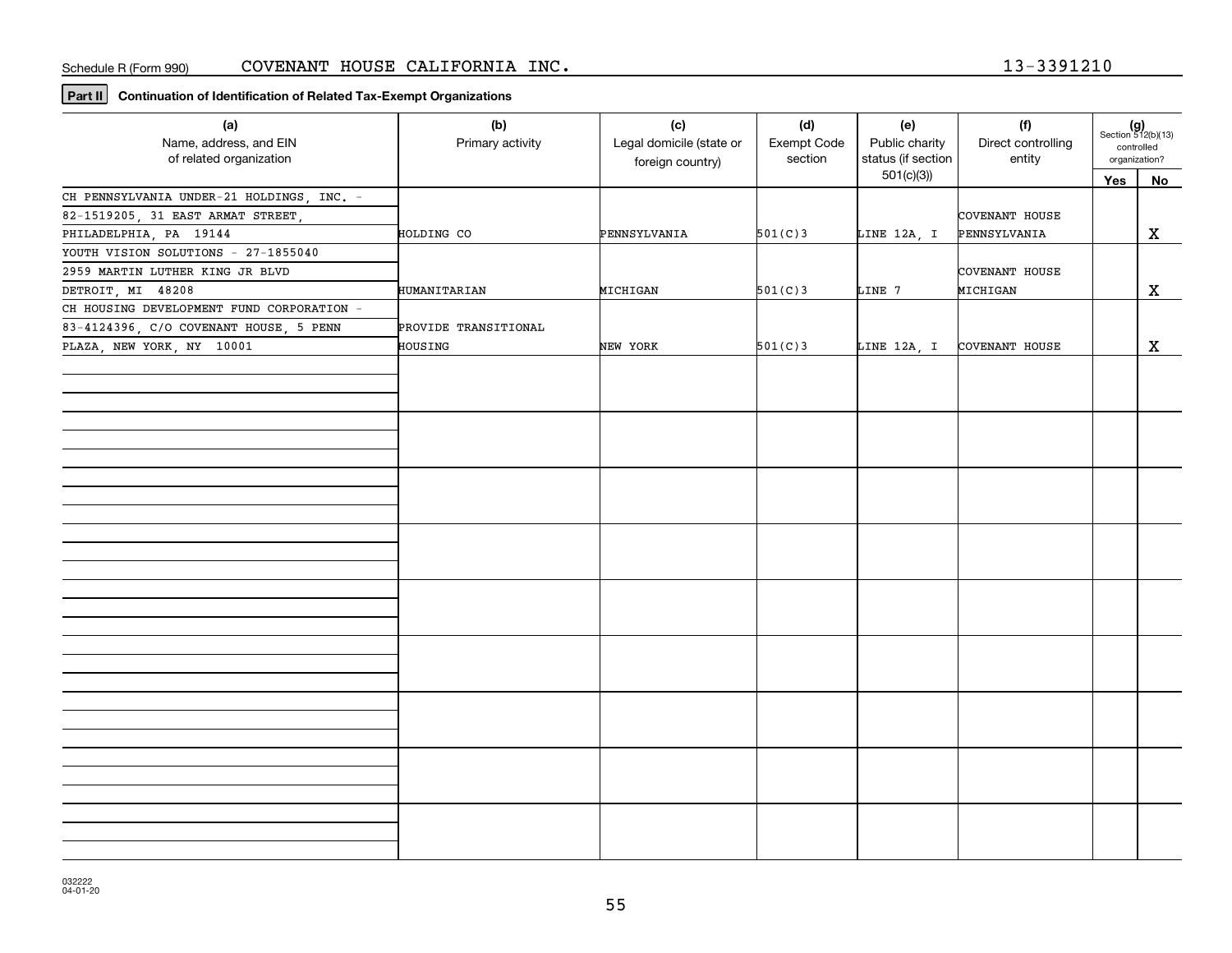**Identification of Related Organizations Taxable as a Partnership.** Complete if the organization answered "Yes" on Form 990, Part IV, line 34, because it had one or more related **Part III** organizations treated as a partnership during the tax year.

| (a)                                               | (b)              | (c)                                       | (d)                          | (e)                                                                   | (f)                      | (g)                               |         | (h)                              | (i)                                           | (i) | (k)                                         |
|---------------------------------------------------|------------------|-------------------------------------------|------------------------------|-----------------------------------------------------------------------|--------------------------|-----------------------------------|---------|----------------------------------|-----------------------------------------------|-----|---------------------------------------------|
| Name, address, and EIN<br>of related organization | Primary activity | Legal<br>domicile<br>(state or<br>foreign | Direct controlling<br>entity | Predominant income<br>(related, unrelated,<br>excluded from tax under | Share of total<br>income | Share of<br>end-of-year<br>assets |         | Disproportionate<br>allocations? | Code V-UBI<br>amount in box<br>20 of Schedule |     | General or Percentage<br>managing ownership |
|                                                   |                  | country)                                  |                              | sections 512-514)                                                     |                          |                                   | Yes $ $ | No                               | K-1 (Form 1065) Yes No                        |     |                                             |
| COVENANT HOUSE ILLINOIS                           |                  |                                           |                              |                                                                       |                          |                                   |         |                                  |                                               |     |                                             |
| QALICB LLC - 85-3857238, 2934                     |                  |                                           |                              |                                                                       |                          |                                   |         |                                  |                                               |     |                                             |
| W. LAKE STREET, CHICAGO, IL                       | <b>DEVELOP</b>   |                                           | <b>COVENANT HOUSE</b>        |                                                                       |                          |                                   |         |                                  |                                               |     |                                             |
| 60612                                             | PROPERTY         | ΙL                                        | ILLINOIS                     | RELATED                                                               | 0.                       | 0.                                |         | x                                | N/A                                           | x   | .00%                                        |
|                                                   |                  |                                           |                              |                                                                       |                          |                                   |         |                                  |                                               |     |                                             |
| CHGA CHI LEVERAGE LENDER, LLC                     |                  |                                           |                              |                                                                       |                          |                                   |         |                                  |                                               |     |                                             |
| $-85-3539993, 1559$ JOHNSON                       | DEVELOP          |                                           | COVENANT HOUSE               |                                                                       |                          |                                   |         |                                  |                                               |     |                                             |
| ROAD NW, ATLANTA, GA 30318                        | PROPERTY         | GA                                        | <b>GEORGIA</b>               | RELATED                                                               | 0.                       | 0.                                |         | x                                | N/A                                           | x   | .00%                                        |
|                                                   |                  |                                           |                              |                                                                       |                          |                                   |         |                                  |                                               |     |                                             |
|                                                   |                  |                                           |                              |                                                                       |                          |                                   |         |                                  |                                               |     |                                             |
|                                                   |                  |                                           |                              |                                                                       |                          |                                   |         |                                  |                                               |     |                                             |
|                                                   |                  |                                           |                              |                                                                       |                          |                                   |         |                                  |                                               |     |                                             |
|                                                   |                  |                                           |                              |                                                                       |                          |                                   |         |                                  |                                               |     |                                             |
|                                                   |                  |                                           |                              |                                                                       |                          |                                   |         |                                  |                                               |     |                                             |
|                                                   |                  |                                           |                              |                                                                       |                          |                                   |         |                                  |                                               |     |                                             |
|                                                   |                  |                                           |                              |                                                                       |                          |                                   |         |                                  |                                               |     |                                             |

**Identification of Related Organizations Taxable as a Corporation or Trust.** Complete if the organization answered "Yes" on Form 990, Part IV, line 34, because it had one or more related **Part IV** organizations treated as a corporation or trust during the tax year.

| (a)<br>Name, address, and EIN<br>of related organization | (b)<br>Primary activity | (c)<br>Legal domicile<br>(state or<br>foreign | (d)<br>Direct controlling<br>entity | (e)<br>Type of entity<br>(C corp, S corp,<br>or trust) | (f)<br>Share of total<br>income | (g)<br>Share of<br>end-of-year<br>assets | (h)<br>Percentage<br>ownership | $\begin{array}{c} \textbf{(i)}\\ \text{Section}\\ 512 \text{(b)} \text{(13)}\\ \text{controlled}\end{array}$ | entity? |
|----------------------------------------------------------|-------------------------|-----------------------------------------------|-------------------------------------|--------------------------------------------------------|---------------------------------|------------------------------------------|--------------------------------|--------------------------------------------------------------------------------------------------------------|---------|
|                                                          |                         | country)                                      |                                     |                                                        |                                 |                                          |                                |                                                                                                              | Yes No  |
|                                                          |                         |                                               |                                     |                                                        |                                 |                                          |                                |                                                                                                              |         |
|                                                          |                         |                                               |                                     |                                                        |                                 |                                          |                                |                                                                                                              |         |
|                                                          |                         |                                               |                                     |                                                        |                                 |                                          |                                |                                                                                                              |         |
|                                                          |                         |                                               |                                     |                                                        |                                 |                                          |                                |                                                                                                              |         |
|                                                          |                         |                                               |                                     |                                                        |                                 |                                          |                                |                                                                                                              |         |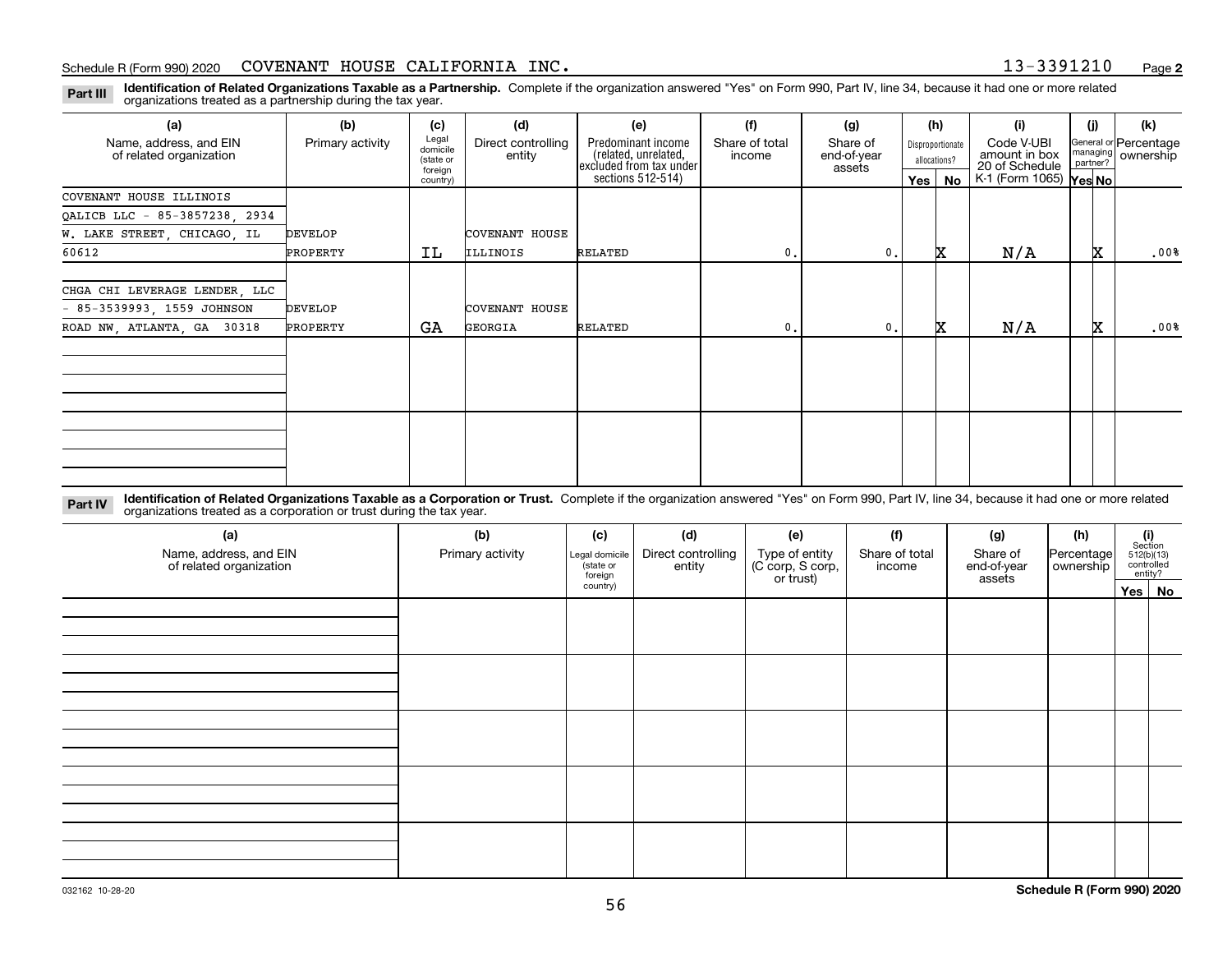#### Schedule R (Form 990) 2020 Page COVENANT HOUSE CALIFORNIA INC. 13-3391210

**Part V** T**ransactions With Related Organizations.** Complete if the organization answered "Yes" on Form 990, Part IV, line 34, 35b, or 36.

| Note: Complete line 1 if any entity is listed in Parts II, III, or IV of this schedule.                                                                                                                                        |                 | Yes         | No           |
|--------------------------------------------------------------------------------------------------------------------------------------------------------------------------------------------------------------------------------|-----------------|-------------|--------------|
| During the tax year, did the organization engage in any of the following transactions with one or more related organizations listed in Parts II-IV?                                                                            |                 |             |              |
|                                                                                                                                                                                                                                | 1a              |             | X            |
| <b>b</b> Gift, grant, or capital contribution to related organization(s)                                                                                                                                                       | 1 <sub>b</sub>  |             | X            |
| c Gift, grant, or capital contribution from related organization(s) material contracts and contribution from related organization(s) material contents and contribution from related organization(s) material contents and con | 1c              | $\mathbf X$ |              |
|                                                                                                                                                                                                                                | 1 <sub>d</sub>  |             | X            |
|                                                                                                                                                                                                                                | 1e              |             | X            |
|                                                                                                                                                                                                                                |                 |             |              |
| Dividends from related organization(s) manufactured and contract and contract or produced and contract and contract and contract and contract and contract and contract and contract and contract and contract and contract an | 1f              |             | х            |
| g Sale of assets to related organization(s) www.assettion.com/www.assettion.com/www.assettion.com/www.assettion.com/www.assettion.com/www.assettion.com/www.assettion.com/www.assettion.com/www.assettion.com/www.assettion.co | 1g              |             | X            |
| h Purchase of assets from related organization(s) manufactured content to content the content of the content of the content of the content of the content of the content of the content of the content of the content of the c | 1h              |             | X            |
| Exchange of assets with related organization(s) www.assettion.com/www.assettion.com/www.assettion.com/www.assettion.com/www.assettion.com/www.assettion.com/www.assettion.com/www.assettion.com/www.assettion.com/www.assettio | 1i.             |             | $\mathbf x$  |
| Lease of facilities, equipment, or other assets to related organization(s) manufactured content and content and content and content and content and content and content and content and content and content and content and co | 1i.             |             | X            |
|                                                                                                                                                                                                                                |                 |             |              |
|                                                                                                                                                                                                                                | 1k              | X           |              |
|                                                                                                                                                                                                                                | 11              |             | X            |
| m Performance of services or membership or fundraising solicitations by related organization(s)                                                                                                                                | 1 <sub>m</sub>  | X           |              |
|                                                                                                                                                                                                                                | 1n              |             | $\mathbf{x}$ |
| <b>o</b> Sharing of paid employees with related organization(s)                                                                                                                                                                | 10 <sub>o</sub> | X           |              |
|                                                                                                                                                                                                                                |                 |             |              |
|                                                                                                                                                                                                                                | 1p              | X           |              |
|                                                                                                                                                                                                                                | 1q              |             | $\mathbf X$  |
|                                                                                                                                                                                                                                |                 |             |              |
| Other transfer of cash or property to related organization(s)                                                                                                                                                                  | 1r              |             | X            |
|                                                                                                                                                                                                                                | 1s              |             | $\mathbf{x}$ |
| 2 If the answer to any of the above is "Yes," see the instructions for information on who must complete this line, including covered relationships and transaction thresholds.                                                 |                 |             |              |

| (a)<br>Name of related organization | (b)<br>Transaction<br>type (a-s) | (c)<br>Amount involved | (d)<br>Method of determining amount involved |
|-------------------------------------|----------------------------------|------------------------|----------------------------------------------|
| (1)                                 |                                  |                        |                                              |
| (2)                                 |                                  |                        |                                              |
| (3)                                 |                                  |                        |                                              |
| (4)                                 |                                  |                        |                                              |
| (5)                                 |                                  |                        |                                              |
| (6)                                 |                                  |                        |                                              |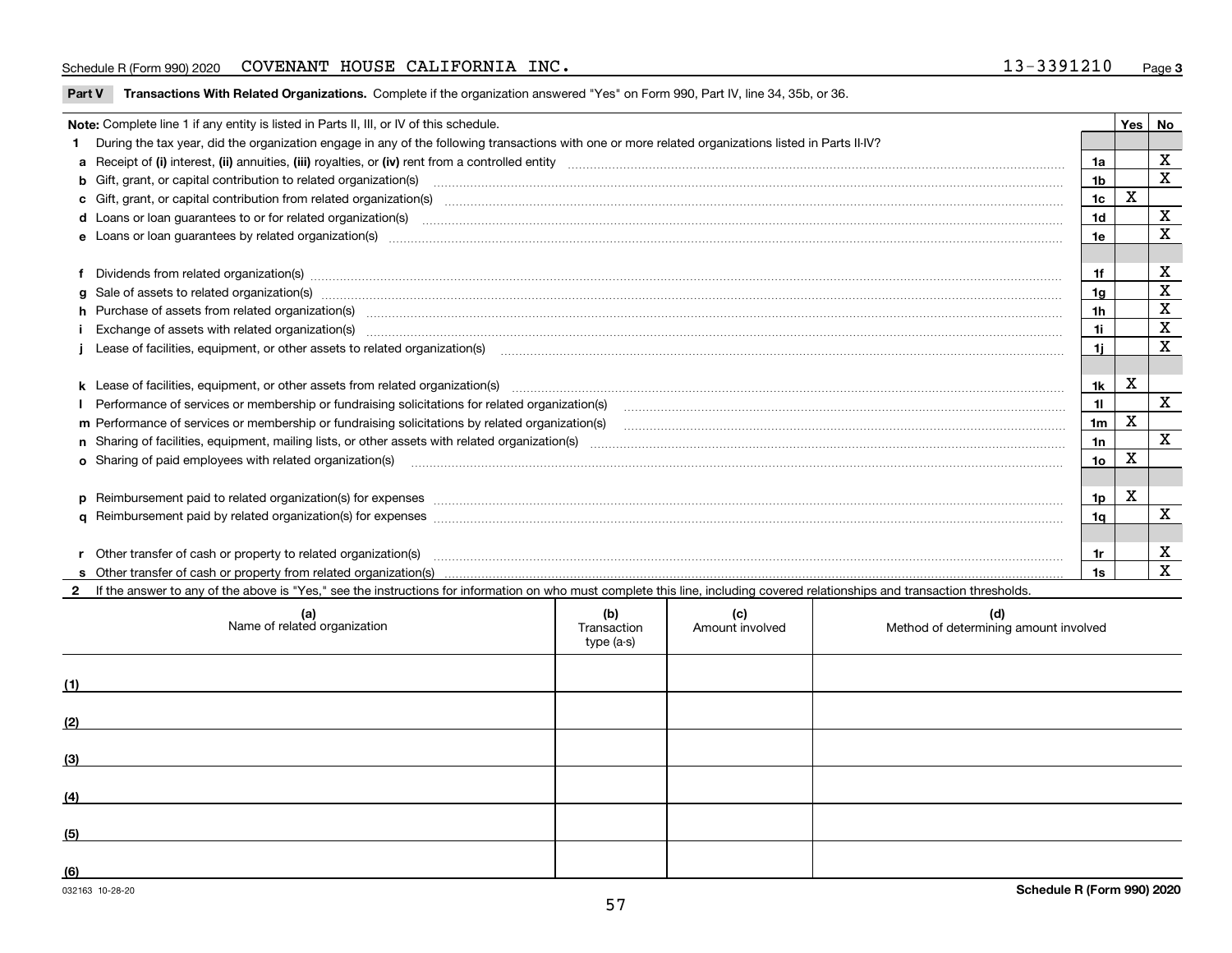#### Schedule R (Form 990) 2020 Page COVENANT HOUSE CALIFORNIA INC. 13-3391210

**Part VI Unrelated Organizations Taxable as a Partnership. Complete if the organization answered "Yes" on Form 990, Part IV, line 37.** 

Provide the following information for each entity taxed as a partnership through which the organization conducted more than five percent of its activities (measured by total assets or gross revenue) that was not a related organization. See instructions regarding exclusion for certain investment partnerships.

| (a)<br>Name, address, and EIN<br>of entity | ັ<br>(b)<br>Primary activity | (c)<br>Legal domicile<br>(state or foreign<br>country) | (d)<br>Predominant income<br>(related, unrelated,<br>excluded from tax under<br>sections 512-514) | $(e)$<br>Are all<br>partners sec.<br>501(c)(3)<br>orgs.?<br>Yes No | (f)<br>Share of<br>total<br>income | (g)<br>Share of<br>end-of-year<br>assets | (h)<br>Dispropor-<br>tionate<br>allocations?<br>Yes No | (i)<br>Code V-UBI<br>  amount in box 20 managing<br>  of Schedule K-1 partner? ownership<br>  of Schedule K-1 partner? ownership<br>  Yes No | (i)<br>Yes No | $(\mathsf{k})$ |
|--------------------------------------------|------------------------------|--------------------------------------------------------|---------------------------------------------------------------------------------------------------|--------------------------------------------------------------------|------------------------------------|------------------------------------------|--------------------------------------------------------|----------------------------------------------------------------------------------------------------------------------------------------------|---------------|----------------|
|                                            |                              |                                                        |                                                                                                   |                                                                    |                                    |                                          |                                                        |                                                                                                                                              |               |                |
|                                            |                              |                                                        |                                                                                                   |                                                                    |                                    |                                          |                                                        |                                                                                                                                              |               |                |
|                                            |                              |                                                        |                                                                                                   |                                                                    |                                    |                                          |                                                        |                                                                                                                                              |               |                |
|                                            |                              |                                                        |                                                                                                   |                                                                    |                                    |                                          |                                                        |                                                                                                                                              |               |                |
|                                            |                              |                                                        |                                                                                                   |                                                                    |                                    |                                          |                                                        |                                                                                                                                              |               |                |
|                                            |                              |                                                        |                                                                                                   |                                                                    |                                    |                                          |                                                        |                                                                                                                                              |               |                |
|                                            |                              |                                                        |                                                                                                   |                                                                    |                                    |                                          |                                                        |                                                                                                                                              |               |                |
|                                            |                              |                                                        |                                                                                                   |                                                                    |                                    |                                          |                                                        |                                                                                                                                              |               |                |

**Schedule R (Form 990) 2020**